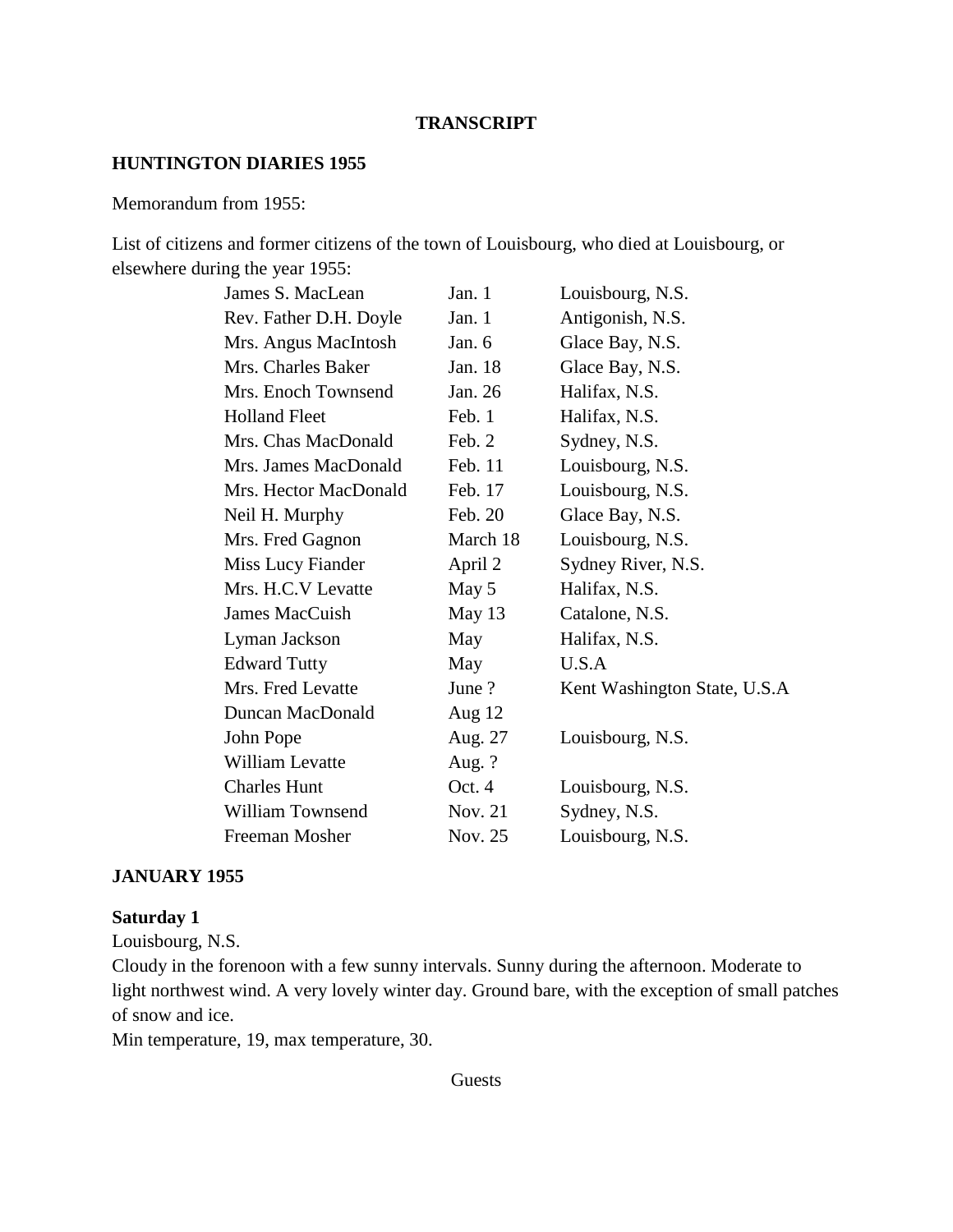Guests for dinner today were Mrs. Fletcher Townsend and John C. Jackson. We also had Mr. Jackson for supper.

#### Funeral

At 2 P.M., attended the funeral service for the late John Wilcox, which was held in St. Bartholomew Anglican Church and conducted by Re. Harold Seegmiller. Burial took place in the Anglican cemetery on Clarke's Road. Funeral in charge of D.M. Johnston, Funeral Director, Louisbourg.

#### Death of James MacLean

The death of James S. MacLean occurred suddenly, from a heart attack, at about 6:30 P.M. at his residence near the Railway Station. Mr. MacLean who was a veteran of the First World War was about 66 years of age. He is survived by his wife, and three sons. The sons are Rev. Neil MacLean, Murdock.

## **JANUARY 1955**

#### **Sunday 2**

Louisbourg, N.S. Sunny and cold with light northwest wind, becoming cloudy in the late afternoon. An ideal winter day.

Min temperature, 16, max temperature, 28.

#### Church Services

At 11 A.M. and 7 P.M., in company with Emeline and Jane, attended services in the First United Church where Rev. John L. Rose was the preacher. Present in the morning; about 100, in the evening about 8. Choir attendance: A.M. 13, P.M. 17.

## Funeral

At 2 P.M., in company with Emeline, attended the funeral of the late William MacGillvray Jr. which took place from his late residence on Brittanic Street. Services at the house and grave were conducted by Rev. John L. Rose, Pastor of the First United Church.

## **JANUARY 1955**

## **Monday 3**

Louisbourg, N.S.

Cloudy and very chilly with moderate to fresh easterly winds. Light snow squalls in the early part of the night.

Min temperature, 26, max temperature, 33.

#### Funeral

At 2 P.M., attended the funeral of the late James MacLean which took place from his late residence to the Presbyterian Church. Services at the house, church and grave were conducted by Rev. Jacob Barnbury, Pastor of the Presbyterian churches at Mira Ferry, Catalone and Louisbourg. Burial took place in Willow Grove cemetery on Clarke's Road. Funeral in charge of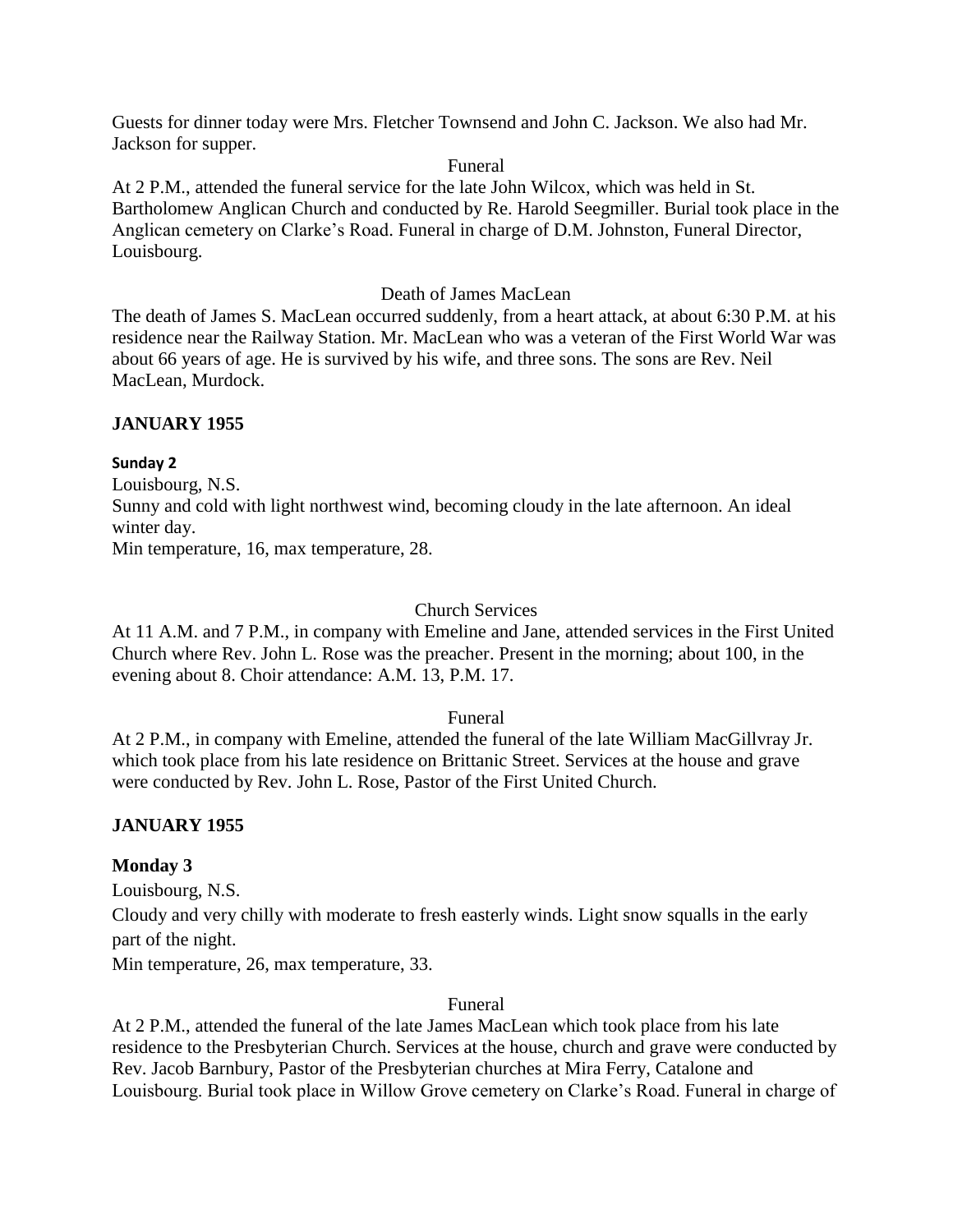D.M. Johnston, Funeral Director, Louisbourg. Members of the Louisbourg Branch of the Canadian Legion, held a brief service at the grave, followed by the "Last Past".

# Week of Prayer Service

At 7 P.M., Emeline and I attended the first of the series of "Week of Prayer" services, which was held in the Presbyterian Church. Service in charge of Rev. Jacob Barnbury, who was assisted by Rev. John L. Rose, Pastor of the First United Church and Rev. Harold Seegmiller of St. Bartholomew Anglican Church. The speaker was Rev. John L. Rose.

# **JANUARY 1955**

# **Tuesday 4**

Louisbourg, N.S. Cloudy and chilly with occasional light drizzle of rain increasing in the evening and night. Strong northeast wind increasing at night to near gale force. Min temperature, 30, max temperature, 32.

# Week of Prayer

At 7 P.M., in company with Emeline, attended the second in the series of "Week of Prayer" services which was held in the First United Church. Service in charge of Rev. John L. Rose who was assisted by Rev. Harold Seegmiller and Rev. Jacob Barnbury. Mr. Seegmiller was the speaker. About 100 present. Choir attendance: 15.

# **JANUARY 1955**

# **Wednesday 5**

Louisbourg, N.S.

Snow which began yesterday, continued as wet snow and rain, and drizzle of snow and rain all day. Strong northerly winds. Streets and highways are slushy. A most disagreeable day as far as weather is concerned. Total snowfall for the last 24 hours: about 4 inches. Min temperature, 32, max temperature, 36.

# Week of Prayer

The third in the series of Week of Prayer services was held in the Presbyterian Church at 7 P.M. Rev. Jacob Barnbury was in charge of the service, assisted by Rev. Harold Seegmiller and Rev. John L. Rose. Mr. Seegmiller was the speaker.

# **JANUARY 1955**

## **Thursday 6**

Louisbourg, N.S.

Rain and drizzle which began yesterday continued through the day and late into the night, and as a result the snow has all disappeared with the exception of some small patches. Strong northerly winds shifting to easterly. Rainfall since yesterday morning: about 1 inch.

Min temperature, 38, max temperature, 40.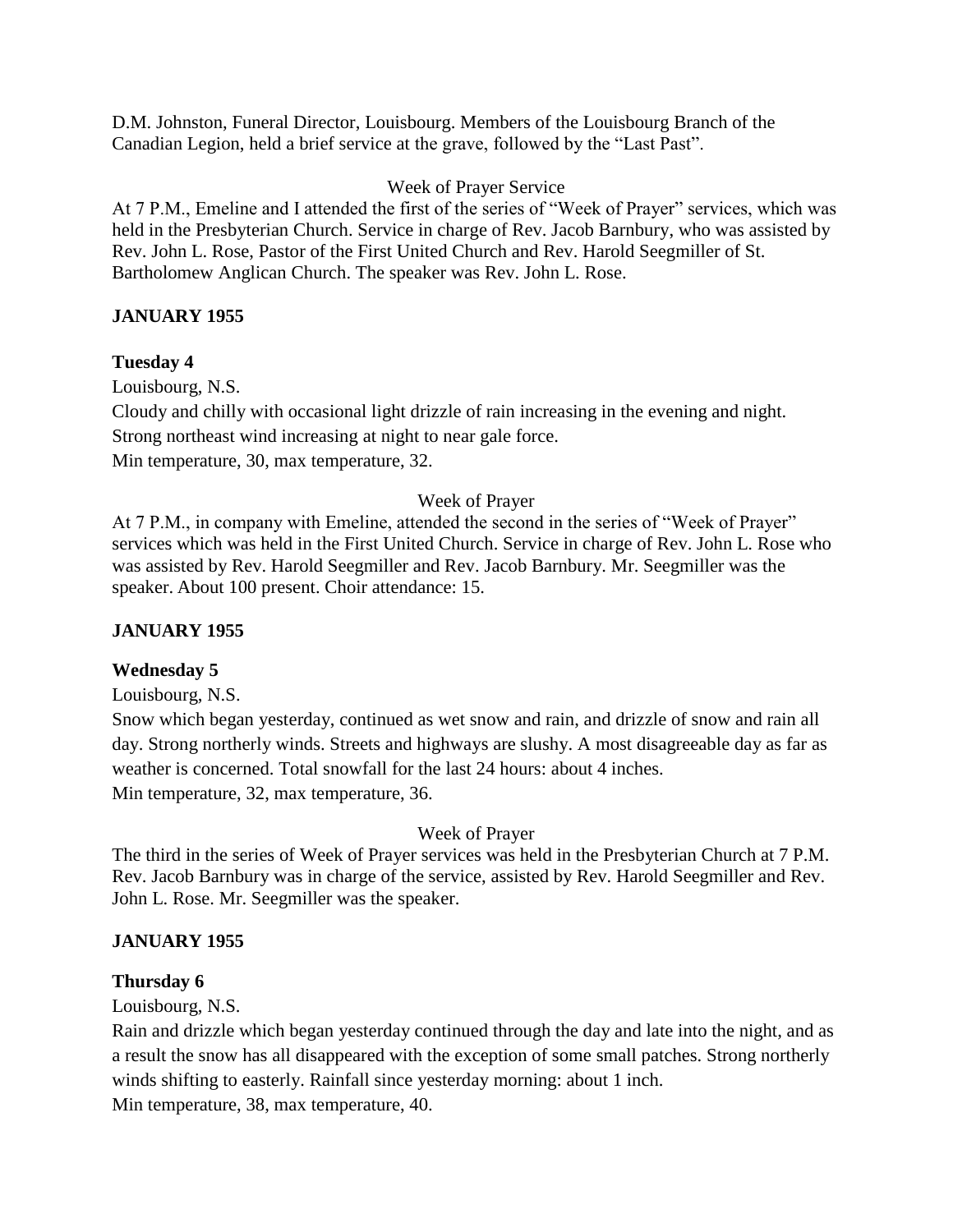#### Week of Prayer

The fourth of the series of "Week of Prayer" services was held in the First United Church at 7 P.M. Service in charge of Rev. John L. Rose, assisted by Rev. Jacob Barnbury and Rev. Harold Seegmiller. Mr. Barnbury was the speaker at the evening's service. Emeline and I were both present.

About 85 present. Choir attendance: 12.

# **JANUARY 1955**

## **Friday 7**

Louisbourg, N.S.

Cloudy with mist and light drizzle of rain continuing from last night lasted throughout the day with fresh northerly winds.

Min temperature, 37, max temperature, 37.

## Week of Prayer

The fifth and last of the series of "Week of Prayer" services was held in St. Bartholomew Anglican Church at 7 P.M. Service in charge of Rev. Harold Seegmiller assisted by Rev. John L. Rose and Rev. Jacob Barnbury. Mr. Barnbury was the speaker at this service. I was not present.

## Death of Mrs. Angus MacIntosh

Today's issue of the Post-Record, gave an account of the death of Mrs. Angus MacIntosh, which took place yesterday at the Glace Bay General Hospital. She was a native of Louisbourg and lived here for a number of years before removing to Port Morien, where she and family lived. She is survived by her husband, one son; Ian, and one step-son, Rev. John MacIntosh, in the U.S.A.

#### Canadian Parliament Opens

Canadian Parliament opened at Ottawa today for the 1955 session. Hon. Louis St. Laurent (Premier), Hon. George Drew (leader of the Conservative opposition).

## **JANUARY 1955**

## **Saturday 8**

Louisbourg, N.S.

Cloudy with mist and light drizzle of rain, followed by light showers during the night. Fresh to strong northerly winds.

Min temperature, 37, max temperature, 40.

## **JANUARY 1955**

## **Sunday 9**

Louisbourg, N.S. Mist of last night continued all day and late into the night. Moderate to fresh northerly winds.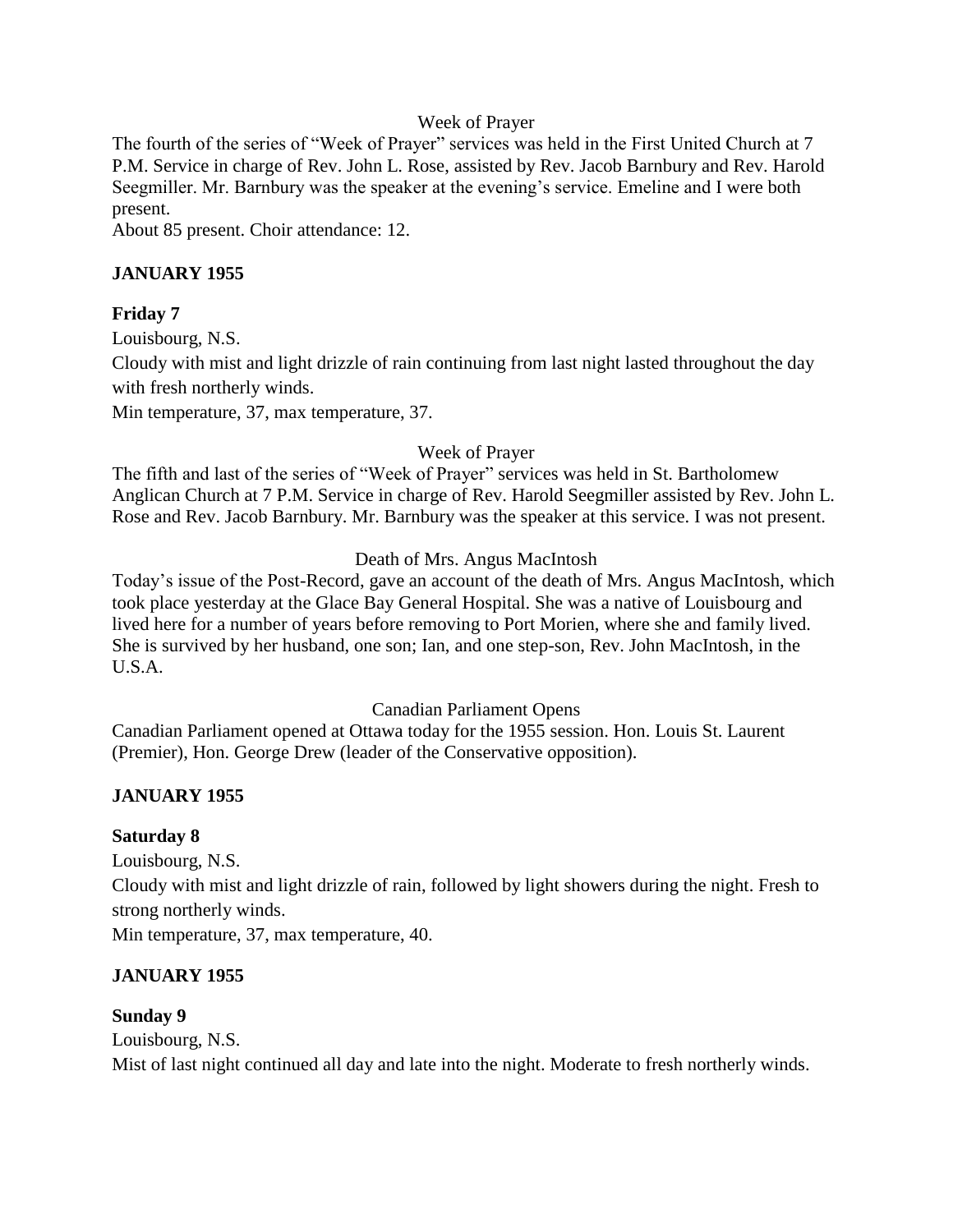Rainfall since Friday morning: about 3/8 an inch. Min temperature, 38, max temperature, 42.

Church Services

At 11 A.M. and 7 P.M., in company with Emeline, attended services in the First United Church where Rev. John L. Rose was the preacher. The sacrament of the Lord's Supper was dispensed at the morning service. Mr. and Mrs. Harold Rudderham and son united with the church today, also Mrs. Rose by transfer.

About 110 present at 11 A.M., and about 60 at 7 P.M. Choir attendance: A.M. 13, P.M. 11.

# **JANUARY 1955**

# **Monday 10**

Louisbourg, N.S.

Cloudy with a brief sunny interval, shortly before noon. Moderate to fresh winds varying from easterly to northerly. Cleared in the early part of the night. Cooler at night. Min temperature, 33, max temperature, 39.

# Meeting of Ladies Aid

The Ladies Aid of the First United Church held its regular monthly meeting at our house this evening.

# **JANUARY 1955**

# **Tuesday 11**

Louisbourg, N.S.

Sunny and cool, with fresh to strong northerly winds. Light snow squall in the morning, all trace of which disappeared early in the day. Ground entirely bare. Min temperature, 33, max temperature, 36.

# **JANUARY 1955**

# **Wednesday 12**

Louisbourg, N.S.

Cool and cloudy with fresh to strong northerly winds. A few light snow squalls in the morning, but not enough snow to cover the ground.

Min temperature, 28, max temperature, 32.

Prayer Meeting and Choir Practice

At 7 P.M., in company with Emeline, attended the regular mid-week prayer meeting which was held in the First United Church and led by Rev. John L. Rose. Immediately after the prayer service, I conducted the regular weekly choir practice.

# **JANUARY 1955**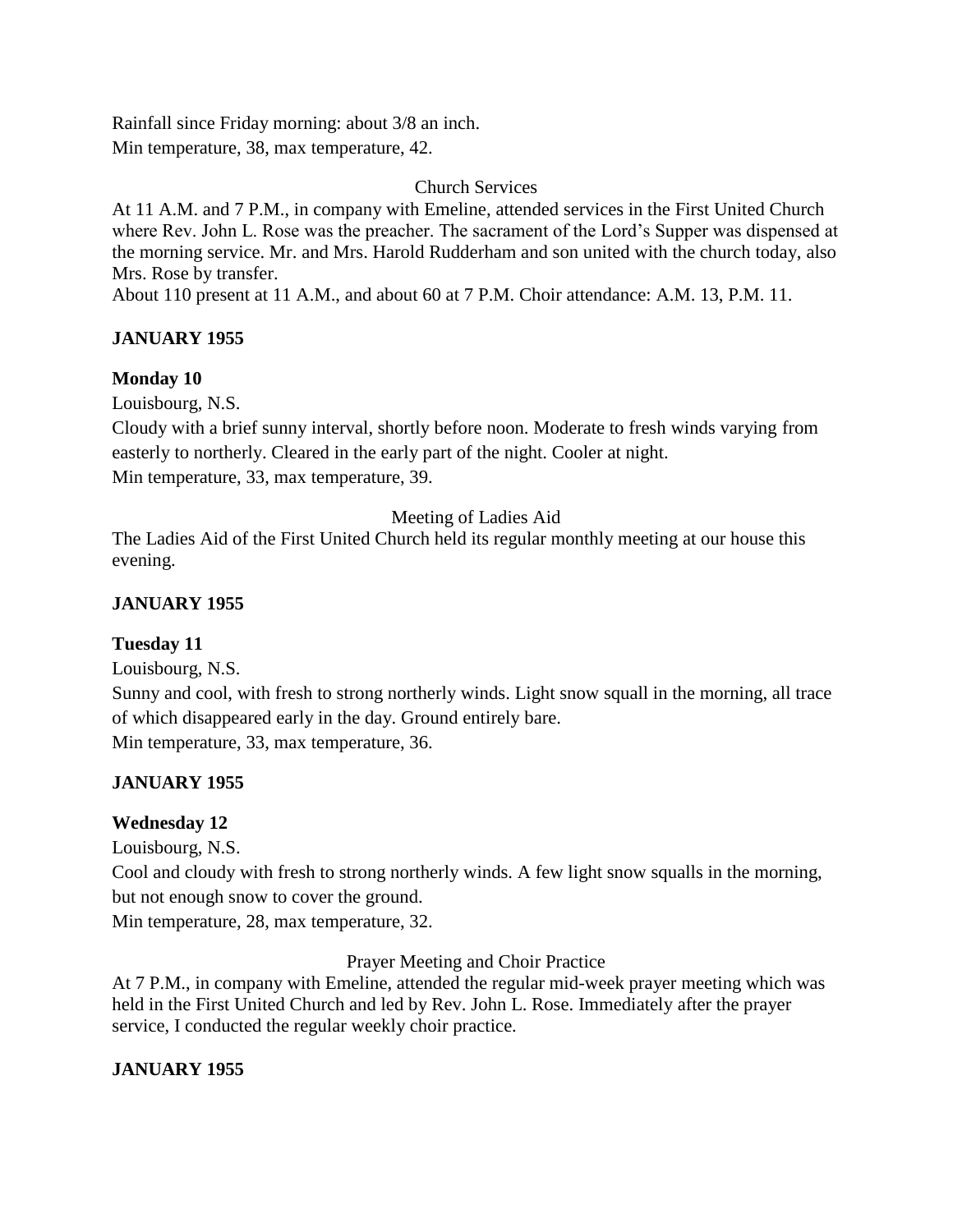# **Thursday 13**

Louisbourg, N.S. Sunny with light winds, mostly northerly. A very lovely winter day. Min temperature, 26, max temperature, 36.

# C.G.S Lady Laurier

Canadian Government Steamer "Lady Laurier" arrived in the afternoon and docked at the Government Wharf.

# **JANAURY 1955**

## **Friday 14**

Louisbourg, N.S.

Cloudy and chilly. Light snow squalls in the early morning, but with the rising temperature the snow all melted before noon. Moderate northeast wind increasing to fresh and reaching gale force early in the evening. Rain began to fall at about 6 P.M., and was followed by a mixture of snow, hail and rain until a late hour. A very disagreeable night.

Min temperature, 32, max temperature, 34.

C.G.S Lady Laurier

Canadian Government Steamer "Lady Laurier" which arrived here yesterday, sailed in the morning.

## **JANUARY 1955**

## **Saturday 15**

Louisbourg, N.S.

Cloudy and misty, with some light showers in the evening. Strong northeast wind decreasing during the afternoon. Owing to rising temperature, sleet that fell during last night all melted before dawn.

Min temperature, 34, max temperature, 39.

## **JANUARY 1955**

## **Sunday 16**

Louisbourg, N.S.

Misty all day, with occasional light showers. Moderate northeast wind. Very unusual for this time of year.

Min temperature, 36, max temperature, 38.

Church Services

At 11 A.M. and 7 P.M., in company with Emeline, attended services in the First United Church where Rev. John L. Rose was the preacher.

About 65 present in the morning and about 60 in the evening. Choir attendance: 13 both morning and evening.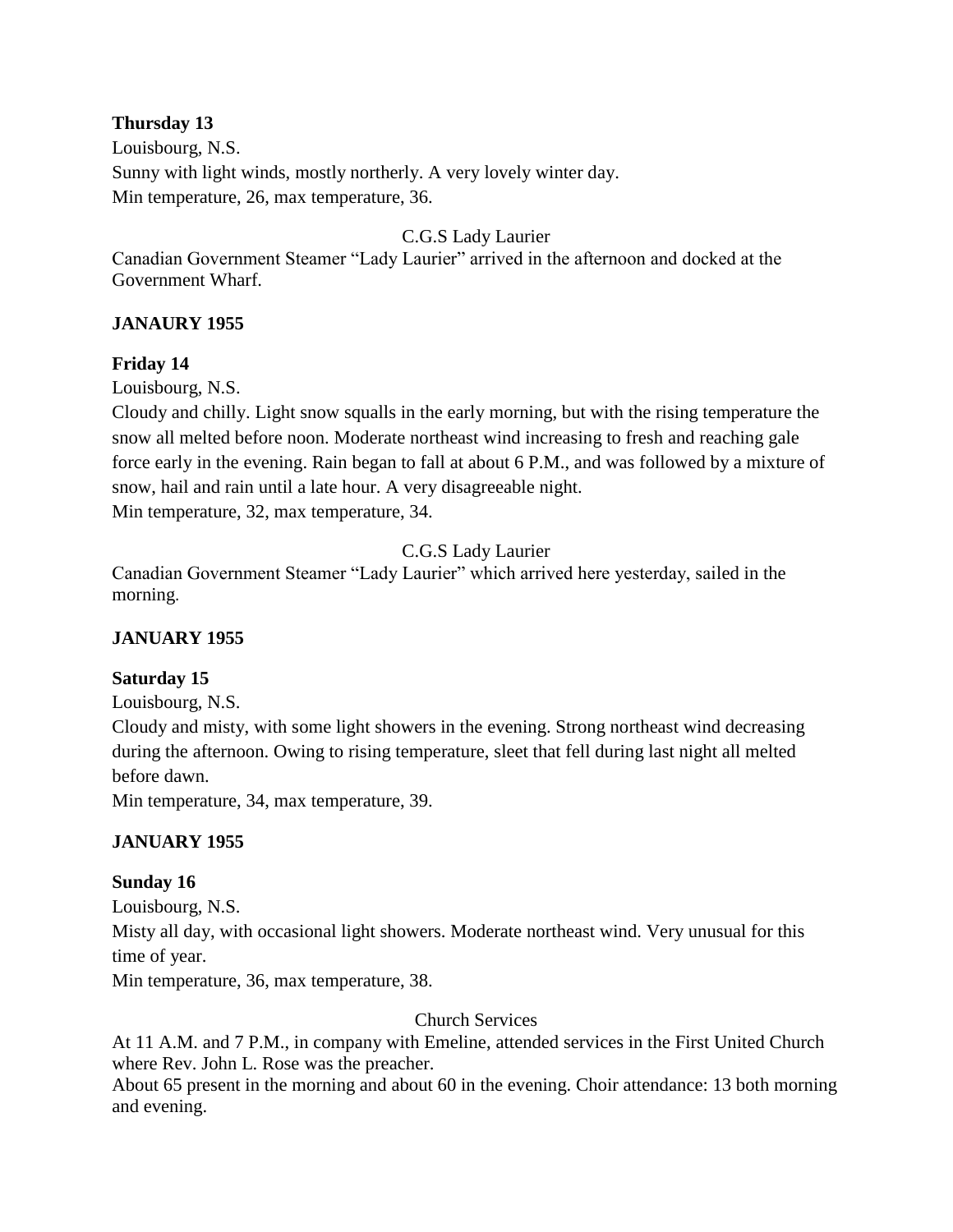## **JANUARY 1955**

#### **Monday 17**

Louisbourg, N.S.

Cloudy and mild, with a brief sunny interval in the forenoon. Partly clear during the afternoon. Cloudy during the night. Light northeast wind, shifting to northwest. A very pleasant afternoon. Min temperature, 37, max temperature, 42.

#### **JANUARY 1955**

#### **Tuesday 18**

Louisbourg, N.S.

Snow in the early morning, ending at about dawn. Cloudy and mild with drizzle of rain in the afternoon and showers at night. Snowfall: about 2 inches, which melted during the day, leaving scarcely a trace by night fall. Light to moderate northerly winds. Min temperature, 34, max temperature, 37.

#### Death of Mrs. Charles Baker

The death of Mrs. Charles Baker of Louisbourg, occurred today at the home of her niece, Mrs. Murdock MacDonald, Highland Street, Glace Bay, N.S. Mrs. Baker, who was 92 years of age, was predeceased by two husbands; George Hudson, Sydney, and Charles Baker of Louisbourg. She was born at Bateston, C.B., the daughter of the late Mr. and Mrs. John MacDonald. She had been living with her niece at Glace Bay for the past two years. She is survived by four step-sons; Ralph and Philip Baker, Louisbourg, Albert Baker, Glace Bay, N.S., and John Baker at Montreal.

#### **JANUARY 1955**

#### **Wednesday 19**

Louisbourg, N.S. Cloudy and mild with light to moderate northerly winds. A brief sunny period in the afternoon. Cloudy at night. Not a trace of snow or frost. Min temperature, 36, max temperature, 38.

Prayer Meeting and Choir Practice

At 7 P.M., in company with Emeline, attended the mid-week prayer meeting held in the First Untied Church and led by Rev. John L. Rose. Immediately followed the prayer service, I conducted the usual choir practice.

#### **JANUARY 1955**

#### **Thursday 20**

Louisbourg, N.S.

Light trace of snow in the morning which disappeared early in the day. A few light snow squalls in the afternoon and early part of the night. Fresh easterly winds.

Min temperature, 32, max temperature, 36.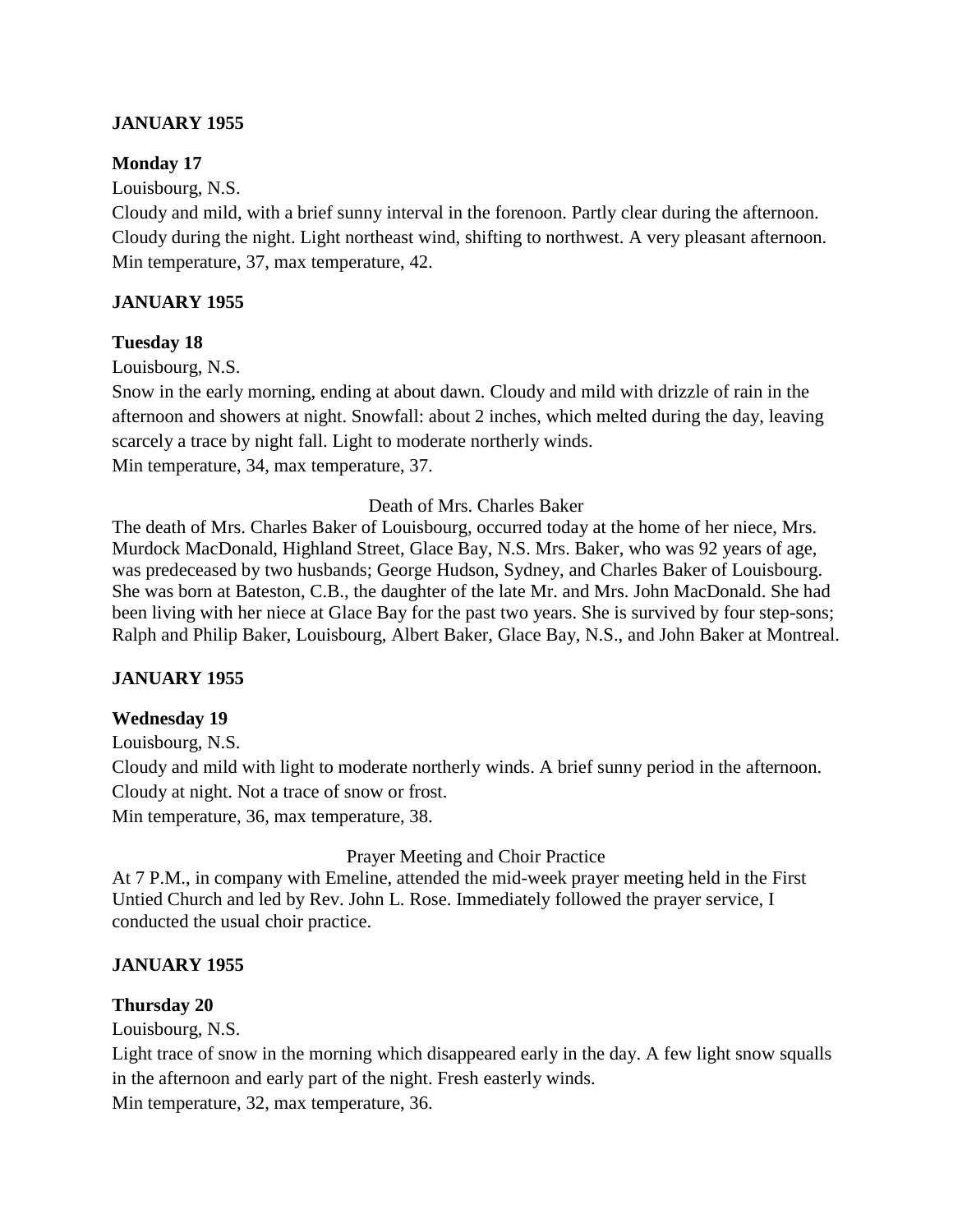#### Funeral

In the afternoon, I motored to Catalone with George Lewis where we attended the burial of the late Mrs. Charles Baker, which took place in Catalone cemetery. The committal service was conducted by Rev. Jacob Barnbury, Pastor of the Mira Ferry, Catalone, and Louisbourg Presbyterian churches. The ritual of the L.O.B.A. was read at the graveside by the members of the Louisbourg Lodge who attended in a body.

#### **JANUARY 1955**

#### **Friday 21**

Louisbourg, N.S.

Light trace of snow in the morning. Cloudy and chilly during the day with fresh northerly winds, increasing to strong at night.

Min temperature, 26, max temperature, 34.

## **JANUARY 1955**

#### **Saturday 22**

Louisbourg, N.S. Sunny and cold but becoming at noon and continuing so during the afternoon and evening. Fresh northerly winds. Min temperature, 13, max temperature, 33.

## **JANUARY 1955**

## **Sunday 23**

Louisbourg, N.S.

Variable cloudiness with light northerly winds. A few very light snow squalls in the forenoon, but not enough snow to cover the ground. A very pleasant winter day. Min temperature, 25, max temperature, 32.

Church Services

At 11 A.M. and 7 P.M., in company with Emeline, attended services in the First United Church, where Rev. John L. Rose was the preacher.

About 100 present in the morning, and about 90 in the evening. Choir attendance: A.M. 13, P.M. 17.

## **JANUARY 1955**

#### **Monday 24**

Louisbourg, N.S.

Cloudy and chilly. Snow beginning at about 9:30 A.M. continued moderately until the late afternoon, when it was followed by rain and a mixture of snow and rain. Fresh southerly winds. Snowfall: about 3 inches. Streets slushy at night.

Min temperature, 21, max temperature, 35.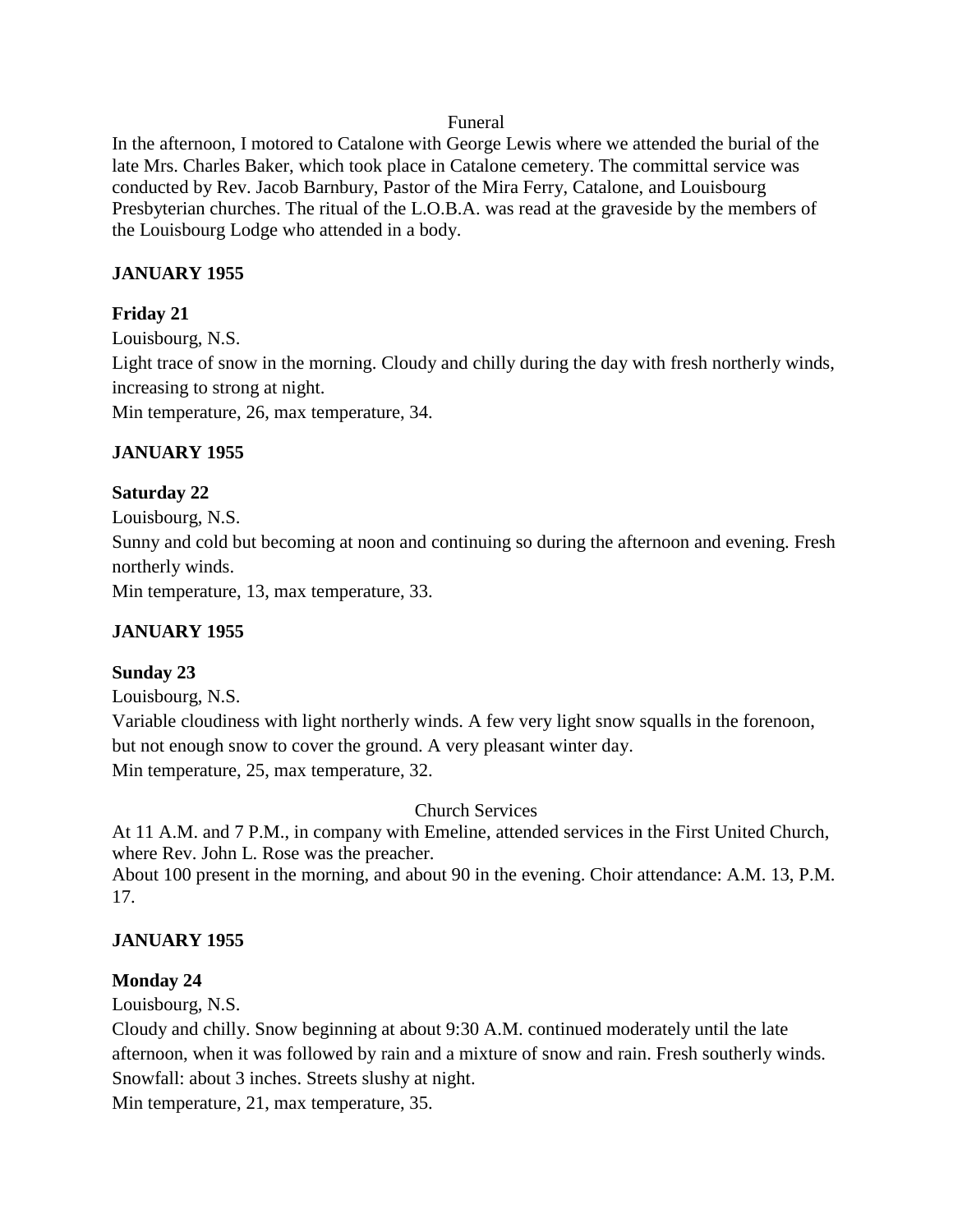#### **JANUARY 1955**

#### **Tuesday 25**

Louisbourg, N.S.

Cool and mostly cloudy with light northwest wind. Light snow squalls during the night. Min temperature, 28, max temperature, 33.

#### C.G.S. Edward Cornwallis

Canadian Government Steamer "Edward Cornwallis" arrived for the purpose of taking up the harbour can buoys and replacing them with spar buoys. She remained in port overnight.

#### **JANUARY 1955**

#### **Wednesday 26**

Louisbourg, N.S.

Sunny and cool with light to moderate northwest wind. A very lovely winter day. Snowfall of last night: about  $\frac{1}{2}$  an inch.

Min temperature, 22, max temperature, 31.

#### Prayer Meeting and Choir Practice

At 7 P.M., in company with Emeline, attended prayer meeting in the First United Church, which was led by Rev. John L. Rose. Immediately after the prayer service, I conducted the usual midweek choir practice.

#### C.G. Cornwallis

Canadian Government Steamer "Edward Cornwallis" sailed in the morning on buoy service, but returned to port in the late afternoon.

#### Death of Mrs. Enoch Townsend

The death of Mrs. Enoch Townsend occurred today at the home of her daughter and son-in-law, Mr. and Mrs. Philip Bagnall, Halifax, N.S.

#### **JANUARY 1955**

#### **Thursday 27**

Louisbourg, N.S.

Sunny during the forenoon but becoming cloudy at noon. Show began to fall at about 3 P.M., and ended at about 6:30 P.M., and was followed by light rain. Snowfall: about 2 inches. Light northwest wind, shifting to southerly early in the day and reaching gale force in the evening. A very lovely morning, but a very unpleasant evening.

Min temperature, 14, max temperature, 35.

#### **JANAURY 1955**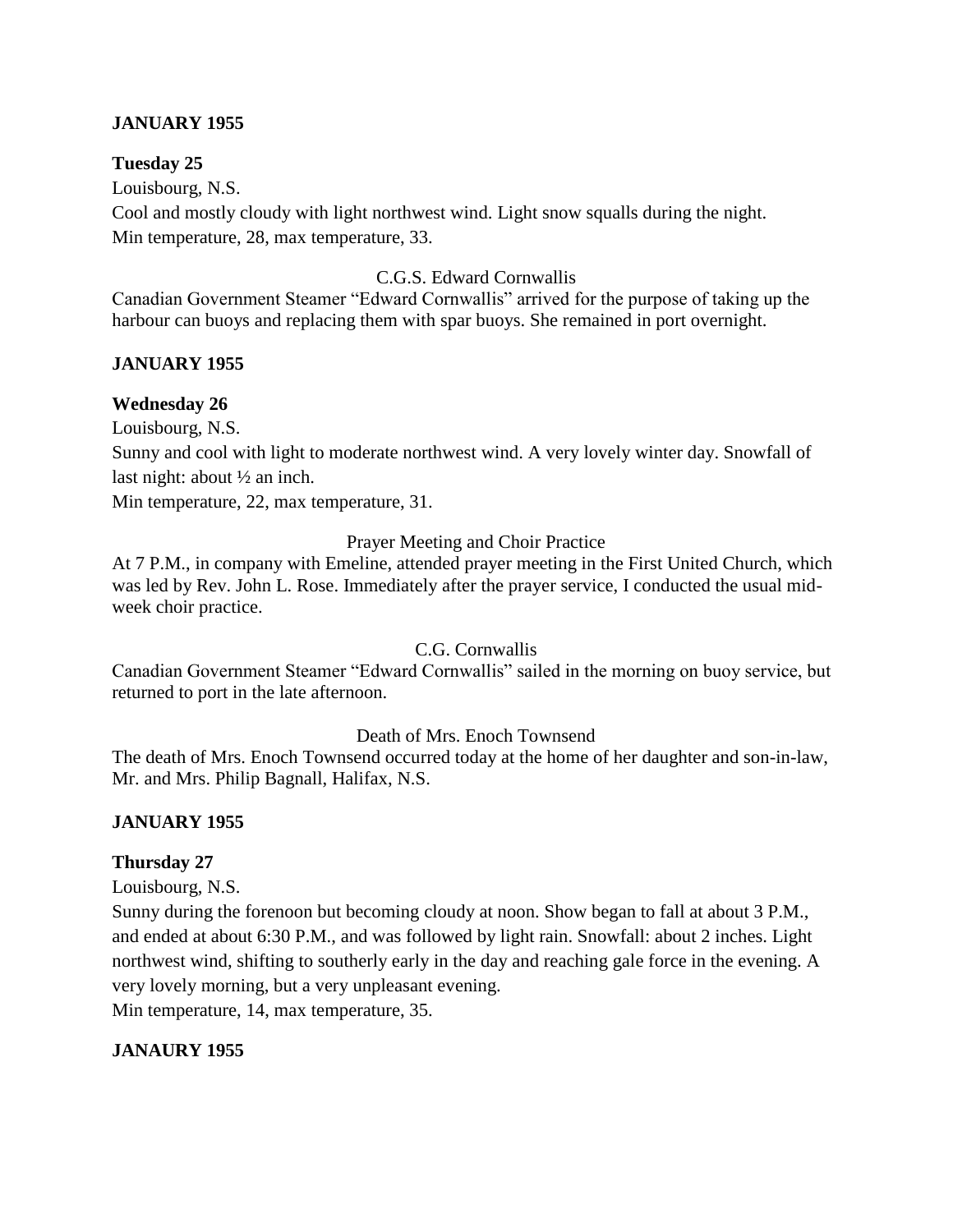#### **Friday 28**

Louisbourg, N.S.

Clear and cold with strong northwest wind. Light snow squalls at night. Streets very slippery owing to the thaw of last night which was followed by frost in the early morning. Min temperature, 18, max temperature, 26.

## Congregational Meeting

At 7:30 P.M., attended the regular annual congregational meeting of the First United Church, held in Calvin Hall with Rev. John L. Rose presiding. After devotional exercises led by the chairman, on motion M.S. Huntington was elected secretary of the meeting.

# **JANUARY 1955**

## **Saturday 29**

Louisbourg, N.S.

Sunny and cold with strong northwest wind, which moderated to light in the evening. A real winter day.

Min temperature, 8, max temperature, 16.

# **JANUARY 1955**

## **Sunday 30**

Louisbourg, N.S.

Clear and cold with light westerly winds. A very lovely winter day. Streets and highways bare with the exception of a light coating of ice.

Min temperature, 6, max temperature, 24.

## Church Services

At 11 A.M. and 7 P.M., in company with Emeline, attended services in the First United Church, where Rev. John L. Rose was the preacher.

Upwards of 100 present in the morning and about 70 in the evening. Choir attendance: A.M. 13, P.M. 15.

## **JANUARY 1955**

## **Monday 31**

Louisbourg, N.S.

Snow storm beginning at about dawn and ending at about 10 A.M., was followed by sunny intervals until about noon. Cloudy with snow flurries, followed by steady snow at about 3:30 P.M., which continued during the night. Strong easterly winds, shifting to southerly and in the early afternoon to westerly. In the late of afternoon, increased to gale force, and continued as such during the night. A very disagreeable day. Snow piled in banks as a result of the high winds.

Min temperature, 12, max temperature, 30.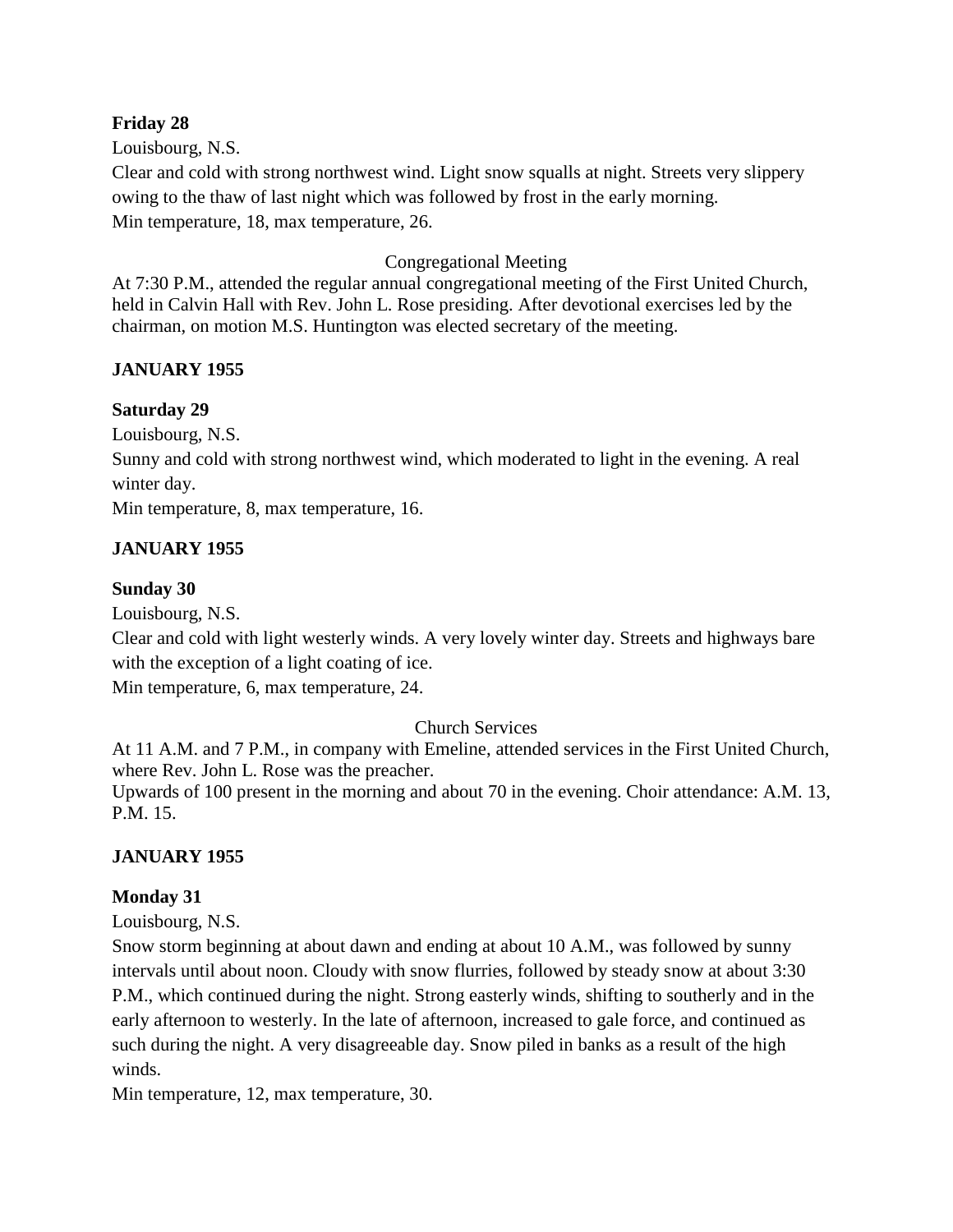Fire

At about 10:30 A.M., the Fire Brigade was called out for a fire in the home of Lloyd Fleet.

## **FEBRUARY 1955**

#### **Tuesday 1**

Louisbourg, N.S.

Clear and cold, with light northwest winds. A real winter day. Snowfall of yesterday and last night: about 9 inches.

Min temperature: 3 below zero, max temperature, 12 above.

Death of Holland Fleet

The death of Holland Fleet of this town occurred at Camp Hill Hospital, Halifax, N.S. today after a long illness.

## **FEBRUARY 1955**

#### **Wednesday 2**

Louisbourg, N.S. Clear and cold with light northwest wind. A typical mid-winter day. Min temperature: 6 below zero, max temperature, 10 above.

#### Prayer Meeting and Choir Practice

At 7 P.M., in company with Emeline, attended prayer meeting in the First United Church, which was led by Rev. John L. Rose. I conducted the regular mid-week choir practice immediately after the prayer service.

#### Death of Mrs. Charles MacDonald

The death of Mrs. Charles Macdonald occurred today at her home in Sydney, N.S., after a brief illness. Mrs. MacDonald, who was about 78 years of age, was the former Miss Katie Peach of Louisbourg. She is survived by one brother, Vincent Peach of Kenora, Ontario, and one sister, Miss Oretha Peach of Louisbourg.

#### **FEBRUARY 1955**

#### **Thursday 3**

Louisbourg, N.S.

Cloudy with sunny intervals. Light to moderate northerly winds. A rise in the temperature in the morning gave us a comparatively mild day, which is in sharp contrast to what we have been having for the last two days.

Min temperature: 1 below zero, max temperature, 32.

#### Meeting of Brotherhood

At 8 P.M., attended a regular meeting of the Brotherhood of the First United Church, held in Calvin hall with Charles Bagnall presiding. Eleven members present. William Hilchie, Principal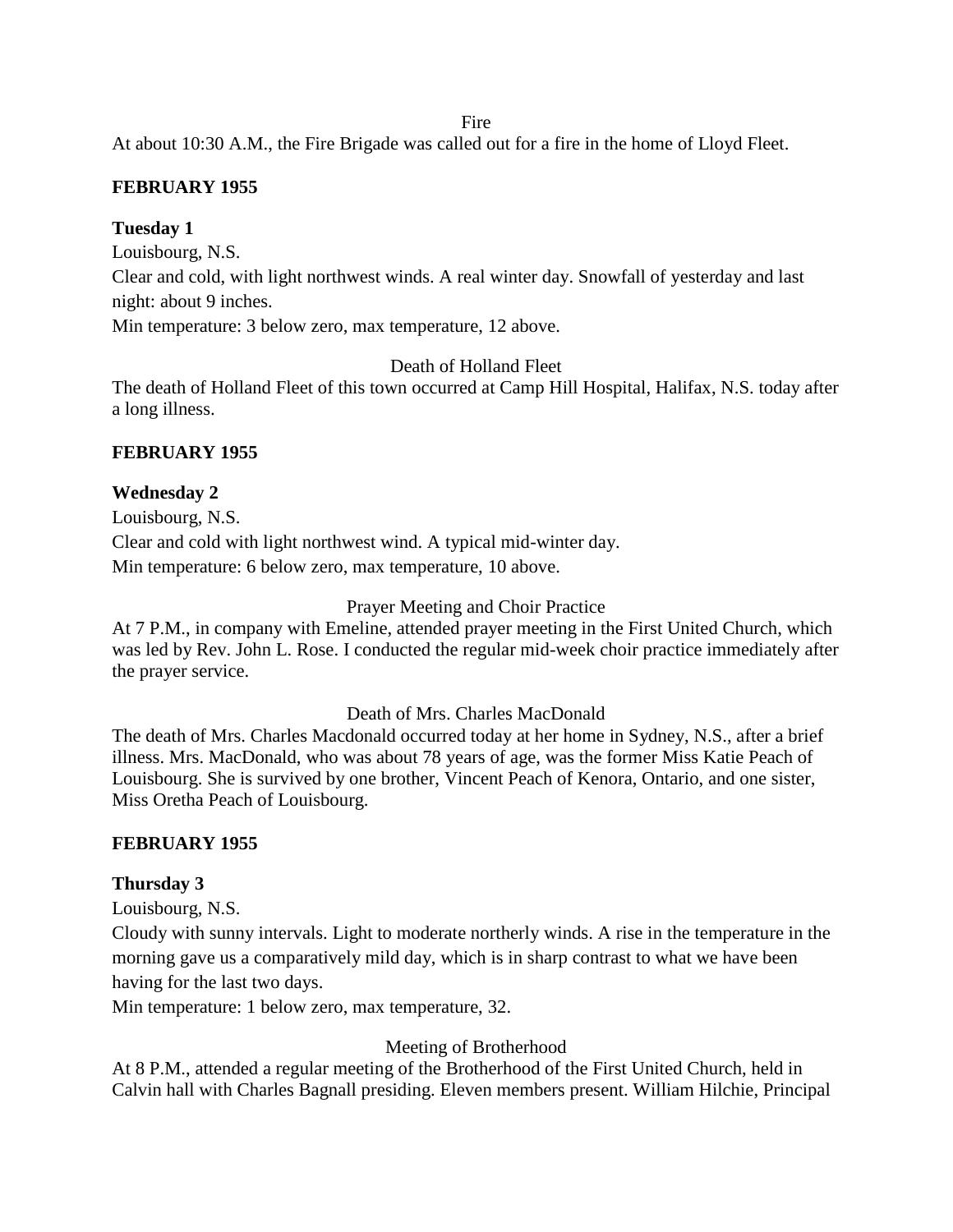of Louisbourg School, gave on education and school problems. John Skinner and I were the caterers.

# C.G.S. Saurel

Canadian Government Steamer "Saurel" Capt. Chouinard, arrived in the late afternoon and broke up the ice in the eastern end of the harbour, in order to release the fishing boats that are fishing out of this port.

## **FEBRUARY 1955**

# **Friday 4**

Louisbourg, N.S.

Cloudy and chilly with fresh to strong northerly winds. Snow squalls in the early morning and at intervals during the day. Snowfall: about 2 inches.

Min temperature, 24, max temperature, 28.

#### Funeral

At 2:30 P.M., in company with Emeline, attended the funeral of the late Mrs. Charles J. MacDonald which was held from the home of her sister, Miss Oretha Peach, to St. Bartholomew Anglican Church, and then to the Anglican cemetery on Clarke's Road where burial took place. Services at the house, church and grave were conducted by Rev. Harold Seegmiller, Rector of St. Bartholomew. Funeral in charge of D.M. Johnston, Funeral Director, Louisbourg.

# **FEBRUARY 1955**

# **Saturday 5**

Louisbourg, N.S.

Clear with cloudy intervals and snow squalls. Fresh to strong northerly winds, at times almost reaching gale force.

Min temperature, 18, max temperature, 26.

Funeral

At about 2:30 P.M., Emeline and I attended the funeral service of the late Holland Fleet, which was held in the First United Church. Services at the house, church and grave were conducted by Rev. John L. Rose, Pastor of the First United. Burial took place in Willow Grove cemetery. Funeral in charge of D.M. Johnston, Funeral Director, Louisbourg.

# **FEBRUARY 1955**

**Sunday 6** Louisbourg, N.S. Cloudy with light winds, mostly southwest. Min temperature, 12, max temperature, 34.

Church Services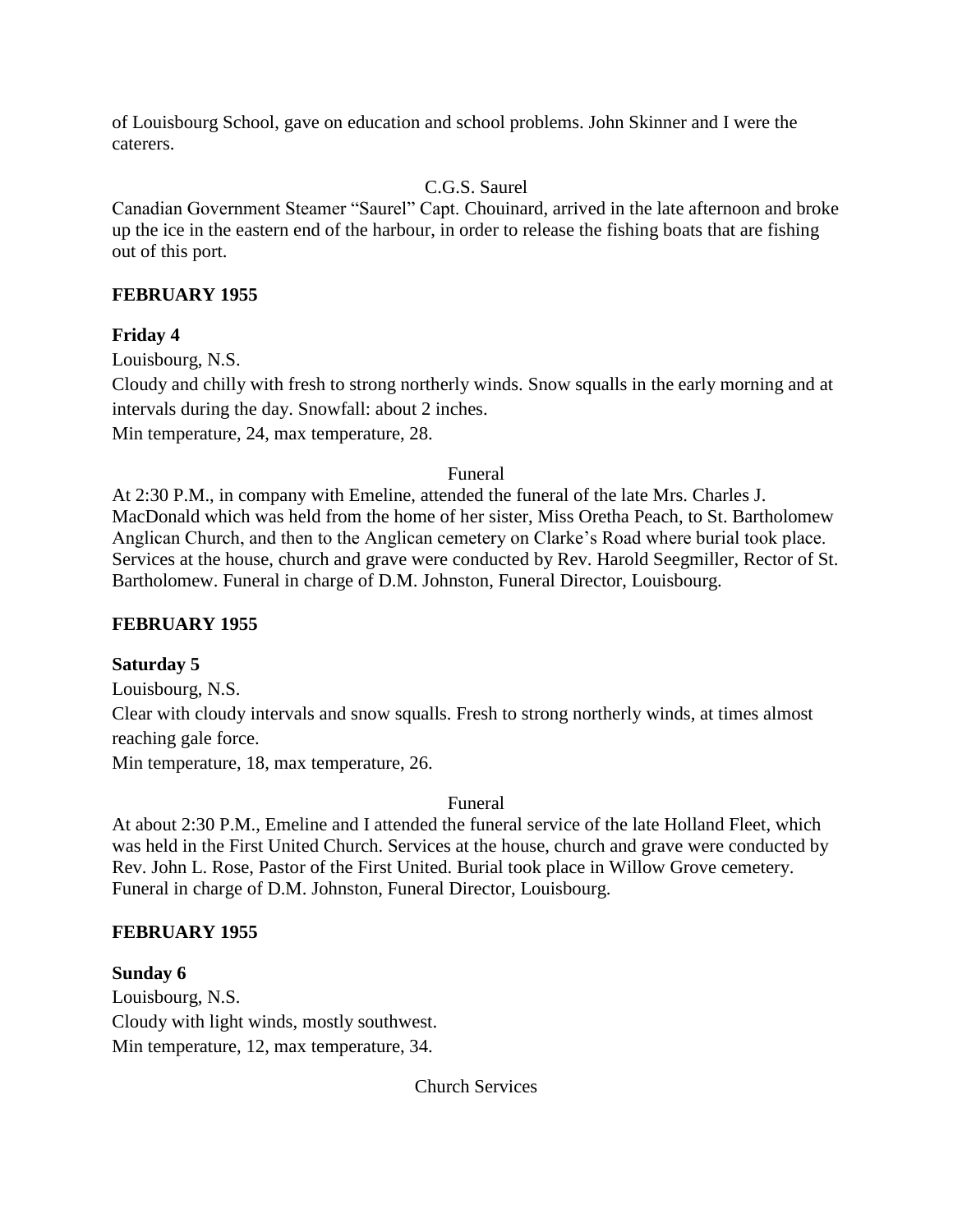At 11 A.M. and 7 P.M., in company with Emeline, attended services in the First United Church, where Rev. John L. Rose was the preacher.

About 100 present in the morning, and about 85 in the evening. Choir attendance: A.M. 14, P.M. 15.

## **FEBRUARY 1955**

#### **Monday 7**

Louisbourg, N.S.

Cloudy with fresh to strong southerly winds at times in the afternoon, reaching moderate gale force. Rain began to fall in the forenoon and continued moderately until nightfall. Rainfall: about ¼ an inch. Pavement bare of snow and ice in the evening; sidewalks slushy. Min temperature, 32, max temperature, 38.

#### C.G.S Saurel

Canadian Government Steamer "Saurel" Capt. Chouinard, which has been here since the 3<sup>rd</sup>, sailed in the morning.

## **FEBRUARY 1955**

#### **Tuesday 8**

Louisbourg, N.S.

Sunny with fresh to strong northwest wind, decreasing at night. Snow squalls in the evening. Min temperature, 16, max temperature, 34.

## Talk on Louisbourg

In the evening, on the invitation of Rev. Harold Seegmiller, Rector of St. Bartholomew Anglican Church, I gave a talk on old Louisbourg, to the Anglican Young Peoples Unions, in the Parish hall.

## Death of Rev. Colin U. MacNevin

Today's issue of the Sydney Post-Record contained an account of the death of Rev. Colin U MacNevin, which took place yesterday at his residence, Glace Bay, N.S, after a long illness. He was 69 years of age. His last pastorate was at Marion Bridge, C.B. He is survived by his wife, two sons and one daughter.

#### **FEBRUARY 1955**

#### **Wednesday 9**

Louisbourg, N.S.

Sunny and moderately cold with light to moderate northwest wind. A very nice winter day. Min temperature, 12, max temperature, 26.

## Prayer Meeting and Choir Practice

At 7 P.M., in company with Emeline, attended prayer meeting in the First United Church, which was led by Rev. John L. Rose. I conducted choir practice, immediately after the prayer service.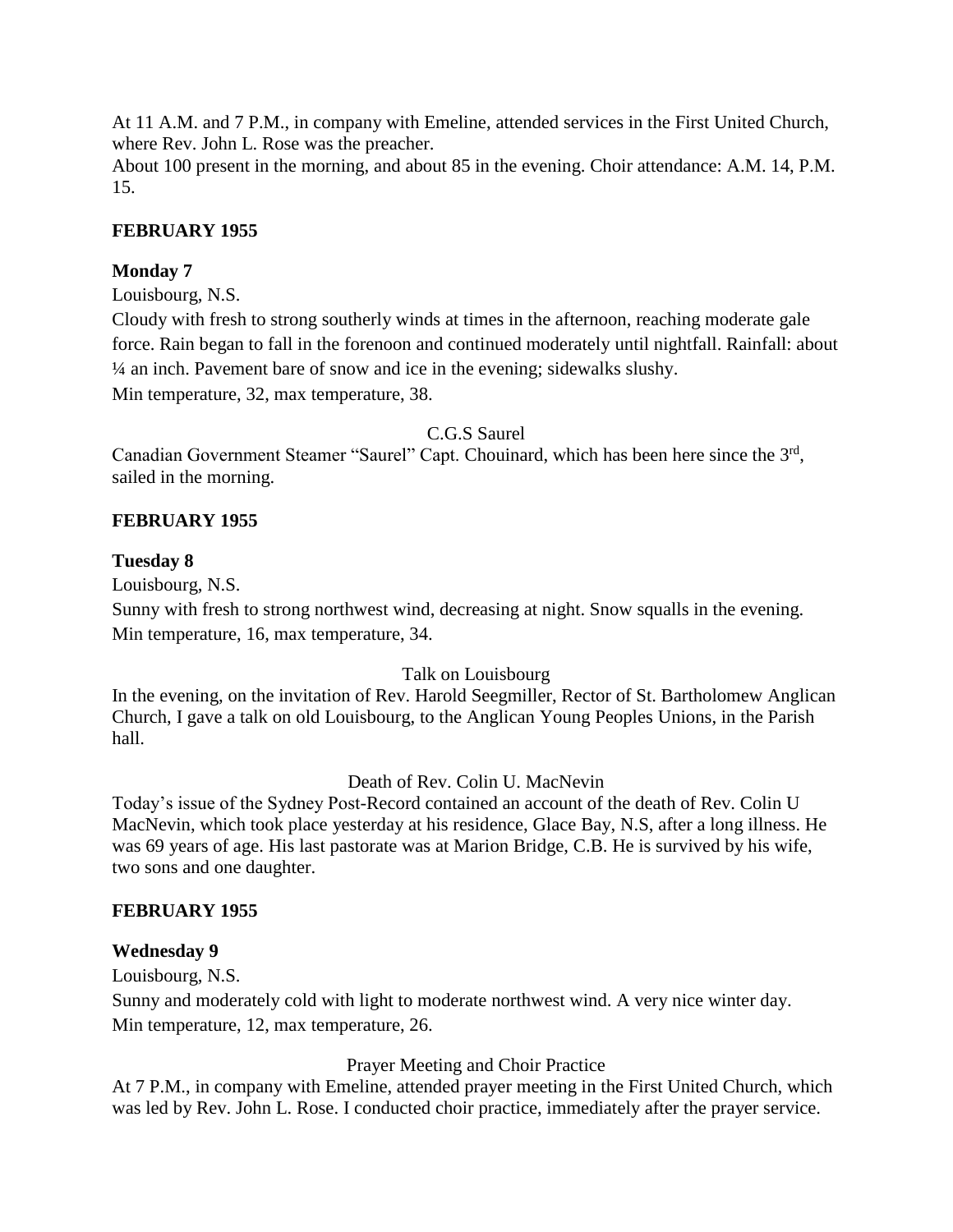#### Death of Clarence Connington

The death of Clarence Connington, of West Louisbourg occurred this forenoon. He passed away suddenly while at work in the woods near his home. His age is given as 72. He is survived by his wife, three sons and 2 daughters.

#### **FEBRUARY 1955**

#### **Thursday 10**

Louisbourg, N.S.

Clear and cold in the morning, becoming cloudy at noon. Light to moderate northwest wind shifting to southerly in the afternoon. Light fall of snow in the late afternoon and evening. Min temperature, 9, max temperature, 32.

#### To Sydney and Return

Went to Sydney with Alex Burke, on the mail truck where I had an appointment with Don. MacKeen, Commercial Traveler. Met MacKeen at the sample room at about 10:15 A.M., and gave him an order for merchandise. After making another call or two, returned on the Highland Lines Bus, leaving Sydney at 12:15 P.M.

#### Ice Harvesting

A.A. Crowe and his men from Truro, who arrived here a few days ago, for the purpose of steering ice for the Fish Plant, began hauling and packing today. They are cutting the ice on Grand Lake.

#### **FEBRUARY 1955**

#### **Friday 11**

Louisbourg, N.S. Cloudy and mild with a thick blanket of fog. Light southerly winds. Min temperature, 32, max temperature, 38.

Death of Mrs. James MacDonald

The Death of Mrs. James MacDonald, widow of the late James MacDonald, occurred this morning at her home, on East Main Street. She was 89 years of age, and is survived by her son Alex C., who she lived with.

#### **FEBRUARY 1955**

#### **Saturday 12**

Louisbourg, N.S.

Heavy gale and rain during the morning and until about noon. Clearing in the early afternoon, the wind continued at gale force until late in the day. Moderating to light in the early part of the night. Wind south, shifting to southwest and later to west. Rainfall: about ½ an inch. Min temperature, 32, max temperature, 44.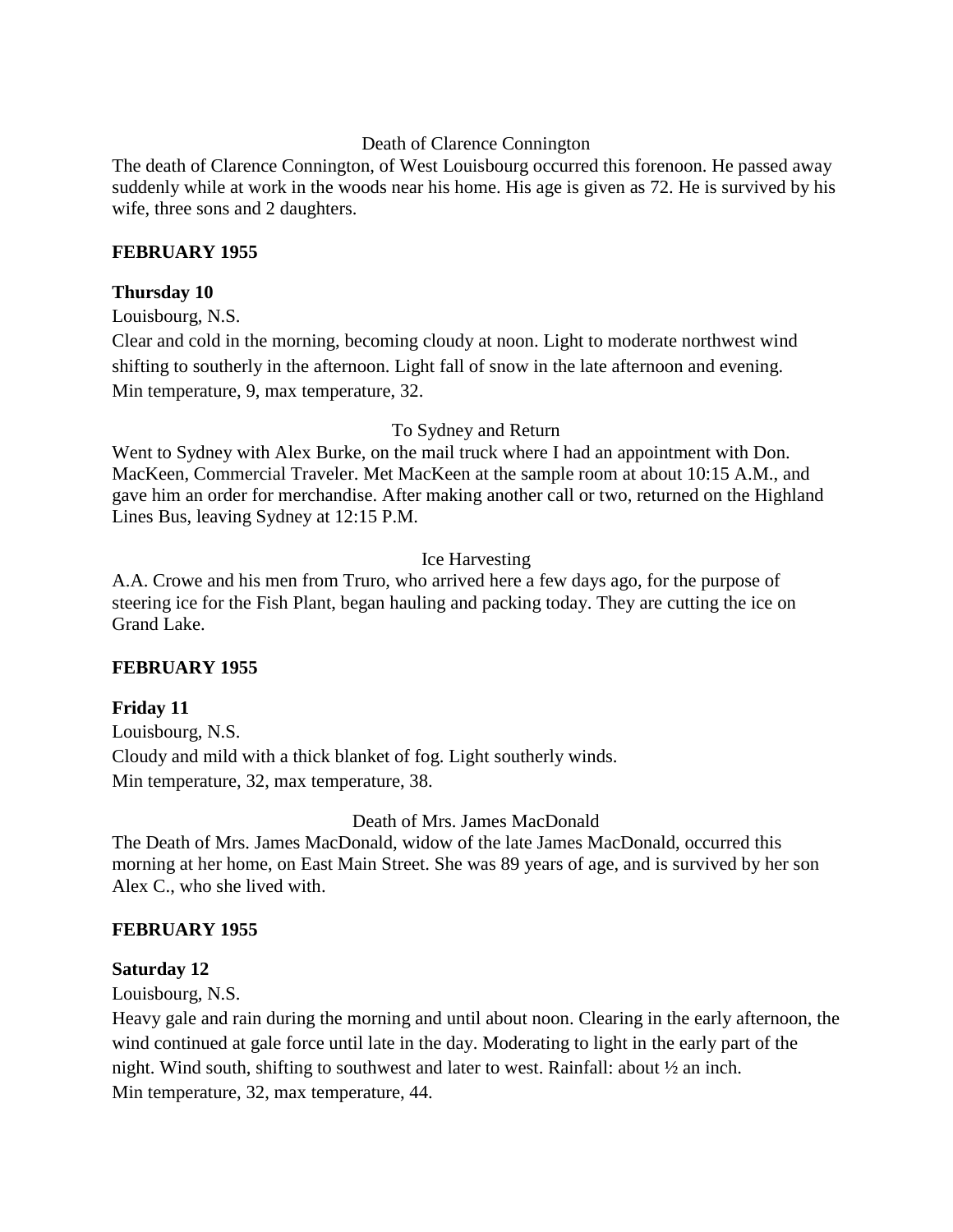#### **FEBRUARY 1955**

#### **Sunday 13**

Louisbourg, N.S.

Sunny with light northwest wind. Snow squalls of last night amounted to about 1 inch. Nearly all melted during the day. An ideal winter day.

Min temperature, 12, max temperature about 26.

#### Church Services

At 11 A.M. and 7 P.M., in company with Emeline, attended services in the First United Church, where Rev. John L. Rose was the preacher. Present in the morning: about 100, in the evening about 60. Choir attendance: A.M. 15, P.M. 15.

After church in the evening, Emeline and I motored with Mr. and Mrs. Charles Bagnall to the home of the late Mrs. James MacDonald, where we remained for about 45 minutes. Rev. Jacob Barnbury held a short service while we were there.

#### **FEBRUARY 1955**

#### **Monday 14**

Louisbourg, N.S. Sunny and cold with cloudy intervals and a few snow squalls. Moderate to fresh north and northwest winds. Min temperature, 10, max temperature, 20.

#### Funeral

At 2 P.M., attended the funeral of the late Mrs. James MacDonald, which took place from her late residence on East Main Street. Services at the house and grave were conducted by Rev. Jacob Barnbury, Pastor of the Presbyterian Church. Burial took place in Willow Grove cemetery, on Clarke's Road. Funeral in charge of D.M. Johnston, Funeral Director, Louisbourg.

## **FEBRUARY 1955**

## **Tuesday 15**

Louisbourg, N.S.

Sunny and moderately cold with light to moderate southwest winds. A very lovely winter day. Pavement clear of snow but some ice on the sidewalks.

Min temperature, 10, max temperature, 24.

## **FEBRUARY 1955**

#### **Wednesday 16**

Louisbourg, N.S. Snow Storm Snow began to fall at about 7 A.M., and ended before noon. Began again at 3:30 P.M., and at a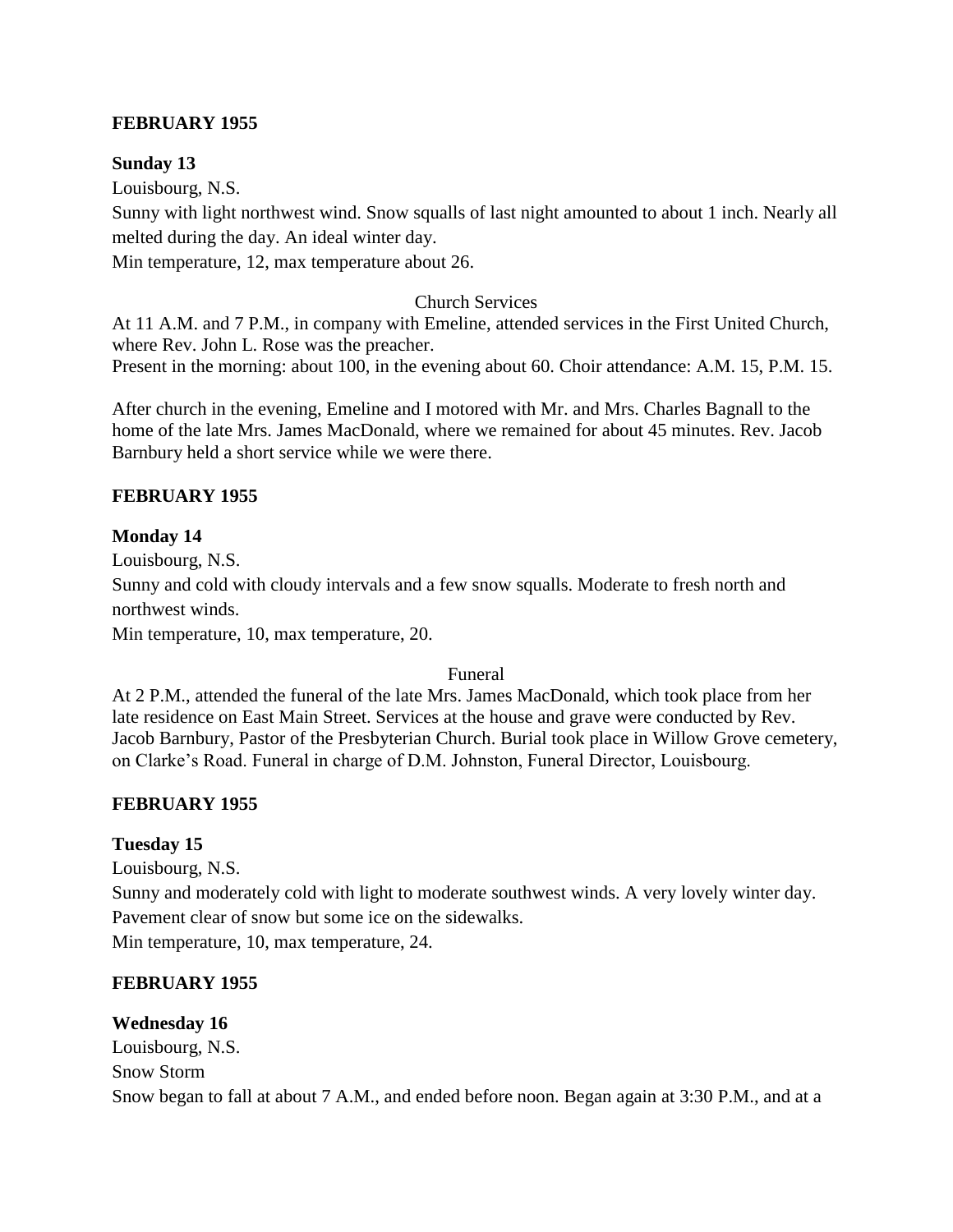late hour was still snowing. Fresh to strong easterly winds. Snowfall: about 3 inches. Min temperature, 14, max temperature, 29.

# Prayer Meeting and Choir Practice

At 7 P.M., in company with Emeline, attended the regular mid-week prayer meeting held in the First United Church and led by Rev. John L. Rose. I conducted the regular choir practice immediately after the prayer service.

# C.G.S Edward Cornwallis

Canadian Government Steamer "Edward Cornwallis" arrived and docked at the Freight Wharf.

# **FEBRUARY 1955**

# **Thursday 17**

Louisbourg, N.S.

Sunny and moderately cold with light easterly winds. A very lovely winter day. Snowfall of yesterday and last night: about 6 inches.

Min temperature, 17, max temperature, 32.

# Meeting of Brotherhood

At 8 P.M., attended a regular meeting of the Brotherhood of the First United Church, held in Calvin hall with the President, Charles Bagnall in the chair. Those present were: Rev. John L. Rose, William Hilchie, A.W. Stacey, Arthur Townsend, Wilson Levy, Edward Levy, Neil MacLean, Alex Mackinnon, Charles Bagnall, Edison Skinner, William Stewart, and M.S. Huntington. At this meeting I have a talk on the City of New York. Caterers were Char. Bagnall and Arthur Townsend.

## Death of Mrs. Hector MacDonald

The death of Mrs. Hector MacDonald occurred at her home on Main Street today. She was in the 96<sup>th</sup> year of her age and is survived by 4 sons; Malcolm Henry with whom she lived, John Angus and Malcolm Allan in New Waterford, and Alex in Texas, U.S.A. Her husband was lost in the Dorcas-Etta Stewart sea disaster of August 1893.

## **FEBRUARY 1955**

**Friday 18** Louisbourg, N.S. Cloudy with light to fresh east to southwest wind. Min temperature, 22, max temperature, 32.

C.G.S Edward Cornwallis Canadian Government Steamer "Edward Cornwallis" Sailed in the morning.

## **FEBRUARY 1955**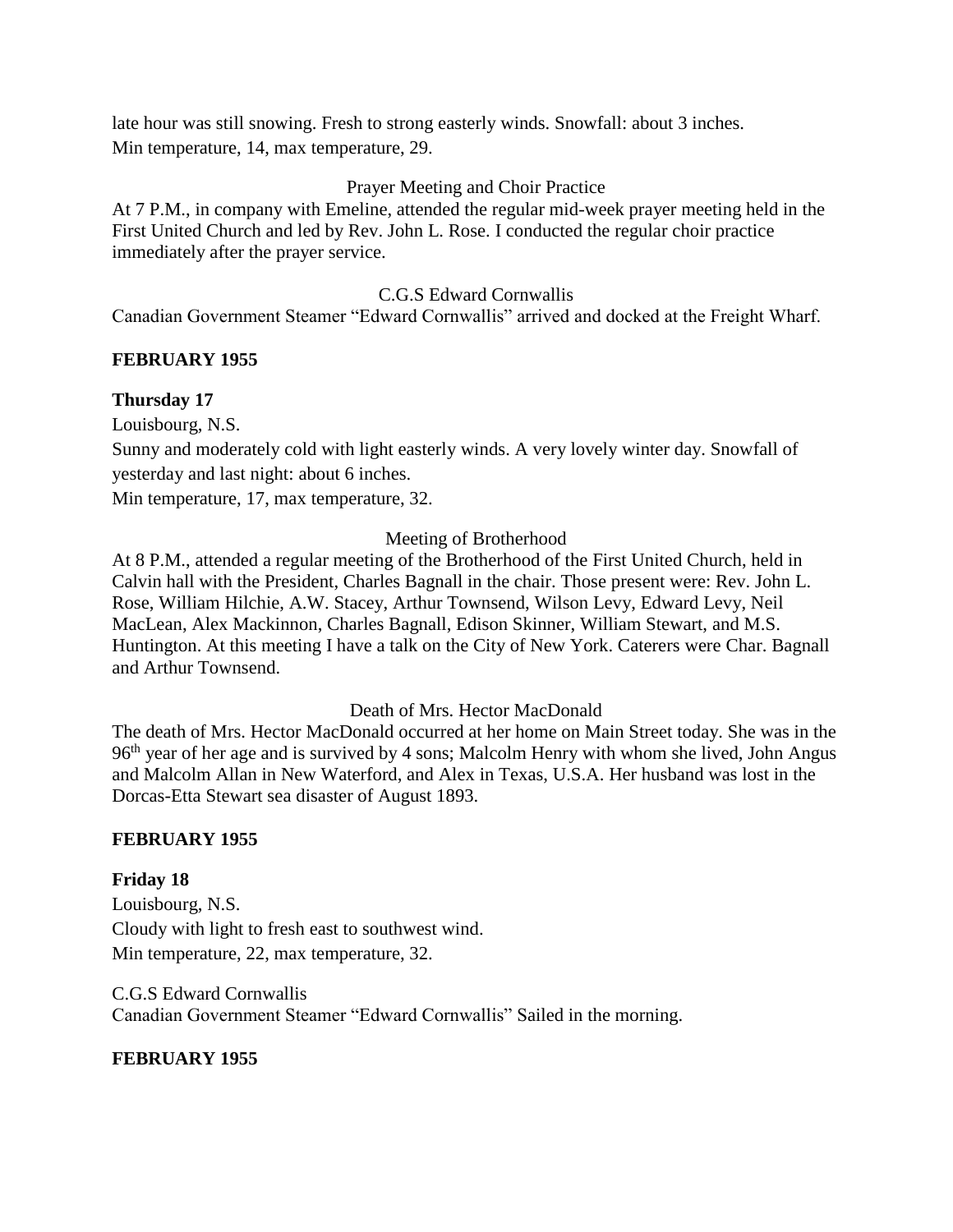#### **Saturday 19**

Louisbourg, N.S.

Rain beginning in the early morning ended shortly before noon and was followed by mist, fog, and light drizzle. Light rain during the night. Moderate easterly winds. Min temperature, 32, max temperature, 36.

#### **FEBRUARY 1955**

#### **Sunday 20**

Louisbourg, N.S.

Cloudy with light drizzle of rain and mist which continued all day. Moderate to fresh easterly to northerly winds. Rainfall of yesterday and today: about ½ an inch.

Min temperature, 33, max temperature, 37.

#### Church Services

At 11 A.M. and 7 P.M., in company with Emeline, attended services in the First United Church where Rev. John L. Rose was the preacher.

Present in the morning: about 85, in the evening, about 50. Choir attendance: A.M. 12, P.M. 14.

#### Funeral

At 1:30 P.M., attended the funeral of the late Mrs. Hector MacDonald, which took place from her late residence on Main Street to Catalone cemetery where burial took place. Services at the house and grave were conducted by Rev. Jacob Barnbury, Pastor of the Presbyterian Church. Funeral in charge of D.M. Johnston, Funeral Director, Louisbourg.

#### Death of Neil H. Murphy

The death of Neil H. Murphy occurred this morning in the Glace Bay General Hospital after a long illness. He is the last member of the family of the late Mr. and Mrs. Stephen Murphy of Louisbourg. Mr. Murphy who was about 72 years of age was a lifelong resident of Louisbourg.

## **FEBRUARY 21**

#### **Monday 21**

Louisbourg, N.S.

Sunny and mild with light to moderate northeast wind. A very lovely spring-like day. Min temperature, 38, max temperature, 43.

Firemen's Banquet At 6:30 P.M., attended the Annual Firemen's Banquet, held in the Louisbourg Café.

## **FEBRUARY 1955**

**Tuesday 22** Louisbourg, N.S.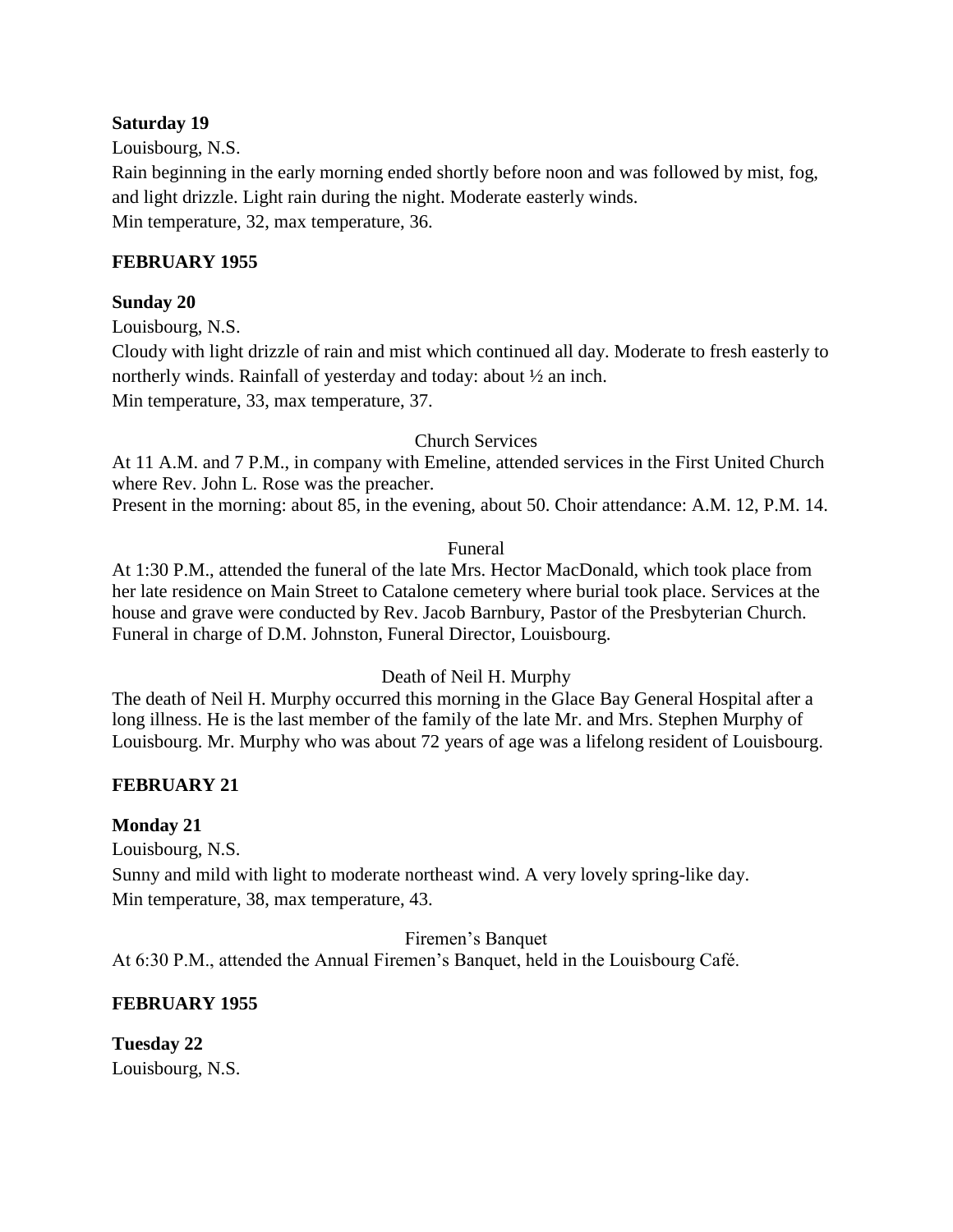Cloudy with light to moderate easterly winds and some fog. Min temperature, 34, max temperature, 41.

Nova Scotia Legislature

The Nova Scotia Legislature met at Halifax today for its annual session. This is the first session under the premiership of the Hon. Henry D. Hicks. Hon. Robert L. Stanfield is leader of the Conservative opposition.

#### **FEBRUARY 1955**

#### **Wednesday 23**

Louisbourg, N.S.

New Moon today.

Cloudy and foggy in the early part of the day, sunny intervals during the afternoon. Cloudy at night. Light to moderate southerly winds.

Min temperature, 34, max temperature, 44.

#### Funeral

At 1:30 P.M., attended the funeral of the late Neil H. Murphy, which took place from his late residence on Main Street to St. Bartholomew Anglican Church. Services at the house, church and grave were conducted by Rev. Harold Seegmiller, Rector of St. Bartholomew. Funeral in charge of D.M. Johnston, Funeral Director, Louisbourg. Burial took place in the Anglican cemetery on Clarke's Road.

Prayer Meeting and Choir Practice

At 7 P.M., in company with Emeline, attended prayer meeting in the First United Church which was led by Rev. John L. Rose. I conducted the regular choir practice immediately after the close of the prayer service.

C.G.S Edward Cornwallis

Canadian Government Steamer "Edward Cornwallis" arrived.

## **FEBRUARY 1955**

## **Thursday 24**

Louisbourg, N.S.

Light rain in the early morning; clearing early in the day, mostly sunny and spring-like. Light northwest winds. Ground entirely bare.

Min temperature, 28, max temperature, 41.

C.G.S Edward Cornwallis Canadian Government Steamer "Edward Cornwallis" sailed in the morning.

## **FEBRUARY 1955**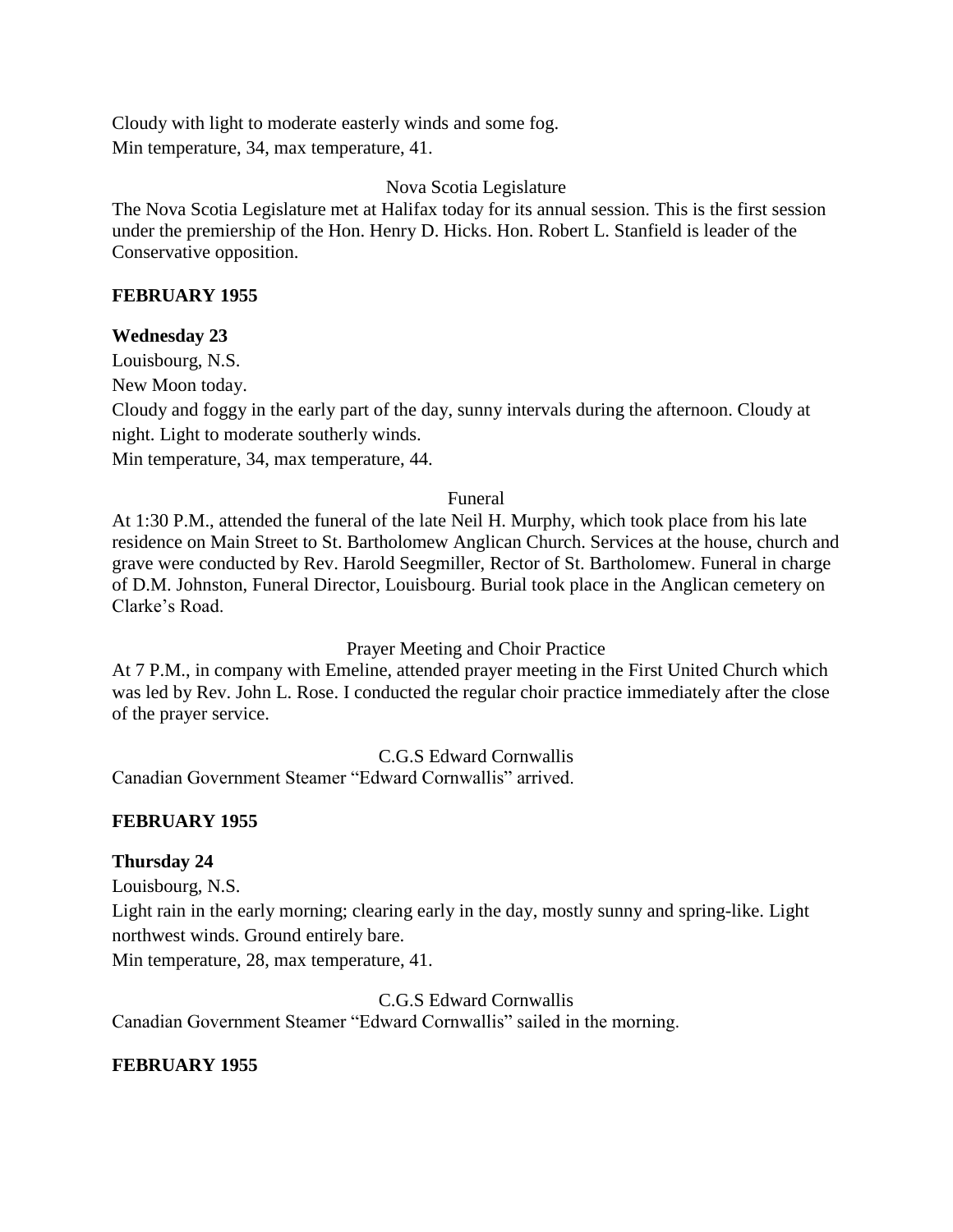# **Friday 25**

Louisbourg, N.S.

Cloudy and chilly with light northeast wind. Light drizzle of snow beginning at about 1 P.M. Just enough snow to whiten the ground, but not of measurable quantity. Min temperature, 24, max temperature, 33.

A.A. Crowe and staff of Ice Harvester of Truro have had to abandon the job, owing to the long period of mild weather. They have left for home.

## **FEBRUARY 1955**

#### **Saturday 26**

Louisbourg, N.S.

Clear with cloudy intervals and a few snow squalls. Light snow of yesterday and today disappeared, leaving the landscape bare. Fresh northerly winds, decreasing to light in the evening.

Min temperature, 16, max temperature, 29.

#### **FEBRUARY 1955**

#### **Sunday 27**

Louisbourg, N.S.

Mostly cloudy, with a few sunny intervals. Strong westerly winds, decreasing to moderate in the afternoon.

Min temperature, 16, max temperature, 36.

## Church Services

At 11 A.M. and 7 P.M., in company with Emeline, attended services in the First United Church, where Rev. John L. Rose was the preacher. About 90 present in the morning and about 70 in the evening. Choir attendance: A.M. 12, P.M.

Fire

Fire Brigade called out at about 9:15 P.M., for a fire at the home of Mr. and Mrs. Alex Nicholson on Warren Street. Damage: slight.

## **FEBRUARY 1955**

#### **Monday 28**

13.

Louisbourg, N.S.

Snow storm beginning in the early morning ended at about 10 A.M., and was followed by a short period of hail and light mist. Cloudy during the remainder of the day. Moderate to fresh easterly winds. Snowfall: about 6 inches.

Min temperature, 32, max temperature, 33.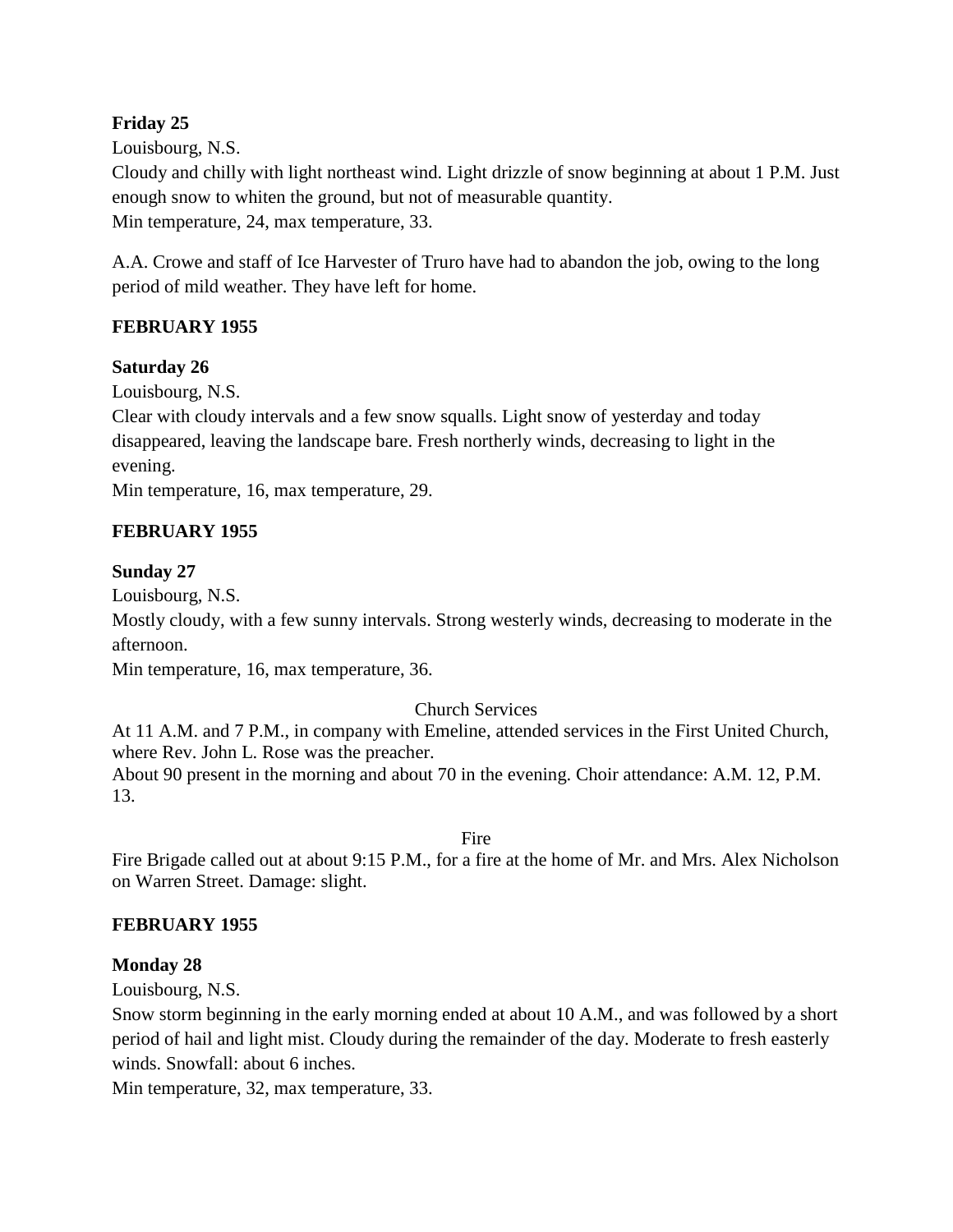Total snowfall for February: about 12 inches. Total rainfall for February: about 1 ¼ inches.

Min temperature for February: 6 below zero (Feb.  $2<sup>nd</sup>$ )  $\ldots$  "  $\ldots$  "  $\ldots$  3 below zero (Feb 1st) " "  $\cdots$  "  $\cdots$  : 1 below zero (Feb. 3rd) Max Temperature for February: 44 above (Feb.  $23^{\text{rd}}$ )

# **MARCH 1955**

#### **Tuesday 1**

Louisbourg, N.S.

Sunny and mild during the forenoon; becoming cloudy at noon. Light northerly winds in the morning, shifting to southerly and gradually increasing during the afternoon, until heavy gale force was reached by 10 P.M. Light drizzle of snow beginning at about 8:30 P.M. A very disagreeable night.

Min temperature, 23, max temperature, 35.

## **MARCH 1955**

#### **Wednesday 2**

Louisbourg, N.S.

Heavy gale of last night moderated before dawn, wind fresh to moderate westerly during the day. Snowfall of last night: about 1 inch, and was followed by a rainfall of about ½ an inch. Gale of last night was reported by the weather station at Reserve Airport to have reached a maximum of 86 miles per hour.

Min temperature, 32, max temperature, 41.

Prayer Meeting and Choir Practice

At 7 P.M., in company with Emeline, attended prayer meeting in the First United Church, which was led by Rev. John L. Rose. I conducted the choir practice immediately after the close of the prayer service.

## **MARCH 1955**

#### **Thursday 3**

Louisbourg, N.S.

Sunny during the forenoon, becoming mostly cloudy during the afternoon, with a few flakes of snow at times in the air. Strong west to northwest winds, reaching moderate gale force in the early part of the night.

Min temperature, 14, max temperature, 32.

Meeting of Brotherhood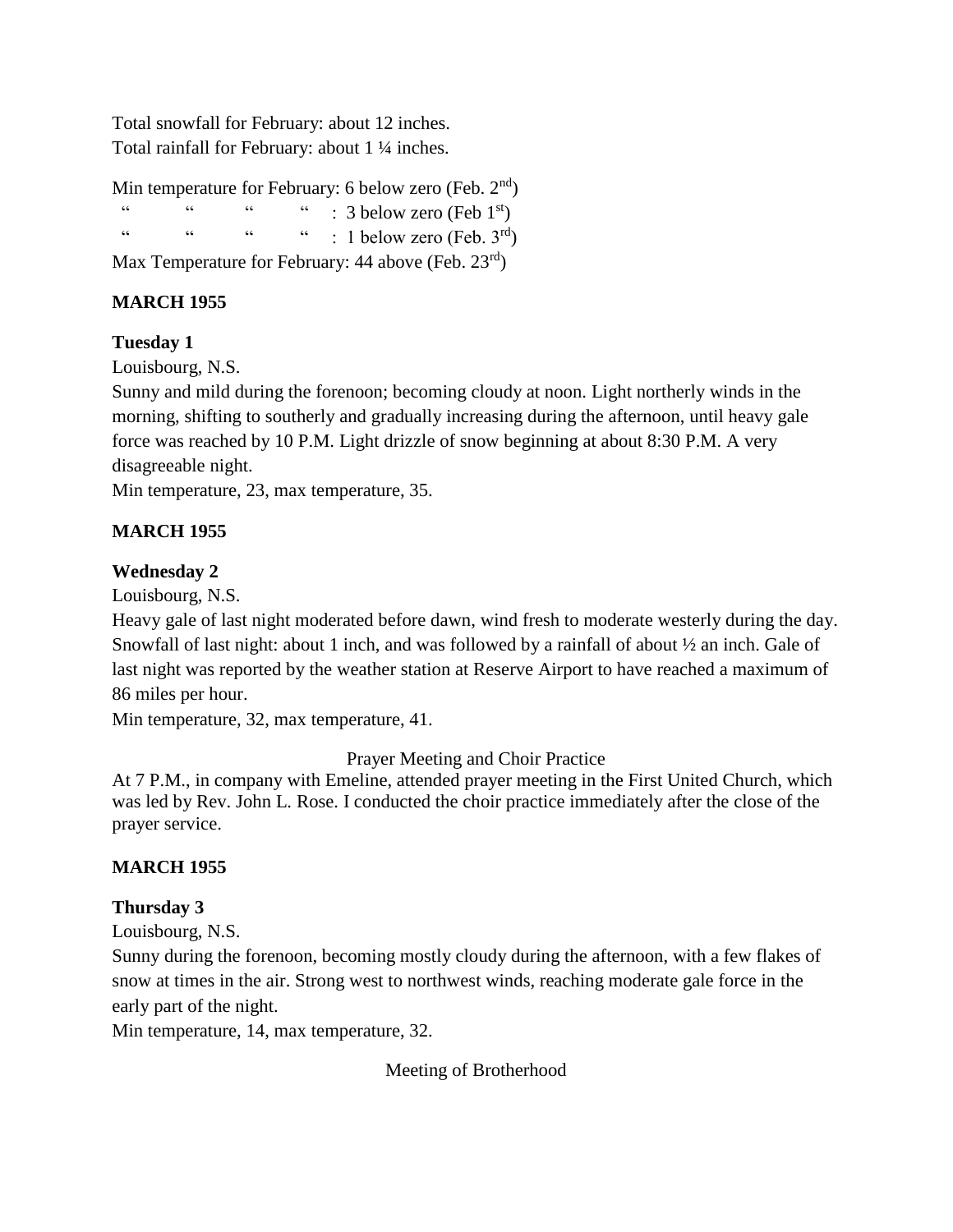At 7:30 P.M., attended a regular meeting of the Brotherhood of the First United Church, held in Calvin hall with the President, Charles Bagnall, in chair. Those present were: Rev. John L. Rose, William Hilchie, Arthur M. Townsend, Howard Cann, Wilson Levy, Neil MacLean, John E. MacDonald, A.W. Stacey, William Stewart, Charles Bagnall and M.S. Huntington.

## **MARCH 1955**

# **Friday 4**

Louisbourg, N.S. Cold and mostly clear, becoming cloudy in the afternoon. Light to moderate northwest wind, shifting to northeast in the early part of the night. Min temperature, 12, max temperature, 24.

# **MARCH 1955**

# **Saturday 5**

Louisbourg, N.S. Cloudy and chilly with light to moderate southeast wind. Min temperature, 19, max temperature, 32.

# **MARCH 1955**

## **Sunday 6**

Louisbourg, N.S. |Cloudy with light winds increasing at night, mostly southeast. Light drizzle of snow in the late afternoon and evening. Snowfall: about 1 inch. Min temperature, 30, max temperature, 34.

## Church Services

At 11 A.M. and 7 P.M., in company with Emeline, attended services in the First United Church where Rev. John L. Rose was the preacher. Present in the morning: about 100, in the evening about 60. Choir attendance: 14 at each service.

## **MARCH 1955**

## **Monday 7**

Louisbourg, N.S.

Cloudy and foggy in the early part of the day: clearing at about noon. Strong southeast wind of last night decreased to moderate in the morning. Wind shifted to west and northwest and increased to strong during the afternoon. Rainfall of last night: about ¾ an inch. Min temperature, 24, max temperature, 42.

## **MARCH 1955**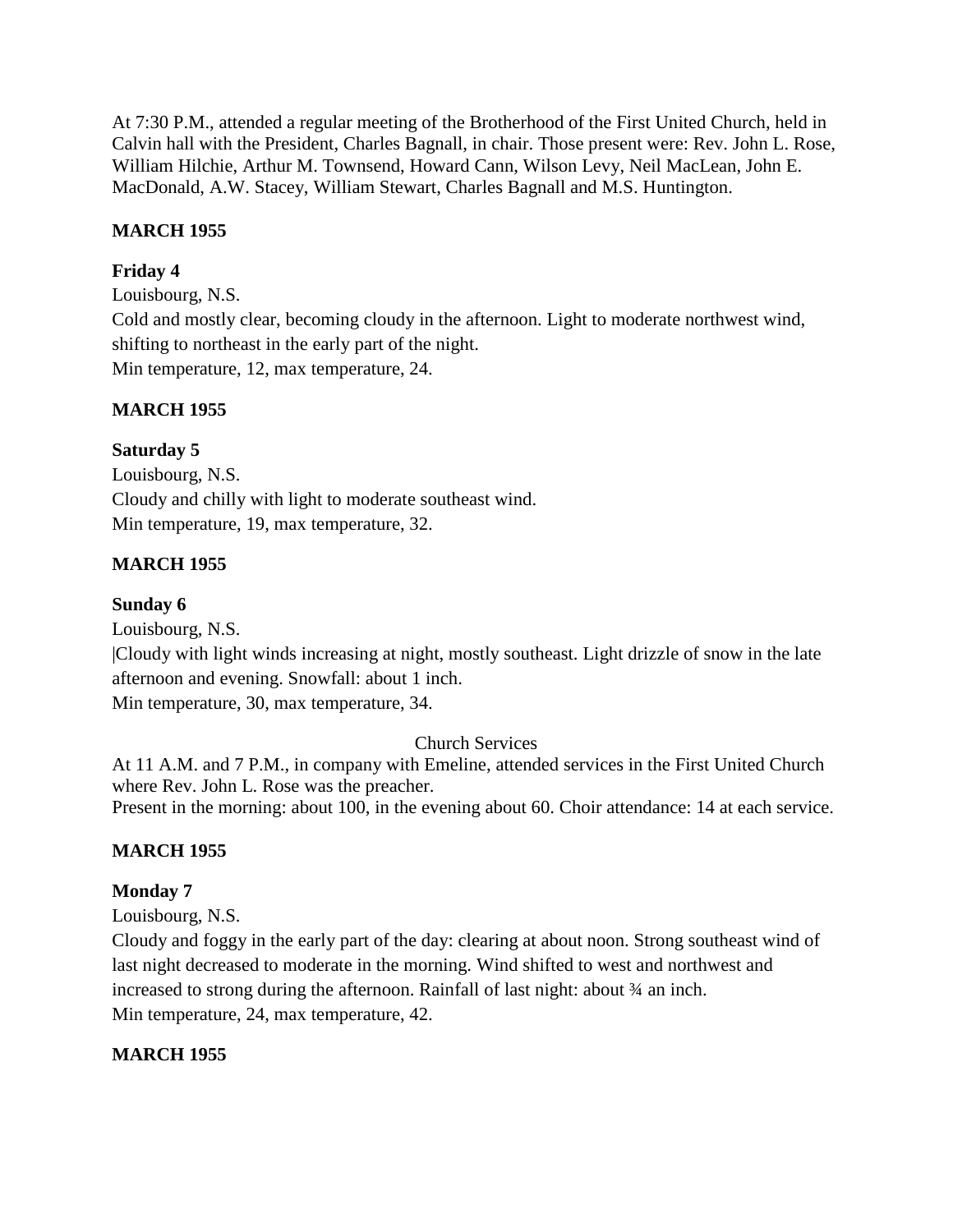## **Tuesday 8**

Louisbourg, N.S. Sunny and cold with moderate to fresh northwest wind. A very nice winter day. Min temperature, 20, max temperature, 27.

#### **MARCH 1955**

#### **Wednesday 9**

Louisbourg, N.S. Sunny and cold, with light to moderate northwest wind. A very lovely winter day. Min temperature, 15, max temperature, 31.

Prayer Meeting and Choir Practice

At 7 P.M., in company with Emeline, attended prayer meeting in the First United Church, which was led by Rev. John L. Rose. I conducted the regular choir practice, immediately after the prayer service.

#### **MARCH 1955**

#### **Thursday 10**

Louisbourg, N.S.

Light fall of snow in the early morning amounting to about ½ and inch. Cloudy; clearing at about noon. Sunny and mild during the afternoon with light winds. Snow of this morning all melted. Min temperature, 28, max temperature, 42.

## **MARCH 1955**

## **Friday 11**

Louisbourg, N.S.

Sunny for a short time in the forenoon: becoming cloudy and continuing so during the remainder of the day with fog in the afternoon and evening. Showers during the early part of the night. Min temperature, 25, max temperature, 41.

## **MARCH 1955**

#### **Saturday 12**

Louisbourg, N.S.

Rain of last night ended in the early morning. Mostly cloudy during the day with light west and northerly winds, increasing during the night. Rainfall of last night: about  $\frac{1}{4}$  an inch. Min temperature, 23, max temperature, 44.

## **MARCH 1955**

**Sunday 13** Louisbourg, N.S.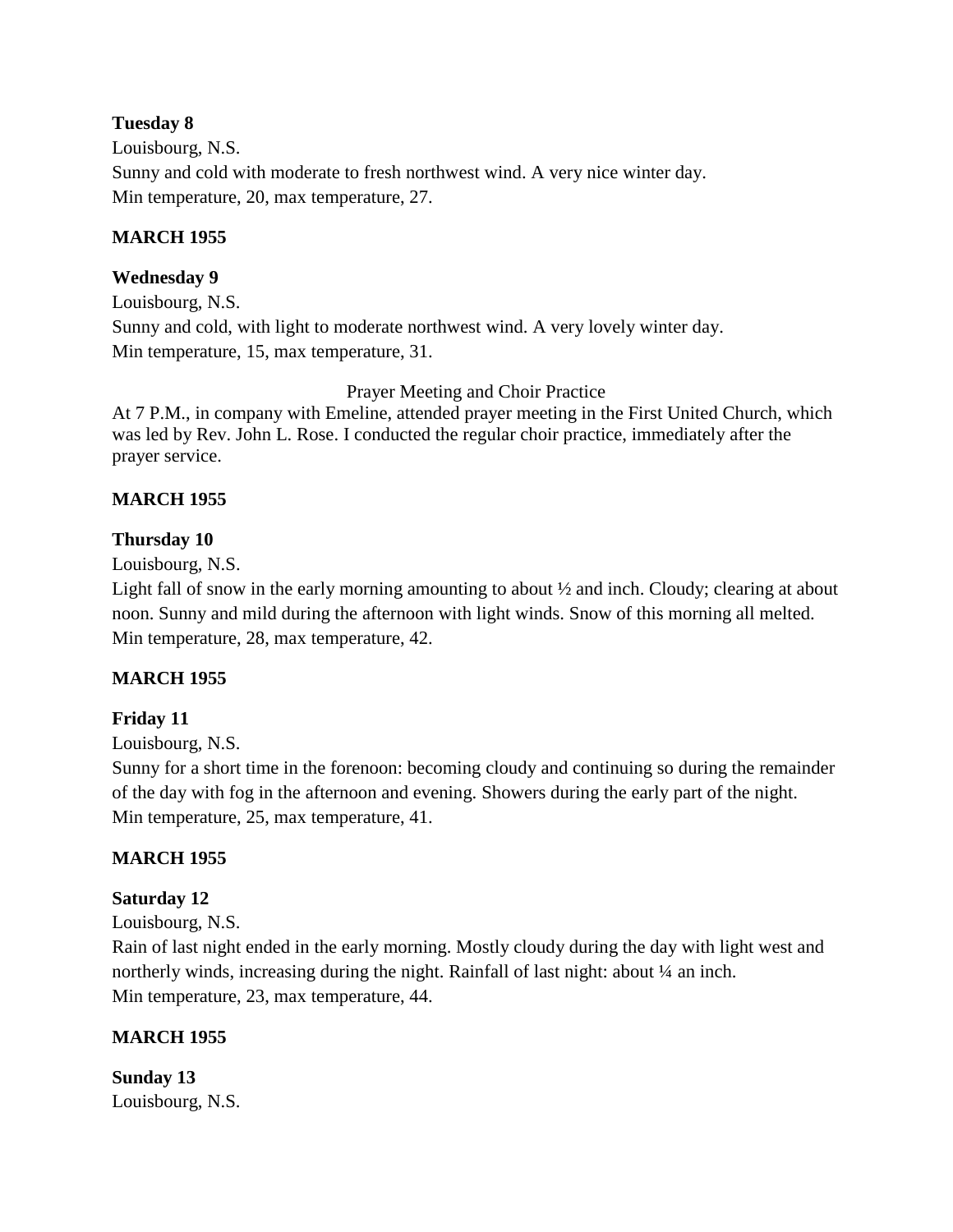Clear but becoming cloudy shortly before noon. A very light drizzle of snow beginning at about 6 P.M. Moderate to fresh northeast wind, very chilly. Min temperature, 23, max temperature, 33.

Church Services

At 11 A.M. and 7 P.M., in company with Emeline, attended services in the First United Church, where in the morning, Rev. John L. Rose was the preacher, and in the evening Mr. Gordon Cann (student minister).

About 95 present at the morning service, and at the evening service about 65.

## **MARCH 1955**

# **Monday 14**

Louisbourg, N.S.

Cloudy and cold with sunny intervals. Fresh to strong northerly winds. Snowfall of last night and early morning: about 3 inches.

Min temperature, 24, max temperature, 32.

# **MARCH 1955**

## **Tuesday 15**

Louisbourg, N.S.

Clear and cold with fresh to strong northwest wind, decreasing to light in the evening. Min temperature, 24, max temperature, 35.

Trawler Cap Nord

French Trawler "Cap Nord" arrived in the early morning and bunkered during the day.

# **MARCH 1955**

## **Wednesday 16**

Louisbourg, N.S. Cloudy with light drizzle of snow in the forenoon, followed by moderate rain during the afternoon and evening. Heavy showers during the night. Min temperature, 24, max temperature, 37.

Prayer Meeting and Choir Practice

At 7 P.M., in company with Emeline, attended prayer meeting in the First United Church which was led by Rev. John L. Rose. Choir practice followed immediately after the prayer service.

# **MARCH 1955**

# **Thursday 17**

Louisbourg, N.S. Rain of last night ended in the early morning. Cloudy during the day with a few brief sunny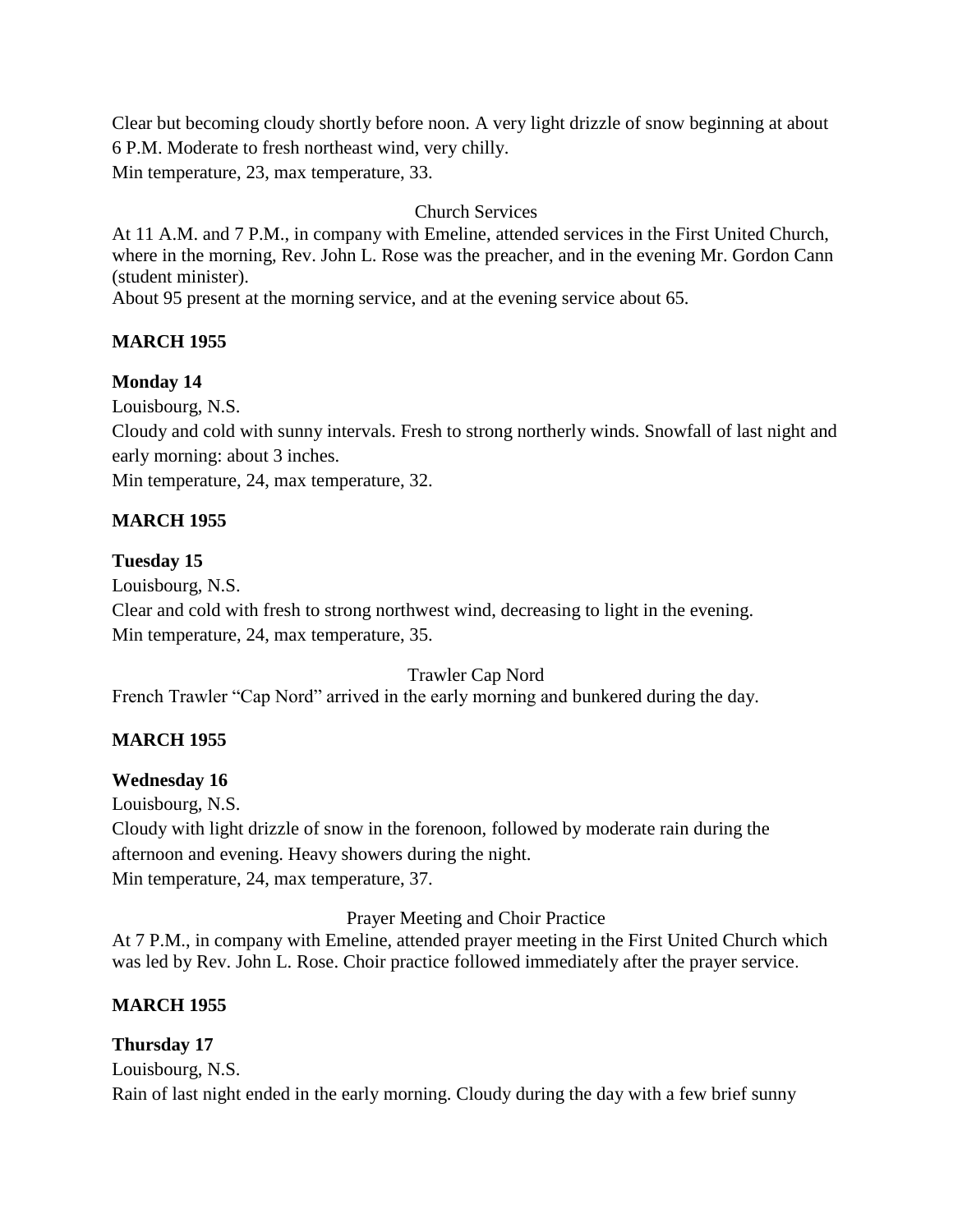intervals. Fresh to strong west to northwest winds. Snow squalls during the evening and night. Rainfall of yesterday and last night: about 1 inch. Min temperature, 26, max temperature, 39.

# Meeting of Brotherhood

At 7 P.M., attended a regular meeting of the Brotherhood of the First United Church which was held in Calvin hall with the President Charles Bagnall in the chair. Edward Levy had a film (colored) which Rev. Harold Seegmiller showed with his projector. Film entitled Nova Scotia, which was supplied by the N.S. Bureau of information.

Those present were: Char. Bagnall, Edward Levy, Rod MacLeod, Rev. John L. Rose, Wilson Levy, Arthur M. Townsend, William Hilchie, A.W. Stacey and M.S. Huntington. Mr. Seegmiller was present during the showing of the picture.

# **MARCH 1955**

# **Friday 18**

Louisbourg, N.S.

Mostly sunny but cold with fresh to strong northwest wind decreasing to light in the evening. Snowfall of last night: about 2 inches.

Min temperature, 19, max temperature, 29.

# Death of Mrs. Fred Gagnon

The death of Mrs. Fred Gagnon occurred this morning at her home corner of Alexander and Commercial Streets. Mrs. Gagnon who was about 73 years of age had been in poor health for several years. Her husband predeceased her a number of years ago.

# **MARCH 1955**

# **Saturday 19**

Louisbourg, N.S. Cold and mostly sunny with fresh to strong, northwest wind, decreasing at night. Min temperature, 13, max temperature, 28.

# **MARCH 1955**

# **Sunday 20**

Louisbourg, N.S. Cold and mostly clear with moderate to fresh northwest wind. Min temperature, 12, max temperature, 29.

# Trawler Cap Nord

French Trawler "Cap Nord" which arrived here on the 15<sup>th</sup> sailed at about noon today. While here she took on board bunker coal and supplies.

# Church Services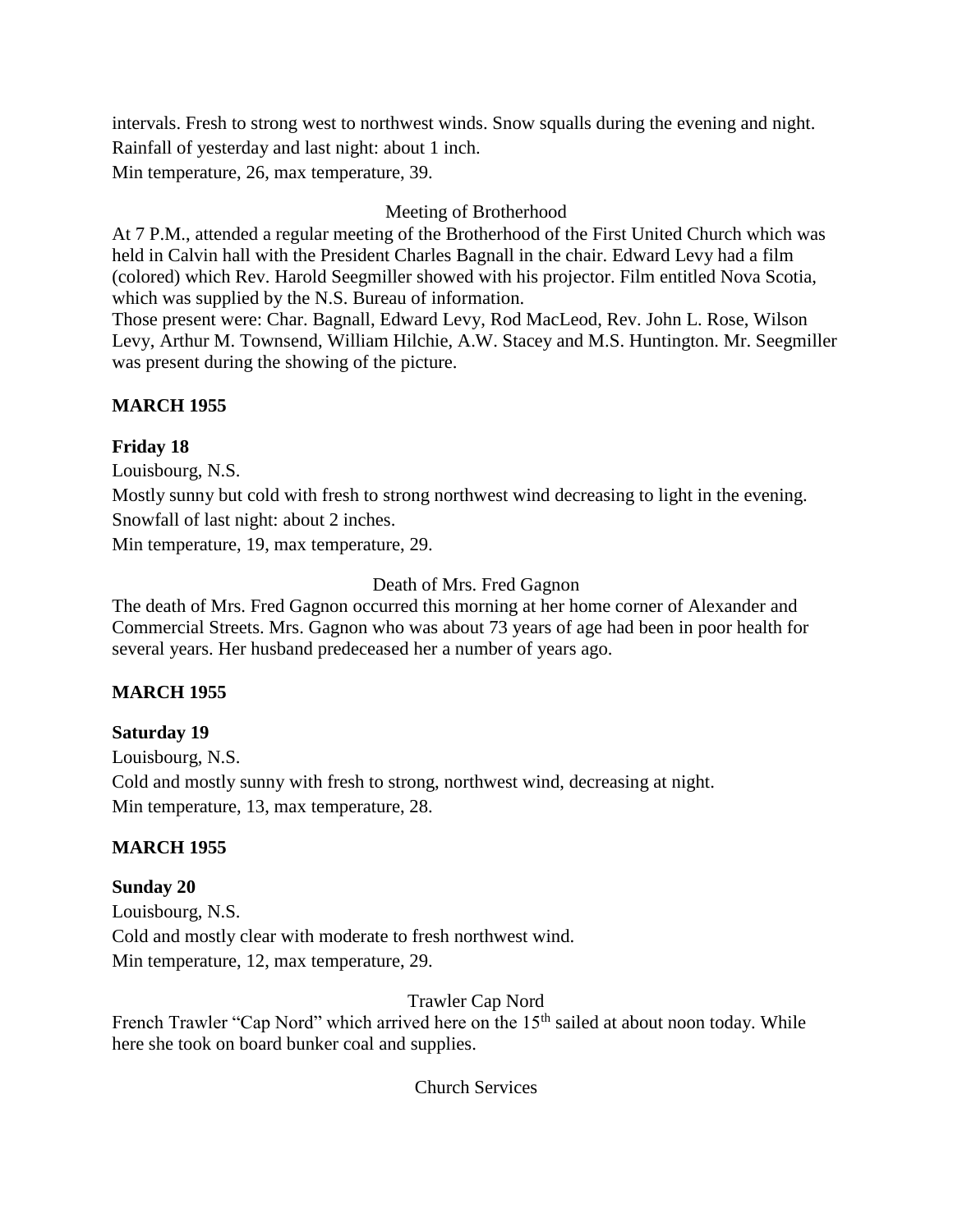At 11 A.M. and 7 P.M., in company with Emeline, attended services in the First United Church where Rev. John L. Rose was the preacher. Present in the morning: about 95, in the evening about 65. Choir attendance: A.M. 12, P.M. 13.

#### Funeral

The funeral of the late Mrs. Fred Gagnon took place this afternoon from her late residence on Commercial Street to Stella Maris Roman Catholic Church. Burial took place in the R.C. cemetery. Funeral in charge of D.M. Johnston, Funeral Director, Louisbourg.

## **MARCH 1955**

#### **Monday 21**

Louisbourg, N.S. Sunny and cold with fresh to strong northwest wind, increasing during the night. Min temperature, 14, max temperature, 30.

#### **MARCH 1955**

## **Tuesday 22**

Louisbourg, N.S. Sunny and mild with moderate northeast wind. A very lovely forenoon becoming cloudy in the early afternoon.

Min temperature, 23, max temperature, 41.

French Trawler Arrives

French Trawler "Cap Fagnet" arrived at noon for bunker coal and supplies.

## **MARCH 1955**

## **Wednesday 23**

Louisbourg, N.S.

Cloudy, snow began to fall at about 1 P.M., and ending at about 2 P.M. Snow was followed by drizzle of rain and mist during the remainder of the afternoon and evening. Southeast wind reaching gale force in the evening then moderating to some extent. Snowfall: about 2 inches. Min temperature, 33, max temperature, 35.

#### Drift Ice

The first drift ice of the season made its appearance this morning and filled the harbour during the day. Not a large body of ice, just enough to fill the harbour. Quite a number of seals on the ice.

## **MARCH 1955**

**Thursday 24** Louisbourg, N.S.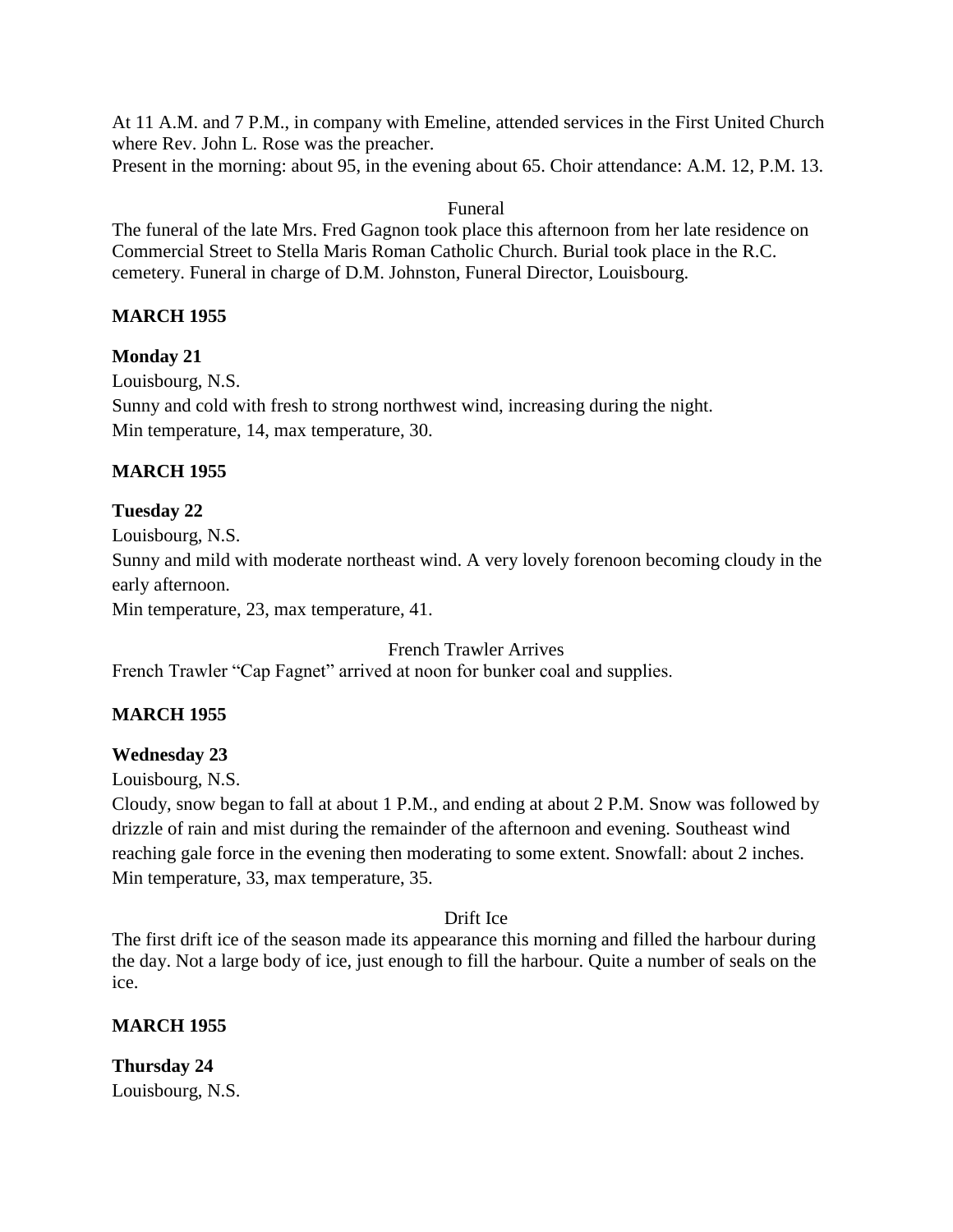Mostly sunny with light to moderate northwest wind. Min temperature, 32, max temperature, 42.

#### Drift Ice

Harbour filled of drift ice. French Trawler "Cap Fagnet" on her way out and Trawler "Conquest" on her way in stuck in the ice, until released by the Canadian Government Icebreaker "Saurel" Capt. Chouinard, during the afternoon.

#### C.G.S Saurel

Canadian Government Icebreaker "Saurel", Capt. Chouinard, arrived during the afternoon for the purpose of releasing two fishing vessels caught in the harbour drift ice.

#### To Sydney and Return

At 1:30 P.M., Emeline and I went to Sydney on the Highland Lines Bus service. Made several business calls during the afternoon. Attended a picture show in the Strand Theatre, then had supper at the Orchid Restaurant. At 8 P.M., attended Victor Herbert's "The Old Mill", presented by the Sydney Rotary Club, in the St. Andrew's Memorial Hall.

## Death of Charles Crooks

The death of Charles Crooks, son of Mr. and Mrs. Richard Crooks, of Big Lorraine occurred at the City Hospital, Sydney today following an operation. He was in the  $31<sup>st</sup>$  year of his age and is survived by his parents and three sisters.

#### **MARCH 1955**

#### **Friday 25**

Louisbourg, N.S. Sunny in the early part of the day, but becoming cloudy before noon. Moderate to fresh northwest wind. Min temperature, 30, max temperature, 40.

Drift Ice

From Government Wharf westerly wharf clear of ice. Eastern end, still blocked with ice.

## **MARCH 1955**

#### **Saturday 26**

Louisbourg, N.S. Cloudy with sunny intervals. Light to moderate northwest to north winds. Min temperature, 28, max temperature, 43.

## **MARCH 1955**

#### **Sunday 27**

Louisbourg, N.S. Cloudy. Snow began to fall at 8 A.M., and was followed by rain at about 9:30 A.M. Drizzle of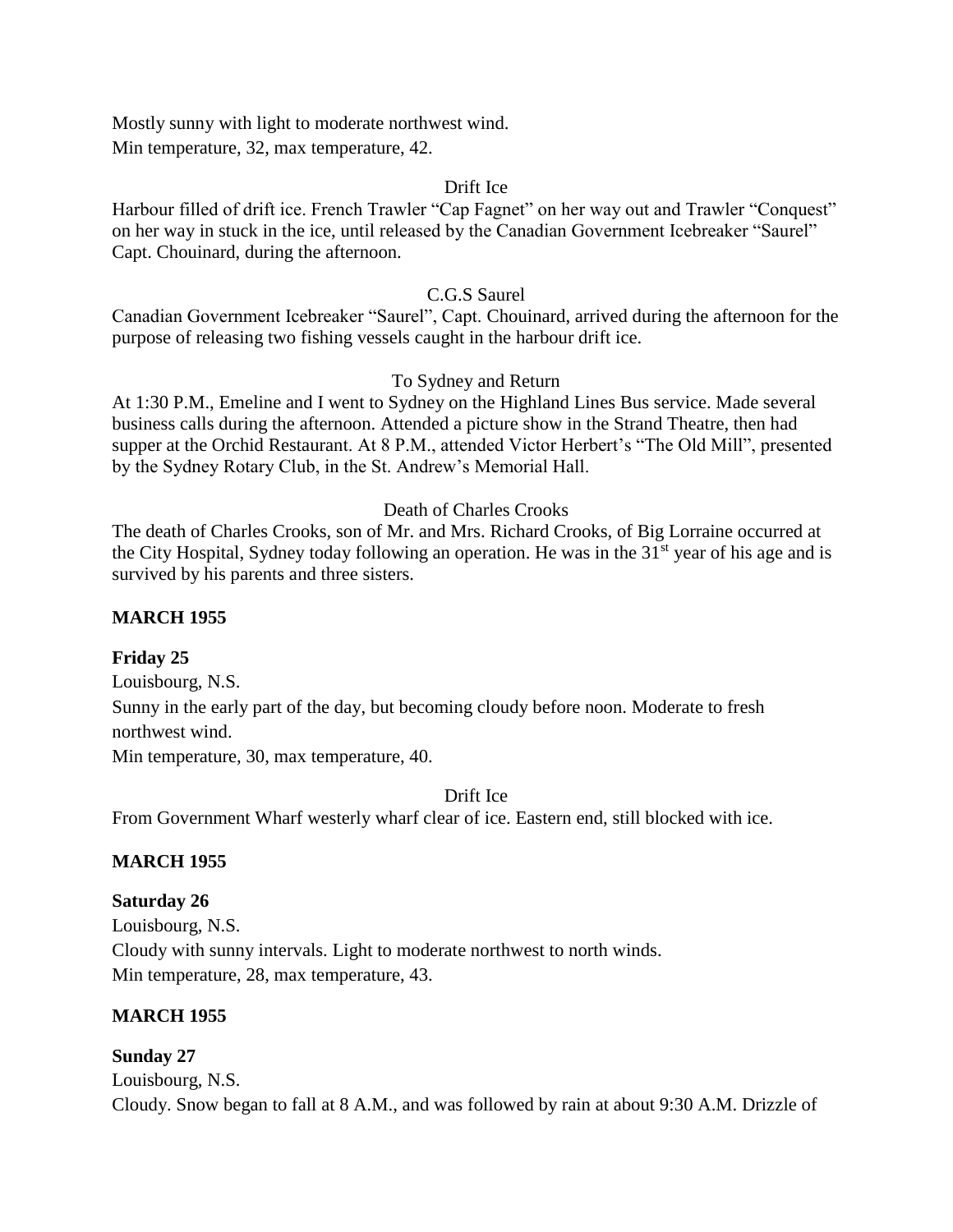rain followed by heavy rain during the afternoon, ending in the evening. Fresh southeast wind, increasing to gale force during the afternoon, decreasing at night. Cleared during the early part of the night, wind shifting to westerly. A very disagreeable day. Snowfall: about 1 inch. Rainfall: about ¾ an inch.

Min temperature, 30, max temperature, 33.

## Church Services

At 11 A.M. and 7 P.M., in company with Emeline, attended services in the First United Church where Rev. John L. Rose was the preacher.

Present in the morning service, about 80, at the evening service about 45. Choir attendance: A.M. 11, P.M. 14.

# **MARCH 1955**

## **Monday 28**

Louisbourg, N.S.

Cloudy and cool with light snow squalls at intervals, broken by periods of sunshine. Moderate to fresh northwest winds. Snowfall of yesterday nearly all melted during the day. Harbour free of ice with the exception of a small quantity east of the shipping pier. Min temperature, 24, max temperature, 40.

C.G.S. Edward Cornwallis Canadian Government Steamer "Edward Cornwallis" arrived.

# **MARCH 1955**

# **Tuesday 29**

Louisbourg, N.S. Cloudy with a few sunny intervals, and light snow squalls. Light northwest wind. Min temperature, 24, max temperature, [blank].

C.G.S. Saurel and Edward Cornwallis Canadian Government Steamer "Saurel" and "Edward Cornwallis" sailed at about 8:30 A.M.

# **MARCH 1955**

# **Wednesday 30**

Louisbourg, N.S. Sunny with light to moderate northwest winds. A very lovely early spring day. Min temperature, 28, max temperature, 47.

Prayer Meeting and Choir Practice

At 7 P.M., in company with Emeline, attended prayer meeting in the First United Church which was conducted by Rev. John L. Rose. I conducted the regular mid-week choir practice immediately after the close of the prayer service.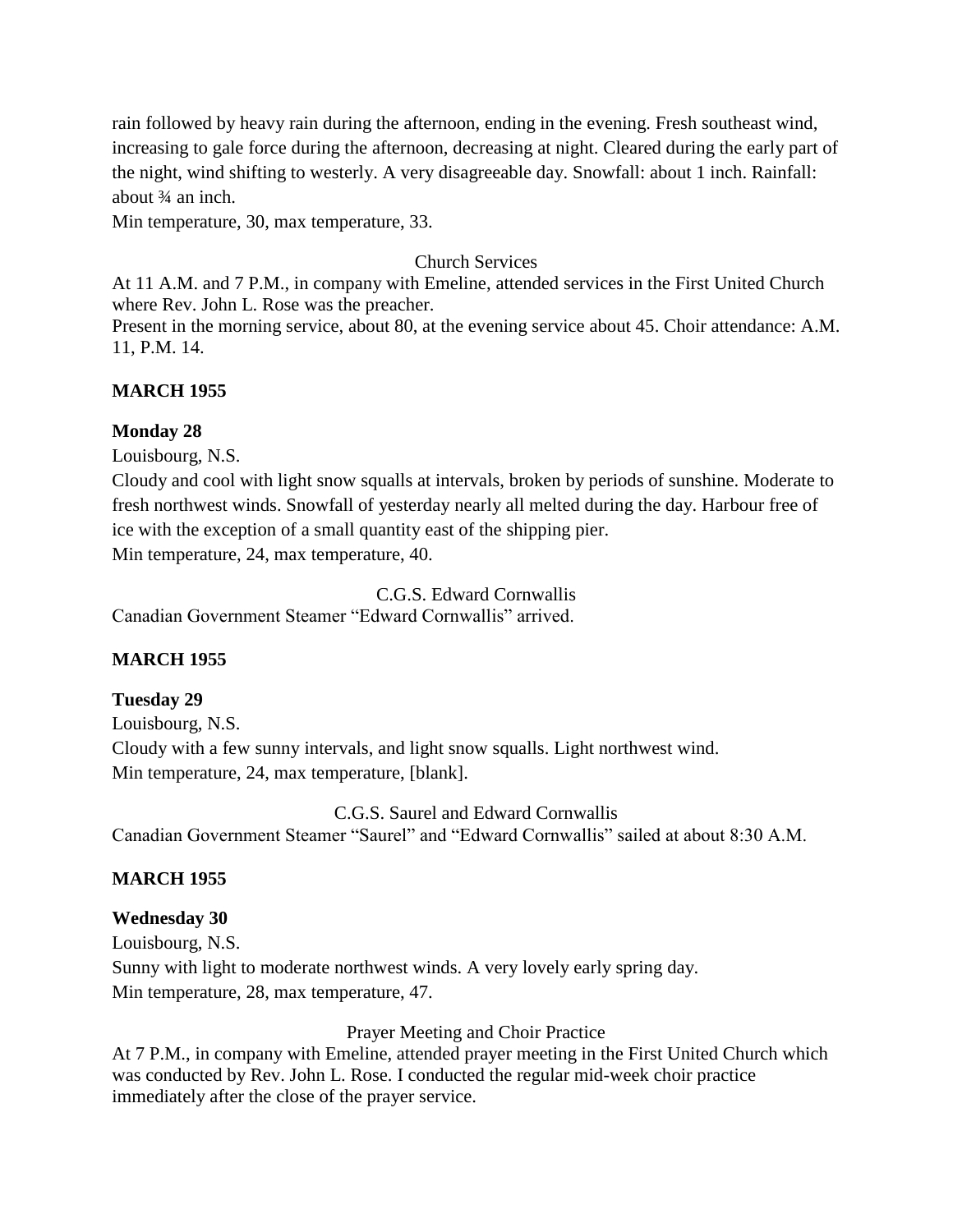#### Trawler Cap Nord

French Trawler "Cap Nord" arrived in the early afternoon from the fishing banks, for bunker coal and supplies. I understand that the principal reason for her coming so soon after leaving her on the  $15<sup>th</sup>$  of this month was owing to engine trouble.

#### Song Sparrows Have Arrived

Heard a Song Sparrow singing this morning.

#### **MARCH 1955**

#### **Thursday 31**

Louisbourg, N.S. Sunny and cool with moderate to fresh northwest wind. Min temperature, 30, max temperature, 41.

Supper and Fancy Sale

At about 5 P.M., Emeline and I attended the semi-annual supper and fancy sale in Calvin hall, held under the Auspices of the MacMillan Club of the First United Church.

#### S.S. Cap Nord

French Trawler "Cap Nord" which arrived yesterday sailed during the night for the fishing grounds.

New Stipendiary Magistrate

At tonight's meeting of the Town Council, Daniel F. Nicholson, Town Clerk, was sworn in as Stipendiary Magistrate for the town of Louisbourg, by the town solicitor, E. MacKay Forbes Q.C. of Glace Bay, N.S. Mr. Nicholson succeeds the late Beecher M. Spencer.

#### **APRIL 1955**

#### **Friday 1**

Louisbourg, N.S.

Clear in the morning, but becoming mostly cloudy early in the forenoon. Light snow squalls at intervals during the day. Light to moderate northwest wind. Min temperature, 26, max temperature, 38.

#### **APRIL 1955**

#### **Saturday 2**

Louisbourg, N.S. Sunny and cool with light to moderate northwest wind. Min temperature, 23, max temperature, 36.

Bean Supper

At about 5:30 P.M., Emeline and I attended a Bean Supper in the Navy Hut which was held under the Auspices of the Louisbourg Volunteer Fire Brigade.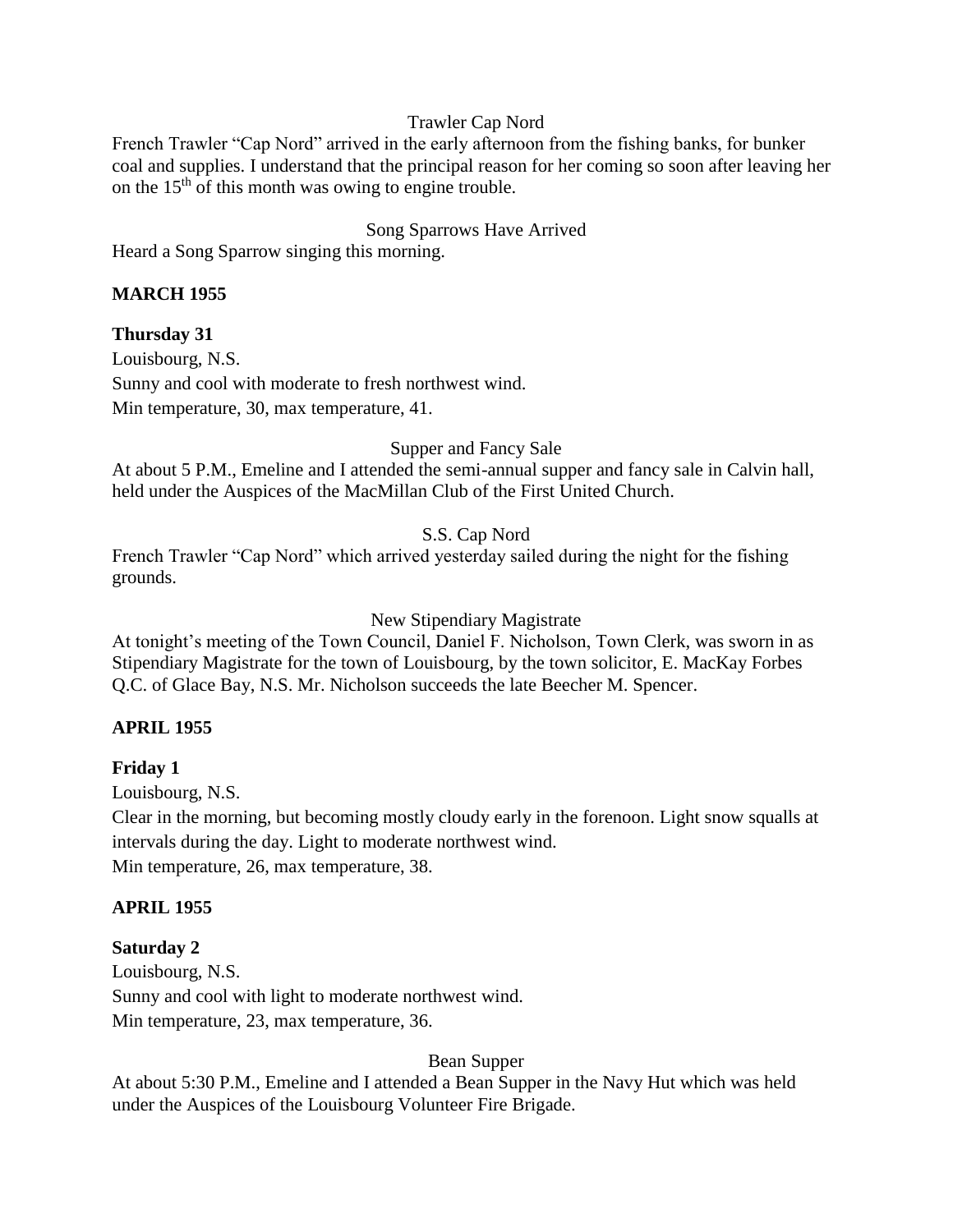#### Death of Miss Lucy Fiander

The death of Miss Lucy Fiander of Big Lorraine occurred this morning at the Cape Breton Hospital, Sydney River, where she had been an inmate for two days.

#### **APRIL 1955**

#### **Sunday 3**

Louisbourg, N.S.

Sunny and cool with light to moderate northerly winds. Rather cold for this time of year, but nevertheless, a very pleasant day.

Min temperature, 26, max temperature, 43.

#### Church Services

At 11 A.M. and 7 P.M., in company with Emeline, attended services in the First United Church where Rev. John L. Rose was the preacher.

Present in the morning, about 100, in the evening, about 70. Choir attendance: A.M. 16, P.M. 15.

Fire

At about 3 P.M., the Fire Brigade responded to a call for a grass fire on the property of Mr. and Mrs. Laurence Smith on Riverdale Street. No serious damage.

## **APRIL 1955**

#### **Monday 4**

Louisbourg, N.S. Sunny and cool with light to moderate easterly winds. Min temperature, 26, max temperature, 40.

#### Funeral

The funeral of the late Miss Lucy Fiander took place this afternoon. Service was held in the Big Lorraine Anglican Church. Burial in the Big Lorraine cemetery. Funeral in charge of D.M. Johnston, Funeral Director, Louisbourg.

#### Fires

Shortly before the Fire Brigade was called out to fight a roof fire at the home of Mr. and Mrs. John MacDonald, which is located a short distance outside the eastern boundary of the Town. The damage was considerable, but was confined to the roof.

During the afternoon the Fire Brigade responded to a call for a grass fire at Havenside, on the former Kennelly property.

## **APRIL 1955**

#### **Tuesday 5**

Louisbourg, N.S.

Sunny and very chilly with strong northerly winds, reaching gale force during the forenoon and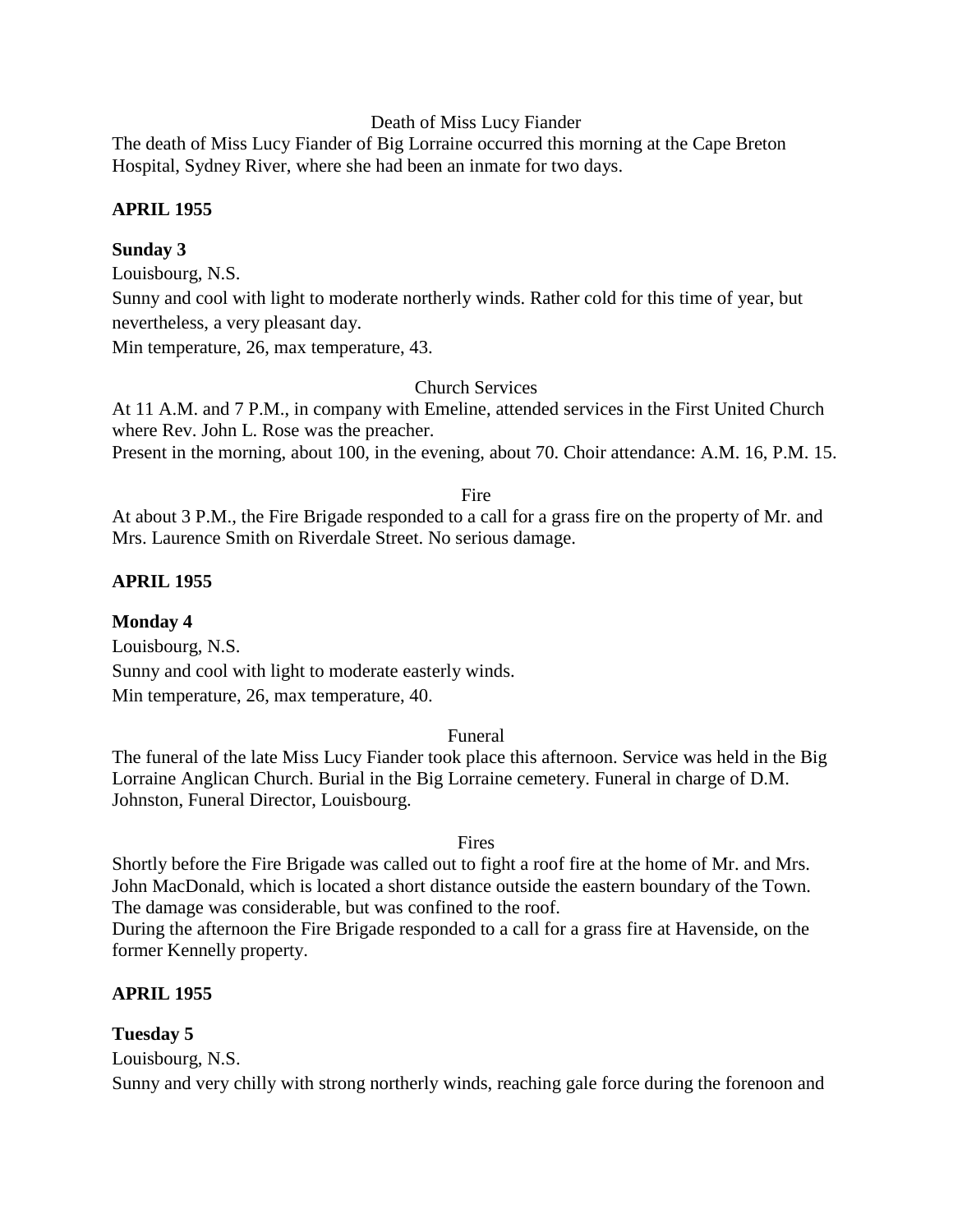continuing throughout the day and until late at night. Min temperature, 26, max temperature, 41.

#### Fires

Shortly before the Fire Brigade responded to a call for a roof fire at the home of Mr. and Mrs. Rolland Harris, Main Street. The damage was not serious.

In the afternoon the Brigade and equipment went to Deep Cave in response to a call for a roof fire at the home of Thomas. A bucket Brigade had quenched the fire before the Brigade arrived on the scene.

## **APRIL 1955**

## **Wednesday 6**

Louisbourg, N.S.

Sunny and chilly, becoming cloudy during the afternoon. Moderate to strong southwest wind. Min temperature, 22, max temperature, 36.

# Holy Week Service

At 7 P.M., in company with Emeline, attended the first in the series of three Holy Week Services, which was held in the First United Church, and conducted by Rev John L. Rose. 35 persons present. Choir attendance: 8.

## Choir Practice

At 8 P.M., I conducted the regular mid-week choir practice.

## Sir Winston Churchill Resigns

Sir Winston Churchill, Premier of Great Britain, resigned yesterday. It was announced in today's press and radio. He is succeeded in the Premiership by Sir Anthony Eden, who for a number of years has been Foreign Secretary.

## **APRIL 1955**

# **Thursday 7**

Louisbourg, N.S.

Snow storm in the morning followed by light rain and mist at about 9 A.M. Cloudy during the remainder of the day. Snowfall: about 2 inches. Fresh southeast wind shifting to southwest and to northwest shortly after noon.

Min temperature, 31, max temperature, 42.

## Holy Week Service

The second in the series of Holy Week Services was held in Calvin Hall at 7 P.M. The service was conducted by Rev. John L. Rose, who showed lantern slides of the Crucification. I was not present owing to having a cold.

# Nova Scotia Legislation Prorogued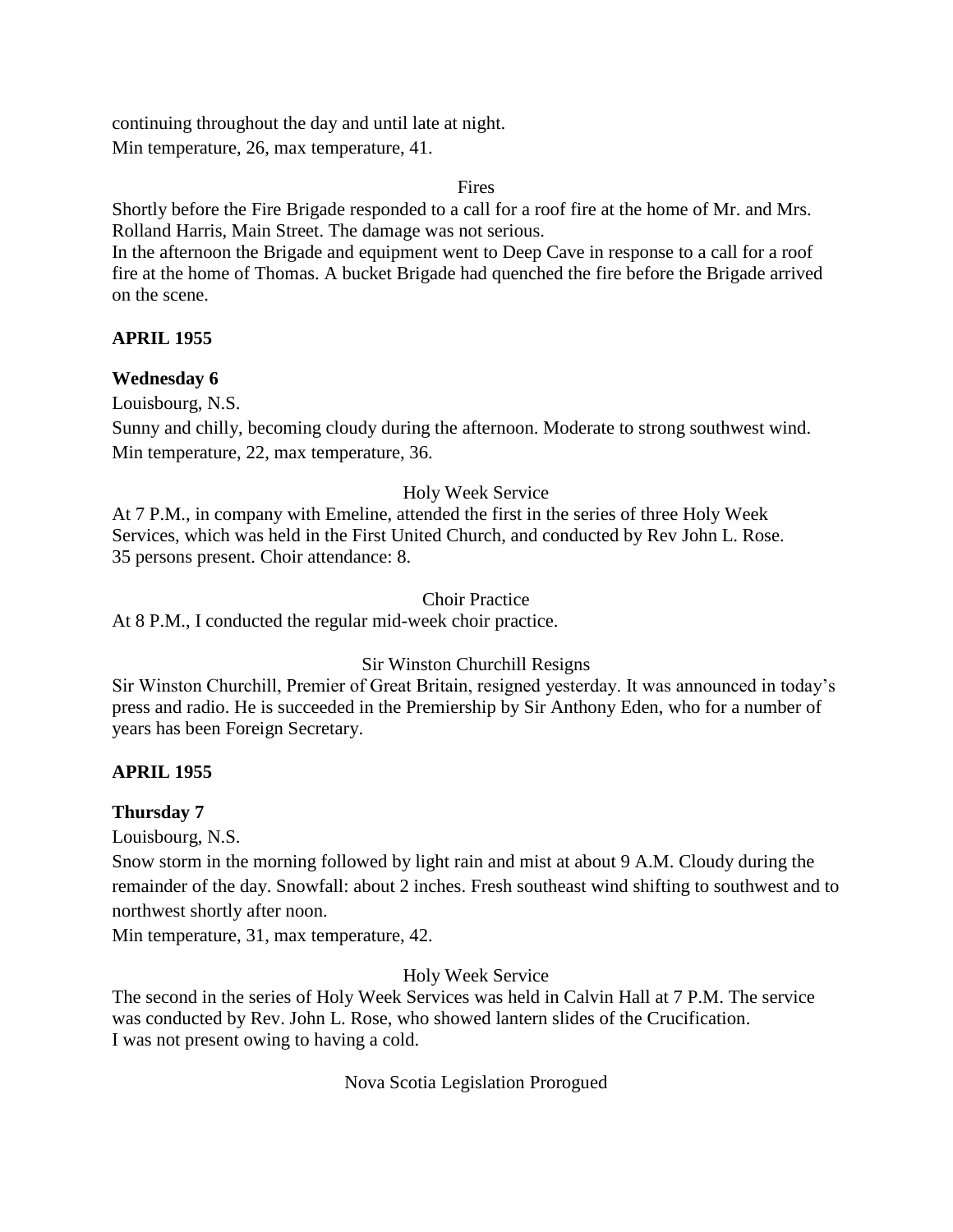At Halifax today the Legislature of the Province of Nova Scotia, which has been in session since February 22 last, prorogues today.

#### **APRIL 1955**

#### **Friday 8**

Louisbourg, N.S.

Mild with variable cloudiness and light northwest wind. A very pleasant day. Min temperature, 30, max temperature, 48.

Holy Week Service

The third in the series of Holy Week Services was held in the First United Church at 7 P.M. Service was conducted by Rev. John L. Rose. Owing to being laid aside with a severe cold, I was not present.

## **APRIL 1955**

#### **Saturday 9**

Louisbourg, N.S.

Cloudy and mild with brief sunny intervals. Light northerly wind, increasing to fresh during the night. Min temperature, 30, max temperature, 42.

#### Fox Sparrows Have Arrived

This afternoon I saw 4 or 5 Fox Sparrows feeding in the backyard. The first I have seen this season. They usually remain here for about three weeks while on their way to their northern resting grounds. Last spring the first one I saw was on the 4<sup>th</sup> of April, but by the middle of the month I was feeding at least two dozen that visited us each day while they remained before taking off for their destination.

The Grackles, which always arrive ahead of the sparrows, have been here for about two weeks.

#### **APRIL 1955**

## **Sunday 10**

Louisbourg, N.S.

Sunny with light southwest wind, but becoming cloudy before noon. Light drizzle of snow and rain in the early part of the night.

Min temperature, 29, max temperature, 39.

#### Church Services

At 11 A.M. and 7 P.M., Emeline, Evelyn, and Jane attended services in the First United Church where Rev. John L. Rose was the preacher. Easter music by the choir. The sacrament of the Lord's Supper was dispensed during the morning service. The church was well filled at the morning service, with a lesser number in the evening.

Owing to a severe cold, which I contracted last week, I was not present at either of the services of today.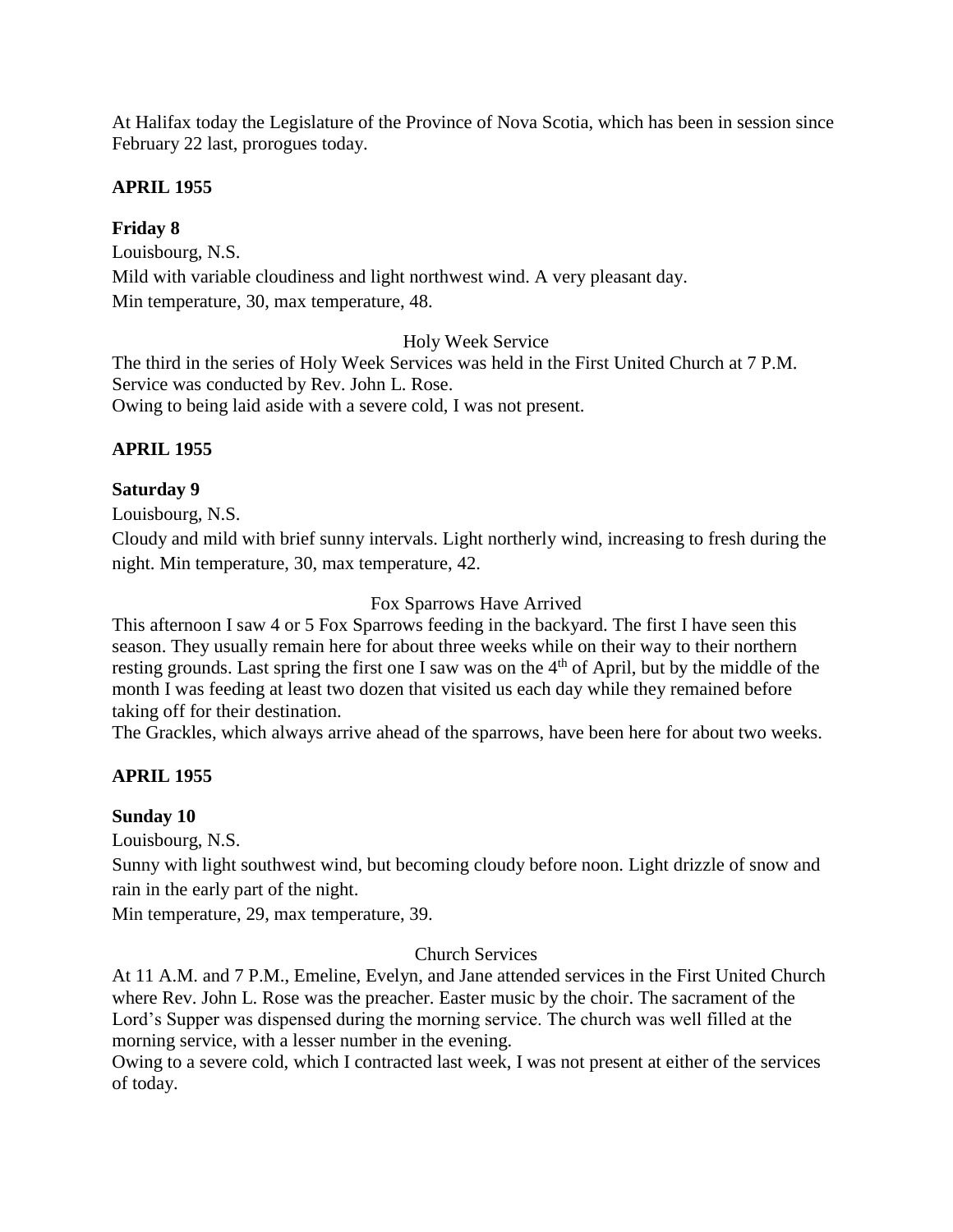# **APRIL 1955**

#### **Monday 11**

Louisbourg, N.S.

Cloudy with light easterly winds. Snow began to fall in the late afternoon, continuing in the early part of the night. Snowfall: about 3 inches. Min temperature, 33, max temperature, 36.

# **APRIL 1955**

## **Tuesday 12**

Louisbourg, N.S.

Bright and sunny with light northerly winds. Springlike in appearance but cool. Snowfall of last night, wherever exposed to the sun, melted during the day. Min temperature, 29, max temperature, 39.

#### Polio Vaccine Proves Effective

It was announced to the World today, by press and radio, that the vaccine discovered by Dr. Jonas E. Salk has proved effective in fighting Polio. Tests of the vaccine made in 1954-1955 have shown splendid results in the case of children as well as adults.

## **APRIL 1955**

## **Wednesday 13**

Louisbourg, N.S. Cool and remarkably clear with light easterly and southerly winds. A very early spring day. Min temperature, 25, max temperature, 44.

No prayer meeting or choir practice this evening.

## **APRIL 1955**

## **Thursday 14**

Louisbourg, N.S. Cloudy with a few brief sunny intervals. Light southwest wind. Min temperature, 32, max temperature, 49.

## **APRIL 1955**

#### **Friday 15**

Louisbourg, N.S.|

Cloudy with rain beginning in the forenoon and continuing moderately until late at night. Light to moderate southwest wind.

Min temperature, 36, max temperature, 56.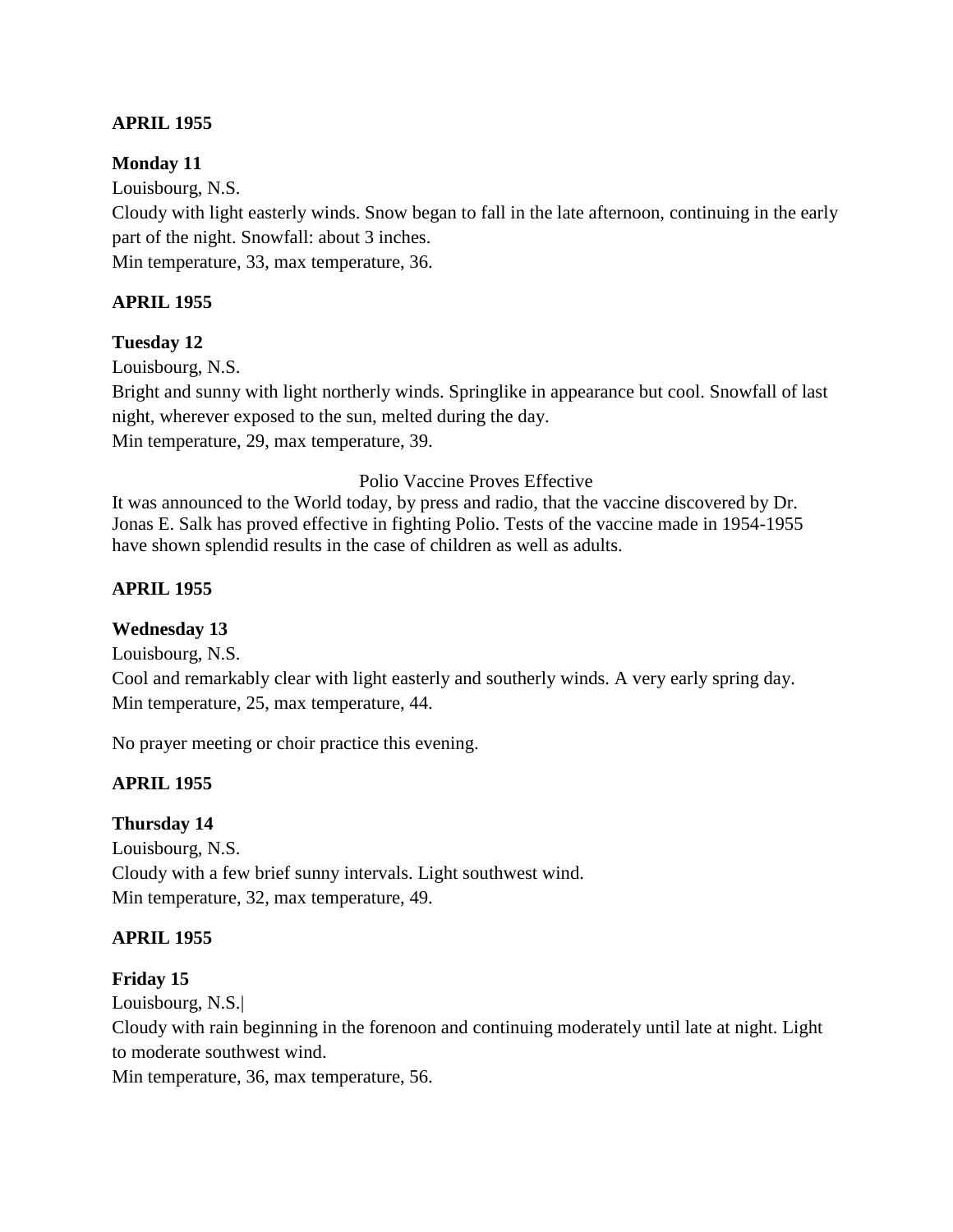#### **APRIL 1955**

#### **Saturday 16**

Louisbourg, N.S.

Mist and drizzle of rain in the morning which was followed at about 11 A.M., by hail and soft snow which continued for several hours. Fresh northeast wind shifting to northwest during the afternoon. A very disagreeable day. Snowfall: about 2 inches. Light frost at night. Rainfall of yesterday, last night and today: about 1 inch.

Min temperature, 29, max temperature, 35.

French Trawler Arrived

French Trawler "Cap Nord" arrived shortly before noon for bunker coal and supplies. This is the third trip of the Cap Nord to Louisbourg this season.

## **APRIL 1955**

## **Sunday 17**

Louisbourg, N.S. Mostly clear with light variable winds. Min temperature, 26, max temperature, 43.

## Church Services

At 11 A.M. and 7 P.M., in company with Emeline, attended services in the First United Church. At 11 A.M., Rev. John L. Rose was the preacher. At 7 P.M., the Women's Missionary Society's Semi Annual Thank offering service was held, under the direction of Mrs. William Hilchie. Mrs. Robertson, of New Waterford, Chairman of W.M.S. of the Sydney Presbyterian, was the guest speaker.

About 80 present at the morning service and about 60 in the evening. Choir attendance: A.M. 12, P.M. 9. Mrs. Robertson, who was the guest speaker at 7 P.M., is the former Miss Ada Wilter of Louisbourg.

## S.S. Queen Eleanor

British Steamer "Queen Eleanor" arrived last night or early this morning for a cargo of coal, and docked on the east side of the coal pier.

## Tug Empire John

Dominion Coal Company's Tug "Empire John" arrived last night from Sydney. After docking the Queen Eleanor, she sailed to return to Sydney.

## French Trawler Sailed

French Trawler "Cap Nord" which arrived yesterday for bunker coal, sailed last night or early this morning.

## **APRIL 1955**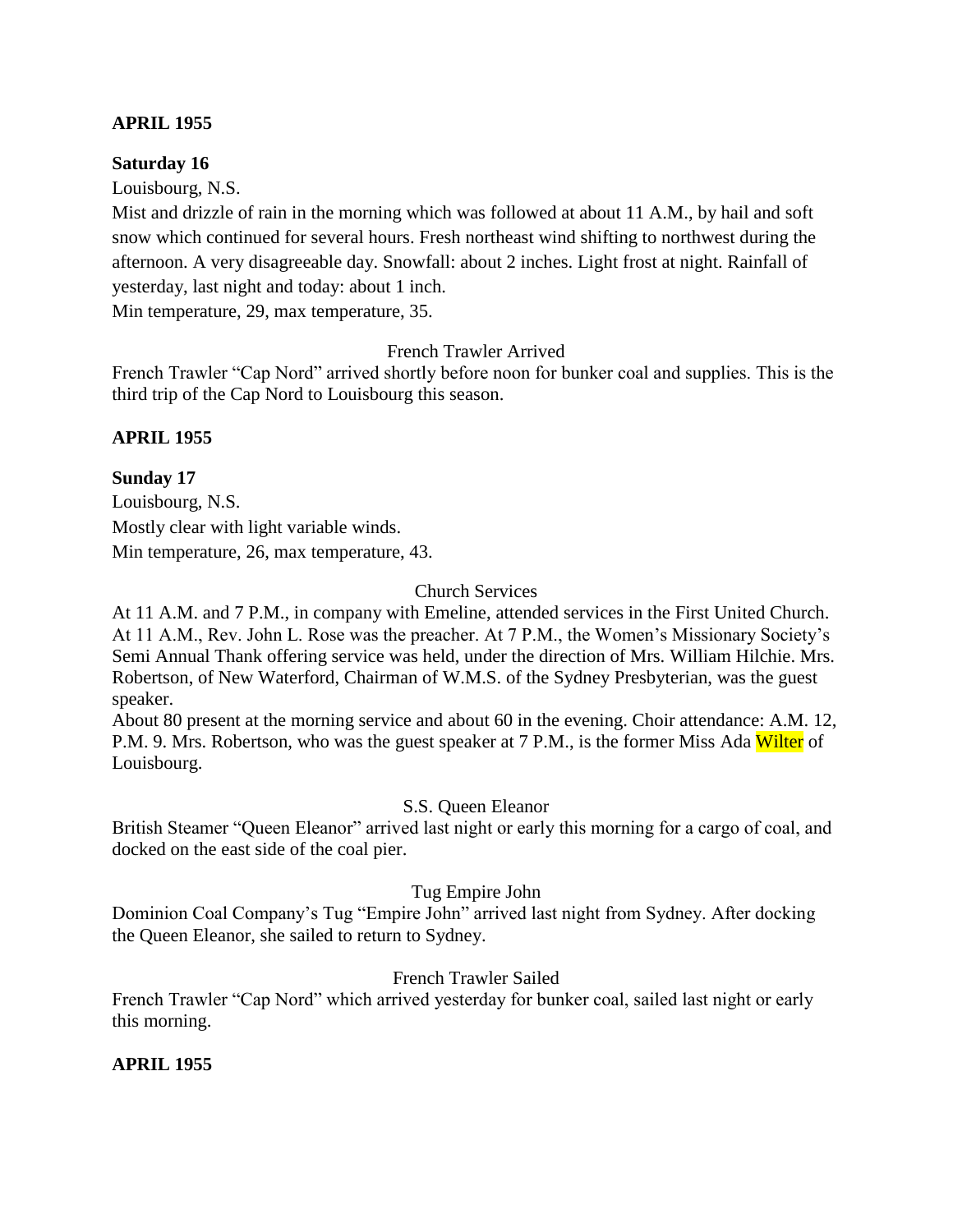#### **Monday 18**

Louisbourg, N.S. Cloudy and cool with light southwest wind. Light snow squall in the forenoon. Min temperature, 29, max temperature, 44.

#### **APRIL 1955**

## **Tuesday 19**

Louisbourg, N.S. Sunny and mild with light northwest wind. A very lovely day. Min temperature, 34, max temperature, 52.

French Trawler Arrives French Trawler "Cap Fagnet" arrived in the early morning and bunkered during the day.

## **APRIL 1955**

## **Wednesday 20**

Louisbourg, N.S. Variable cloudiness with moderate northerly winds. Min temperature, 34, max temperature, 49.

Trawler Cap Fagnet

French Trawler "Cap Fagnet" which arrived here yesterday morning sailed in the late afternoon.

## Trinity Male Choir

At 8:15 P.M., Emeline and I attended a sacred concert, given by the Trinity Male Choir of Sydney, under the direction of Arthur MacQueen. The concert was held in Calvin hall and was sponsored by the Junior Guild of the First United Church. About 60 persons present.

## **APRIL 1955**

## **Thursday 21**

Louisbourg, N.S. Sunny with light to moderate northwest wind. Min temperature, 33, max temperature, 48.

#### To Sydney and Return

Went to Sydney on the mail truck, Alex Burke driver. Left Louisbourg at 8 A.M., and returned on the mail truck at about 11:30 A.M. Met Don MacKeen, Commercial Traveler, with whom I had an appointment, and gave him an order for merchandise.

## Meeting of Brotherhood

At 8 P.M., attended a regular meeting of the First United Church Brotherhood, held in Calvin hall with Charles Bagnall presiding. 15 persons present. Mr. Hardy gave a talk on methods of raising money for church purposes.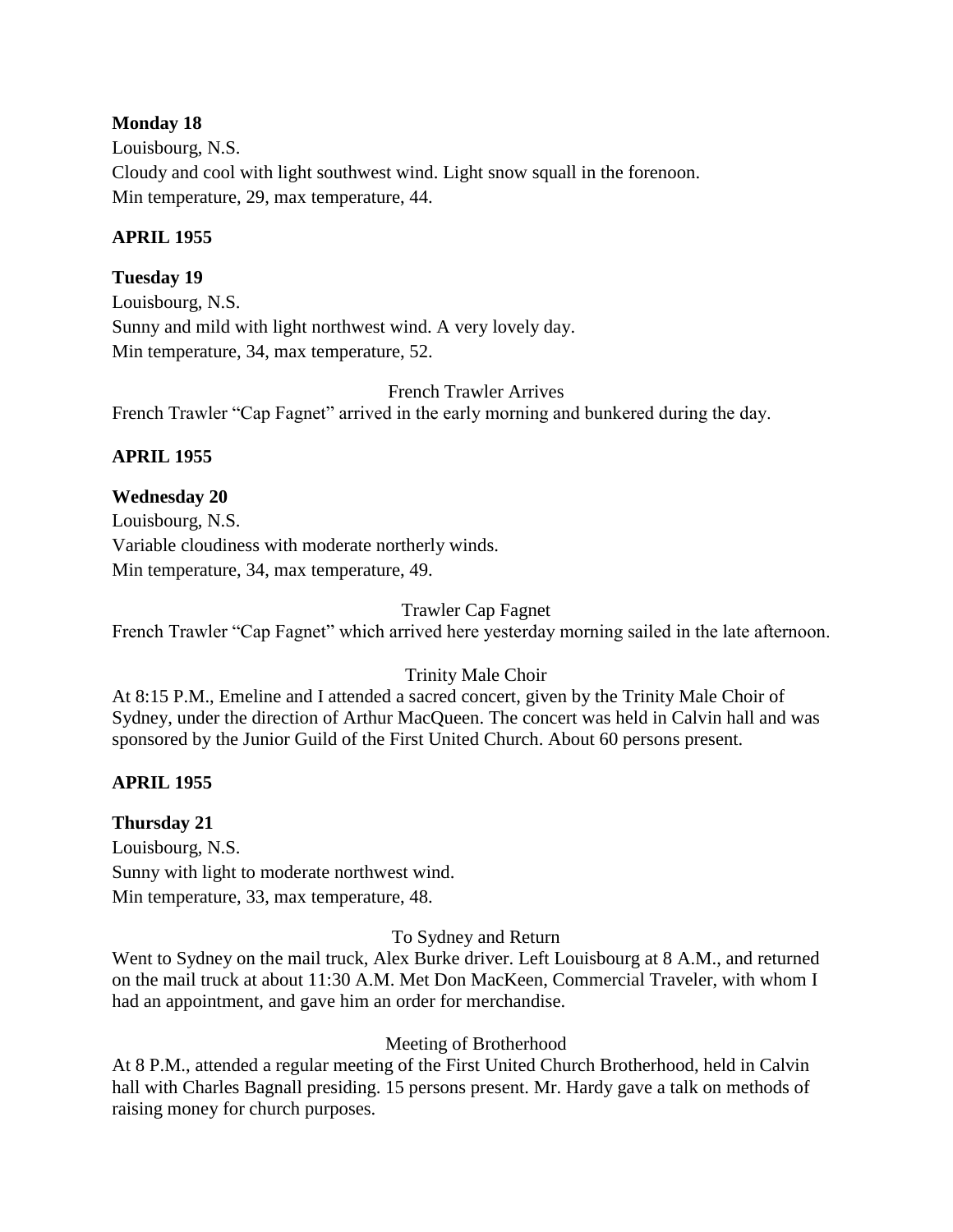Turkey Supper and Fancy Sale

At 5 P.M., in company with Emeline, attended a turkey supper and fancy sale in the Parish hall, which was sponsored by the ladies of St. Bartholomew Church.

# **APRIL 1955**

# **Friday 22**

Louisbourg, N.S. Sunny and moderately warm. Moderate northerly winds, shifting to southerly at about noon. A very lovely day. Min temperature, 32, max temperature, 58.

# **APRIL 1955**

# **Saturday 23**

Louisbourg, N.S. Sunny with light to moderate southwest wind. A very lovely spring day, but rather cool. Min temperature, 32, max temperature, 52.

Daylight Time

Daylight savings time for 1955 goes into effect immediately after midnight tonight.

# **APRIL 1955**

# **Sunday 24**

Louisbourg, N.S. Cool and mostly hazy with light easterly winds. Min temperature, 32, max temperature, 48.

## Church Services

At 11 A.M. and 7 P.M., in company with Emeline, attended services in the First United Church where Rev. John L. Rose was the preacher. Present in the morning, about 85, in the evening, about 50. Choir attendance: 8 at each service.

Daylight Times

Daylight savings time went into effect immediately after 12 o'clock last night.

# **APRIL 1955**

## **Monday 25**

Louisbourg, N.S.

Cloudy, but clearing during the forenoon. Sunny during the afternoon. A very lovely day. Min temperature, 34, max temperature, 52.

## **APRIL 1955**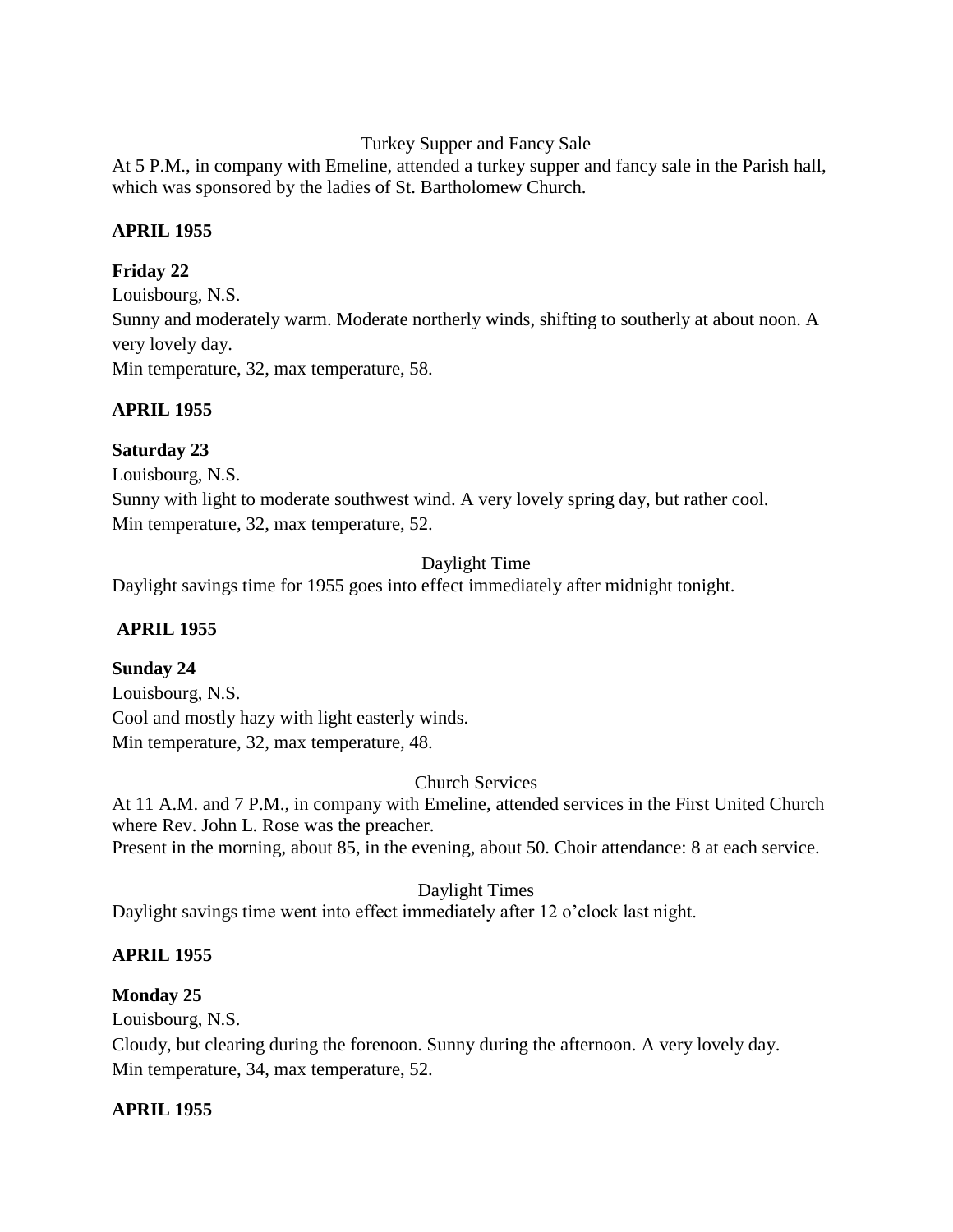#### **Tuesday 26**

Louisbourg, N.S. Cloudy and cool with light to moderate easterly winds. Min temperature, 30, max temperature, 44.

#### S.S. Queen Eleanor

British Steamer "Queen Eleanor" which arrived here on the 17<sup>th</sup>, sailed at about noon with a cargo of 10,000 tons of coal. Her destination, I understand, is some part of Great Britain. This is so far, the only cargo to be loaded at Louisbourg this season.

#### **APRIL 1955**

#### **Wednesday 27**

Louisbourg, N.S.

Rained moderately until late in the afternoon. Light easterly winds. Min temperature, 34, max temperature, 38.

#### Choir Practice

At 8 P.M., in company with Emeline, attended and conducted choir practice in the First United Church.

#### **APRIL 1955**

#### **Thursday 28**

Louisbourg, N.S.

Rain of yesterday and last night continued moderately all day and at 11 P.M., rain was still falling. Light variable winds, mostly easterly.

Min temperature, 36, max temperature, 41.

## **APRIL 1955**

#### **Friday 29**

Louisbourg, N.S.

Showers in the morning, ending at about 9 A.M. Cloudy and chilly during the day with a light northeast wind. Drizzle of hail and rain during the night. Min temperature, 36, max temperature, 45.

"Too Many Relatives"

At 8:15 P.M., Emeline, Jane and I attended a four act play entitled, "Too Many Relatives", which was held in Calvin hall. This play was staged under the Auspices of the Brotherhood of the United Church at Westmount, and sponsored by the Brotherhood of the First United Church, Louisbourg.

#### **APRIL 1955**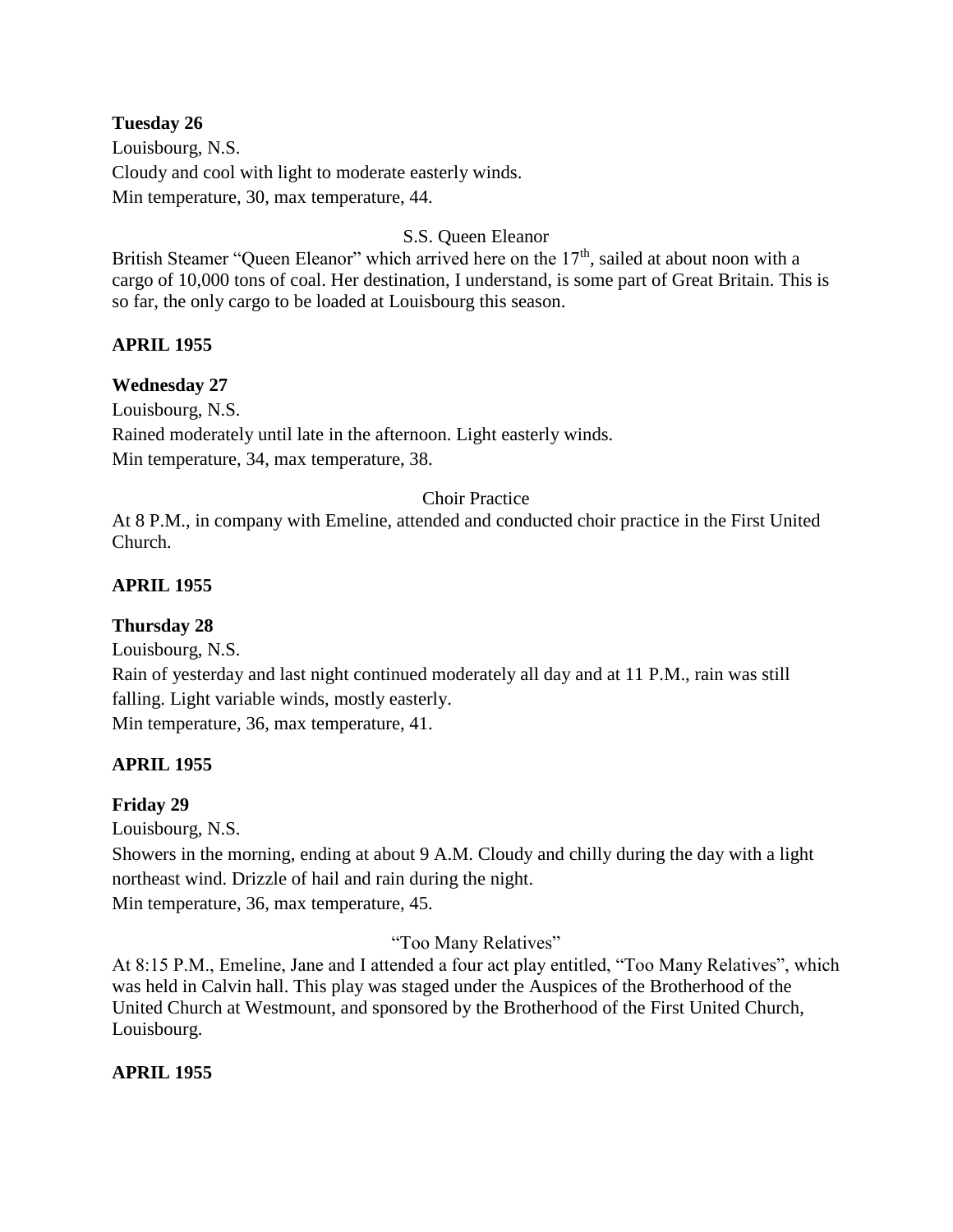## **Saturday 30**

Louisbourg, N.S. Drizzle of snow and rain ending before noon. Sunny and cool during the afternoon. Moderate northeast wind. Min temperature, 32, max temperature, 41.

## **MAY 1955**

**Sunday 1** Louisbourg, N.S. Sunny, becoming cloudy during the afternoon. Light northeast wind. Min temperature, 30, max temperature, 48.

Church Services

At 11 A.M. and 7 P.M., in company with Emeline, attended services in the First United Church where Rev. John L. Rose was the preacher. Present in the morning, about 90, in the evening, about 60. Choir attendance: A.M. 8, P.M. 9.

## **MAY 1955**

**Monday 2** Louisbourg, N.S.| Sunny and cool with light southwest wind. Min temperature, 28, max temperature, 47.

## Fox Sparrows

The Fox Sparrows, the first of which I saw this season was on the  $9<sup>th</sup>$  of last month, seem to have all departed. For the past few days I have seen only one at a time. Today that one was missing. The most I saw, at one time this season, was 15, as they fed in the backyard.

## **MAY 1955**

## **Tuesday 3**

Louisbourg, N.S.

Light showers ending at about 8 A.M. Cloudy during the day. Light southwest wind, fog at night. Min temperature, 36, max temperature, 47.

## Turkey Supper

At 5 P.M., attended Turkey Supper, held in St. Bartholomew Parish hall, under the Auspices of the Orange Lodge.

## Nomination Day

This is nomination day for candidates for the office of mayor of the town of Louisbourg, to fill the vacancy caused by the resignation of mayor George D. Lewis, who resigned the office of mayor on November 17, 1954. Up to 5 P.M., the deadline for the filling of papers, only one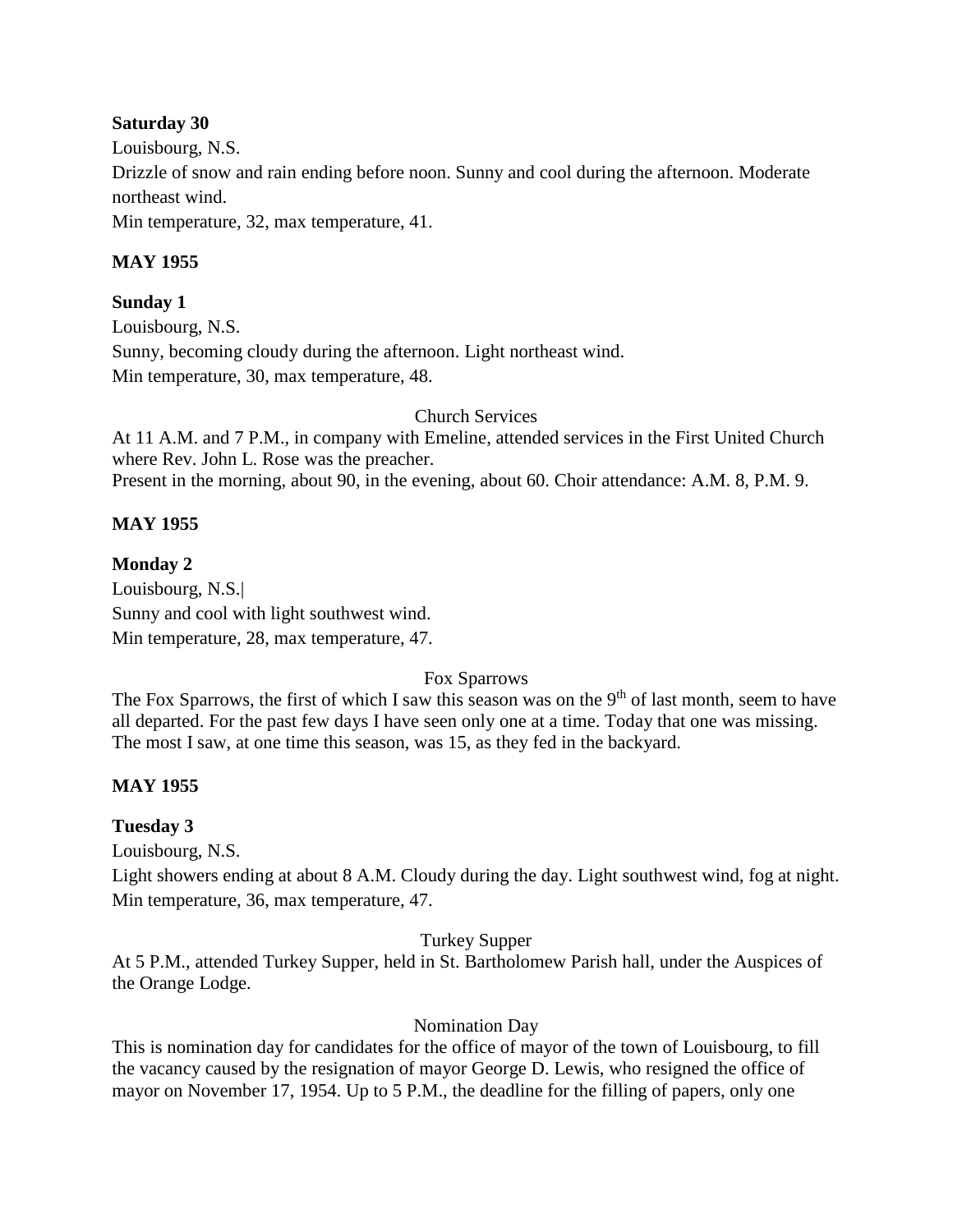nomination had been filed: that of Daniel M. Johnston. As there is only one nomination for the office, Mr. Johnston will be returned by acclamation on the  $17<sup>th</sup>$  of this month.

## **MAY 1955**

## **Wednesday 4**

Louisbourg, N.S.

Cloudy with brief sunny intervals during the afternoon. Light west to southwest wind shifting to west in the late afternoon.

Min temperature, 38, max temperature, 49.

### Visitors

Mr. and Mrs. Clifford Huntington and Merrice Huntington arrived at about 11 A.M., and spent the day with us. They left for home at about 6 P.M. We were very glad to see them.

## **MAY 1955**

## **Thursday 5**

Louisbourg, N.S. Sunny and cool, with light to moderate northeast wind. Min temperature, 32, max temperature, 48.

#### Meeting of Brotherhood

At 8 P.M., attended a regular meeting of the First United Church Brotherhood, held in Calvin hall with Charles Bagnall, President, in the chair.

Those present were: Rev. John L. Rose, Wilson Levy, Neil MacLean, William Hilchey, Charles Bagnall, Alex MacKinnon, D.F. Nicholson, Arthur M. Townsend, John E. MacDonald and M.S. Huntington.

### Death of Mrs. H.C.V. Levatte

The death of Mrs. H.C.V. Levatte took place today at Haddon House (a nursing home) in the city of Halifax, after an illness of several months. Mrs. Levatte, the former Miss Mersey Mann was born at Louisbourg and lived there the greater part of her life.

### **MAY 1955**

## **Friday 6**

Louisbourg, N.S. Mostly cloudy with moderate south to southeast wind. Min temperature, 31, max temperature, 46.

### First Cases to be Heard

Daniel F. Nicholson, who was sworn in as Stipendiary Magistrate for the town of Louisbourg on the 31<sup>st</sup> of last March, tried his two first cases today, Charles Ley and James Wadden of Main-A-Dieu were convicted of violating the motor vehicle act and each fined the sum of \$10.00 and costs.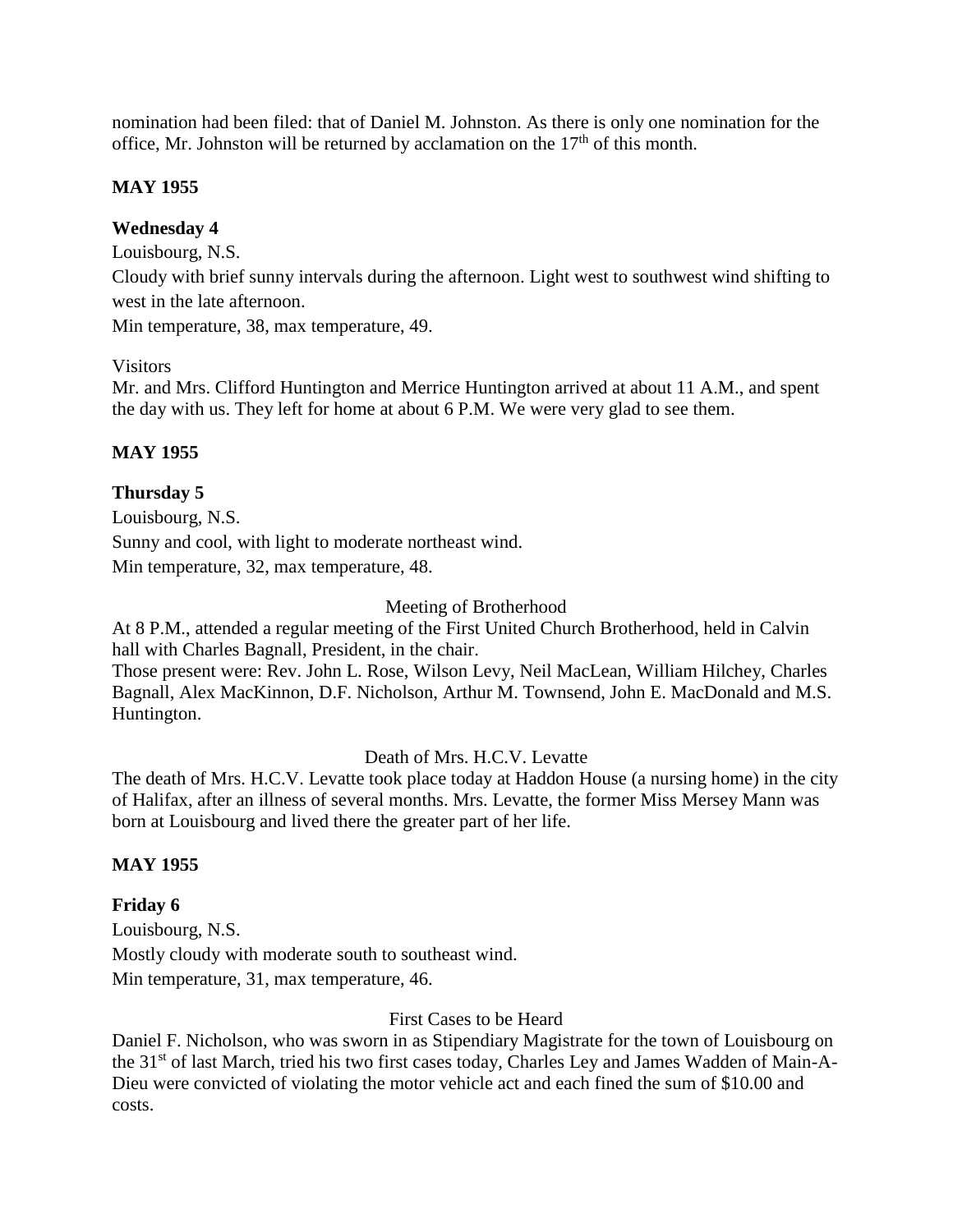## **MAY 1955**

## **Saturday 7**

Louisbourg, N.S. Rain beginning in the early morning, continued moderately all day. Fresh southeast wind, increasing to strong during the afternoon. Min temperature, 36, max temperature, 37.

C.G.S. Lady Laurier

Canadian Government Steamer "Lady Laurier" arrived in the afternoon.

To Sydney and Return

Emeline and Jane went to Sydney on the 9:30 A.M., trip of Highland Lines Bus service for the purpose of doing some shopping. They returned at about 5:20 P.M.

# **MAY 1955**

## **Sunday 8**

Louisbourg, N.S.

Mother's Day.

Cloudy and cool with light easterly winds, and occasional light mist. Rainfall of yesterday: ¾ ins. Min temperature, 34, max temperature, 42.

## Church Services

At 11 A.M. and 7 P.M., in company with Emeline, attended services in the First United Church. At the morning service the service of song was led by the members of the Sunday school under the direction of the organist, Mrs. M.S. Huntington. Near the close of the service certificates and prizes were awarded to members of the Sunday School who had qualified for such awards, by Edward Levy, Sunday School Superintendent. The address was delivered by the Pastor, Rev. John L. Rose. At 7 P.M., the regular annual Mother's Day service was held, with suitable music by the choir.

Attendance at the morning service: about 135, at the evening service, about 75. Choir attendance: P.M. 13.

# **MAY 1955**

# **Monday 9**

Louisbourg, N.S.

Cloudy and cool. Rain began to fall at about 2:30 P.M., and continued through the remainder of the afternoon and during the night. Moderate easterly and southerly winds.

Min temperature, 37, max temperature, 37.

Funeral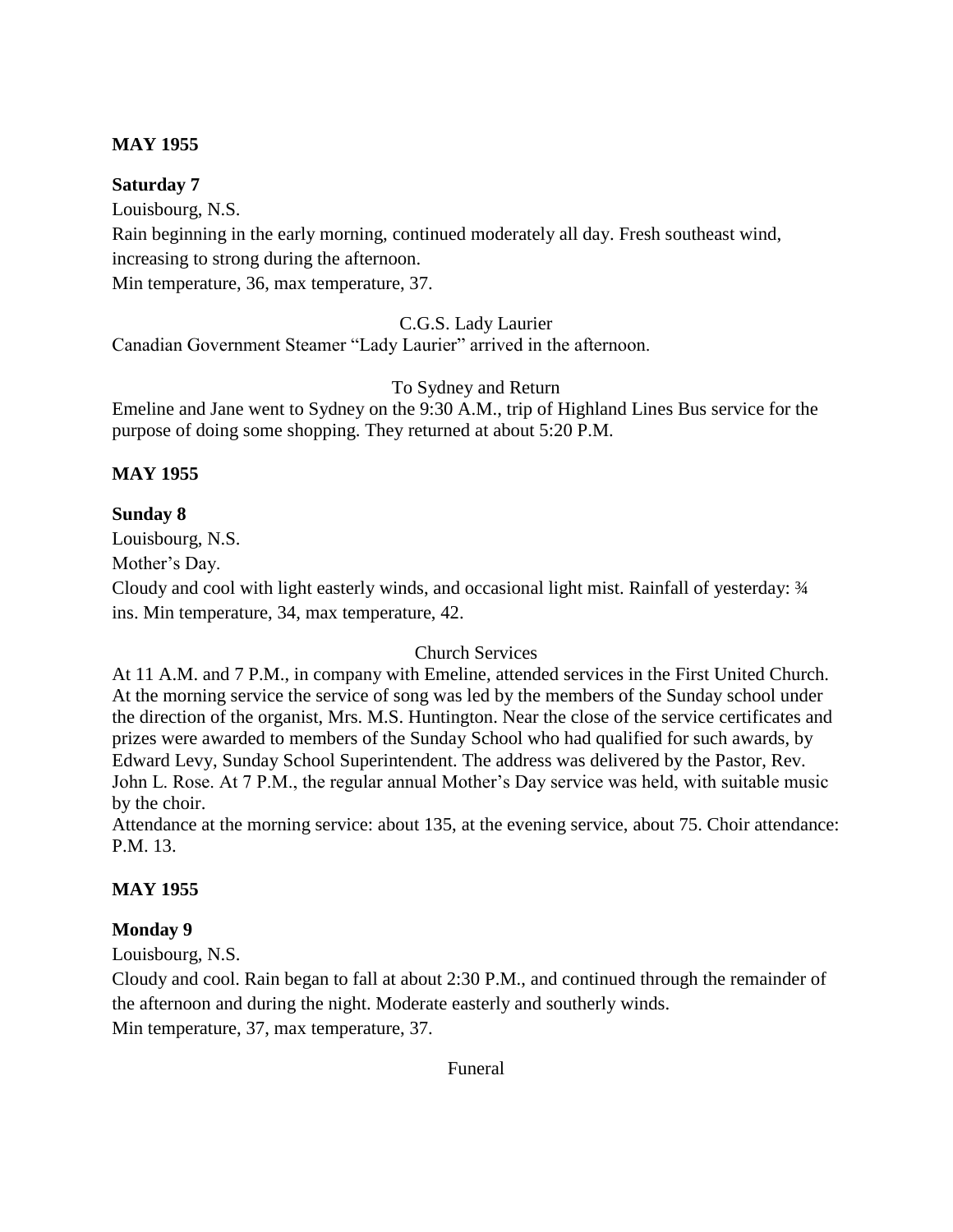At 2:30 P.M., in company with Emeline, attended the funeral of the late Mrs. H.C.V Levatte, whose remains arrived here by hearse in the forenoon. Services in St. Bartholomew Anglican Church and at the graveside were conducted by Rev. Harold Seegmiller. Burial took place in the Anglican cemetery on Clarke's Road. Funeral in charge of D.M. Johnston, Funeral Director, Louisbourg. Pallbearers: A.W. Stacey, Thomas Bates, Hugh Lynk, Lloyd MacKenzie, James Crowdis and M.S. Huntington.

C.G.S Lady Laurier

Canadian Government Steamer "Lady Laurier" sailed.

# **MAY 1955**

## **Tuesday 10**

Louisbourg, N.S.

Cloudy and cool with moderate northerly winds. Rain began to fall at about 2 P.M., and continued during the afternoon and evening.

Min temperature, 38, max temperature, 47.

## **MAY 1955**

# **Wednesday 11**

Louisbourg, N.S.

Cloudy and cool with occasional showers. Moderate easterly winds, increasing to fresh at night. Min temperature, 39, max temperature, 45.

## Choir Practice

At 8 P.M., in company with Emeline, attended and conducted choir practice in the First United Church.

# **MAY 1955**

# **Thursday 12**

Louisbourg, N.S. Rained moderately all day with moderate northeast wind. Min temperature, 42, max temperature, 44.

# **MAY 1955**

## **Friday 13**

Louisbourg, N.S.

Cloudy and cool with a sunny interval in the forenoon. Cloudy and misty during the afternoon and evening. Moderate northerly winds. Rainfall since Monday morning until last night: 2 ¾ inches. Min temperature, 40, max temperature, 51.

Death of James MacCuish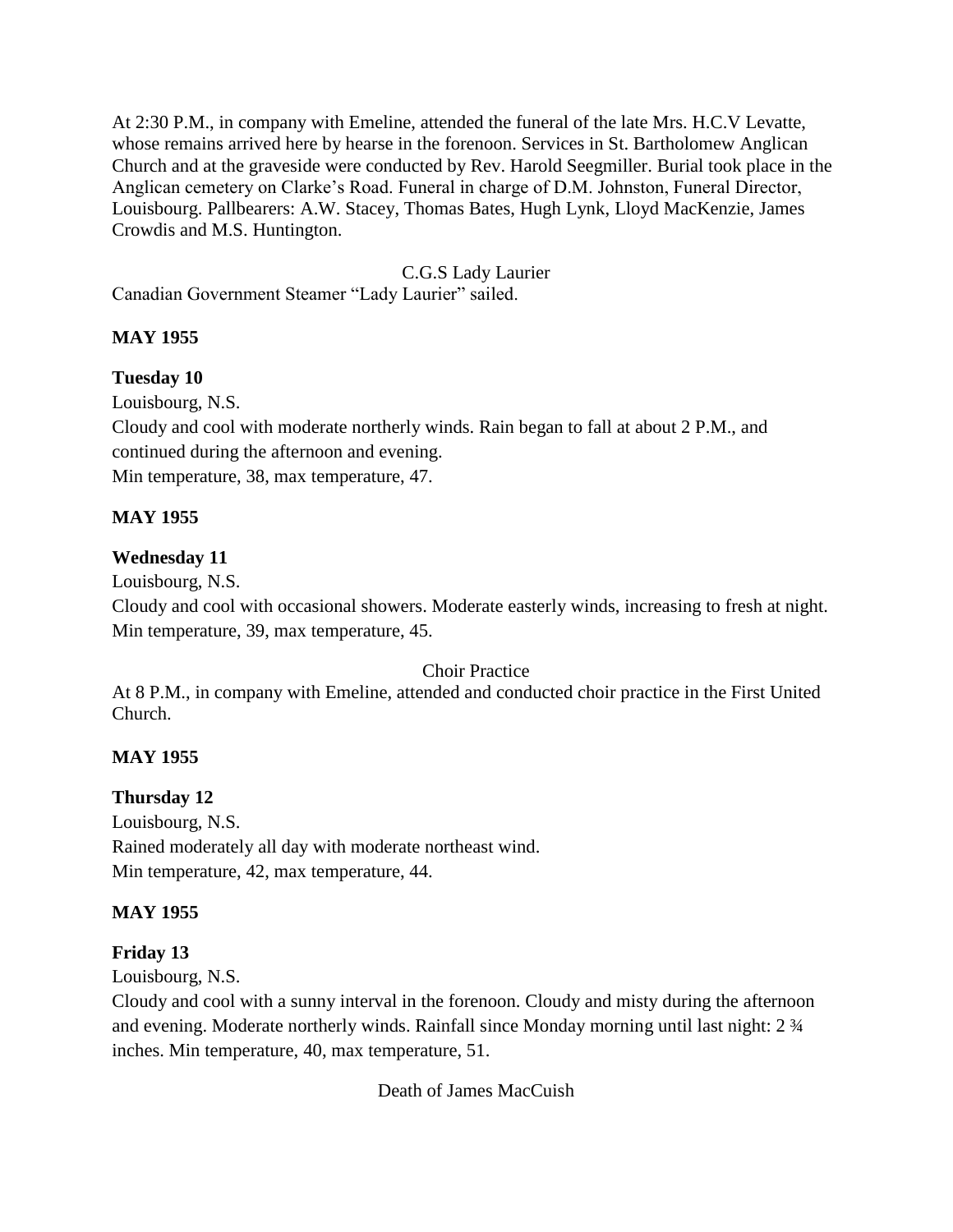The death of James MacCuish occurred this morning at his home at Catalone. Mr. MacCuish was a resident of Louisbourg many years ago when he was in the employ of the Dominion Coal Company.

## **MAY 1955**

## **Saturday 14**

Louisbourg, N.S.

Sunny and cool with moderate to fresh northerly winds. Light showers beginning at about 10:30 P.M. Min temperature, 40, max temperature, 53.

### First Passenger Train

First passenger train crossed the strait of Canso Causeway this afternoon, when R.J. Hayes, President and General Manager, cut a red ribbon, thus opening the causeway for passenger traffic. The train was a special Halifax to Sydney passenger express. Other Canadian National Officials with Mr. Hayes were: R.B. Graham (Assistant General Manager), G.R. Dorell (Regional Chief Engineer), E.C. Champ (Traffic Manager), T.G. Sterling (Regional Superintendent), Wallace Langley (Sydney Divisional Superintendent and Chief Engineer), R.K. Delong, who was in charge of construction work for the C.N.R. on the approaches diversions and causeway. The train ferry Scotia II which had been in service for many years made her last run on that route today.

## **MAY 1955**

### **Sunday 15**

Louisbourg, N.S.

Light rain of last night ended in the early morning. Cloudy during the day, with a brief, partly sunny interval in the evening.

Min temperature, 40, max temperature, 49.

Church Services

At 11 A.M. and 7 P.M., in company with Emeline, attended services in the First United Church where Rev. John L. Rose was the preacher.

Present in the morning, about 100, in the evening, about 55. Choir attendance: A.M. 9, P.M. 14.

### **MAY 1955**

### **Monday 16**

Louisbourg, N.S. Cloudy with light southerly and easterly winds, foggy at night. Min temperature, 42, max temperature, 52.

## **MAY 1955**

**Tuesday 17** Louisbourg, N.S.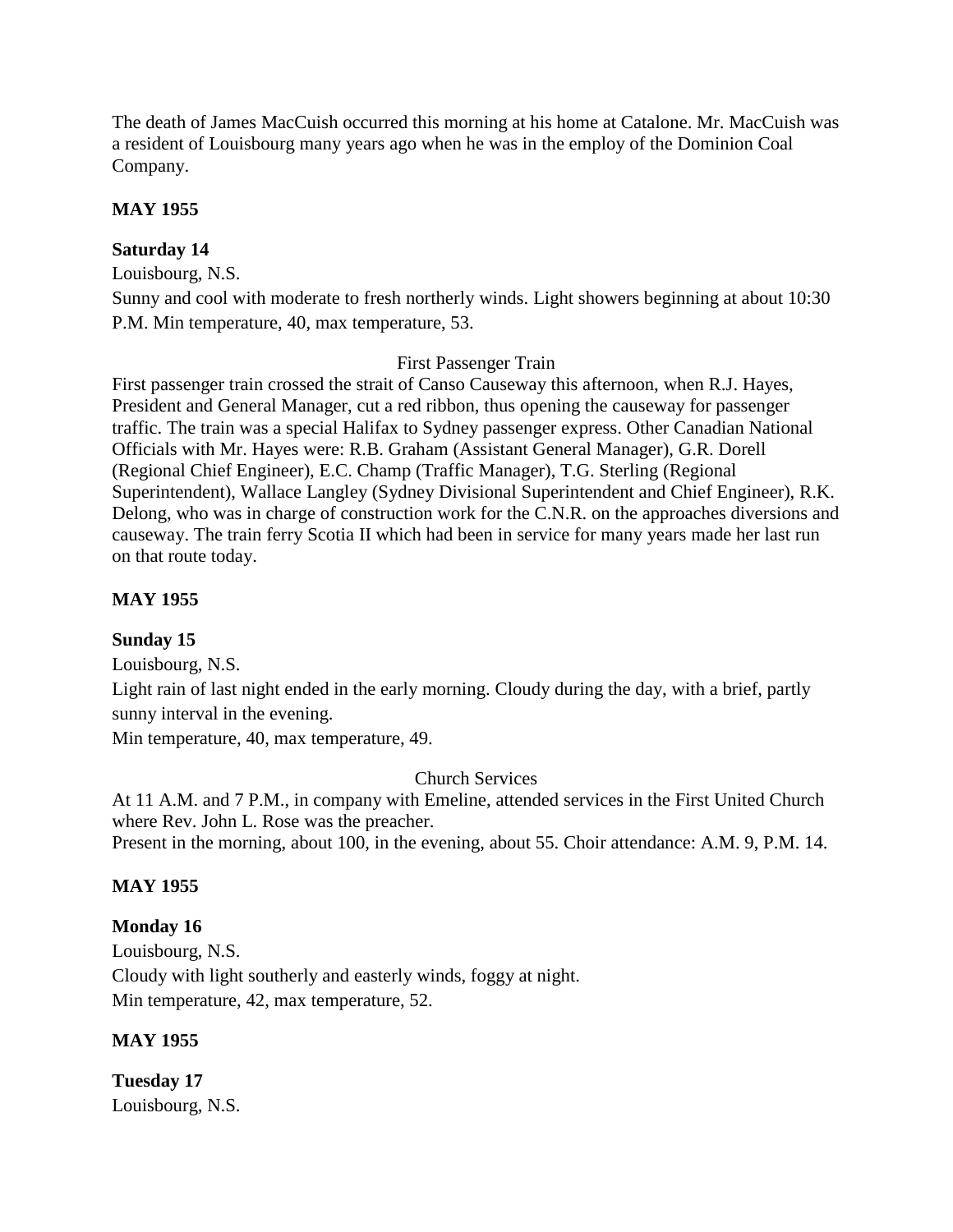Light showers in the early morning. Cloudy during the forenoon. Mostly sunny during the afternoon and evening. Light variable winds, mostly easterly and southerly. Min temperature, 40, max temperature, 55.

## Declared Elected

D.M. Johnston who on the 3<sup>rd</sup> of this month was nominated for the office of Mayor for the Town of Louisbourg, at 9 A.M. today was declared elected by Daniel F. Nicholson, Town Clerk. Mr. Johnston succeeds George D. Lewis, who resigned the office of Mayor in Nov. 17<sup>th</sup> last.

## **MAY 1955**

## **Wednesday 18**

Louisbourg, N.S.

Sunny and cool with light winds, mostly southwest. A very lovely spring day, but rather cool for this time of the year. Light frost in the morning.

Min temperature, 32, max temperature, 53.

Choir Practice

At 8 P.M., in company with Emeline, attended and conducted choir practice in the First United Church.

## **MAY 1955**

## **Thursday 19**

Louisbourg, N.S.

Sunny with intervals: mostly cloudy. Showers beginning at about 9 P.M. Wind: southwest. Min temperature, 38, max temperature, 54.

Lobster Supper

In the evening, Emeline and I attended a Lobster Supper at the annual closing of the United Church Brotherhood for the summer season.

# **MAY 1955**

# **Friday 20**

Louisbourg, N.S.

Sunny, with brief periods of fog. Fog along the coast. A rather pleasant day. Rainfall as a result of last night: about 1/16 an inch.

Min temperature, 39, max temperature, 58.

Lobster Supper

At about 5:30 P.M., Emeline and I attended a Lobster Supper held in the parish hall under the Auspices of the Sanctuary Guild of St. Bartholomew Anglican Church.

# **MAY 1955**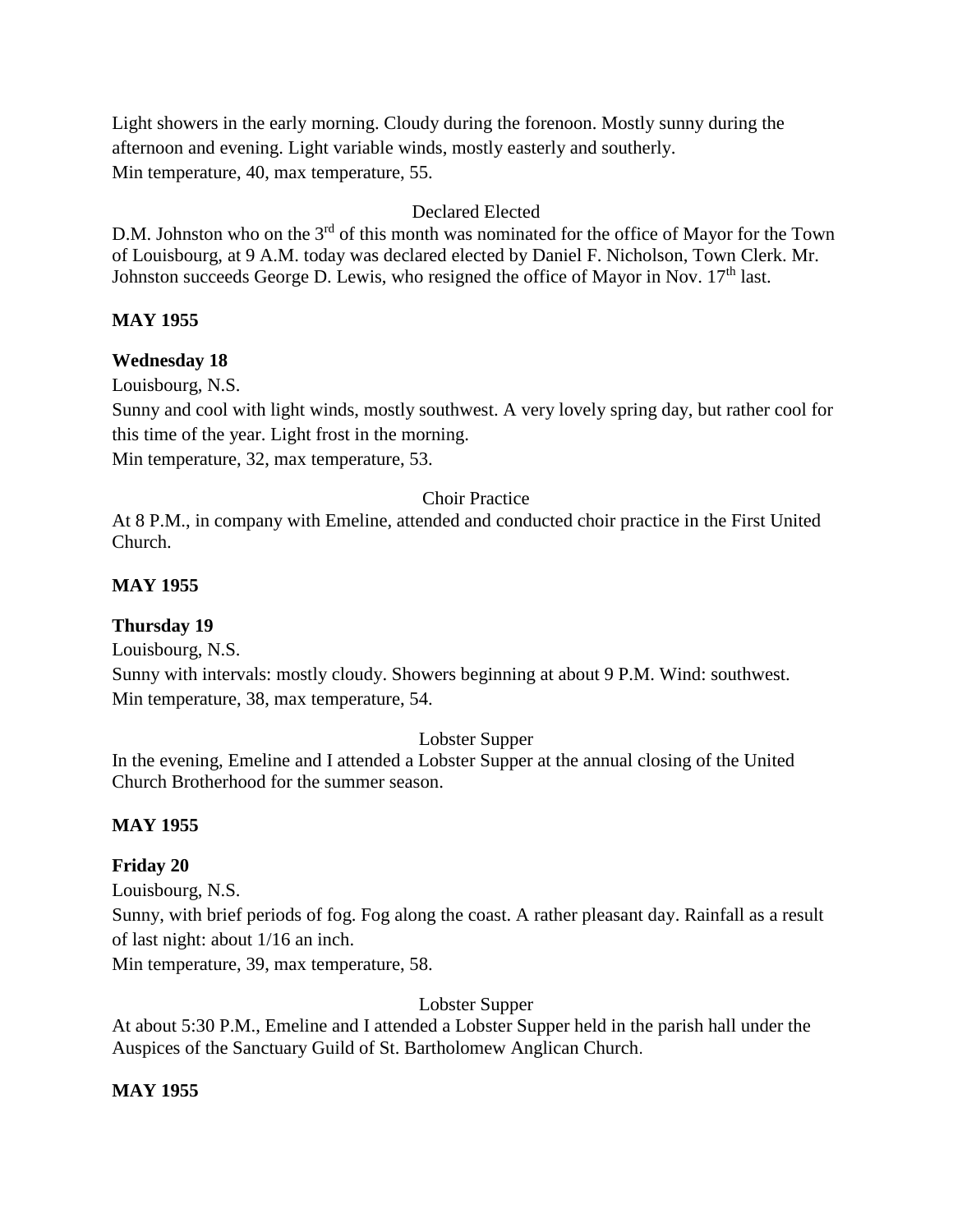### **Saturday 21**

Louisbourg, N.S. Sunny and moderately warm with light to moderate variable winds; southwest, west and northwest. A very lovely day. Min temperature, 40, max temperature, 67.

## Visitors From Valley Station

In the forenoon there arrived from Valley Station by car: Mrs. H.D. Townsend, her son Wafford, his wife and daughter Joan and son Wright. Mr. and Mrs. Wafford and son returned immediately to Sydney, where Mr. Townsend had to make some business calls. The rest of the party remained with us.

## **MAY 1955**

## **Sunday 22**

Louisbourg, N.S.

Sunny and moderately warm with light southwest wind. A very lovely spring day. Min temperature, 36, max temperature, 68.

## Church Services

At 11 A.M. and 7 P.M., in company with Emeline, attended services in the First United Church where Rev. John L. Rose was the preacher.

At 11 A.M., the Girl Guides and Brownies attended the service in a body. Present in the morning: about 140, in the evening, about 60. Choir attendance: A.M. 6, P.M. 9.

## Arrived From Sydney

At 11 A.M., Mr. and Mrs. Wafford Townsend and son Wright arrived from Sydney from where they had gone after calling here yesterday. After attending service in the First United Church, they, with Mrs. H.D. Townsend had dinner with Mrs. Fletcher Townsend, after which they called at our home, before the entire left to return to Valley shortly after 3 P.M.

## **MAY 1955**

## **Monday 23**

Louisbourg, N.S. (Victoria Day in Dominion) Sunny and moderately warm with light to moderate southwest wind. Spring-like. Min temperature, 43, max temperature, 69.

## General Holiday

Had shop open for business for about  $1\frac{1}{2}$  hours at noon, and from 4:30 to 9 P.M. Spent the greater part of the day working in the garden. Planted 16 dahlia bushes.

Death of Mrs. Robert Hardy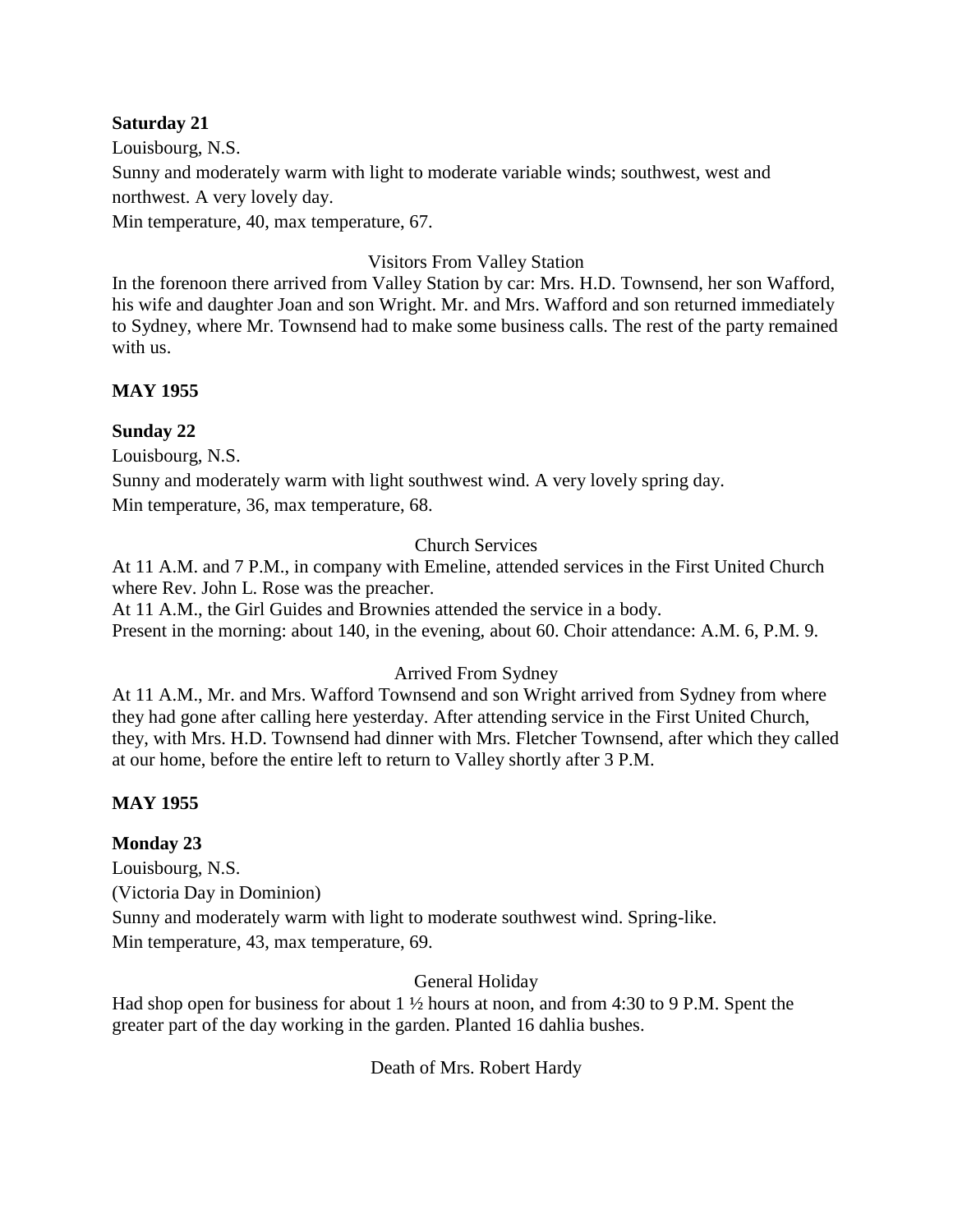The death of Mrs. Robert Hardy occurred at an early hour this morning at her home at Gabarus, after an illness of several months. Mrs. Hardy who was 81 years of age on the first day of September 1954, is survived by her husband and one son, Robert Junior.

## **MAY 1955**

## **Tuesday 24**

Louisbourg, N.S.

Mostly cloudy, following showers of last night. A few brief sunny intervals during the afternoon. Min temperature, 47, max temperature, 57.

#### To Gabarus, Fourchu and Return

On the invitation of Rev. Father Hugh A. MacDonald of Louisbourg, Mr. and Mrs. Lauchlin MacIntyre and I motored to Gabarus and Fourchu. At Gabarus we visited the home of the late Mrs. Robert Hardy, who passed away yesterday morning. At the Hardy home we met Mr. Robert Hardy Senior, and Mr. and Mrs. Robert Hardy Junior. After a visit of about one half hour, we proceeded to Fourchu, where we visited at the home of Mr. and Mrs. William MacIntyre, where we spent the greater part of the afternoon. We started for home shortly before 4 P.M., returning by the way of Grand Mira South Side, Marion Bridge, Mira Ferry and Catalone, arriving home at about 5:30 P.M.

### Wolfe Street Paving Project

Preliminary work for the paving of Wolfe Street which was left over from last year, owing to the lateness of the season was begun today, by the municipal Ready Mix Ltd.

### **MAY 1955**

### **Wednesday 25**

Louisbourg, N.S. Cloudy with some. Light southwest wind. Moderately warm. Min temperature, 46, max temperature, 65.

#### Choir Practice

At 8 P.M., in company with Emeline, attended and conducted choir practice in the First United Church.

#### Funeral

The funeral of the late Mrs. Robert Hardy took place at Gabarus today. Funeral service was held in the United Church by Rev. [blank] MacPhail. Burial took place in the United Church cemetery.

### **MAY 1955**

### **Thursday 26**

Louisbourg, N.S.

Cloudy and chilly with light showers and drizzle of rain. Light to moderate wind, mostly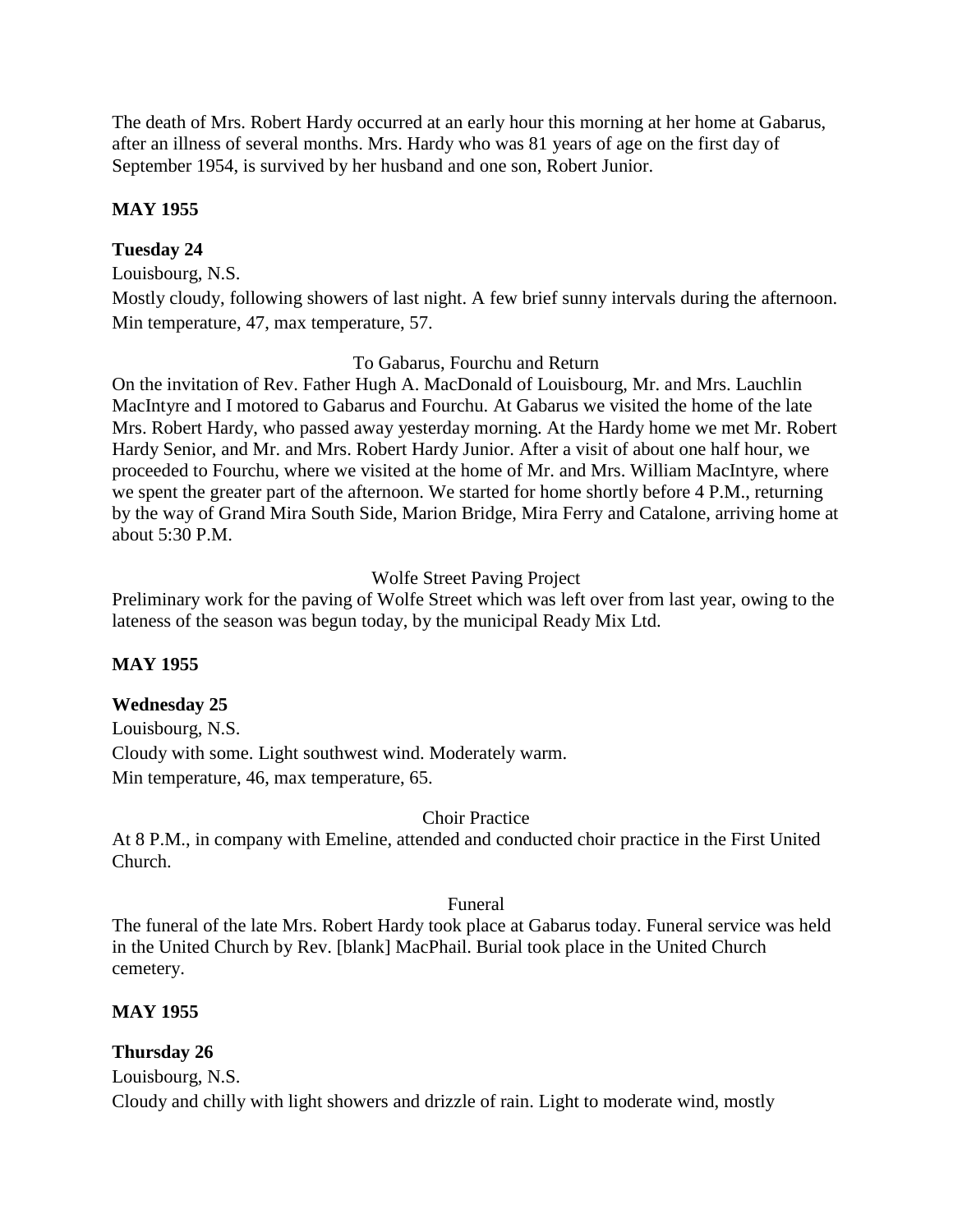northeast, increasing during the night.

Min temperature, 42, max temperature, 48.

New Mayor Sworn In

Daniel M. Johnston at a regular meeting of the Town Council tonight was sworn in as Mayor of the Town of Louisbourg by E. MacKay Forbes Q.C. of Glace Bay, solicitor for the Town of Louisbourg.

## **MAY 1955**

## **Friday 27**

Louisbourg, N.S.

Cloudy and chilly with brief sunny intervals during the forenoon. Sunny during the afternoon. Moderate to fresh northerly winds, decreasing to light in the evening. Min temperature, 40, max temperature, 54.

## **MAY 1955**

## **Saturday 28**

Louisbourg, N.S.

Cloudy and chilly with fresh to strong southwest wind. Light shower of rain in the evening. Min temperature, 34, max temperature, 55.

### Death of Lyman Jackson

According to a News item in today's issue of the Sydney Post-Record, Lyman Jackson of Glace Bay died in the Victoria General Hospital, Halifax, N.S. last night. In the late 1809's, Mr. Jackson was for a time a resident of Louisbourg, where he was in charge of the Sydney and Louisbourg Railway Station for a period of about two years. He was born at North Sydney, was about 78 years of age, and spent the greater part of his life at Glace Bay where he was station agent in the Glace Bay station of the Sydney and Louisbourg Railway.

## **MAY 1955**

## **Sunday 29**

Louisbourg, N.S.

Clear in the morning, but becoming cloudy in the forenoon. Light southwest wind, shifting to northeast during the afternoon.

Min temperature, 44, max temperature, 60.

## Church Services

At 11 A.M. and 7 P.M., in company with Emeline, attended services in the First United Church where Rev. A.A. MacLeod, Pastor of the Protestant United Church at Westmount, Sydney, was the preacher.

Present in the morning: about 95, in the evening about 55. Choir attendance: A.M. 9, P.M. 14.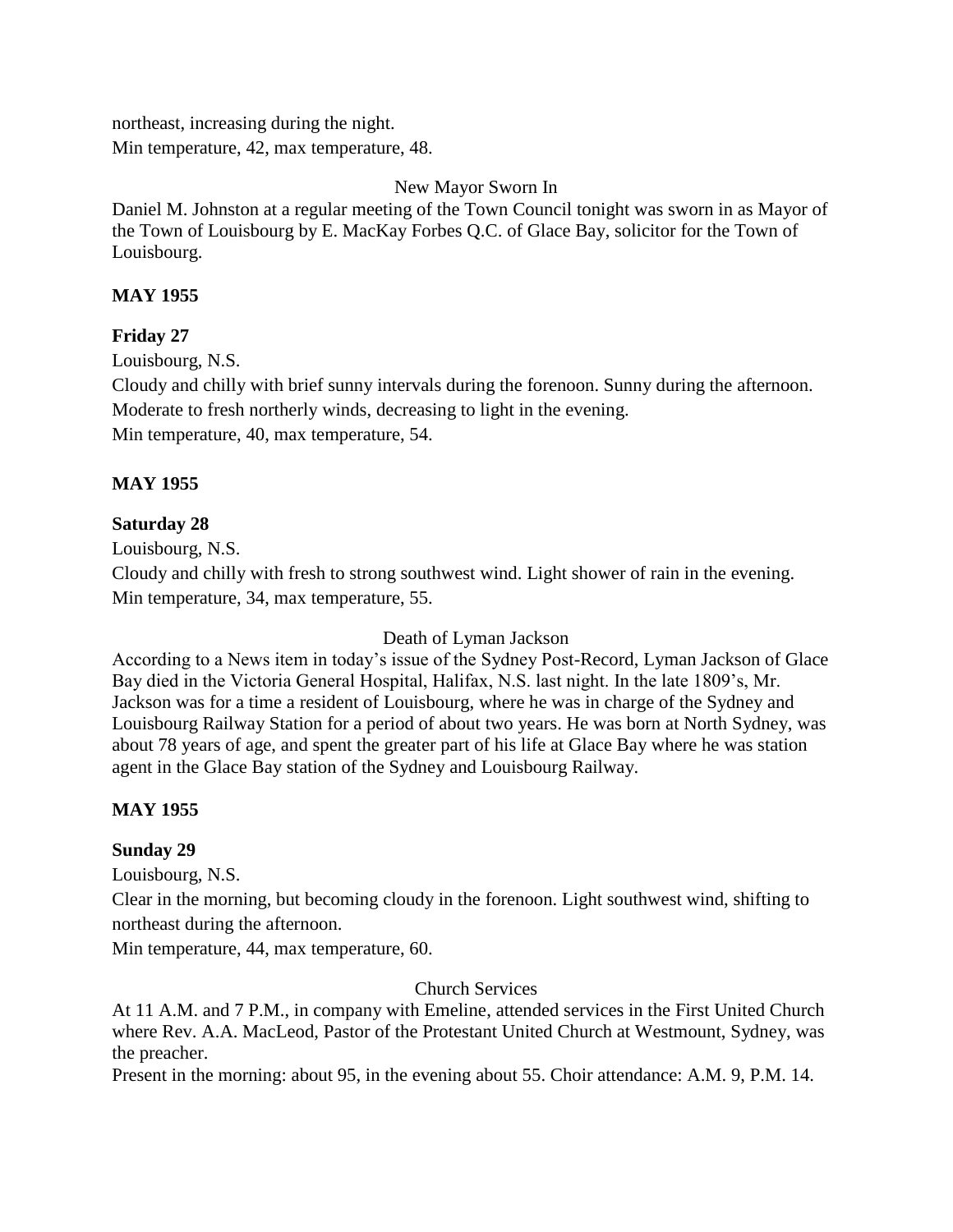Rev. John L. Rose, Pastor of the First United Church, Louisbourg, and Rev. A.A. MacLeod of Westmount Protestant Church, exchanged pulpits for the day.

# **MAY 1955**

# **Monday 30**

Louisbourg, N.S.

Cloudy, clearing shortly before noon. Sunny for a while in the afternoon, becoming cloudy in the late afternoon with fog at night. Light to moderated northeast wind shifting to southwest and increasing to moderate.

Min temperature, 44, max temperature, 59.

# **MAY 1955**

# **Tuesday 31**

Louisbourg, N.S.

Light rain, ending in the early morning. Cloudy with light variable winds, mostly southerly. Heavy showers in the evening.

Min temperature, 46, max temperature, 63.

# **JUNE 1955**

# **Wednesday 1**

Louisbourg, N.S.

Cloudy with considerable fog and a few light showers. Very light southerly and easterly winds. Min temperature, 46, max temperature, 56.

# Choir Practice

At 8 P.M., in company with Emeline, attended and conducted choir practice in the First United Church.

# **JUNE 1955**

# **Thursday 2**

Louisbourg, N.S.

Rain in the morning. Cloudy and cool during the day with fog and occasional light drizzle of rain. Light to moderate northeast wind.

Min temperature, 44, max temperature, 48.

Death of Edward Tutty [blank]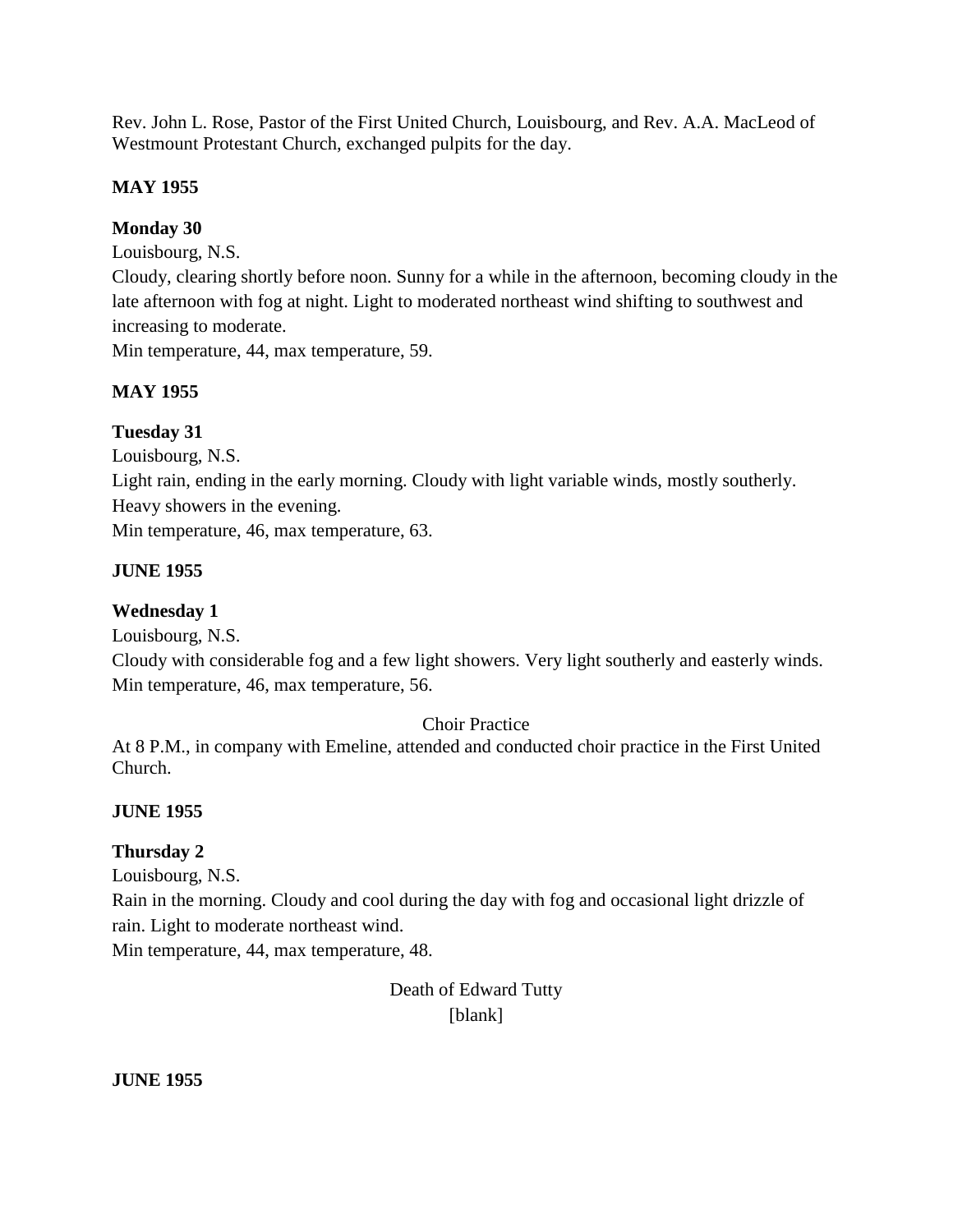## **Friday 3**

Louisbourg, N.S. Cloudy, clearing during the forenoon. Mostly sunny in the afternoon. Cloudy in the evening with showers during the night. Light to moderate northeast wind. Min temperature, 44, max temperature, 55.

# **JUNE 1955**

**Saturday 4** Louisbourg, N.S. Light rain and drizzle from early morning until late at night. Light northeast wind. Min temperature, 44, max temperature, 52.

# **JUNE 1955**

# **Sunday 5**

Louisbourg, N.S. Cloudy with light to moderate northeast wind. Min temperature, 44, max temperature, 61.

# Church Service

At 11 A.M. and 7 P.M., in company with Emeline, attended services in the First United Church where Rev. John L. Rose was the preacher. Present in the morning, about 95, in the evening, about 55. Choir attendance: A.M. 8, P.M 12.

## **JUNE 1955**

## **Monday 6**

Louisbourg, N.S. Cloudy and cool with moderate to fresh northeast wind. Light drizzle and mist in the early morning and evening. Min temperature, 43, max temperature, 55.

## **JUNE 1955**

## **Tuesday 7**

Louisbourg, N.S. Drizzle of rain in the morning, followed by steady moderate rain, which continued until the evening, then followed by mist and drizzle during the night. Fresh to strong easterly winds, increasing during the night.

Min temperature, 43, max temperature, 44.

## To Sydney and Return

Went to Sydney on the mail truck, with Alex Burke at 8 A.M. Met Mr. Kelly representing T.S. Patillo & Co. Ltd., at the sample room where I gave him an order for Christmas goods as well as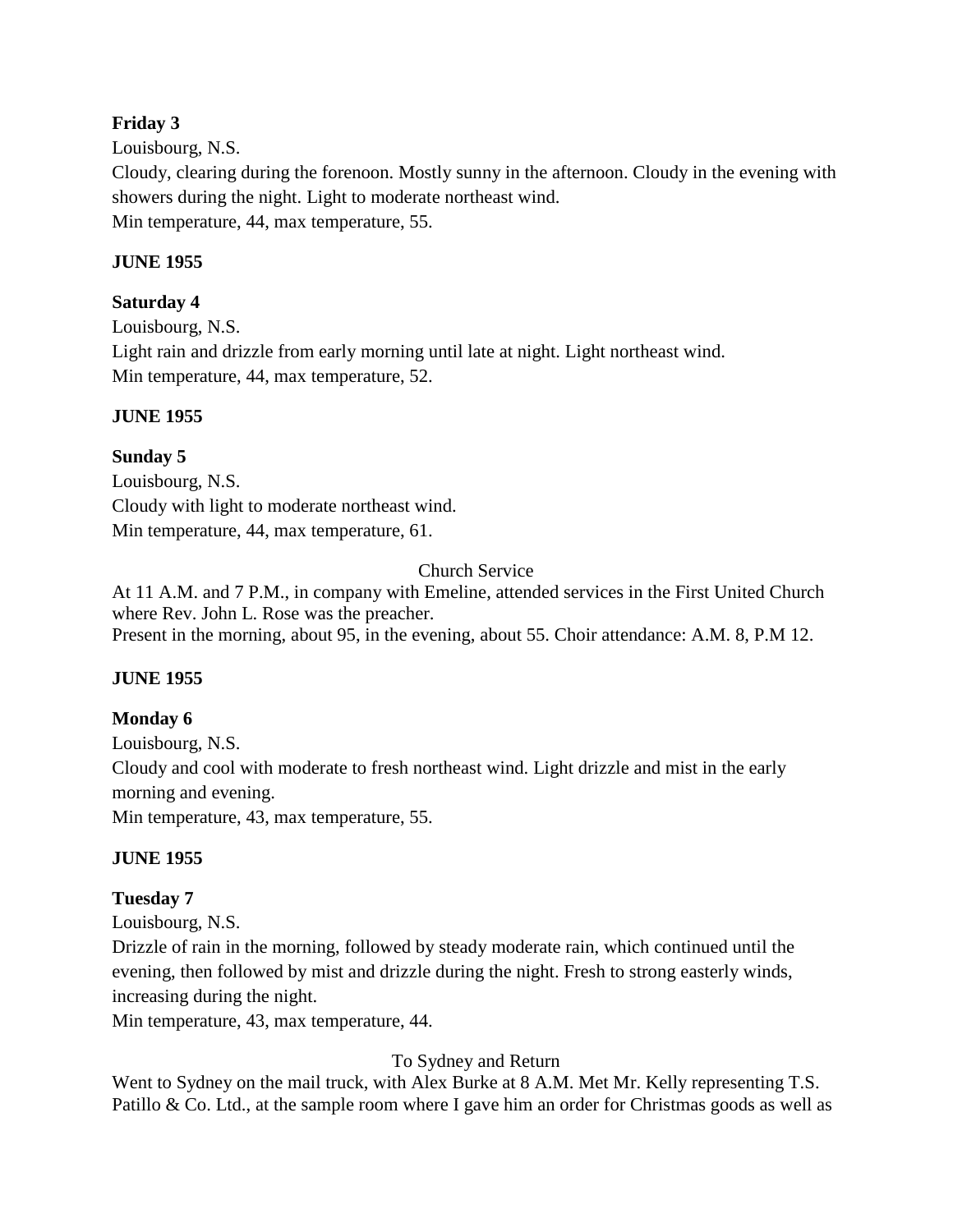merchandise for immediate shipment. Returned on the Highland Lines Bus leaving Sydney at 12:15 P.M.

## **JUNE 1955**

## **Wednesday 8**

Louisbourg, N.S.

Light rain and drizzle, clearing in mid-afternoon. Sunny during the late afternoon and evening. Strong northeast wind, shifting to north in the afternoon and decreasing. Min temperature, 44, max temperature, 54.

### Choir Practice

At 8 P.M., in company with Emeline, attended and conducted choir practice in the First United Church.

## **JUNE 1955**

## **Thursday 9**

Louisbourg, N.S. Cool and mostly sunny with moderate northeast wind. Min temperature, 42, max temperature, 58.

### To Glace Bay and Return

In the evening, motored to Glace Bay with Guy M. Hiltz, where I gave a talk on the "Rise and Fall of Louisbourg" to the Brotherhood of St. Mary's Anglican Church. After which we left for home at about 10 P.M. About 50 present.

### **JUNE 1955**

### **Friday 10**

Louisbourg, N.S.

Sunny and cool, but becoming cloudy during the afternoon. Light showers and drizzle beginning at about 8 P.M. Moderate northeast wind.

Min temperature, 40, max temperature, 61.

### **JUNE 1955**

## **Saturday 11**

Louisbourg, N.S.

Light showers and drizzle ending in the forenoon. Cloudy with rising temperature followed by light showers and drizzle in the late afternoon.

Min temperature, 47, max temperature, 59.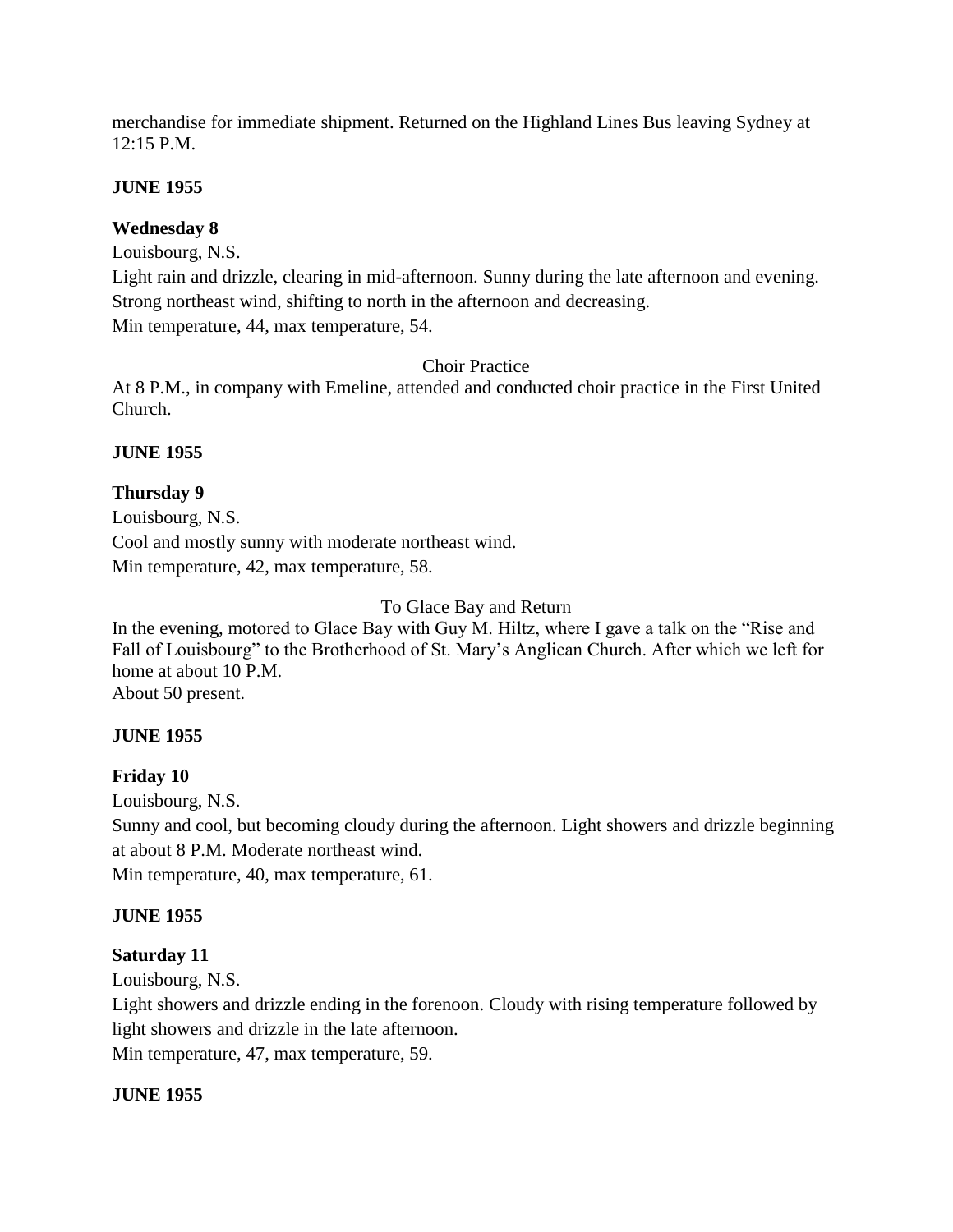## **Sunday 12**

Louisbourg, N.S. Sunny with light southerly winds. A very lovely day. Min temperature, 44, max temperature, 63.

### Church Services

At 11 A.M. and 7 P.M., in company with Emeline, attended services in the First United Church where Rev. John L. Rose was the preacher. Attendance in the morning: about 100, in the evening about 47.

### **JUNE 1955**

## **Monday 13**

Louisbourg, N.S.

Light rain and drizzle beginning in the early morning and ending before noon. Cloudy and foggy during the afternoon. Light easterly winds shifting to southerly. Min temperature, 48, max temperature, 54.

## Public School Exhibition

The annual Public School Exhibition was held in the Navy Hut this afternoon, with Gordon Cameron, Chairman of the School Board in, in charge. Was present for about a half hour at about 4:30 P.M.

### **JUNE 1955**

## **Tuesday 14**

Louisbourg, N.S. Cloudy with considerable fog. Partly clear during the afternoon, foggy in the evening and night. Min temperature, 47, max temperature, 61.

## **JUNE 1955**

## **Wednesday 15**

Louisbourg, N.S. Cloudy with a few light showers and sunny intervals. Light variable winds. Min temperature, 48, max temperature, 62.

Choir Practice At 8 P.M., in company with Emeline, attended and conducted choir practice in the First United Church.

C.G.S. Lady Laurier Canadian Government Steamer "Lady Laurier" arrived.

Paving Completed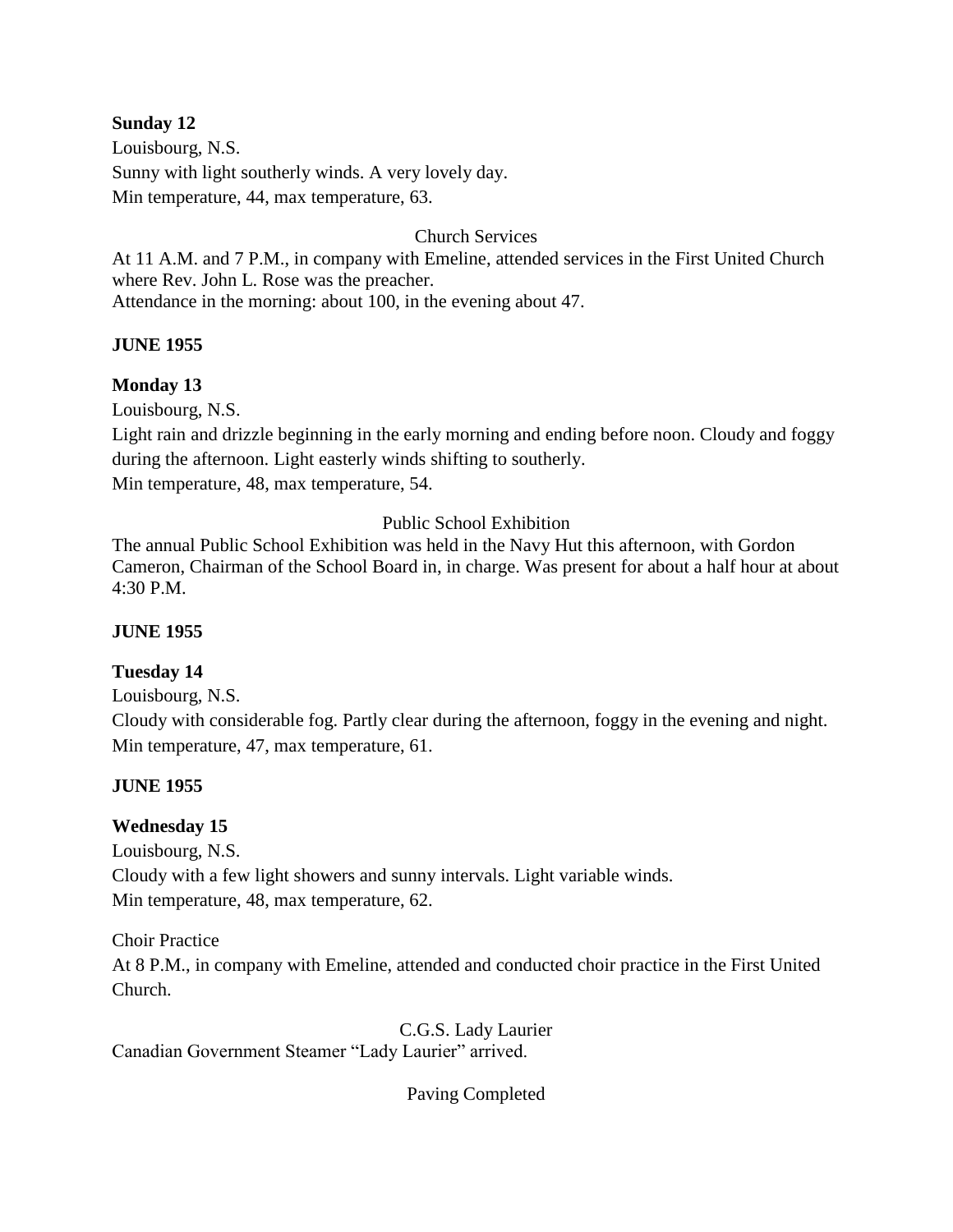The paving of Wolfe Street, which was left over from last year's paving programme was completed today. The paving begins at the Town's Western boundary and ends at Gerrard's Bridge, the whole length of the street. The job was done by the Municipal Ready Mix Limited.

# Death of Mrs. Fred A. Huntington

The death of Mrs. Fred Allan Huntington occurred this morning at her home at Huntington, Cape Breton, N.S.

## **JUNE 1955**

## **Thursday 16**

Louisbourg, N.S. Sunny with light to moderate variable winds. A very lovely day. Min temperature, 40, max temperature, 59.

## Meeting of Ratepayers

At 8 P.M., attended a meeting of the Ratepayers of the Town of Louisbourg, which was held in the Navy Hut, with Mayor D.M. Johnston presiding. Meeting called for the purpose of voting for or against two resolutions recently passed by the Town Council. The first dealt with the construction of a new street to Havenside, at an estimated cost of \$8,000.00. The second resolution was the construction of permanent sidewalks on Main Street, estimated cost of \$10,000.00, both of where were endorsed by those present. The new street resolution of a vote of [blank] to [blank], the sidewalk resolution by [blank].

### **JUNE 1955**

## **Friday 17**

Louisbourg, N.S. Sunny and warm with light to moderate westerly winds. A perfect late spring day. Min temperature, 39, max temperature, 73.

Funeral of the Late Mrs. F.A. Huntington

Motored to Huntington in a taxi owned, and driven by Rolland Harris, where I attended the funeral of the late Mrs. Fred Allan Huntington. The funeral service was held at the home of her son, and daughter-in-law, Mr. and Mrs. Harry Huntington. The service was conducted by Mr. Gordon Cann, student Baptist minister, now stationed.

## **JUNE 1955**

## **Saturday 18**

Louisbourg, N.S.

Cloudy and warm with sunny intervals. Light to moderate variable winds. A very lovely day. Min temperature, 47, max temperature, 83.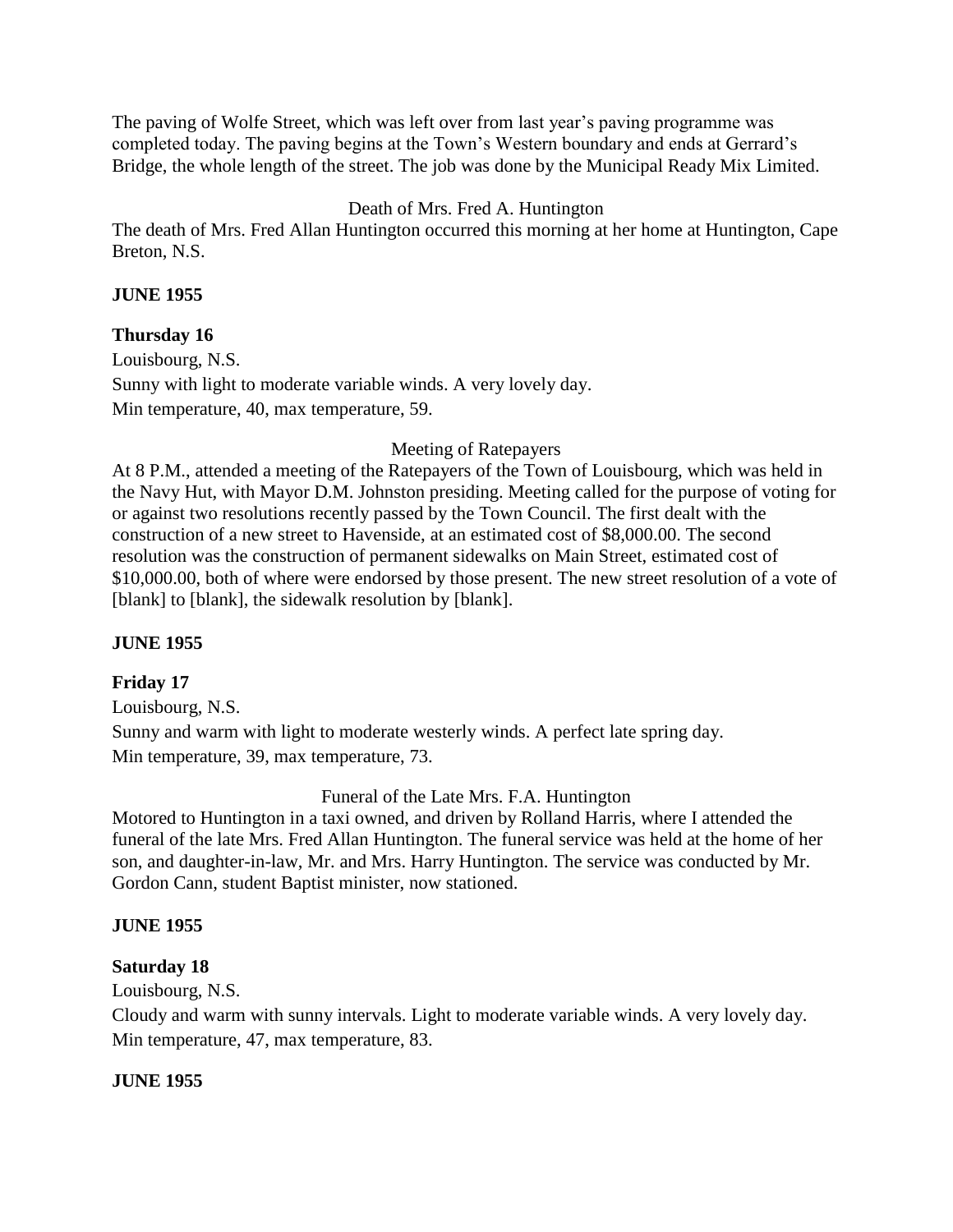## **Sunday 19**

Louisbourg, N.S. Light cloud and haze with sunny intervals. Light to moderate variable winds, mostly northeast. A very nice spring day. Min temperature, 51, max temperature, 76.

## Church Services

At 11 A.M. and 7 P.M., in company with Emeline, attended services in the First United Church where Rev. John L. Rose was the preacher. Present in the morning, about 80, in the evening 47. Choir attendance: A.M. 9, P.M. 11.

## **JUNE 1955**

## **Monday 20**

Louisbourg, N.S.

Partly clear in the morning, but becoming cloudy in the forenoon. Light rain beginning shortly before noon, and continuing during the afternoon and early part of the night. Min temperature, 50, max temperature, 65.

## **JUNE 1955**

### **Tuesday 21**

Louisbourg, N.S.

Cloudy in the morning, clearing in the forenoon. Sunny during the afternoon and evening. Foggy at night. Light easterly and southerly winds.

Min temperature, 48, max temperature, 65.

### **JUNE 1955**

### **Wednesday 22**

Louisbourg, N.S. Cloudy and foggy with light easterly and southerly winds. Min temperature, 46, max temperature, 54.

### To Sydney and Return

At 8 A.M., motored to Sydney with Alex Burke in the mail truck. Met Don. MacKeen at the Isle Royale sample room and gave him an order for merchandise. Returned on the same conveyance arriving at about 11:30 A.M.

## Choir Practice

At 8 P.M., in company with Emeline, attended and conducted choir practice in the First United Church.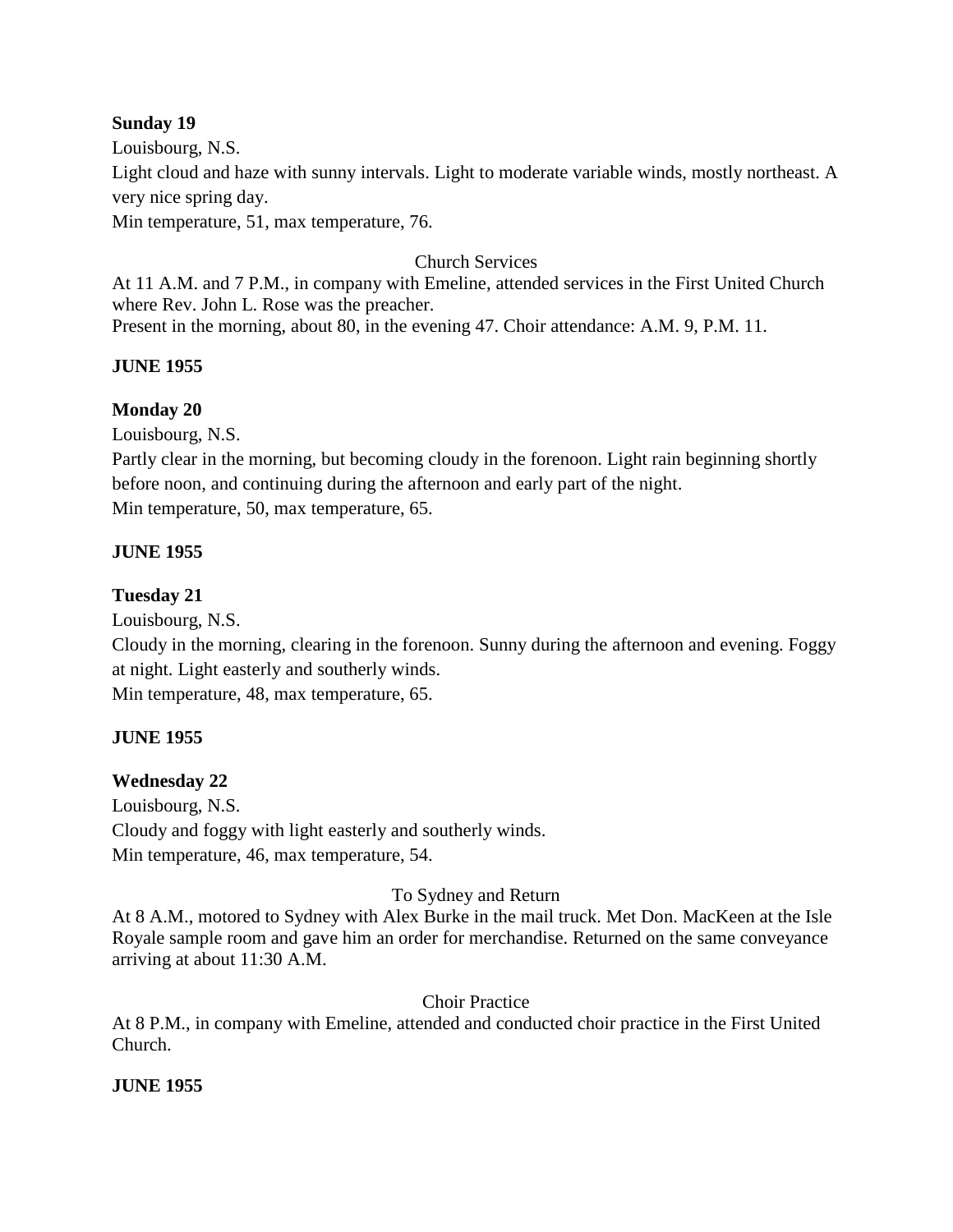## **Thursday 23**

Louisbourg, N.S. Cloudy with considerable fog. Light southerly winds. Min temperature, 50, max temperature, 62.

## Preparatory Service

At 7:30 P.M., in company with Emeline, attended the quarterly Preparatory Service in the First United Church. Rev. John L. Rose was the preacher. 20 persons present.

## **JUNE 1955**

## **Friday 24**

Louisbourg, N.S.

Cloudy but clearing in the forenoon. Sunny during the afternoon. Cloudy and foggy at night. Min temperature, 52, max temperature, 65.

## **JUNE 1955**

## **Saturday 25**

Louisbourg, N.S.

Light rain in the early morning. Showers of rain at about 9:30 A.M., with one flash of lightning and one peal of thunder. Partly clearing shortly before. Partly clear during the afternoon. Light southerly winds. Rainfall: about 1/4 an inch.

Min temperature, 51, max temperature, 74.

### **JUNE 1955**

### **Sunday 26**

Louisbourg, N.S. Cloudy with light southerly winds. Min temperature, 50, max temperature, 61.

### Church Services

At 11 A.M. and 7 P.M., in company with Emeline, attended services in the First United Church where Rev. John L. Rose was the preacher.

The Sacrament of the Lord's Supper was dispensed at the morning service.

Present at the morning services, about 100, at the evening service 47. Choir attendance: A.M. 10, P.M. 8.

Mariner's Lodge A.F. and A.M. paraded to St. Bartholomew Anglican Church in the evening.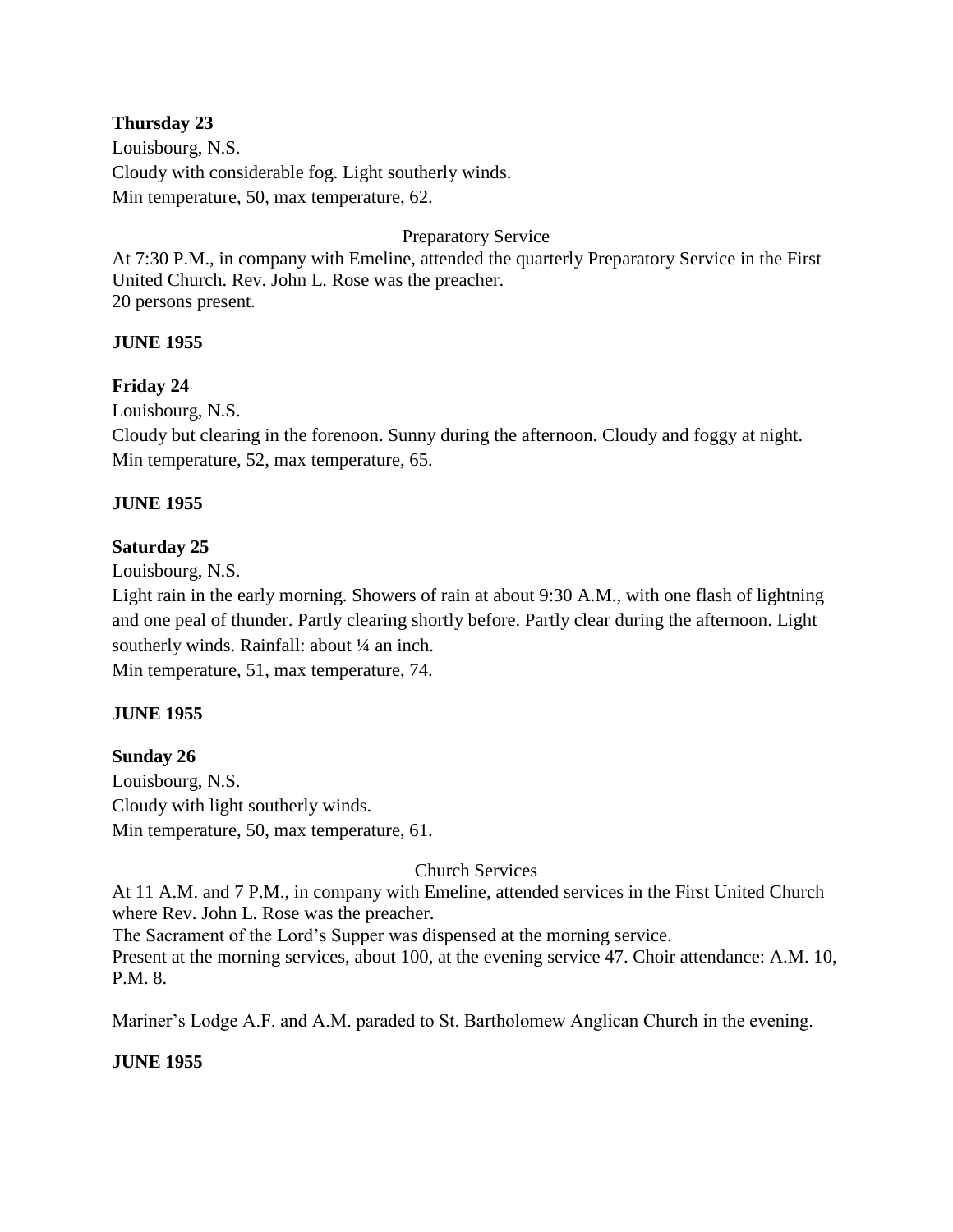## **Monday 27**

Louisbourg, N.S. Sunny with hazy sky. Moderately warm. A very lovely early summer day. Min temperature, 50, max temperature, 71.

## **JUNE 1955**

## **Tuesday 28**

Louisbourg, N.S. Sunny and moderately warm with light southerly winds. A very lovely summer day, Min temperature, 48, max temperature, 64.

## **JUNE 1955**

## **Wednesday 29**

Louisbourg, N.S.

Cloudy in the morning, becoming partly clear early in the forenoon. Hazy during the day with the sun shining through the haze. Moderately warm, with light to moderate southwest wind. Min temperature, 50, max temperature, 68.

Choir Practice

At 8 P.M., in company with Emeline, attended and conducted choir practice in the First United Church.

### **JUNE 1955**

## **Thursday 30**

Louisbourg, N.S.

Cloudy and foggy in the morning; partly clearing in the forenoon. Mostly sunny during the remainder of the day. Light to moderate southerly winds. Min temperature, 50, max temperature, 66.

Graduation Exercises

The Grade Eleven Graduation Exercises of the Louisbourg High School took place in the Parish Hall at 8 P.M., with Gordon Cameron, Chairman of the School Board, presiding.

### Death of P.G. Muise

The death of Patrick G. Muise, former Mayor of the Town of New Waterford occurred this morning in the New Waterford Hospital, according to a news item in the Sydney Post-Record. He was for many years associated with municipal affairs. He served a term as President of the Union of Municipalities, for the Province of Nova Scotia and eleven years as Mayor of the Town of New Waterford. He was about 64 years of age.

**JULY 1955**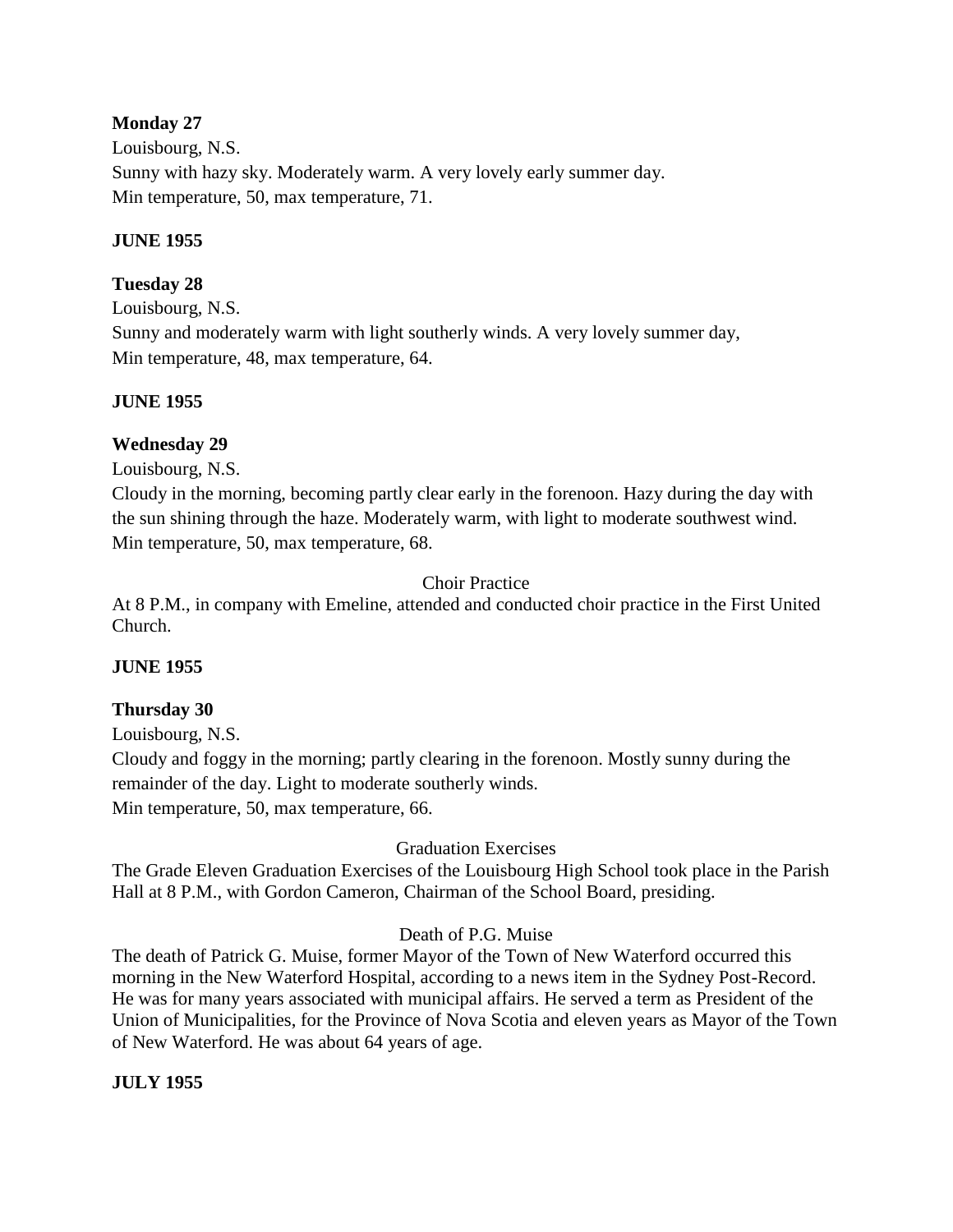## **Friday 1**

Louisbourg, N.S. Cloudy with sunny intervals and fresh to strong southwest wind. Min temperature, 52, max temperature, 68.

## Attended Picnic

At noon, Jane, Emeline and I motored with Rolland Harris (taxi) to the picnic sponsored by the congregation of Stella Mari's Roman Catholic Church, where we had dinner in the C.M.B.A. Hall. We returned immediately after dinner.

## **JULY 1955**

## **Saturday 2**

Louisbourg, N.S.

Cloudy, but becoming mostly clear during the forenoon. Sunny intervals during the afternoon. Cloudy in the late afternoon and evening. Thunder and lightning during the early part of the night, accompanied by showers. Fresh southwest wind, shifting to northeast at about 4 P.M. Rainfall: about ¼ an inch.

Min temperature, 51, max temperature, 66.

## **JULY 1955**

### **Sunday 3**

Louisbourg, N.S.

Cloudy and cool with sunny intervals during the afternoon. Moderate northeast wind, shifting to southwest during the afternoon.

Min temperature, 48, max temperature, 65.

### Anniversary Services

At 11 A.M., 3 P.M., and 7 P.M., in company with Emeline, attended the three anniversary services in the First United Church. Services in charge of Rev. John L. Rose, with Rev. Dr. Alex E. Kerr, President of Dalhousie University, as guest preacher.

Present in the morning: about 130, in the afternoon, about 90, in the evening, about 175. Choir attendance: A.M. 13, 3 P.M. 13, 7 P.M. 14.

## **JULY 1955**

### **Monday 4**

Louisbourg, N.S.

Sunny and warm with moderate southwest wind, which shifted to northwest shortly after noon. A very lovely summer day,

Min temperature, 42, max temperature, 78.

### **JULY 1955**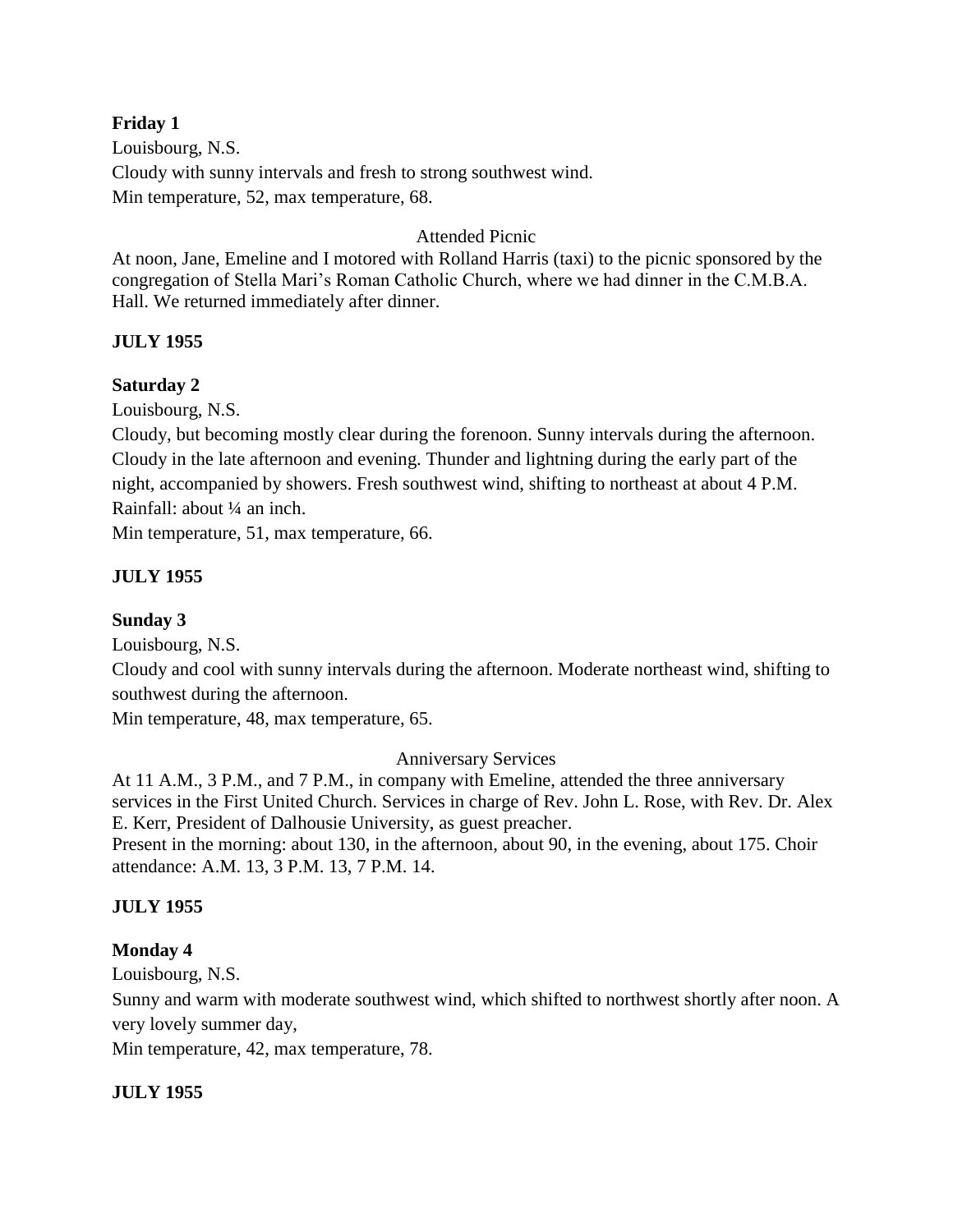## **Tuesday 5**

Louisbourg, N.S.

Cloudy with heavy showers beginning at about 9 A.M., with one peal of thunder. Cleared in the early afternoon. Fresh southwest wind shifting to northwest during the afternoon. A very lovely afternoon and evening, followed by a perfect night, with a full moon. Rainfall: about ¼ an inch. Min temperature, 50, max temperature, 75.

## Death of Mrs. Fred W. Levatte

A news item in today's issue of the Sydney Post-Record stated that the death occurred recently of Mrs. F.W. Levatte at Kent Washington State, U.S.A., at the age of 87. The late Mrs. Levatte was a native of Louisbourg. Miss Ann Townsend, daughter of the late Mr. and Mrs. William Townsend, she left here many years ago and since that time has resided in the U.S.A.

## **JULY 1955**

## **Wednesday 6**

Louisbourg, N.S.

Sunny and warm with light to moderate variable winds, mostly westerly. A very lovely summer day, followed by a perfect night.

Min temperature, 50, max temperature, 78.

## Congregational Picnic

The annual congregational picnic of the First United Church was held today the Mira Gut. Those attending went to Mira on the morning train and returned on the evening train.

### **JULY 1955**

## **Thursday 7**

Louisbourg, N.S.

Sunny and warm with light to moderate variable winds. Foggy at night. A very nice summer day. Min temperature, 49, max temperature, 71.

## **JULY 1955**

**Friday 8 No diary entry.**

### **JULY 1955**

### **Saturday 9**

Huntington, N.S.

Cloudy in the morning, but becoming clear and warm in the forenoon. Sunny during the afternoon and evening.

Max temperature, in the 80's.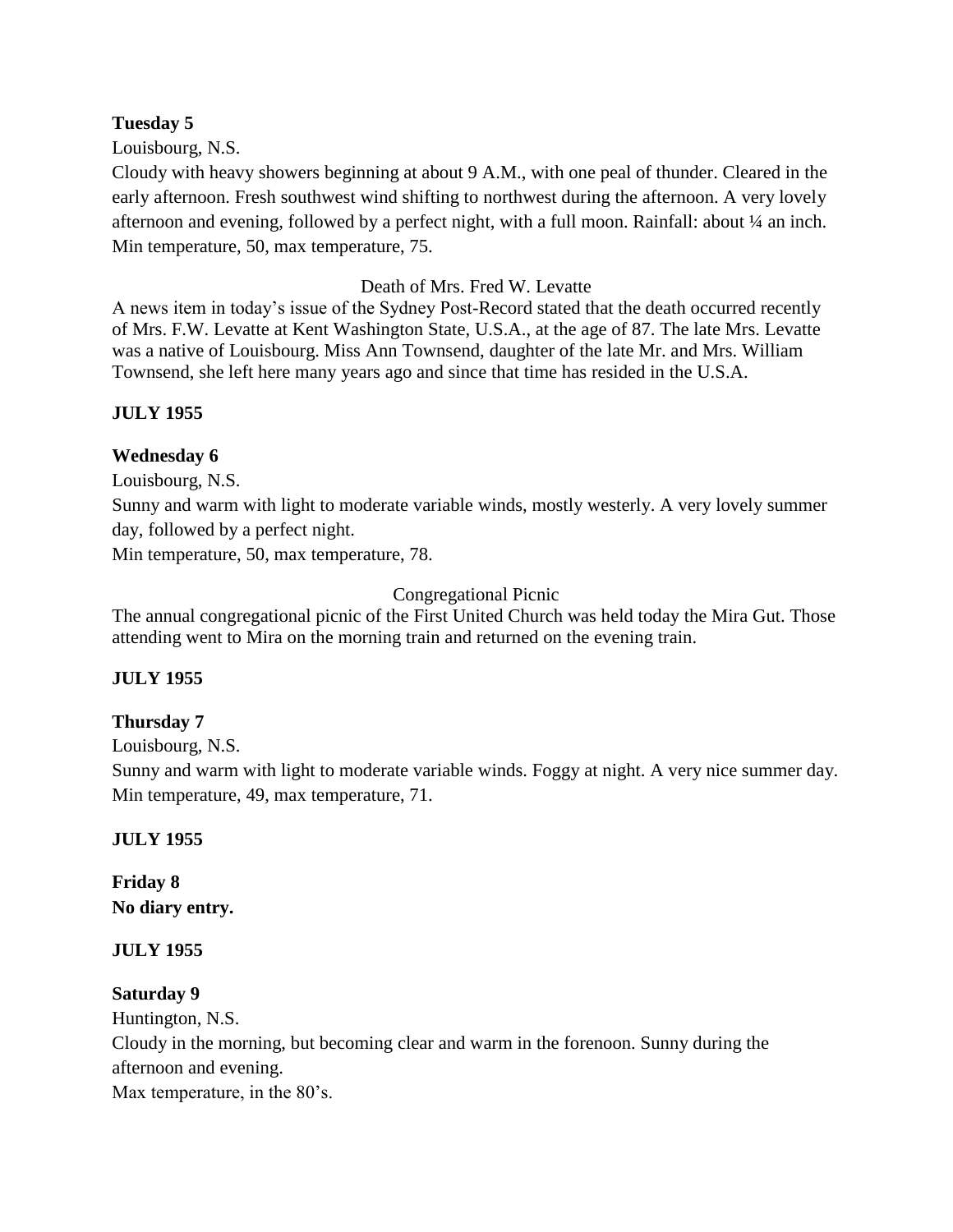### Strawberry Festival

At about 4 P.M., a party consisting of Mrs. Clifford Huntington, my sister, and her two daughters, Miss Elinor Huntington, Lieut. Maud Huntington R.C.N. who is home on her vacation, and I motored to Mira Gut, in a car owned and driven by Maud, where we attended a strawberry Festival in the Mira Gut hall.

## **JULY 1955**

## **Sunday 10**

Huntington, N.S.

Cloudy but clearing in the forenoon. Sunny and warm during the greater part of the day. Max temperature, about 80.

In the forenoon a party consisting of Mrs. Clifford Huntington, Miss Elinor Huntington, Lieut. Maud Huntington, and I motored to Marion Bridge, in a car owned and driven by Maud Huntington, where at 11 A.M., we attended service in St. Columba Presbyterian Church. Mr. Campbell, student minister, was the preacher. Had supper at the home or Mr. and Mrs. Cecil Hussey.

At 7:30 we attended service in the local Baptist Church where the preacher was Mr. Rodger Cann, student minister. Mr. and Mrs. Hedley Hopkins and family of Sydney, were visitors at the home of Mr. and Mrs. Clifford Huntington, after the church service. Mr. Cann was also present, as well as a number of others.

# **JULY 1955**

## **Monday 11**

Huntington, N.S. Cloudy and warm with showers and mist in the evening.

Maud Huntington, my niece, and I motored to the home of Mr. and Mrs. Fred Huntington, where we spent about two hours before returning home at about 9:45 P.M.

# **JULY 1955**

# **Tuesday 12**

Huntington, N.S.

Rain beginning last night continued moderately thought the day. Rainfall: about 1 ¼ an inch. Remained home all day.

## Drowning at Mira Ferry

Frank Dadario 23 of Sydney, while fishing, fell off Mira Ferry Bridge, was drowned. The accident occurred at about 8 P.M.

## **JULY 1955**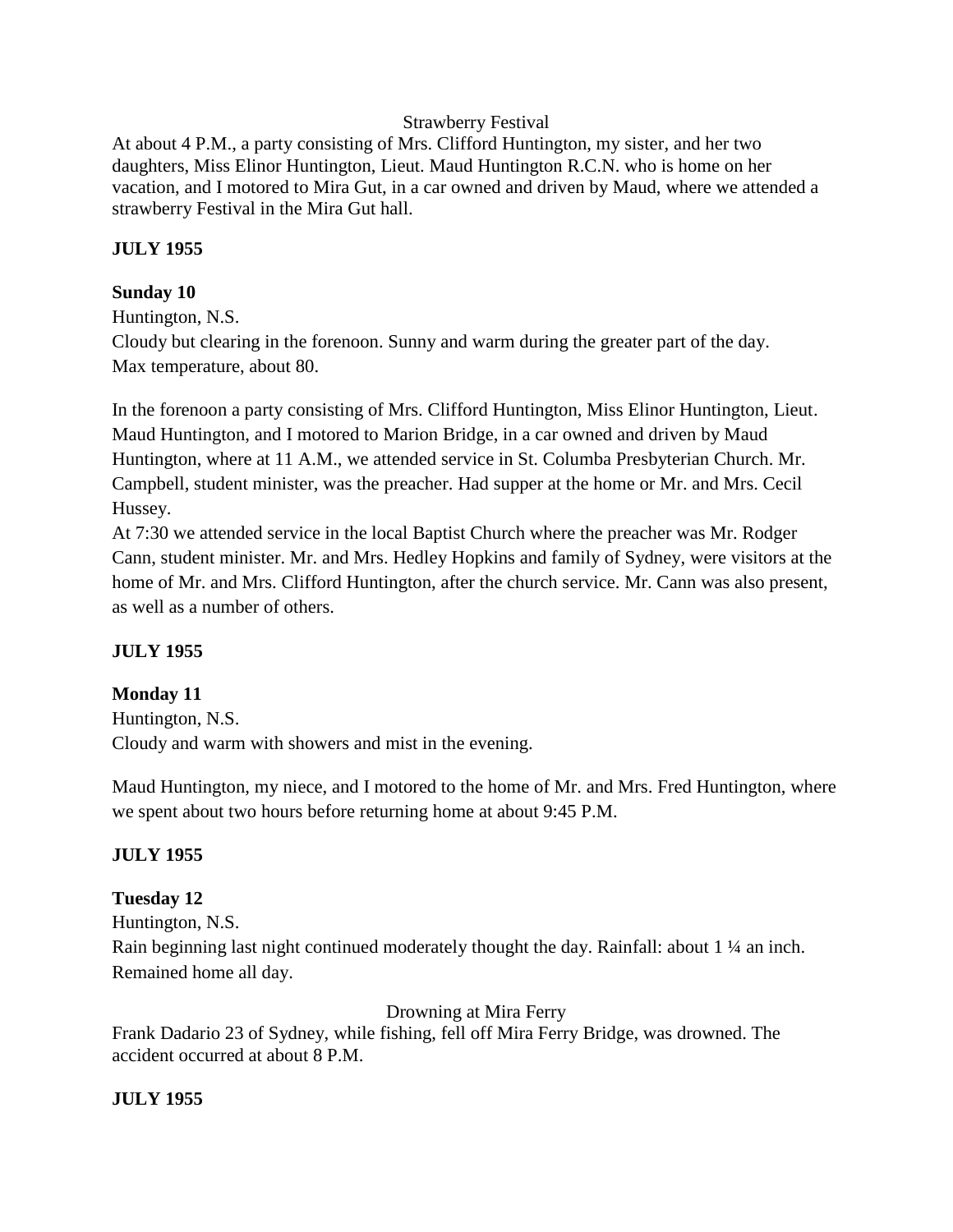## **Wednesday 13**

Huntington, N.S. Sunny and warm with moderate to fresh northerly winds. Max temperature, about 80.

To Marion Bridge and Round Island

At about 4:40 P.M., a party consisting of Mr. and Mrs. Clifford Huntington, Miss Elinor Huntington, Lieut. Maud Huntington R.C.N., and I motored to Marion Bridge, in a car owned and driven by Maud Huntington, where we attended a strawberry festival in the basement of the United Church. At 7 P.M., we proceeded to Round Island, where we attended a Lobster Bail, held on the property of Arthur Dillon. Returning we arrived home at 10:45 P.M.

# **JULY 1955**

# **Thursday 14**

Huntington, N.S.

Sunny and warm with light to fresh southwest wind, decreasing to light in the evening. Max temperature, about 80.

Walked out to Watt's Lakes in the forenoon. Remained there before returning home at about 12:20 P.M.

# **JULY 1955**

# **Friday 15**

Huntington, N.S. Sunny and warm with light to moderate southwest wind. A very lovely day. Max temperature, in the 80's.

## Motor Ride

At 11 A.M., left home with Fred Huntington, my nephew, and went with him on his mail route, which begins and ends at Marion Bridge. This route takes in Grand Mira South, Upper Grand Mira and Grand Mira North.

In the evening, Mrs. Clifford Huntington, my sister, Maud Huntington, my niece, and I motored to Sandfield, where we visited at the homes of Mr. and Mrs. Dan P. MacKeigan, and Mrs. Neil Ferguson. We returned home at about 10 P.M.

## **JULY 1955**

## **Saturday 16**

Huntington, N.S.

Cloudy and cool with moderate to fresh southerly winds. Mist and light showers in the morning were followed with moderate steady rain, which lasted all day and during the night. Max temperature, in the 60's.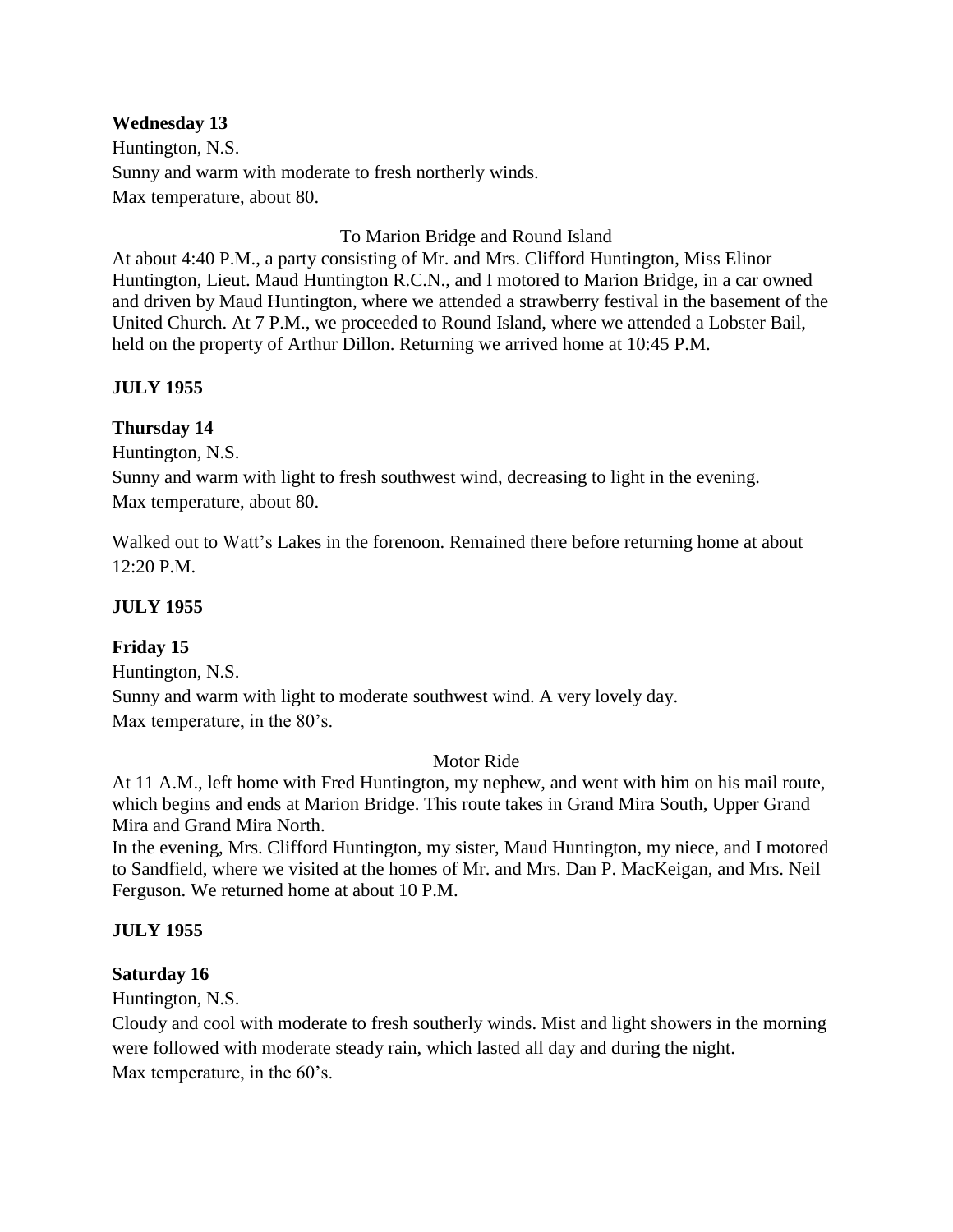In the evening, Mrs. Clifford Huntington, Maud Huntington, and I visited the home of Mr. and Mrs. Arthur Huntington at Rock Elm, where we remained for about 2 hours before returning.

## **JULY 1955**

## **Sunday 17**

Huntington, N.S. Cloudy, drizzly and showery with moderate to fresh southerly winds. Max temperature, in the sixty's.

## Church Services

In the forenoon, a party consisting of Mrs. Clifford Huntington, Miss Elinor Huntington, Lieut. Maud Huntington, and I motored to Marion Bridge in a car owned and driven by Lieut. Maud Hunting, where at 11 A.M., we attended service in the United Church, where Rev. A.D. MacDonald was the preacher. In the evening, we motored to the Grand Mira Baptist Church where at 7:30 P.M., we attended service with Mr. Rodger Cann, Baptist student minister, as the preacher.

# **JULY 1955**

# **Monday 18**

Huntington, N.S.

Drizzle of rain and showers in the morning, with a brief sunny interval shortly before noon.

Cloudy during the afternoon, becoming partly clear in the evening.

At Louisbourg, min temperature, about 52, max temperature, about 66. Thunder and lightning in the early morning. Total rainfall since Saturday morning: 1 ½ inch.

# Huntington to Louisbourg

In the forenoon, Mrs. Clifford Huntington, Garry Hussey, son of Mr. and Mrs. Harvey Hussey of Marion Bridge, and I motored to Louisbourg with Lieut. Maud Huntington, R.C.N. We left Huntington at about 9:45 A.M., and arrived at Louisbourg at about 11:30 A.M. The party with the exception of myself, left to return at about 5:40 P.M.

# **JULY 1955**

# **Tuesday 19**

Louisbourg, N.S. Cloudy and cool with sunny intervals. Fresh to strong northerly winds. Min temperature, 52, max temperature, 63.

# **JULY 1955**

# **Wednesday 20**

Louisbourg, N.S. Cloudy and cool. Sunny during the afternoon and evening. Light variable winds: southwest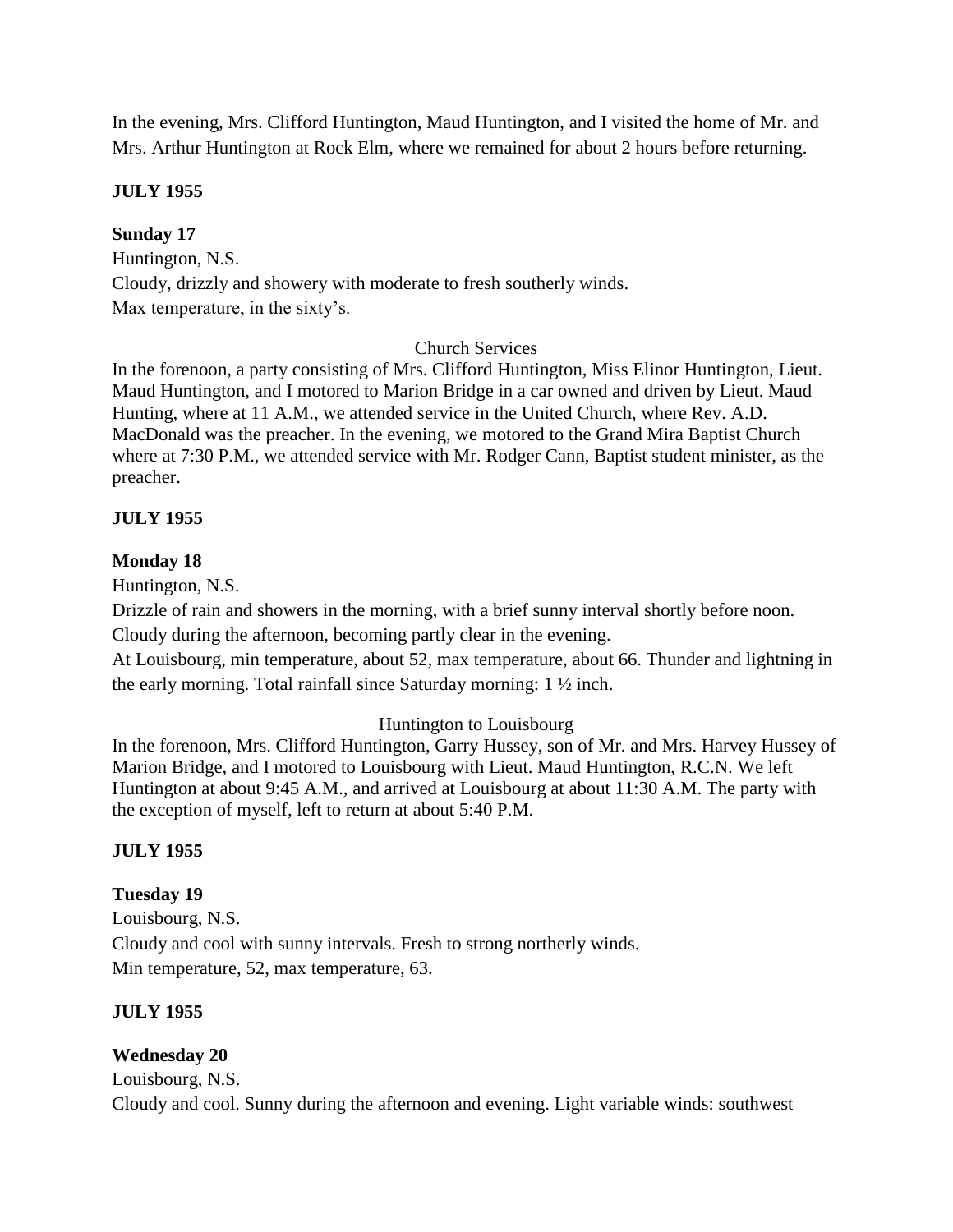during the afternoon. Min temperature, 48, max temperature, 66.

Choir Practice

At 8 P.M., in company with Emeline, attended and conducted choir practice in the First United Church.

## **JULY 1955**

## **Thursday 21**

Louisbourg, N.S.

Cloudy and cool, clearing during the afternoon. Fresh southwest winds, shifting to northwest and north in the afternoon, and decreasing to light.

Birthday

This is my 80<sup>th</sup> birthday: born at Salmon River, Cape Breton Count, N.S., on July 21, 1875.

# **JULY 1955**

# **Friday 22**

Louisbourg, N.S. Clear and cool with moderate to fresh northeast wind, which shifted to southwest during the afternoon.

Min temperature, 48, max temperature, 69.

# **JULY 1955**

## **Saturday 23**

Louisbourg, N.S.

Cloudy and moderately warm: clearing in the early afternoon. Sunny during the afternoon and evening. Southwest gale in the forenoon, decreasing to moderate wind during the afternoon. Shower of rain in the early morning.

Min temperature, 56, max temperature, 72.

## On Vacation

Evelyn Huntington, my sister-in-law and clerk, accompanied by her daughter Jane, motored to Huntington, C.B. N.S., with Mr. and Mrs. Sam Dowling in the evening. They intend on spending their vacation on the property of Mr. and Mrs. Cecil Hussey, where they will occupy a cabin.

## **JULY 1955**

## **Sunday 24**

Louisbourg, N.S.

A few peals of thunder in the morning. Cloudy with a few brief sunny intervals. Light showers in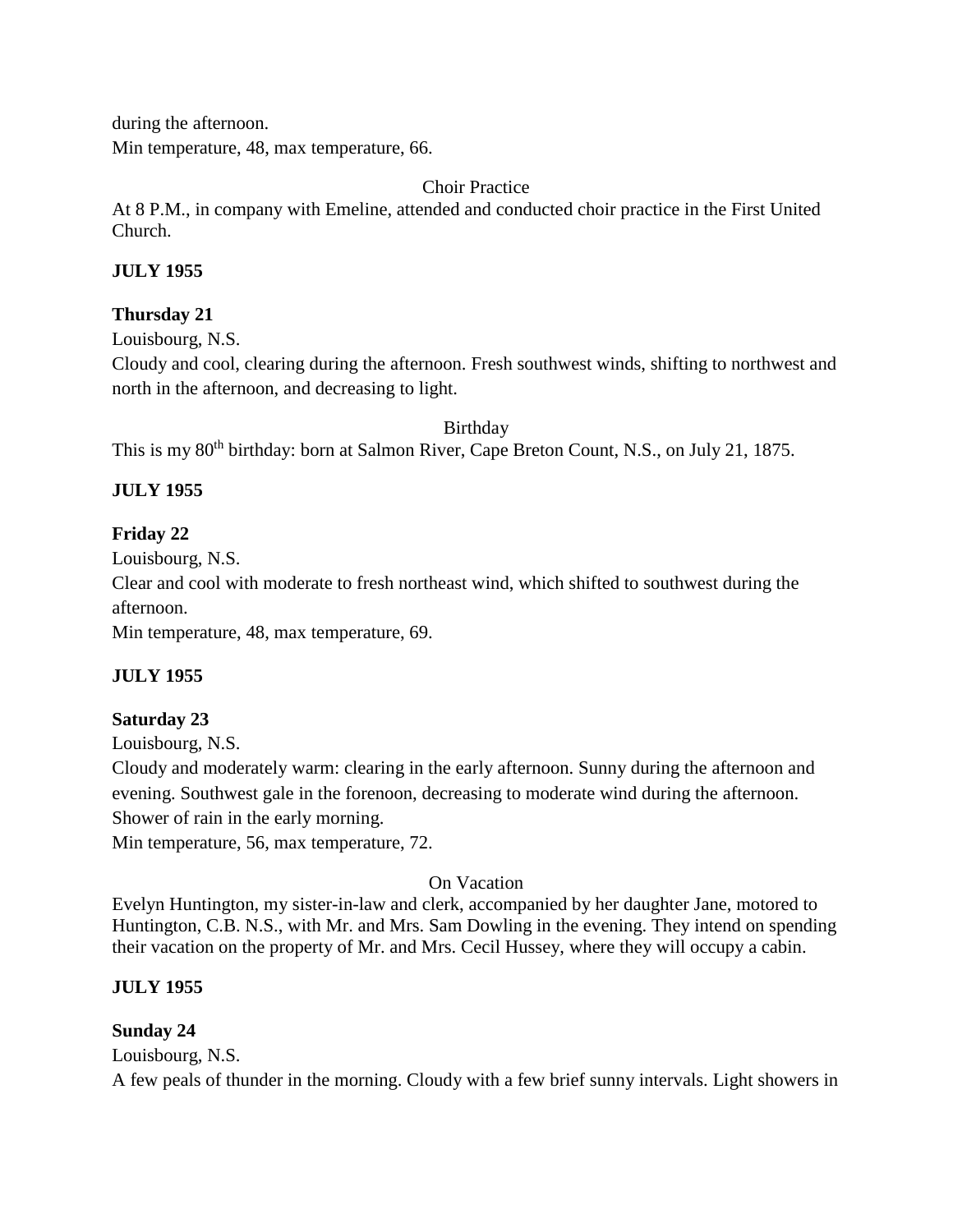the evening. Moderate southwest wind, shifting to easterly in the evening. Warm. Min temperature, 58, max temperature, 74.

## Church Services

At 11 A.M. and 7 P.M., in company with Emeline, attended services in the First United Church, where Rev. John L. Rose was the preacher.

Attendance in the morning: about 85, in the evening, about 45. Choir attendance: A.M. 13, P.M. 12.

Dredge and Scow Arrive

Dredge "Digby" and scow in tow of Tugs: "Catalina" and "Margaret Porter" arrived during the early part of the night. I understand there is to be a dredging programme carried out near the Fish Plant Wharf in the near future.

## **JULY 1955**

## **Monday 25**

Louisbourg, N.S.

Sunny and warm, becoming mostly cloudy in the afternoon. A very lovely summer day. Light variable winds.

Min temperature, 54, max temperature, 74.

## **JULY 1955**

## **Tuesday 26**

Louisbourg, N.S.

Showers in the early morning. Light showers and drizzle during the forenoon. Mostly clear in the afternoon, sunny in the evening. Very light variable winds. Rainfall: about 1/16 an inch. Min temperature, 56, max temperature, 71.

On Vacation

Rev. and Mrs. John L. Rose, left today for Orangedale, where they will spend part of their vacation.

### **JULY 1955**

## **Wednesday 27**

Louisbourg, N.S. Mostly cloudy with light southwest wind. Showers in the evening. Min temperature, 56, max temperature, 75.

Choir Practice

At 8 P.M., in company with Emeline, attended and conducted choir practice in the First United Church.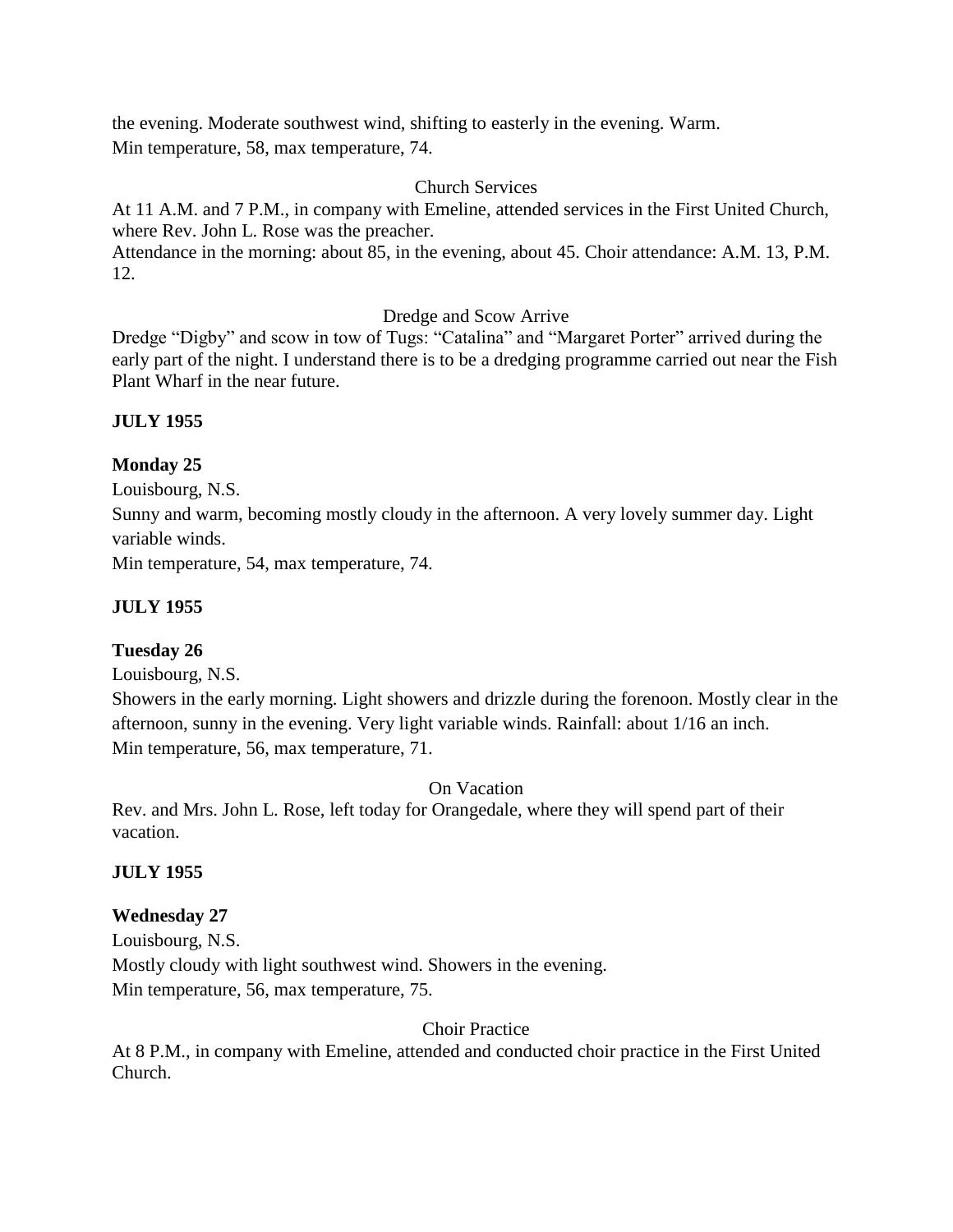# Naval Parade [blank]

## **JULY 1955**

# **Thursday 28**

Louisbourg, N.S. Showers in the morning, and a few light showers and drizzles at intervals during the day. Light easterly winds. Min temperature, 56, max temperature, 62.

## **JULY 1955**

# **Friday 29**

Louisbourg, N.S.

Sunny and warm with light southwest wind, shifting to northwest in the late afternoon. A very lovely summer day.

Min temperature, 47, max temperature, 75.

# Dredging Begins

Dredge "Digby" which arrived here on last Sunday night began dredging operations near the Fish Plant Wharf today.

# **JULY 1955**

# **Saturday 30**

Louisbourg, N.S. Sunny and warm with light northeast wind, which shifted to southwest in the early afternoon. A perfect summer day. Min temperature, 48, max temperature, 70.

## **JULY 1955**

## **Sunday 31**

Louisbourg, N.S. Cloudy, with moderate to fresh southwest wind. Rain began to fall at about 10:30 P.M. Min temperature, 56, max temperature, 68.

## Church Services

At 11 A.M., and 7 P.M., in company with Emeline, attended services in the First United Church, where at 11 A.M., Rev. [blank] MacPhail, Pastor of Gabarus and Fourchu United churches was the Preacher. At 7 P.M., the service was conducted by Mr. A.W. Stacey of the session of the First United Church.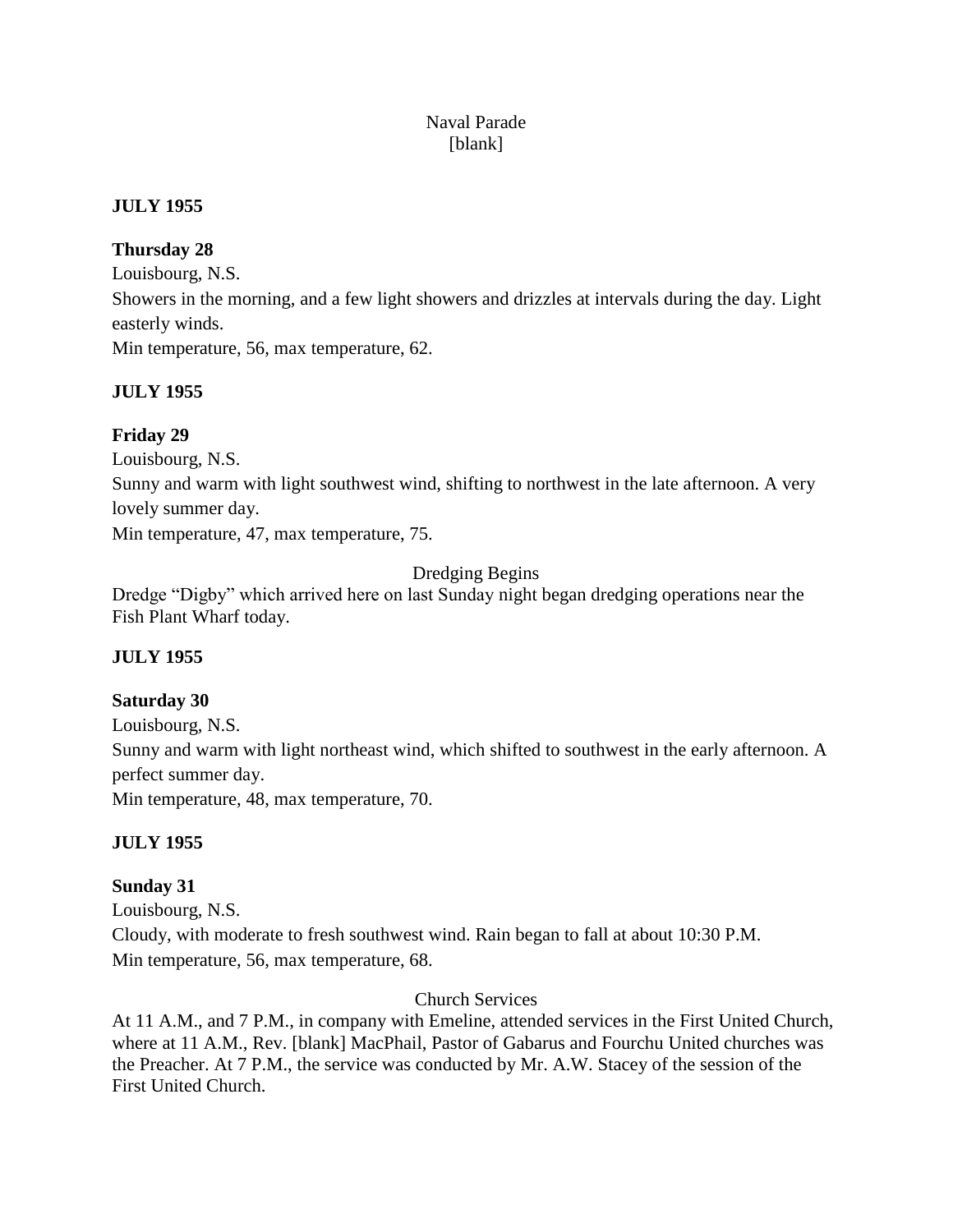Attendance in the morning: about 70, in the evening, about 40. Choir attendance: A.M. 13, P.M. 9.

## Olive Spencer Arrives [blank]

## **AUGUST 1955**

**Monday 1** Louisbourg, N.S. Mostly cloudy. Fresh to strong southwest wind, which moderated in the evening. Min temperature, 58, max temperature, 72.

# Visited Louisbourg Nation Park [blank]

## **AUGUST 1955**

**Tuesday 2** Louisbourg, N.S. Cloudy and warm with light southwest winds. Min temperature, 62, max temperature, 76.

### **AUGUST 1955**

**Wednesday 3** Louisbourg, N.S. Sunny, becoming partly during the afternoon. Max temperature, about 75.

> Louisbourg to Baddeck [blank]

### **AUGUST 1955**

**Thursday 4** Baddeck, N.S. Sunny and warm with moderate to fresh northwest wind.

Trip Around to Cabot Trail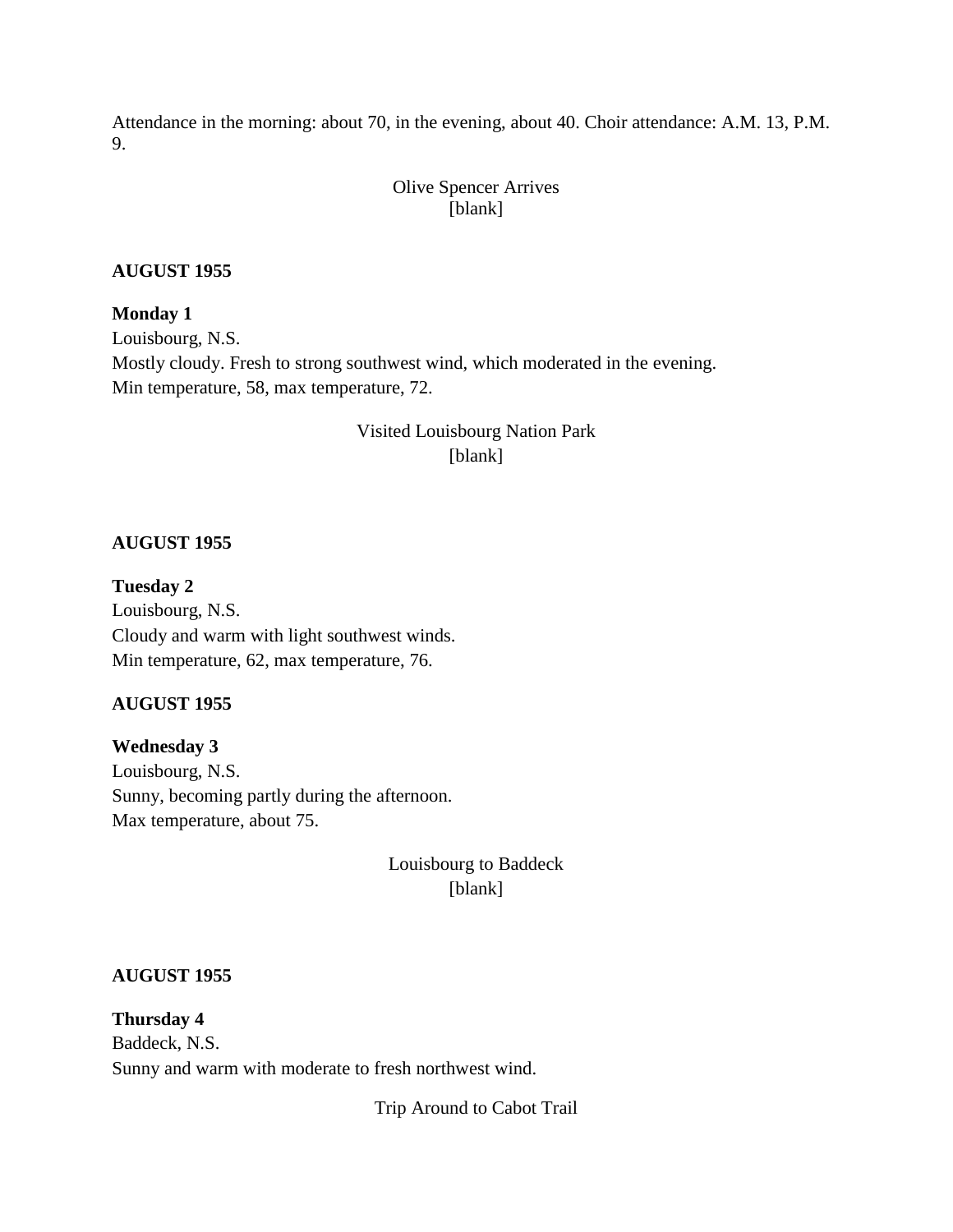At about 9 A.M., a party consisting of Margaret and Katherine MacGregor of Ontario, Miss Olive Spencer and I motored around the Cabot Trail, via Margaree, Cheticamp, Cape North, Ingonish, Cape Smokey, and St. Anns. Harold MacNeil was the driver of the car. We arrived back at the hotel Baddeck at 5:45 P.M.

## **AUGUST 1955**

## **Friday 5**

Baddeck, N.S.

Sunny and warm with light to moderate westerly winds, shifting to southwest in the afternoon. Max temperature, about 80.

Baddeck to Louisbourg

Left Baddeck accompanied by my cousin, Miss Olive Spencer, at 11:05 A.M., on board Highland Lines Bus, enroute to Louisbourg. Arrived at Sydney at 1 P.M. We had lunch at the Isle Royale Hotel coffee shop. Left Sydney on board Highland Lines Bus at 4:30 P.M., and arrived home at about 5:15 P.M.

# **AUGUST 1955**

## **Saturday 6**

Louisbourg, N.S.

Cloudy, clearing shortly before noon. Sunny during the afternoon and evening. Light southwest wind, shifting to northerly in the afternoon and increasing to fresh.

Min temperature, 55, max temperature, 72.

## Arrived Home

Evelyn Huntington, my clerk, and daughter Jane, who have been away on vacation for the past two weeks arrived home this morning.

## **AUGUST 1955**

## **Sunday 7**

Louisbourg, N.S.

Sunny in the morning, but becoming cloudy in the forenoon. Mist and fog in the evening. Min temperature, 50, max temperature, 66.

## Church Services

At 11 A.M., and 7 P.M., in company with Emeline, attended services in the First United Church, where at 11 A.M., Mr. George Morrison (layman) of Sydney, was the preacher. Service in charge of A.W. Stacey, clerk of the session. In the evening the service was conducted by Mrs. Mayo of the Salvation Army, whose home is in Lunenburg, N.S. Mrs. Mayo has been in Louisbourg for several weeks while her husband is on one of the fishing draggers, operating out of this port.

Attendance in the morning: about 50, in the evening, about 60.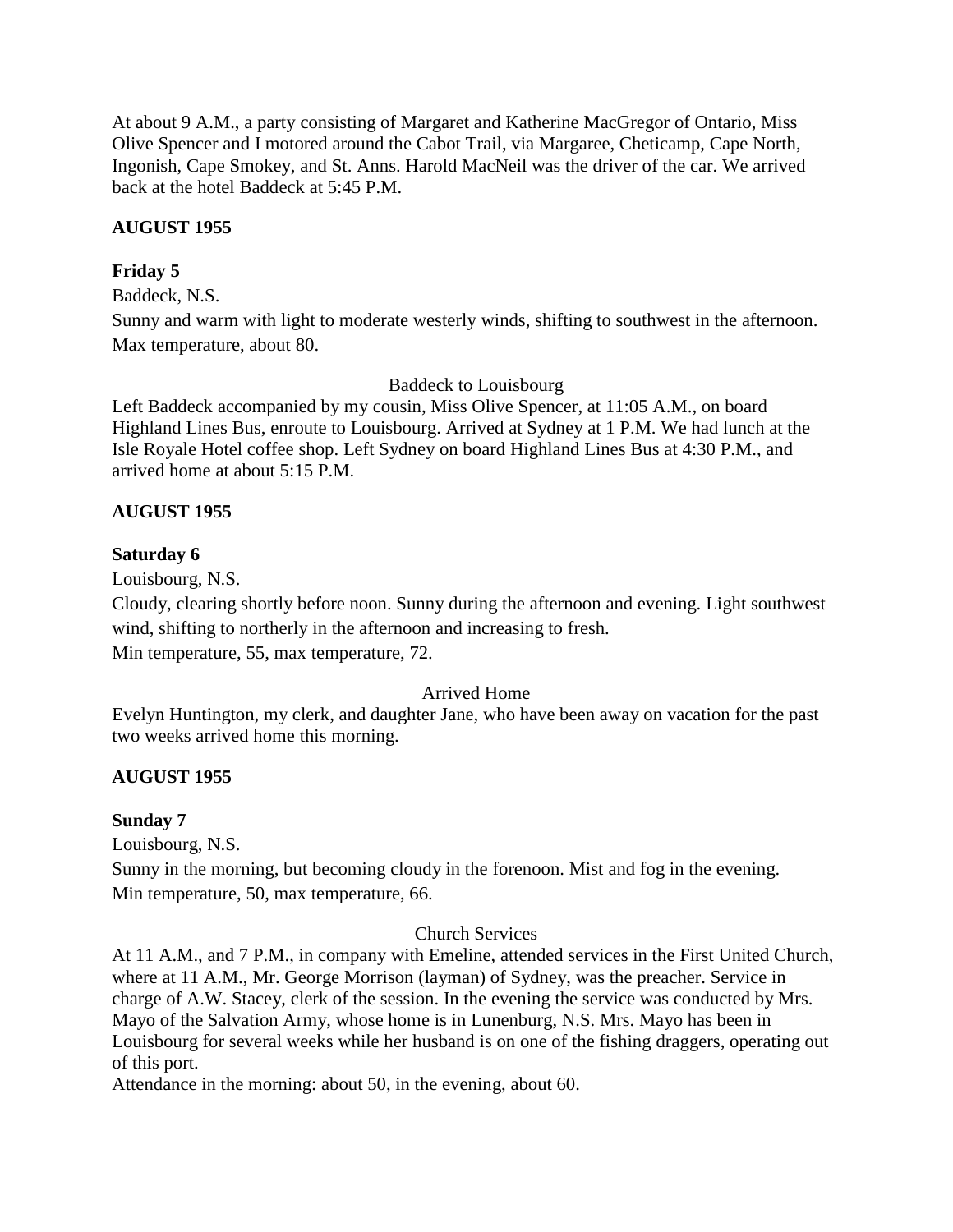Arrived From Huntington

At about noon, Mrs. Clifford Huntington (my sister) and her son Fred, arrived from Huntington, N.S. They left for home at about 3:30 P.M.

Miss Olive Spencer, my cousin, of Halifax who has been our guest since last Sunday, accompanied them on the return trip. She intends on making a short visit at Mr. and Mrs. Clifford Huntington, before returning to her home in Halifax sometime this week.

## **AUGUST 1955**

# **Monday 8**

Louisbourg, N.S. Cloudy and warm with showers in the morning. Cloudy during the remainder of the day. Rainfall: about 1/8 an inch. Min temperature, 60, max temperature, 74.

# **AUGUST 1955**

# **Tuesday 9**

Louisbourg, N.S. Sunny and warm with light variable winds. A perfect summer day.

# **Visitors**

Allan MacEachern, M.P. for Inverness, Richmond and Cape Breton East, accompanied by his brother John, who is a professor in a New Jersey University, visited Louisbourg today. On the invitation of Ex-Mayor, George D. Lewis, I joined the party at noon and proceeded to the "Fleur de Lis" Tea Room, where we were joined by Earl Lewis, Manager of the Gorton-Pew Fish Processing Plant, and where we had lunch as the guests of Ex-Mayor Lewis. Immediately after lunch, we proceeded to the Louisbourg National and Historic Park, where a short time after our arrival we were joined by the Hon. Jean Lesage, Minister of Northern Affairs and National Resources, who was accompanied by Miss Katherine MacLennan, Hon. Curator of the Louisbourg Museum.

# **AUGUST 1955**

# **Wednesday 10**

Louisbourg, N.S. Sunny and warm with light to moderate southwest wind. Min temperature, 48, max temperature, 72.

Choir Practice

At 8 P.M., in company with Emeline, attended and conducted choir practice in the First United Church.

# **AUGUST 1955**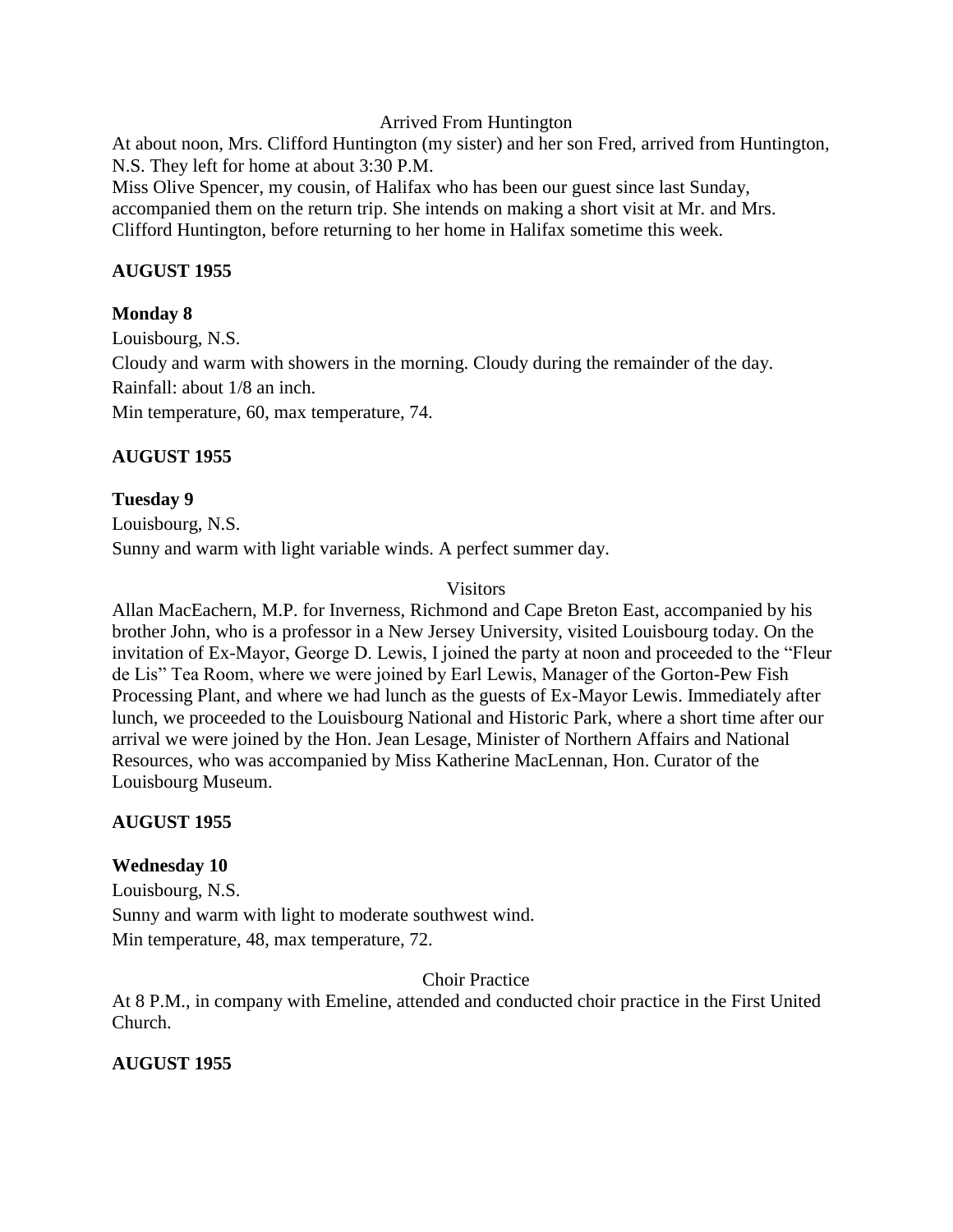# **Thursday 11**

Louisbourg, N.S.

Sunny and warm, partly cloudy during the afternoon. Light to moderate southwest wind, becoming light in the evening. A hurricane called "Connie", which has been in existence during the past week is now located off the South Carolina Coast and is still a threat to the Maritime Provinces.

Min temperature, 51, max temperature, 72.

# **AUGUST 1955**

# **Friday 12**

Louisbourg, N.S.

Cloudy and warm with showers. Light to moderate southwest wind. Rainfall: about ¼ an inch. Min temperature, 62, max temperature, 75.

# Death of Duncan MacDonald

The death of Duncan MacDonald occurred this morning at his home on Ellwood Street, after an illness of several weeks. He was about 85 years of age and is survived by two daughters, Mrs. Alex Smith of this town, and Mrs. Howard MacPhail of Sydney, one son, John now living at Sydney. Mr. MacDonald was a native of Catalone, but for many years had resided in the Town of Louisbourg.

## **AUGUST 1955**

# **Saturday 13**

Louisbourg, N.S. Cloudy and warm with light southwest wind. A few very light showers in the morning. Min temperature, 63, max temperature, 78.

# Official opening of the Canso Causeway [blank]

## Death of Rev. Jacob Barnbury

The body of the late Rev. Jacob Barnbury was discovered in the Presbyterian Manse at Mira Ferry this evening. Mr. Barnbury who was Pastor of the Presbyterian Churches at Mira Ferry, Catalone and Louisbourg, lived alone in the Manse.

## **AUGUST 1955**

## **Sunday 14**

Louisbourg, N.S. Cloudy and warm, with sunny intervals during the afternoon. Light southwest wind. Min temperature, 64, max temperature, 82.

Church Services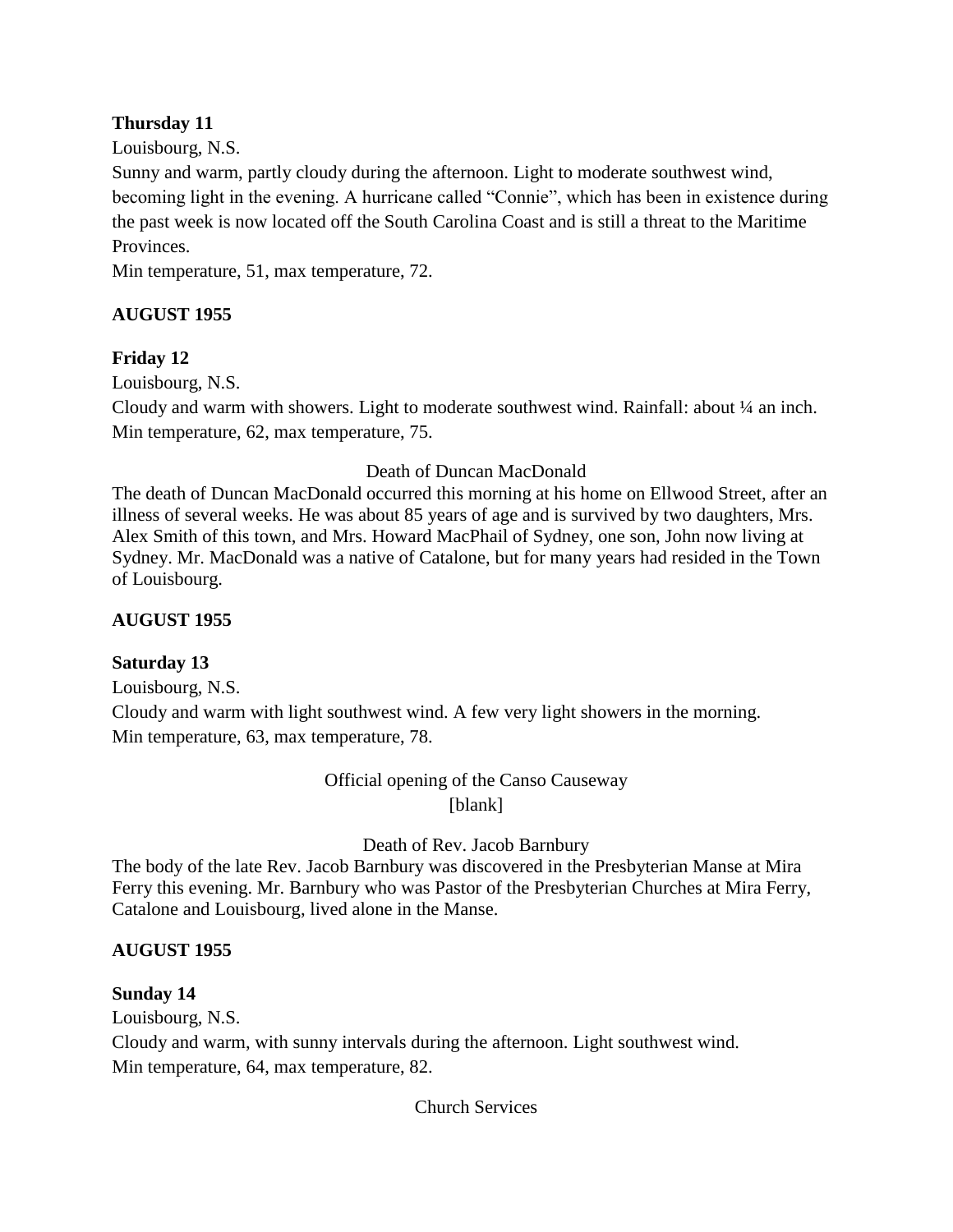At 11 A.M., and 7 P.M., in company with Emeline, attended services in the First United Church where Rev. John L. Rose was the preacher.

## Catalone Anniversary Service

At 2:45 P.M., Edison Skinner, Edward Levy, Jane, Emeline and I motored to Catalone where at 3 P.M., we attended the annual anniversary service of the Catalone United Church. The service was in charge of Rev. John L. Rose, while Rev. Stanley MacQueen, Pastor of St. Andrews United Church, Sydney, was the guest preacher.

Attendance at Louisbourg at 11 A.M. about 70, at 7 P.M., 36. Choir attendance: A.M. 9, P.M. 9.

## **AUGUST 1955**

## **Monday 15**

Louisbourg, N.S.

Cloudy and warm with some fog and a few brief sunny intervals. Moderate to fresh southwest wind.

Min temperature, 66, max temperature, 78.

### Funeral

At 2:30 P.M., attended the funeral of the late Duncan MacDonald. Funeral service which was held at the house, was conducted by Rev. Hugh Jack.

## **AUGUST 1955**

## **Tuesday 16**

Louisbourg, N.S.

Cloudy and warm with light to moderate west wind, which shifted to northwest shortly after noon, and to north in the late afternoon, then increasing to moderate gale force with a sudden drop in temperature.

Min temperature, 56, max temperature, 79.

### Funeral

The funeral of the late Rev. Jacob Barnbury took place this afternoon in the Mira Ferry Presbyterian Church. The service was conducted by Rev. Rodrick MacLean of St. James Presbyterian Church Boularderie, while the preacher was Rev. Douglas Wilson, of the Presbyterian Church at Sydney Mines. The funeral was very largely attended. Burial took place in the cemetery at Catalone.

## **AUGUST 1955**

## **Wednesday 17**

Louisbourg, N.S. Cloudy and moderately warm, with light easterly and southerly winds. Min temperature, 52, max temperature, 70.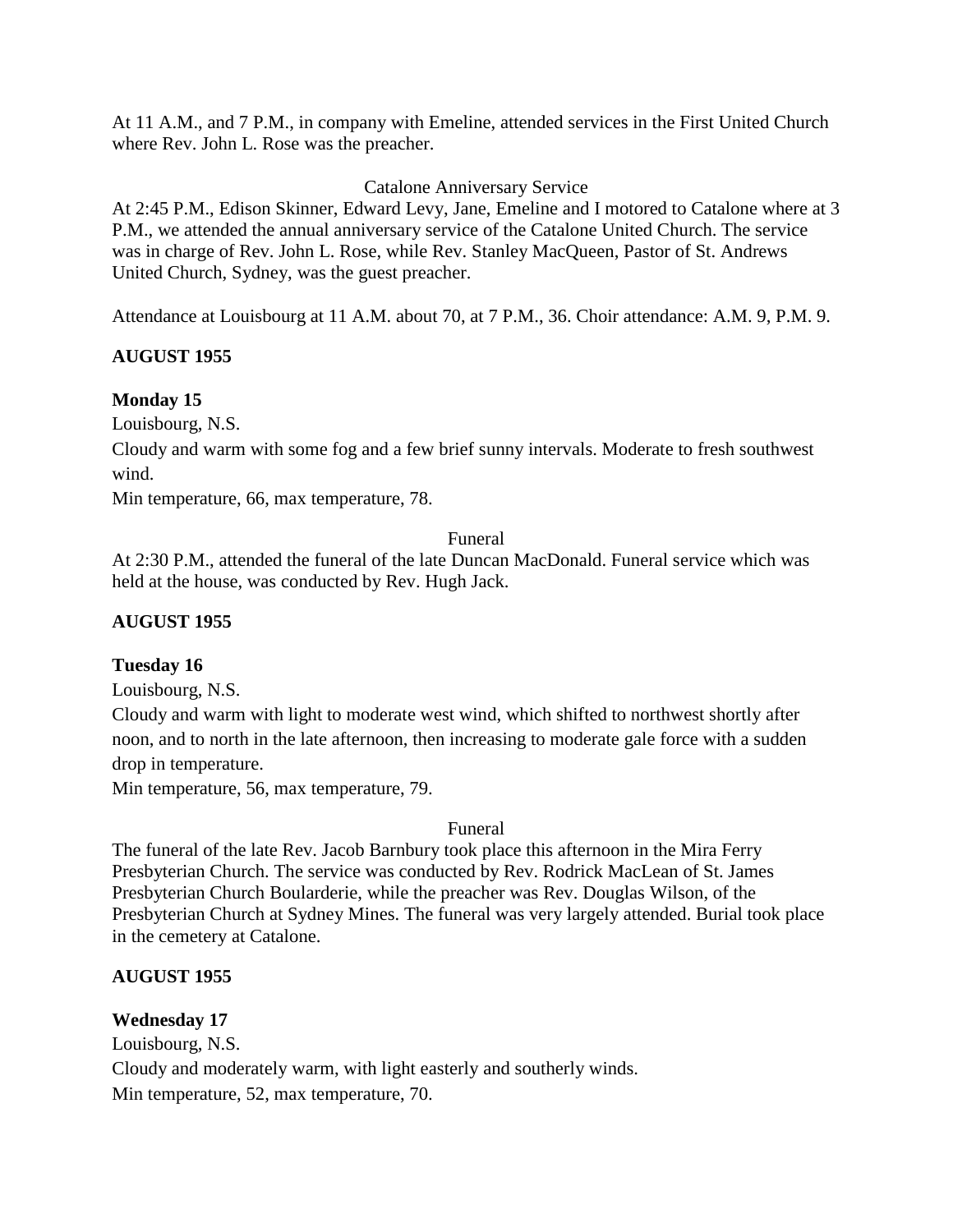### Choir Practice

At 8 P.M., in company with Emeline, attended and conducted choir practice in the First United Church.

## **AUGUST 1955**

## **Thursday 18**

Louisbourg, N.S.

Louisbourg, N.S. to Sydney

Started on our annual vacation today. Emeline and I left here on the 6 P.M. trip of Highland Lines Bus service, enroute for Sydney. Obtained accommodations at Paul's Hotel. Attended a picture show at the Vogue Theatre in the evening.

## **AUGUST 1955**

## **Friday 19**

Sydney, N.S.

Showers in the morning, clearing in the early afternoon. Sunny during the afternoon and evening.

## Sydney to Canso

Left Sydney at 8:55 A.M., onboard an Acadian Lines Bus enroute for Canso. Arrived at Monastery at about noon where we remained until about 3 P.M., when we boarded the Canso Transport Co. Bus, enroute for Canso where we arrived at about 5 P.M. Obtained accommodations at the Mermaid Lodge.

## **AUGUST 1955**

## **Saturday 20**

Canso, N.S. Showery, cloudy, and foggy: clearing at about 10 A.M. Warm with light winds.

## Canso to Sydney

Left Canso at 9 A.M., onboard the Canso Transport Co. Bus, enroute to Sydney via Antigonish. Arrived at Antigonish at about noon, and left there at about 2:15 P.M., on board an Acadian Lines Bus. While at Antigonish, had lunch at the Royal George Hotel. Arrived at Sydney at about 6 P.M. Took a taxi for Huntington, arriving at the home of my sister, and late brother-inlaw, Clifford C. Huntington at about 7:30 P.M.

## **AUGUST 1955**

## **Sunday 21**

Huntington, N.S. Sunny and very warm with light to moderate winds. A perfect summer day. Max temperature, in the 80's.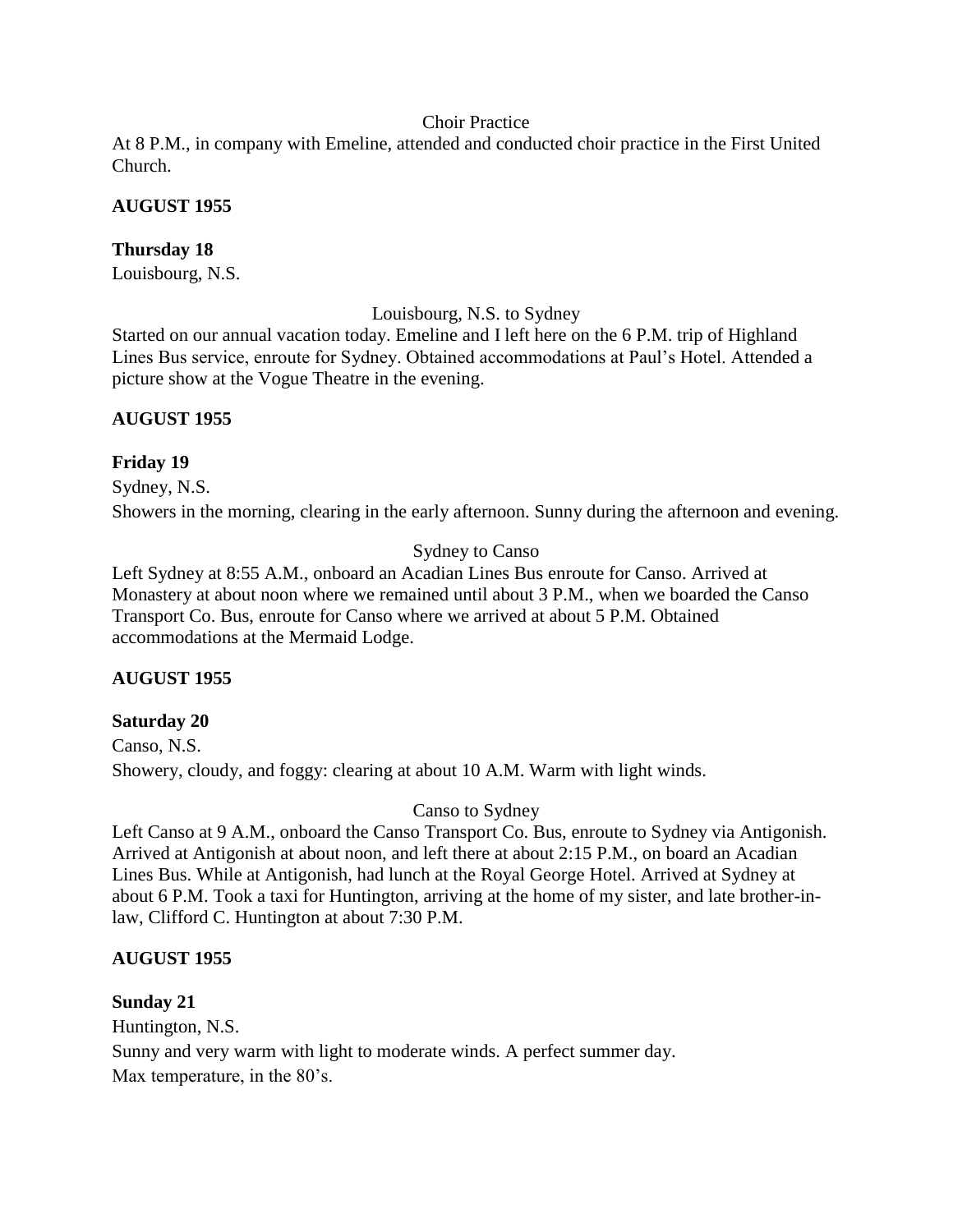## **AUGUST 1955**

## **Monday 22**

Huntington, N.S.

Sunny and very warm with light to moderate northwest winds. A perfect summer day. Max temperature, about 85.

#### Funeral of Clifford C. Huntington

The funeral of my brother-in-law, the late Clifford C. Huntington, took place at 2 P.M. The service, which was held at the house, was conducted by Mr. Rodger Cann, Baptist student minister, assisted by Mr. Campbell, Presbyterian student minister of Marion Bridge, and Rev. Fraser, Pastor of the United Church at Marion Bridge.

## **AUGUST 1955**

## **Tuesday 23**

Baddeck, N.S. No entry.

## **AUGUST 1955**

## **Wednesday 24**

Baddeck, N.S. Cloudy with mist and occasional showers. Moderate northeast wind.

### Laying of Cornerstone

At 10:30 A.M., Emeline and I attended the ceremony of laying the Cornerstone of the Baddeck Federal Building. E.G. Langley of Halifax, District Architect, was chairman. After a brief address by several speakers, Dr. William M. Buchanan, M.P. for Cape Breton and Victoria, laid the stone. The new building which is expected to be completed before the end of this year is to house the Post office and several Government offices.

### Baddeck to Margaree Forks

At about 6 P.M., Emeline and I left Baddeck enroute to Margaree Forks, onboard a Highland Lines Bus, where we arrived at about 8:30 P.M. We obtained accommodations at the Belmont Hotel, Gerrard Chaisson, Proprietor.

### **AUGUST 1955**

## **Thursday 25**

Margaree Forks, N.S.

Cloudy and showery with fresh winds. Cleared shortly after noon. Sunny and cool during the afternoon, wind decreasing to light in the evening.

Visited the Margaree River in the afternoon, and took snapshots of the scenery.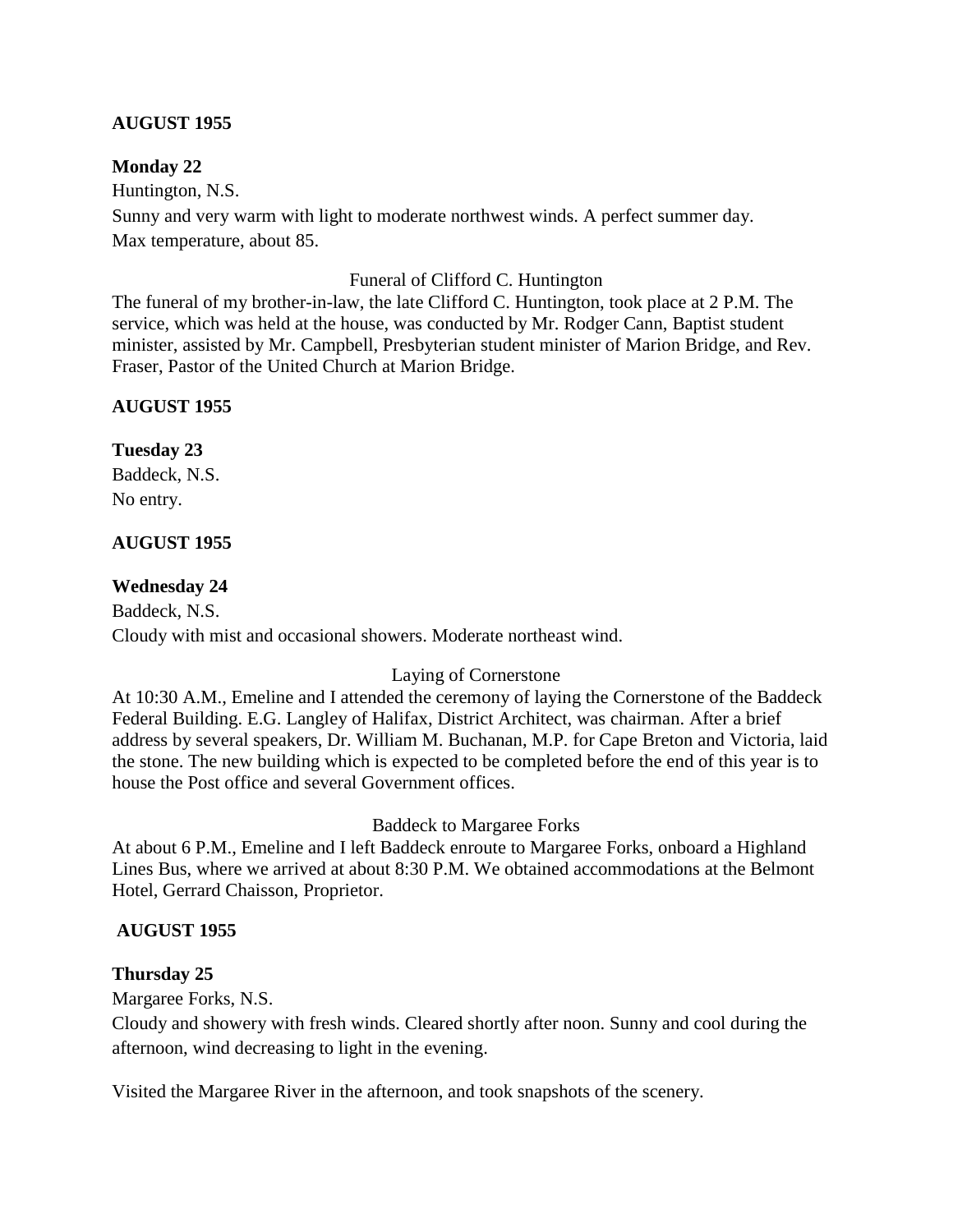## **AUGUST 1955**

## **Friday 26**

Margaree Forks, N.S.

Overcast, with sun shining through the haze, clearing in the late afternoon. Moderately warm, light winds.

### Took Snapshots

Went to the river in the afternoon and took snapshots of the scenery and salmon fishermen, who were trying their luck at Forks Pool.

## **AUGUST 1955**

## **Saturday 27**

Margaree Forks, N.S.

Cloudy during the forenoon with showers accompanied by thunder and lightning, beginning shortly before noon. Showers continued during the afternoon and evening, with fresh to strong winds.

### Margaree Forks to Baddeck

At about 9:30 A.M., Emeline and I left Margaree Forks onboard a Highland Lines Bus, enroute to Baddeck where we arrived at about 11 A.M. We obtained accommodations at the Hotel Baddeck, Donald MacIntosh Proprietor.

### Death of John Pope

The death of John Pope occurred at an early hour this morning at his home on Brittanic Street, Louisbourg, N.S.

## **AUGUST 1955**

## **Sunday 28**

Baddeck, N.S.

Showery during the forenoon, with sunny intervals in the afternoon between the showers. Cool.

### Church Services

At 11 A.M., in company with Emeline, attended service in Knox Presbyterian Church, where Rev. J. Douglas Wilkie of Stanley Presbyterian Church, Montreal, was the preacher. Rev. C.H. Foot, the regular Pastor was not present. This was the anniversary Sunday of Knox Church. The guest soloist on this occasion was Miss Martha MacVicar of Glace Bay. Owing to the heavy showers which continued until after noon, Mrs. MacIntosh of the Hotel Baddeck, where we are staying, kindly drove us to and from the church.

At 7:30 P.M., Emeline and I attended service in Greenwood United Church, where the preacher was the regular Pastor, Rev. Alexander J. Farquhar, B.A., B.D.

## **AUGUST 1955**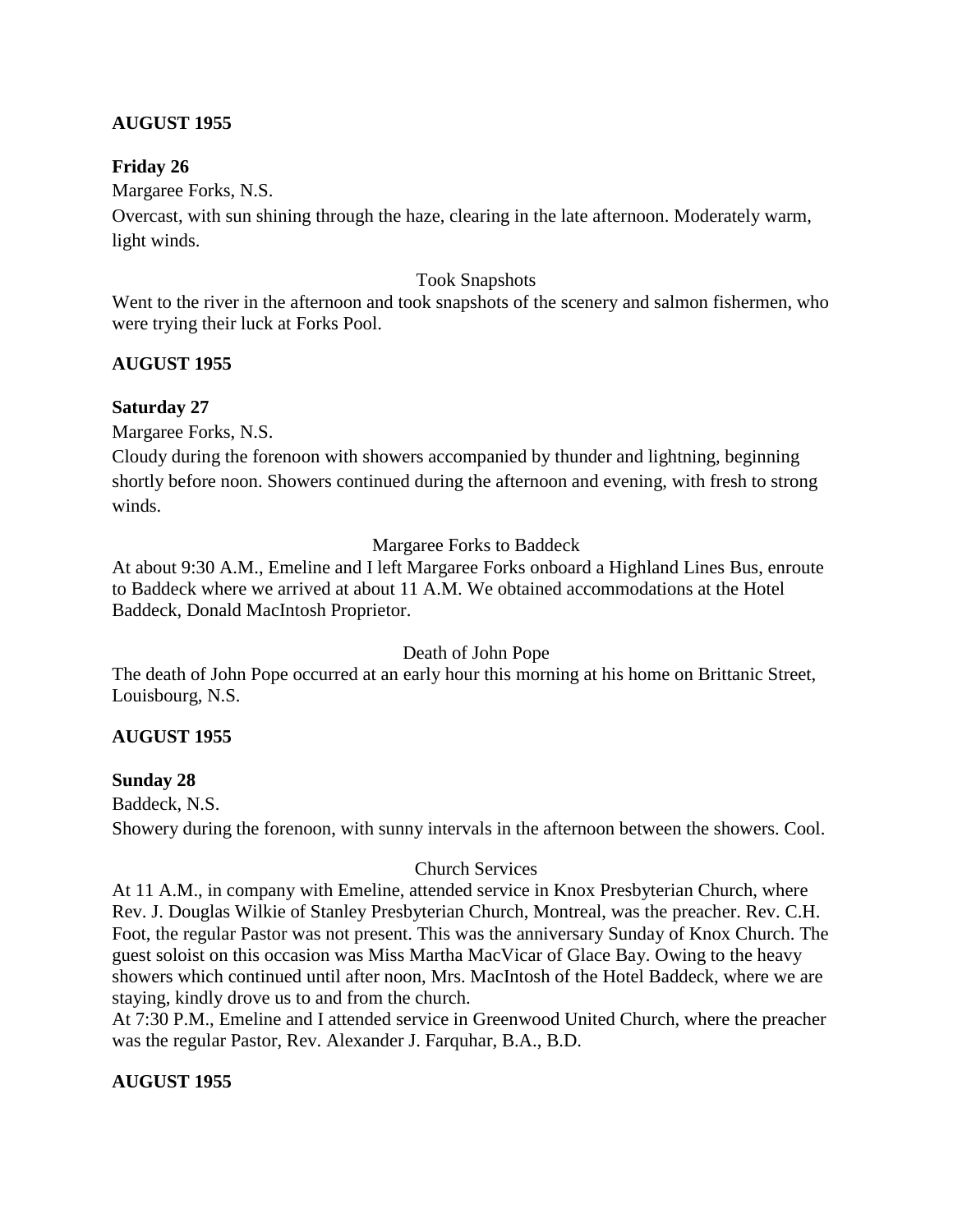## **Monday 29**

Baddeck, N.S. Cloudy, with sunny intervals and showers. Cool.

# **AUGUST 1955**

# **Tuesday 30**

Baddeck, N.S.

Cloudy, with sunny intervals and some light showers. Mostly sunny during the afternoon. Cool with light northwest wind.

Baddeck to Louisbourg

We left Baddeck at about 11 A.M., onboard a Highland Lines Bus, enroute for Louisbourg via Sydney. Arrived at Sydney at about 1 P.M. We had lunch at the Orchid Restaurant. Made several business calls at Sydney in the afternoon. Left for Louisbourg and home at about 4:30 P.M., on board Highland Lines Bus, arriving at about 5:15 P.M.

# **AUGUST 31**

# **Wednesday 31**

Louisbourg, N.S. Sunny and moderately warm with light variable winds. A very lovely day. Min temperature, 46, max temperature, 70.

Choir Practice

At 8 P.M., in company with Emeline, attended and conducted choir practice in the First United Church.

## **SEPTEMBER 1955**

## **Thursday 1**

Louisbourg, N.S. Sunny and warm with light to moderate southwest wind. A very lovely summer day. Min temperature, 59, max temperature, 72.

## **SEPTEMBER 1955**

**Friday 2** Louisbourg, N.S. Sunny and warm with light winds. A very lovely day. Min temperature, 61, max temperature, 77.

## **SEPTEMBER 1955**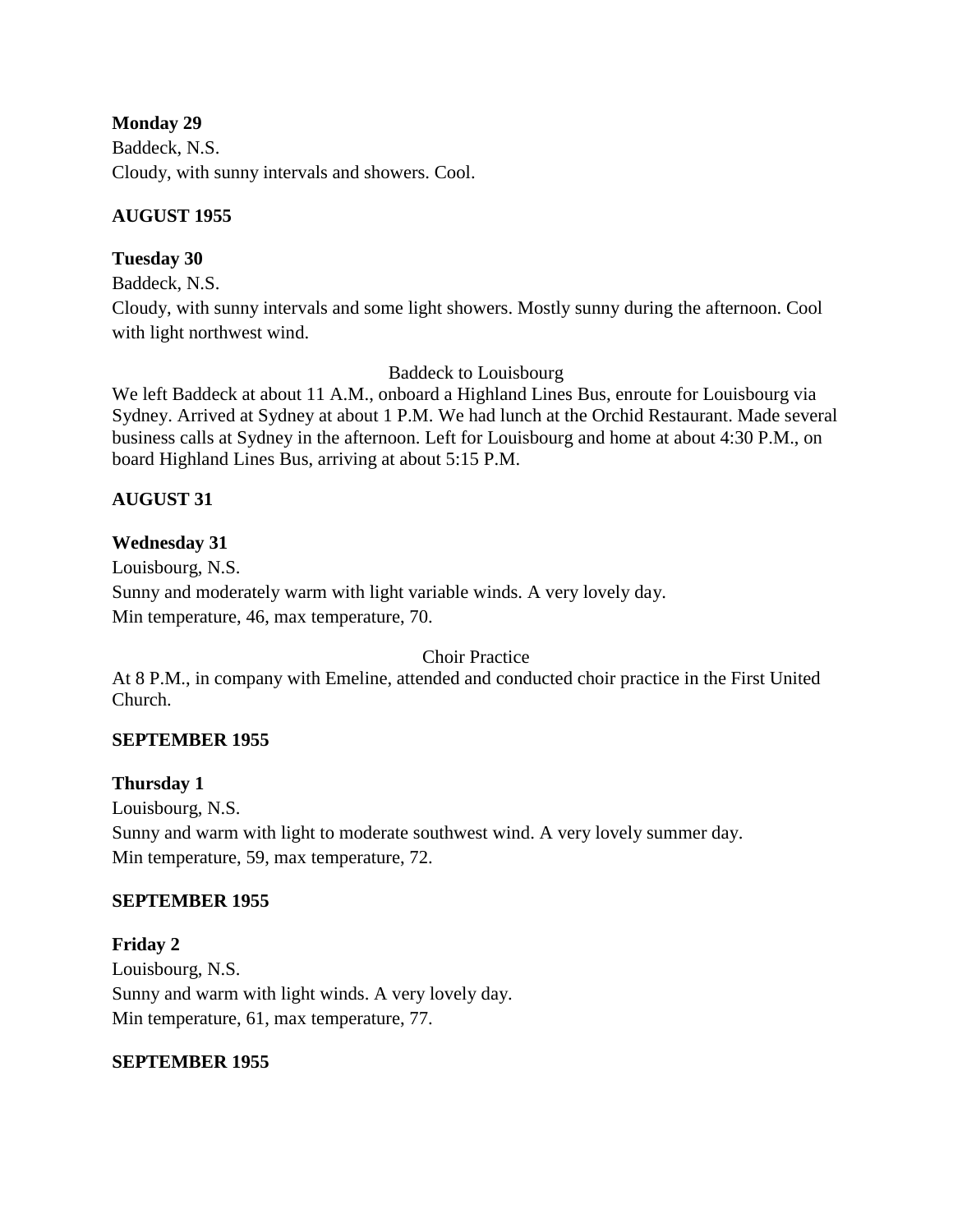## **Saturday 3**

Louisbourg, N.S. Sunny and warm: cloudy with sunny intervals during the afternoon. A very lovely late summer day. Light variable winds. Min temperature, 56, max temperature, 75.

## **SEPTEMBER 1955**

## **Sunday 4**

Louisbourg, N.S.

Sunny and warm with light winds, mostly southwest. An ideal late summer day. Min temperature, 51, max temperature, 74.

## Church Services

At 11 A.M., and 7 P.M., in company with Emeline, attended services in the First United Church, where Rev. John L. Rose was the preacher.

Present in the morning: about 75, in the evening about 45. Choir attendance: A.M., 8, P.M., 11.

## Dredge Sails for Halifax

Dredge "Digby" which has been engaged in dredging operations since July  $29<sup>th</sup>$  last, sailed for Halifax this afternoon in tow of a tug.

The last of the two scows sailed for Halifax yesterday afternoon, in tow of the Tug "Catalina". While at Louisbourg the Digby dredged around the Fish Plant Wharf and the Dominion Cool Company's shipping pier.

## **SEPTEMBER 1955**

## **Monday 5**

Louisbourg, N.S.

Sunny and warm with moderate to fresh southwest wind. A very lovely summer day. Min temperature, 57, max temperature, 71.

## Canadian Legion Delegates Visit Louisbourg

About 150 Canadian Legion Delegates, who are attending a Legion Convention at Glace Bay, paid a visit to the Louisbourg National and Historical Park during the afternoon. Mayor D.M. Johnston motored to the Park with Gordon Bussey, where I gave a talk to the visitors on the history of Old Louisbourg, and also showed them points of historic interest on the park grounds, including the ruins of the old citadel.

### Labor Day

This Labor Day and a general holiday throughout the Dominion. Public offices and the majority of places of business in our Town were closed for the day, with the post office on holiday hours. I had my shop open for business throughout the day in order to accommodate my newspaper customers.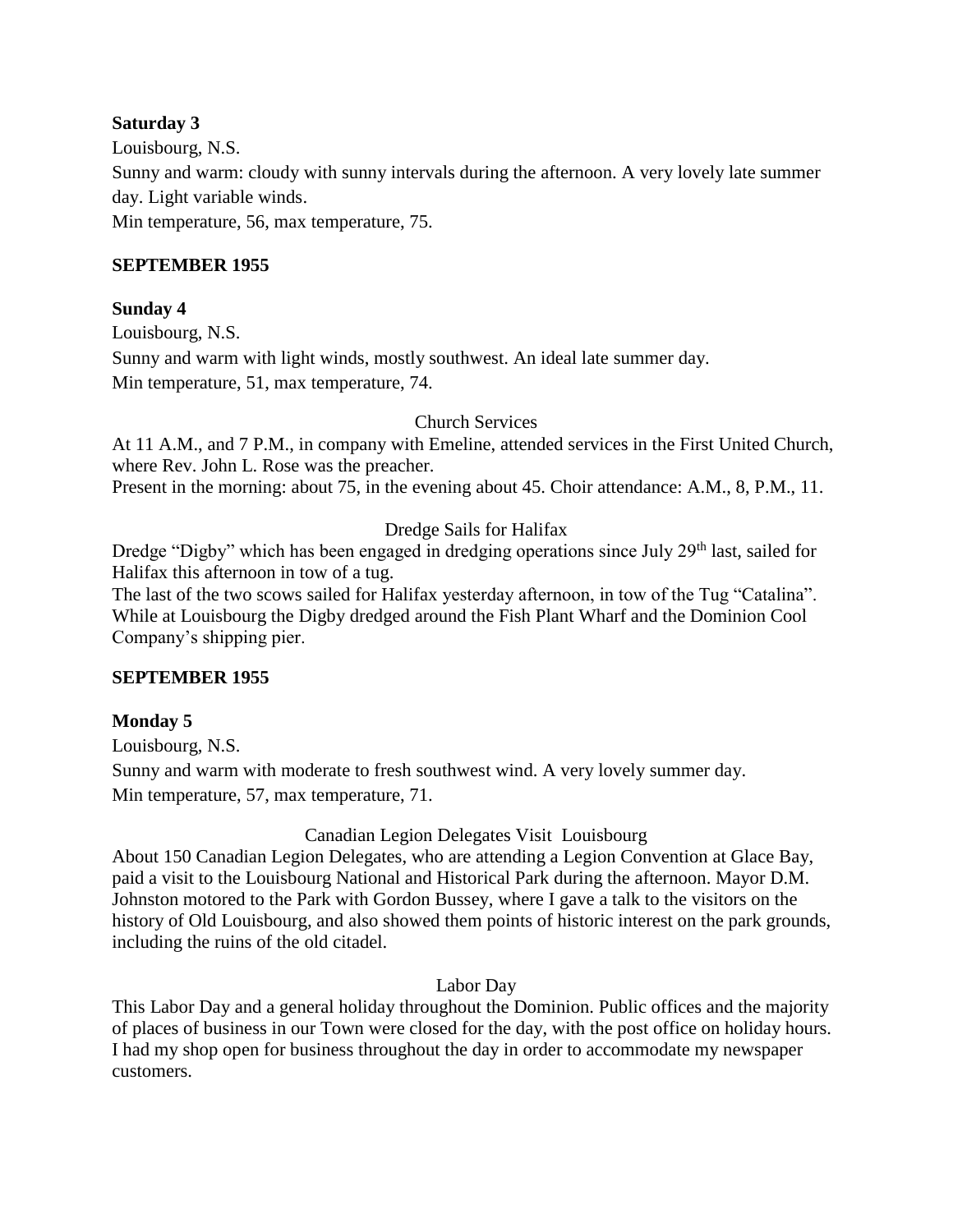## **SEPTEMBER 1955**

### **Tuesday 6**

Louisbourg, N.S. Cloudy with a light shower in the morning, but clearing early in the forenoon. Light to moderate westerly winds. A perfect summer day. Min temperature, 59, max temperature, 74

Ladies Aid Meeting

The Ladies Aid of the First United Church met with Emeline, at our home this evening.

## **SEPTEMBER 1955**

### **Wednesday 7**

Louisbourg, N.S.

Sunny and warm, becoming cloudy at about noon. Light shower of rain in the evening. Moderate to fresh west and southwest winds.

Min temperature, 56, max temperature, 73.

Choir Practice

At 8 P.M., in company with Emeline, attended and conducted choir practice in the First United Church.

### **SEPTEMBE 1955**

### **Thursday 8**

Louisbourg, N.S. Sunny and cool with moderate to fresh northwest wind. Min temperature, 46, max temperature, 69.

To Lighthouse Point

Went to Lighthouse Point in the forenoon and took snapshots of the Lighthouse Fog Alarm and the surf on the shore. Returned at about 1:30 P.M.

## **SEPTEMBER 1955**

## **Friday 9**

Louisbourg, N.S. Sunny and cool with cloudy intervals during the afternoon, and a short shower of rain, followed by clearing in the late afternoon.

Min temperature, 42, max temperature, 68.

Meeting of home and school association [blank]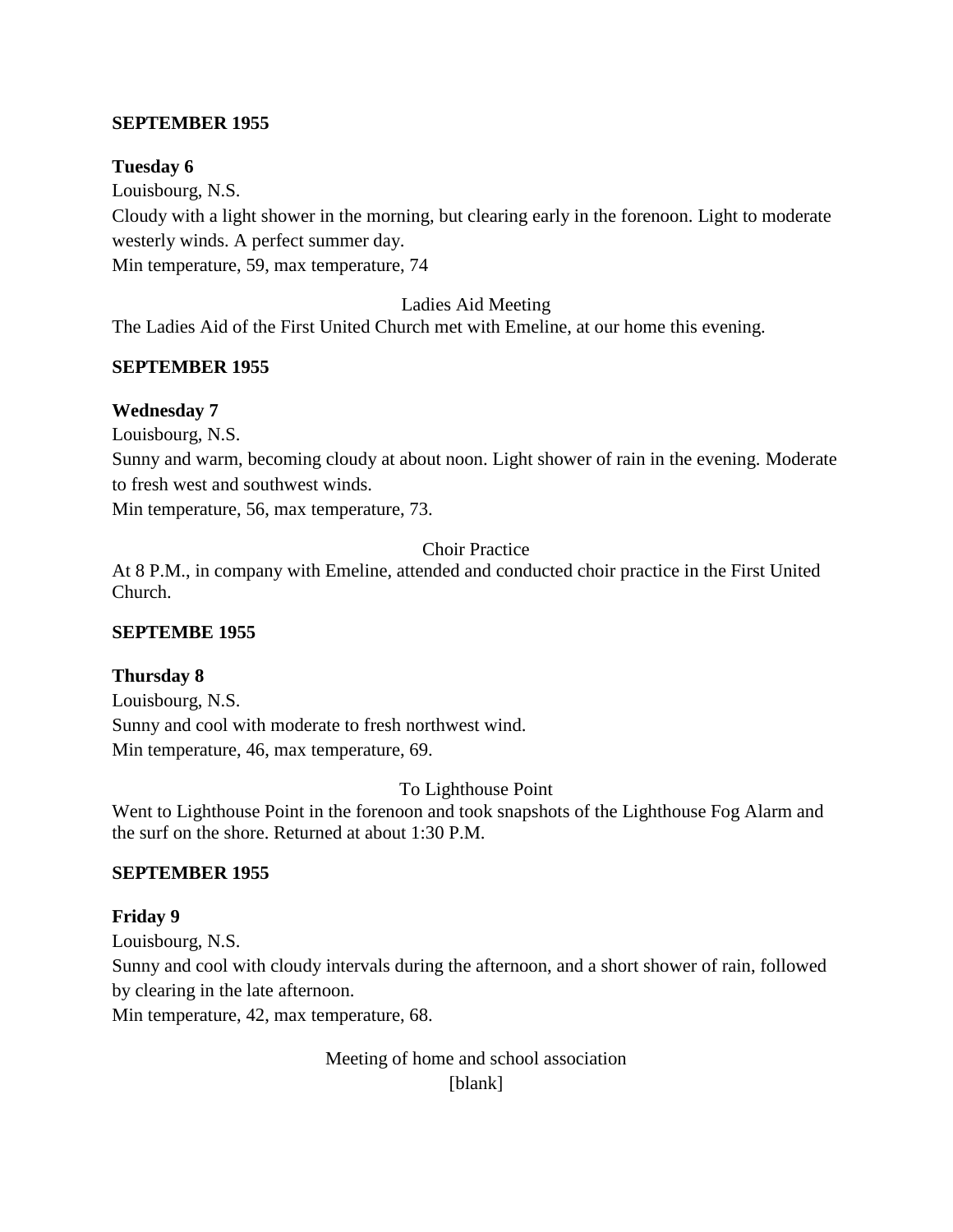### **SEPTEMBER 1955**

#### **Saturday 10**

Louisbourg, N.S.

Cool and sunny, becoming cloudy in the afternoon. Moderate to fresh southwest wind. Min temperature, 38, max temperature, 65.

#### **SEPTEMBER 1955**

#### **Sunday 11**

Louisbourg, N.S.

Sunny and moderately warm with fresh to strong southwest wind, which decreased to light in the evening.

Min temperature, 59, max temperature, 69.

Church Services

At 11 A.M., and 7 P.M., in company with Emeline, attended services in the First United Church where in the morning, Rev. John L. Rose was the preacher. At the evening service, Mr. Gordon Cann, student minister of the United Church, occupied the pulpit and gave the address, while the service was in charge of Mr. Rose. About 85 present in the morning, and about 60 in the evening.

Presbyterian Anniversary Service

At 3 P.M., Emeline and I attended the second of the three anniversary services being held today in the Presbyterian Church. The preacher at today's service was Rev. A.D. MacKinnon of the Presbyterian Church at Little Narrows, C.B. A Trio from the Glace Bay Corps of the Salvation Army assisted in the service of song at the afternoon service. Mr. Gordon Cann, student minister, assisted Mr. MacKinnon at the 3 P.M. service.

#### **SEPTEMBER 1955**

### **Monday 12**

Louisbourg, N.S.

Mostly sunny during the forenoon, becoming cloudy in the afternoon. Heavy showers beginning in the evening. Strong southerly winds.

Min temperature, 62, max temperature, 69.

#### **SEPTEMBER 1955**

#### **Tuesday 13**

Louisbourg, N.S. Sunny and moderately warm with light to moderate northwest wind. Min temperature, 44, max temperature, 68.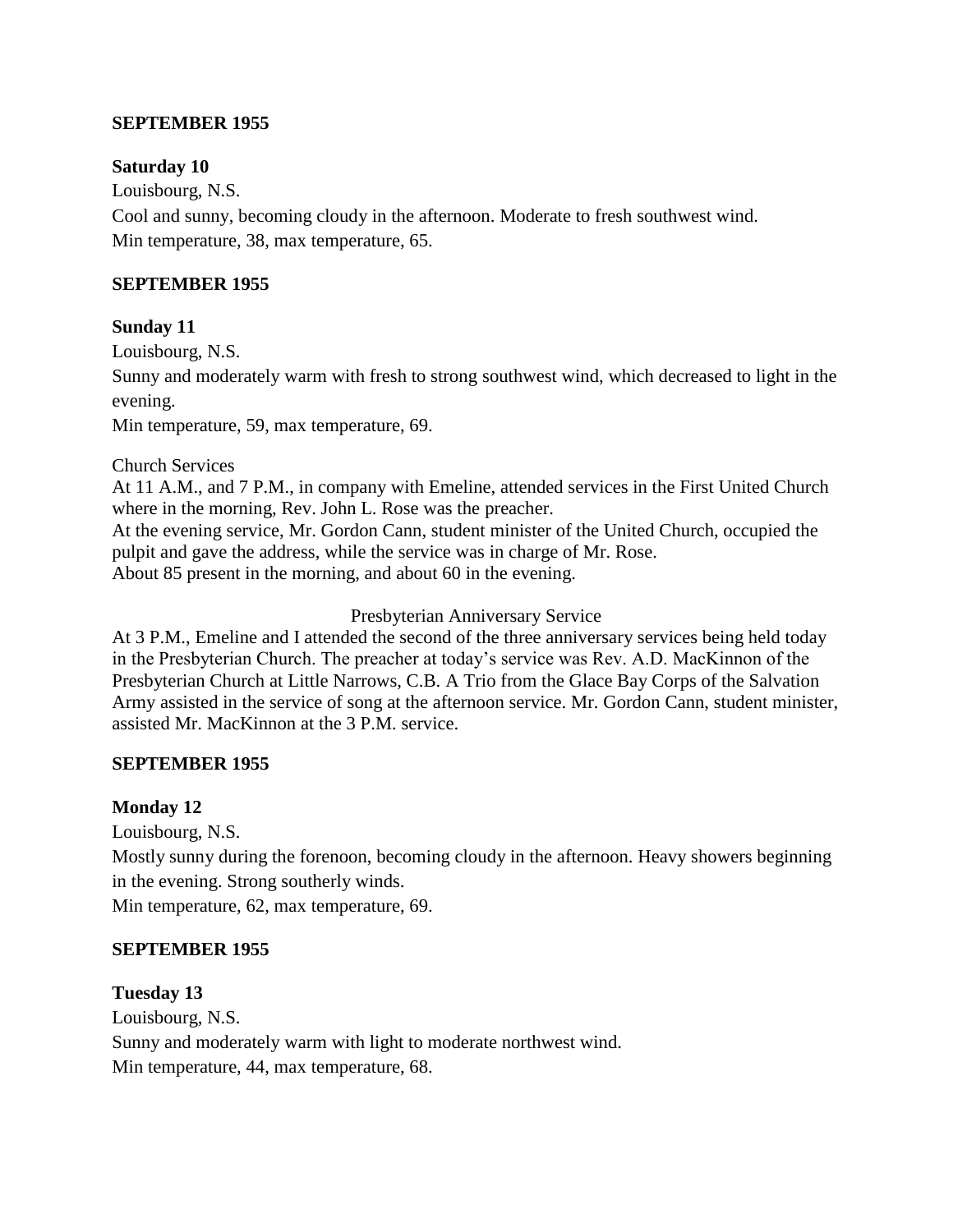#### **SEPTEMBER 1955**

#### **Wednesday 14**

Louisbourg, N.S. Sunny and cool with moderate to fresh southwest wind. Min temperature, 43, max temperature, 62.

#### Choir Practice

At 8 P.M., in company with Emeline, attended and conducted choir practice in the First United Church.

#### **SEPTEMBER 1955**

#### **Thursday 15**

Louisbourg, N.S.

Cloudy with sunny intervals. Moderately warm. Moderate to fresh southwest wind. One very light shower of rain in the forenoon.

Min temperature, 53, max temperature, 69.

Community Fair, Salmon River

In the forenoon, Emeline and I motored to Salmon River with Mrs. Fletch Townsend, where we attended the annual Community Fair. We left to return at about 3:45 P.M., and arrived home at 4:45.

### **SEPTEMBER 1955**

#### **Friday 16**

Louisbourg, N.S. Cloudy in the morning with a light shower of rain. Cleared during the forenoon. Sunny in the afternoon. Moderate northwest wind.

Min temperature, 48, max temperature, 64.

#### **SEPTEMBER 1955**

#### **Saturday 17**

Louisbourg, N.S. Clear, becoming cloudy early in the forenoon. Fresh southwest wind, decreasing at night. Frost in the morning, but no damage resulting. Min temperature, 38, max temperature, 63.

### **SEPTEMBER 1955**

**Sunday 18** Louisbourg, N.S.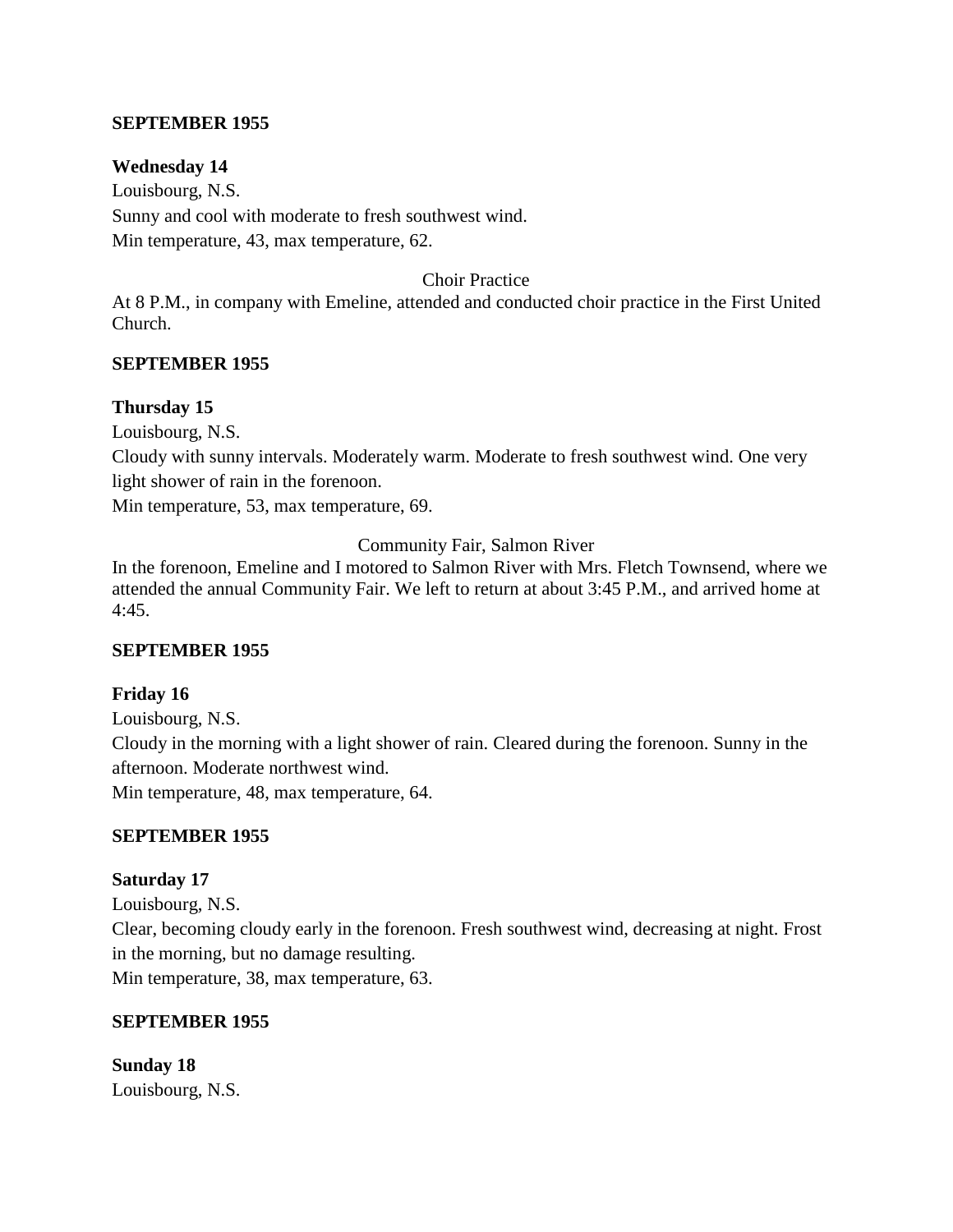Sunny and moderately warm, with variable westerly winds. A very lovely late summer day. Min temperature, 56, max temperature, 75.

Church Services

At 11 A.M., 3 P.M., and 7 P.M., in company with Emeline, attended services in the First United Church where Rev. John L. Rose was the preacher.

Present at 11 A.M.: about 65, at 3 P.M.: about 200, at 7 P.M.: about 55. Choir attendance: morning 8, afternoon 11, evening 11.

### **SEPTEMBER 1955**

### **Monday 19**

Louisbourg, N.S.

Cloudy and cool with occasional light showers, and steady rain at night. Light easterly winds, increasing in the evening.

Min temperature, 48, max temperature, 55.

To Sydney and Glace Bay

Emeline and I went to Sydney on the 9:30 A.M. trip of the Highland Lines Bus service. Left Sydney for Glace Bay at 11 A.M. onboard a Cape Breton Bus and Tramway Co. Bus. We had dinner at Union Café. Took a taxi to General Hospital for the purpose of visiting Michael Moran, who had recently been a patient in that institution, but found he had been discharged some days ago. Returned to Sydney by bus, where I called at Mr. Moran's boarding house and found his health had improved and he had gone back to work. Made several business calls at Sydney in the afternoon. Returned home on the Highland Lines Bus, leaving Sydney at 4:30 P.M.

### **SEPTEMBER 1955**

## **Tuesday 20**

Louisbourg, N.S.

Cloudy and foggy, with occasional light showers. Heavy showers at night. Light winds. Thunder and lightning shortly before midnight.

Min temperature, 50, max temperature, 65.

To Sydney and Return [blank]

### **SEPTEMBER 1955**

### **Wednesday 21**

Louisbourg, N.S.

Heavy rain of last night continued during the forenoon. Occasional showers during the afternoon, and evening. Strong northeast wind, shifting to northwest early in the forenoon, and increasing to gale force. Strong wind during the afternoon and evening. Rainfall of last night and today: about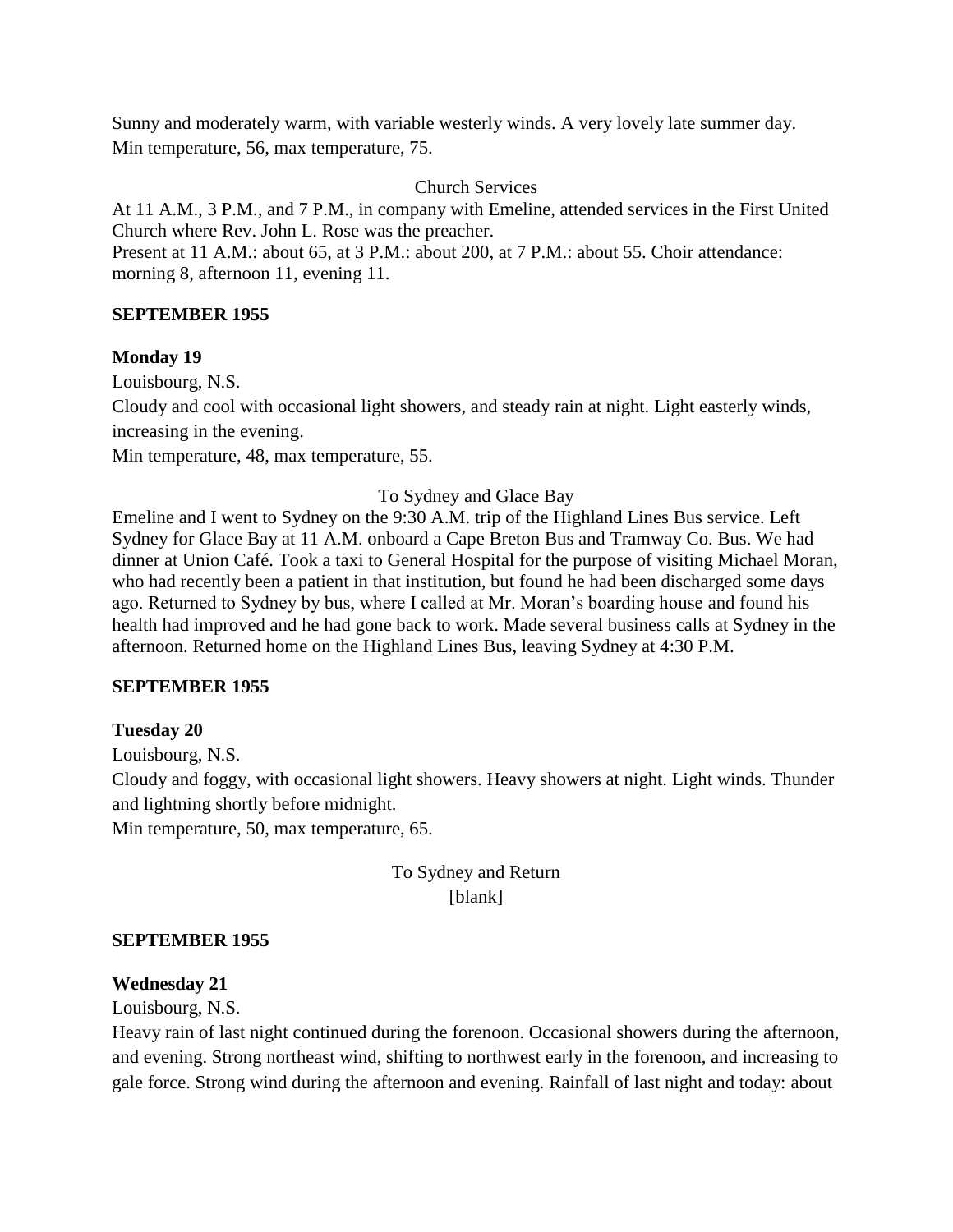$2 \frac{3}{4}$  an inch. Min temperature, 44, max temperature, 64.

Funeral

At 2 P.M., in company with Emeline, attended the funeral of the late Mrs. John Beaver, which took place from the home of her sister and brother-in-law, Mr. and Mrs. Charles Stacey to the First United Church. Services at the house, church and cemetery were conducted by Rev. John L. Rose. Burial took place in the cemetery of Catalone. Funeral in charge of D.M. Johnston, Funeral Director, Louisbourg.

Television Set Delivered

The television set which Emeline purchased [blank].

## **SEPTEMBER 1955**

### **Thursday 22**

Louisbourg, N.S. Sunny and cool with cloudy intervals and occasional light showers. Strong northwest wind, decreasing in the evening. Very cool. Min temperature, 42, max temperature, 54.

Community Fair at Mira Ferry

The annual Community Fair was held at Mira Ferry today with an attendance much less than in former years. Owing to the condition of the weather, Emeline and I were not present.

## **SEPTEMBER 1955**

**Friday 23** Louisbourg, N.S. Sunny and cool with moderate to light northerly winds. Min temperature, 43, max temperature, 55.

## **SEPTEMBER 1955**

## **Saturday 24**

Louisbourg, N.S. Sunny and cool with light southerly winds, increasing during the early part of the night. Min temperature, 38, max temperature, 59.

## **SEPTEMBER 1955**

## **Sunday 25**

Louisbourg, N.S. Rain beginning in the morning was followed by showers and drizzle throughout the day: partly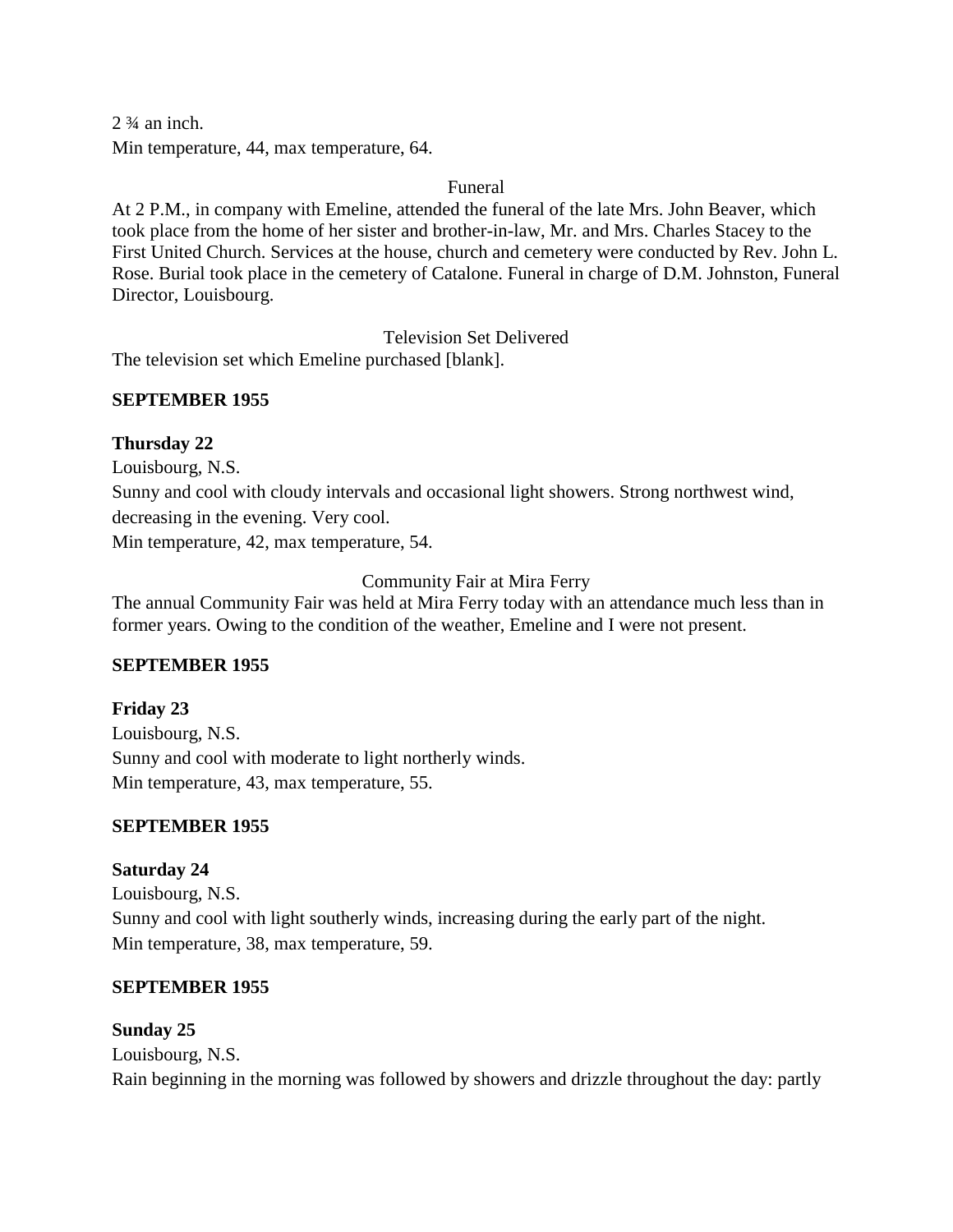clearing in the early part of the night. Min temperature, 52, max temperature, 59.

Church Services

At 11 A.M., and 7 P.M., in company with Emeline, attended services in the First United Church where Rev. John L. Rose was the preacher. The service at 11 A.M. was the annual Rally Day service of the Sunday and was led by Edward Levy, superintendent of the Sunday school. Present in the morning: about 70, in the evening about 40. Choir attendance: A.M., 8. P.M. 9.

### **SEPTEMBER 1955**

### **Monday 26**

Louisbourg, N.S.

Clear with cloudy intervals, and occasional light showers. Cool with moderate to fresh northwest wind. Min temperature, 34, max temperature, 54.

### **SEPTEMBER 1955**

### **Tuesday 27**

Louisbourg, N.S.

Sunny with light northwest wind, shifting to southwest early in the forenoon, and increasing to fresh. Moderately warm during the afternoon. A very lovely early autumn day. Min temperature, 34, max temperature, 61.

### Frost in the Morning

Frost of last night killed pumpkin and cucumber in the garden, but did not injure the dahlias or any of the other flowers.

## **SEPTEMBER 1955**

### **Wednesday 28**

Louisbourg, N.S.

Sunny during the forenoon, but becoming cloudy at noon. Light showers in the evening.

Moderate to fresh southwest wind.

Min temperature, 40, max temperature, 60.

### Preparatory Service

At 7 P.M., in company with Emeline, attended the quarterly Preparatory service, held in the First United Church and conducted by Rev. John L. Rose. 26 persons present.

## Choir Practice

At 8 P.M., in company with Emeline, attended and conducted choir practice in the First United Church.

### **SEPTEMBER 1955**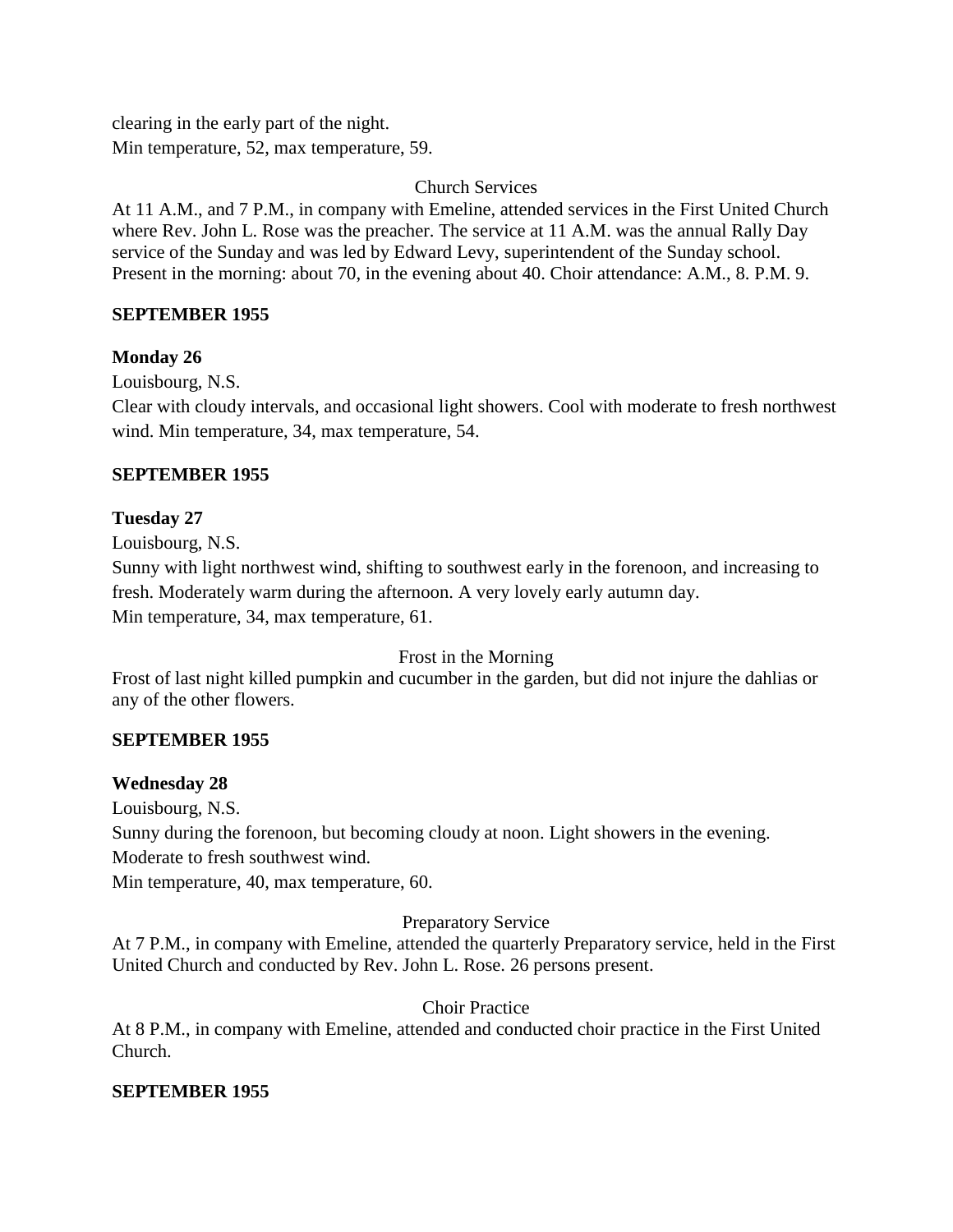### **Thursday 29**

Louisbourg, N.S. Rain of last night and the early morning, ended at about 8:30 A.M. Cleared during the forenoon. Sunny and moderately warm. Light southwest wind, shifting to northwest and later in the day to northeast. A very lovely afternoon.

Min temperature, 42, max temperature, 64.

### **SEPTEMBER 30**

Louisbourg, N.S. Mostly sunny with light southeast wind. Cloudy with some fog and mist beginning in the early part of the night. Min temperature, 36, max temperature, 57.

### **OCTOBER 1955**

### **Saturday 1**

Louisbourg, N.S. Cloudy, foggy and warm, with very light southerly winds. Showers in the morning, ending at about 8 A.M. Min temperature, 52, max temperature, 66.

## **OCTOBER 1955**

### **Sunday 2**

Louisbourg, N.S. Mostly clear with moderate north-northeast wind. Min temperature, 46, max temperature, 59.

### Church Services

At 11 A.M., and 7 P.M., in company with Emeline, attended services in the First United Church, where Rev. John L. Rose was the preacher. At the morning service Mr. Rose was assisted by Mr. Allan Johnston, United Church student minister, who is visiting for a few days at his former home at Louisbourg before entering Pine Hill Divinity hall at Halifax. Present at the morning service, upwards of 100, about 75 present at the evening service. Choir attendance: A.M. 8, P.M. 9.

The Sacrament of the Lord's Supper was dispensed at the 11 A.M. service.

## **OCTOBER 1955**

### **Monday 3**

Louisbourg, N.S. Sunny and cool with moderate northerly winds. A very lovely autumn day. Min temperature, 38, max temperature, 58.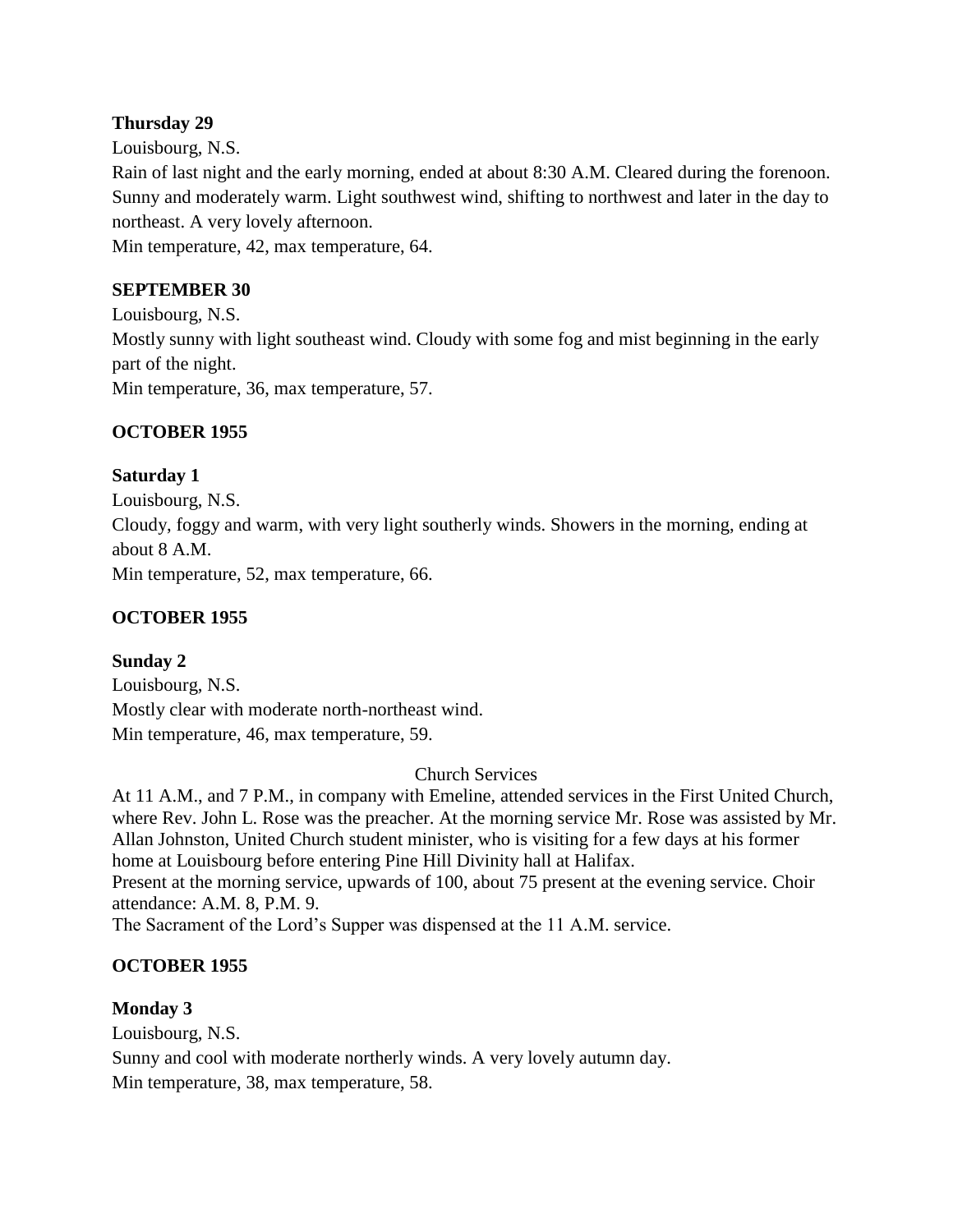### **OCTOBER 1955**

### **Tuesday 4**

Louisbourg, N.S. Sunny and cool with moderate variable winds: mostly southeast. Frost in the morning. Min temperature, 34, max temperature, 57.

### **OCTOBER 1955**

### **Wednesday 5**

Louisbourg, N.S.

Cloudy and cool with showers during the forenoon. Cloudy with a few brief sunny intervals in the afternoon. Moderate southwest wind, shifting to northerly early in the afternoon. Min temperature, 39, max temperature, 58.

### Choir Practice

At 8 P.M., in company with Emeline, attended and conducted choir practice in the First United Church.

### **OCTOBER 1955**

### **Thursday 6**

Louisbourg, N.S.

Cloudy and cool, clearing during the forenoon. Sunny during the afternoon. Light to moderate northerly winds.

Min temperature, 36, max temperature, 50.

### Funeral

At 2 P.M., Emeline and I attended the funeral of the late Charles Hunt, which was held from his late home on Lorway Street, to the Presbyterian Church and from there to Willow Grove cemetery, where burial took place. Services at the house, church, and grave were conducted by Rev. MacEwan of Westminster Presbyterian Church, Sydney. Funeral in charge of D.M. Johnston, Funeral Director, Louisbourg. Members of Samuel Moody Orange Lodge attended in a body, and conducted their ritual service at the grave.

### **OCTOBER 1955**

### **Friday 7**

Louisbourg, N.S. Sunny with light to moderate southwest winds. Showers during the night.

Louisbourg to Huntington via Sydney

Leaving Louisbourg at about 1 P.M., motored to Sydney with Rev. and Mrs. John L. Rose. At about 4 P.M., motored from Sydney to Huntington with my nephew, Fred Huntington, arriving at the home of my sister, Mrs. Clifford Huntington, at about 5 P.M. This will be home to me during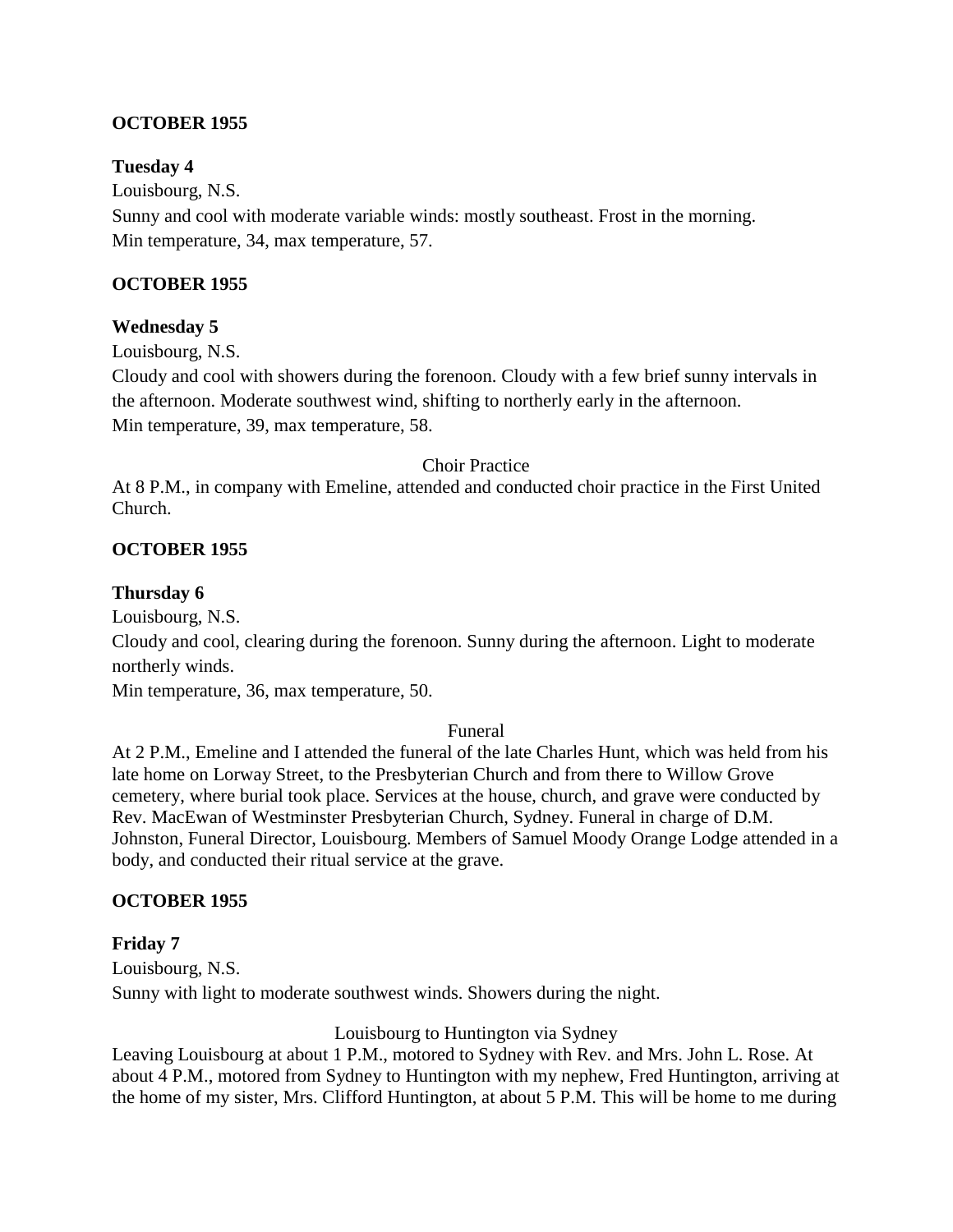my visit, which shall be for at least a week.

The autumn scenery is now at its best, with the autumn leaves in a riot of colours. If weather conditions, I intend taking a number of snapshots in colour while here.

### **OCTOBER 1955**

### **Saturday 8**

Huntington, N.S. Rain, which began last night, ended in the early forenoon. Cloudy with a few brief sunny intervals during the afternoon. Fresh southerly winds, shifting to westerly at about noon. Max temperature, in the 60's.

Walked out to, and from Watt's Lakes in the afternoon. Returned home at about 3:30 P.M.

### **OCTOBER 1955**

#### **Sunday 9**

Huntington, N.S. Sunny and warm with moderate westerly winds. Max temperature, in the high  $60$ 's.

Spent the day around home. Had supper with Mr. and Mrs. Cecil Hussey. At 7:30 P.M., attended service in the Grand Mira Baptist Church, where Rev. E.G. MacWilliams was the preacher. Mr. MacWilliams is the new Pastor of the Holmville, Mira Guy and Grand Mira Baptist churches.

### **OCTOBER 1955**

### **Monday 10**

Huntington, N.S. Sunny and warm with light to moderate westerly winds. A very lovely autumn day. Max temperature, in the 60's.

Walked out to Watt's Lakes in the morning, in quest of subjects for snapshots of autumn scenery. At noon, walked over the trail from Watt's farm to the scene of my boyhood home. Walked back by the highway, arriving at about 3 P.M.

To Marion Bridge and Return

Motored to Marion Bridge in the evening with Cecil Hussey, where we attended a meeting of the Brotherhood of the United Church. At this meeting, I gave a talk on Old Louisbourg.

### **OCTOBER 1955**

**Tuesday 11** Huntington, N.S.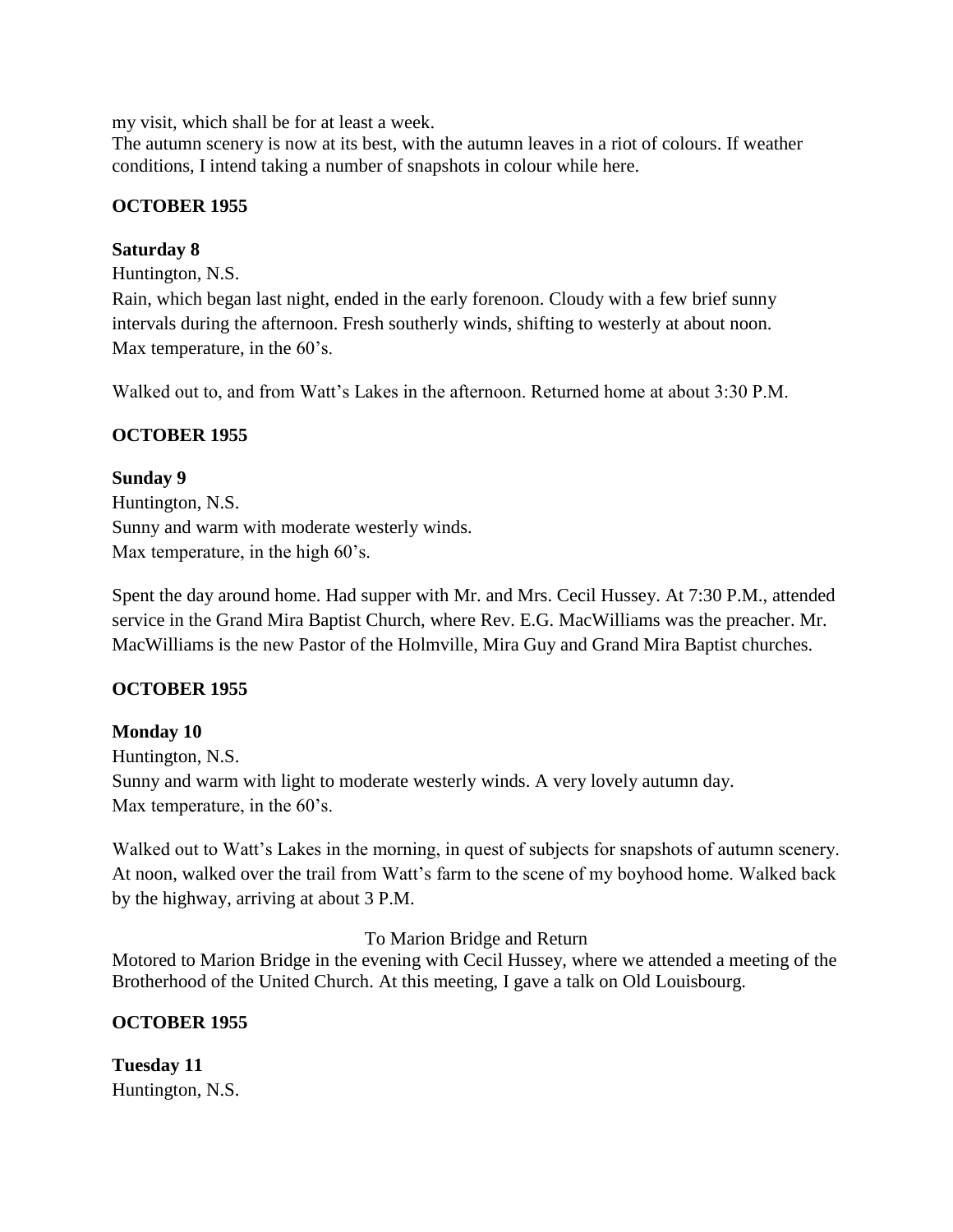Sunny and moderately warm, with moderate to fresh northwest wind. A very lovely day. Max temperature, about 60.

### Around the Mail Route

Motored with Fred Huntington, (my nephew) around his rural mail route, including Marion Bridge, Upper Grand Mira, Rock Elm and intermediate points. Arrived at about 2:30 P.M.

### **OCTOBER 1955**

### **Wednesday 12**

Huntington, N.S. Sunny in the early part of the day, followed by cloudy intervals and a few light showers. Light to strong northerly winds. Cool frost in the morning. Max temperature, about 60.

Walked out the Watt's Lakes in the forenoon and took snapshots of the autumn scenery. Arrived back home at about 3 P.M.

### **OCTOBER 1955**

### **Thursday 13**

Huntington, N.S.

Sunny and cool with a few cloudy intervals, and occasional light showers. Moderate to fresh northeast wind. Max temperature, about 58.

Went over to Harry Huntington's farm in the afternoon, where I took two snapshots. Also visited the waterfront at Fred Huntington's. Had supper with Mr. and Mrs. Fred Huntington and family. At about 8 P.M., in company with my sister, Mrs. Clifford Huntington, and Miss Elsie Martell visited the home of Mr. and Mrs. Cecil Hussey, returning at about 9:30 P.M.

## **OCTOBER 1955**

## **Friday 14**

Huntington, N.S. Cool and mostly sunny with moderate northeast wind. Frost in the morning. Min temperature, about 30.

Huntington to Louisbourg

Motored to Sydney in the afternoon with my nephew, Fred Huntington, arriving at about 3:45 P.M. Left for Louisbourg on the 4:30 P.M. trip of Highland Lines Bus service, arriving home at about 5:15 P.M.

## **OCTOBER 1955**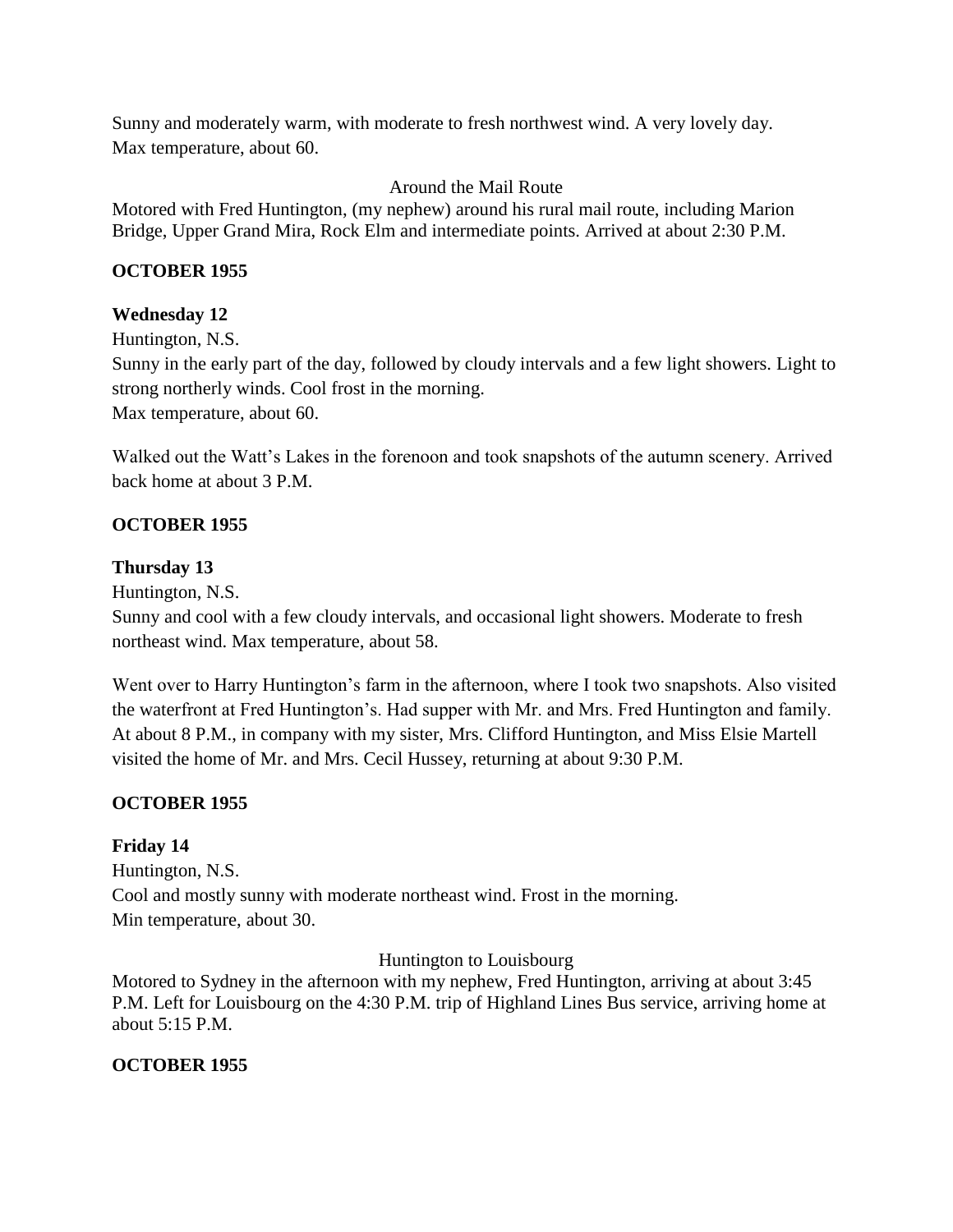### **Saturday 15**

Louisbourg, N.S. New Moon today. Chilly with variable cloudiness and fresh to strong northeast wind. Min temperature, 37, max temperature, 49.

### **OCTOBER 1955**

### **Sunday 16**

Louisbourg, N.S. Cloudy and cool with fresh to strong northeast wind. Misty in the afternoon. Rain beginning at about 6 P.M. Min temperature, 45, max temperature, 55.

Church Services

At 11 A.M., and 7 P.M., in company with Emeline, attended services in the First United Church, where in the morning, Rev. [blank] MacPhail, Pastor of Gabarus and Fourchu United churches, was the preacher, and at 7 P.M., Rev. John L. Rose, the regular Pastor was the preacher. Rev. [blank] MacPhail and Rev. John L. Rose exchanged pulpits for the 11 A.M. service. Present at morning services, about 80, at the evening service, about 55. Choir attendance: A.M. 7, P.M. 9.

### **OCTOBER 1955**

### **Monday 17**

Louisbourg, N.S. Cloudy, with a few brief sunny intervals. Light northeast wind, shifting to southwest shortly before noon. Min temperature, 46, max temperature, 56.

### **OCTOBER 1955**

### **Tuesday 18**

Louisbourg, N.S.

Rain in the morning, with light to moderate southeast wind. Clearing at about noon. Wind shifting to southwest. Rainfall: about ¼ an inch. Mostly sunny in the afternoon. Min temperature, 45, max temperature, 58.

### **OCTOBER 1955**

### **Wednesday 19**

Louisbourg, N.S.

Mostly sunny during the forenoon with light winds. Cloudy in the afternoon, with rain beginning to fall at about 4 P.M., and continuing during the night with fresh easterly winds. A very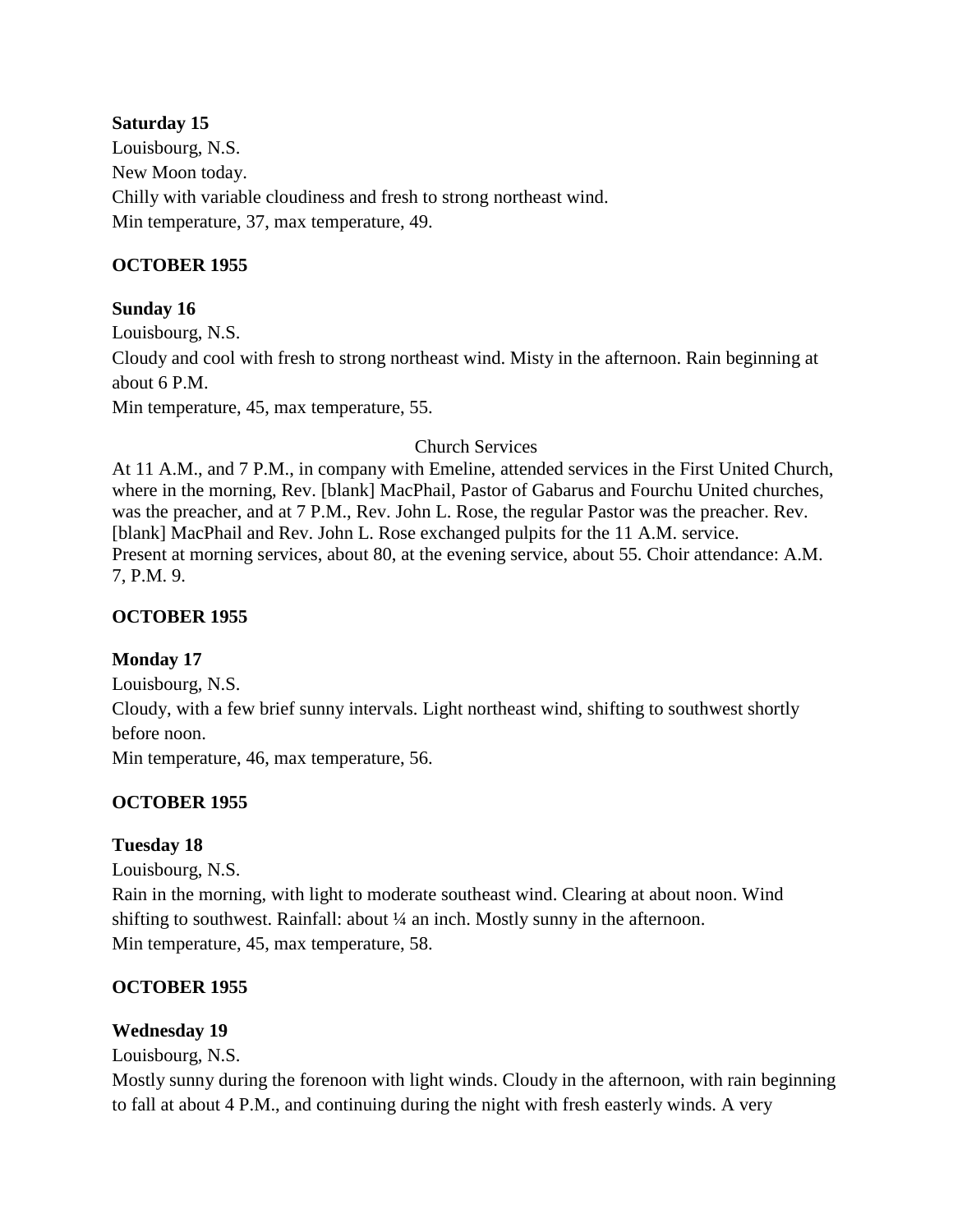unpleasant evening and night. Rainfall: about 1 ½ inches. Min temperature, 44, max temperature, 57.

Choir Practice

At 8 P.M., in company with Emeline, attended and conducted choir practice in the First United Church.

### **OCTOBER 1955**

### **Thursday 20**

Louisbourg, N.S. Cloudy with a few brief sunny intervals. Light to moderate northwest wind. Min temperature, 42, max temperature, 55.

### **OCTOBER 1955**

### **Friday 21**

Louisbourg, N.S. Cloudy with light southwest wind: occasional light showers. Rain during the night. Min temperature, 41, max temperature, 58.

Louisbourg to Sydney and Return

Motored to Sydney at 8 A.M., with Alex Burke, the mail driver. At Sydney, met Don MacKeen, with whom I had an appointment, and gave him an order for merchandise. Returned home on the Highland Lines Bus, leaving Sydney at 12:15 P.M.

## **OCTOBER 1955**

## **Saturday 22**

Louisbourg, N.S. Showers in the morning. Cloudy and cool during the day, with light to moderate southwest wind, shifting to northwest early in the day. Min temperature, 44, max temperature, 56.

## **OCTOBER 1955**

### **Sunday 23**

Louisbourg, N.S.

Cloudy and cool with light to moderate northwest wind. Light trace of snow on the ground in the morning, which disappeared early in the day.

Min temperature, 32, max temperature, 41.

Church Services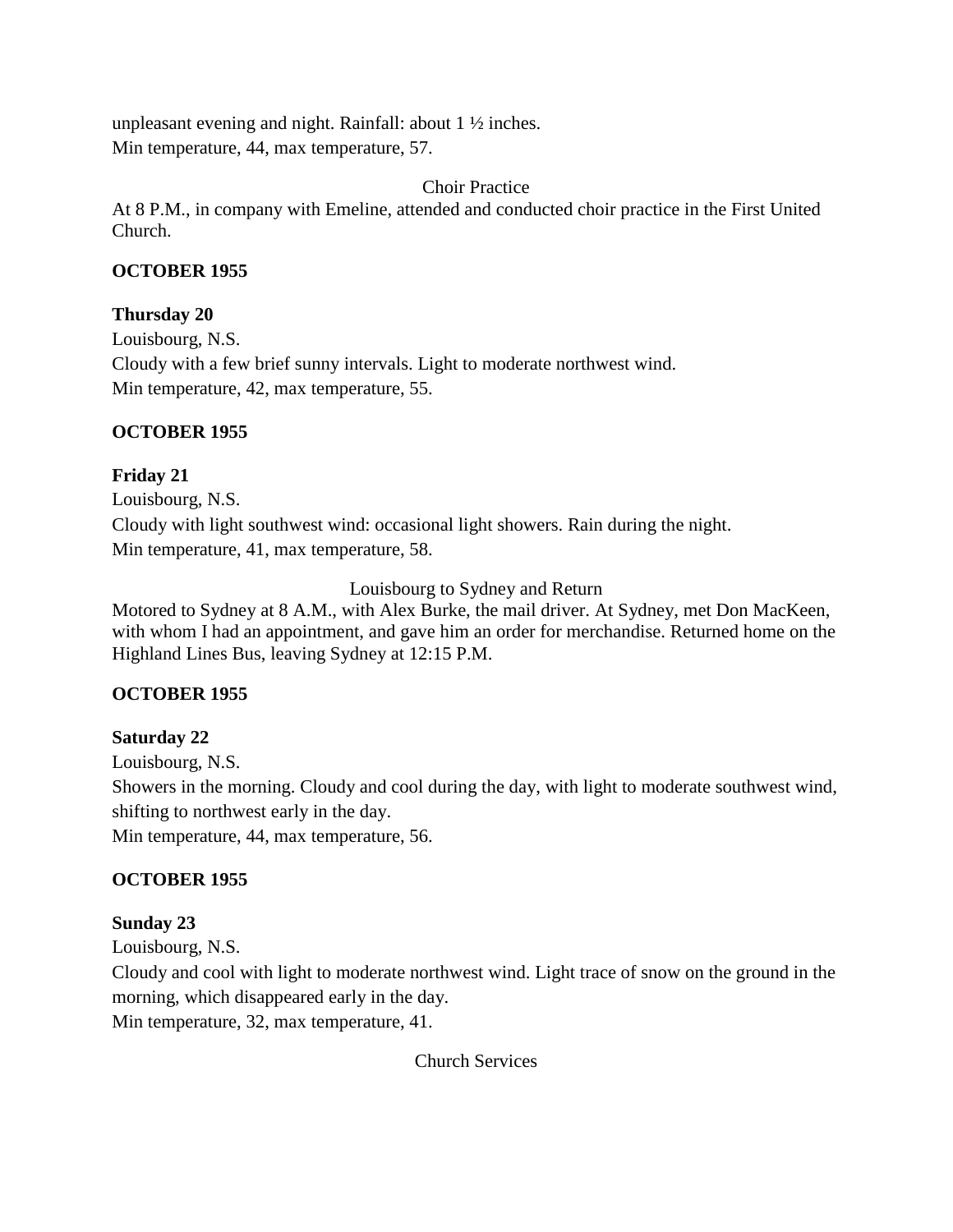At 11 A.M., and 7 P.M., in company with Emeline, attended services in the First United Church, where Rev. John L. Rose was the preacher. Present at 11 A.M.: about 95, at 7 P.M., about 70. Choir attendance: A.M. 10, P.M. 13.

## **OCTOBER 1955**

### **Monday 24**

Louisbourg, N.S. Sunny and cool with moderate northwest wind, which shifted to southwest in the afternoon. Cloudy at night. A very lovely autumn day. Frost in the morning. Min temperature, 28, max temperature, 56.

### **OCTOBER 1955**

### **Tuesday 25**

Louisbourg, N.S.

Cloudy, with fresh to strong southerly winds, shifting to westerly and moderating to light in the evening. Light showers in the forenoon. A few brief sunny intervals during the afternoon. Clear during the night.

Min temperature, 39, max temperature, 56.

## **OCTOBER 1955**

## **Wednesday 26**

Louisbourg, N.S.

Cool, with variable cloudiness during the greater part of the day. Light southwest wind. Frost in the morning.

Min temperature, 30, max temperature, 48.

Choir Practice

At 8 P.M., in company with Emeline, attended and conducted choir practice in the First United Church.

## **OCTOBER 1955**

## **Thursday 27**

Louisbourg, N.S. Cloudy with rain beginning in the early afternoon and continuing during the night. Light to moderate southerly winds. Min temperature, 35, max temperature, 52.

### **OCTOBER 1955**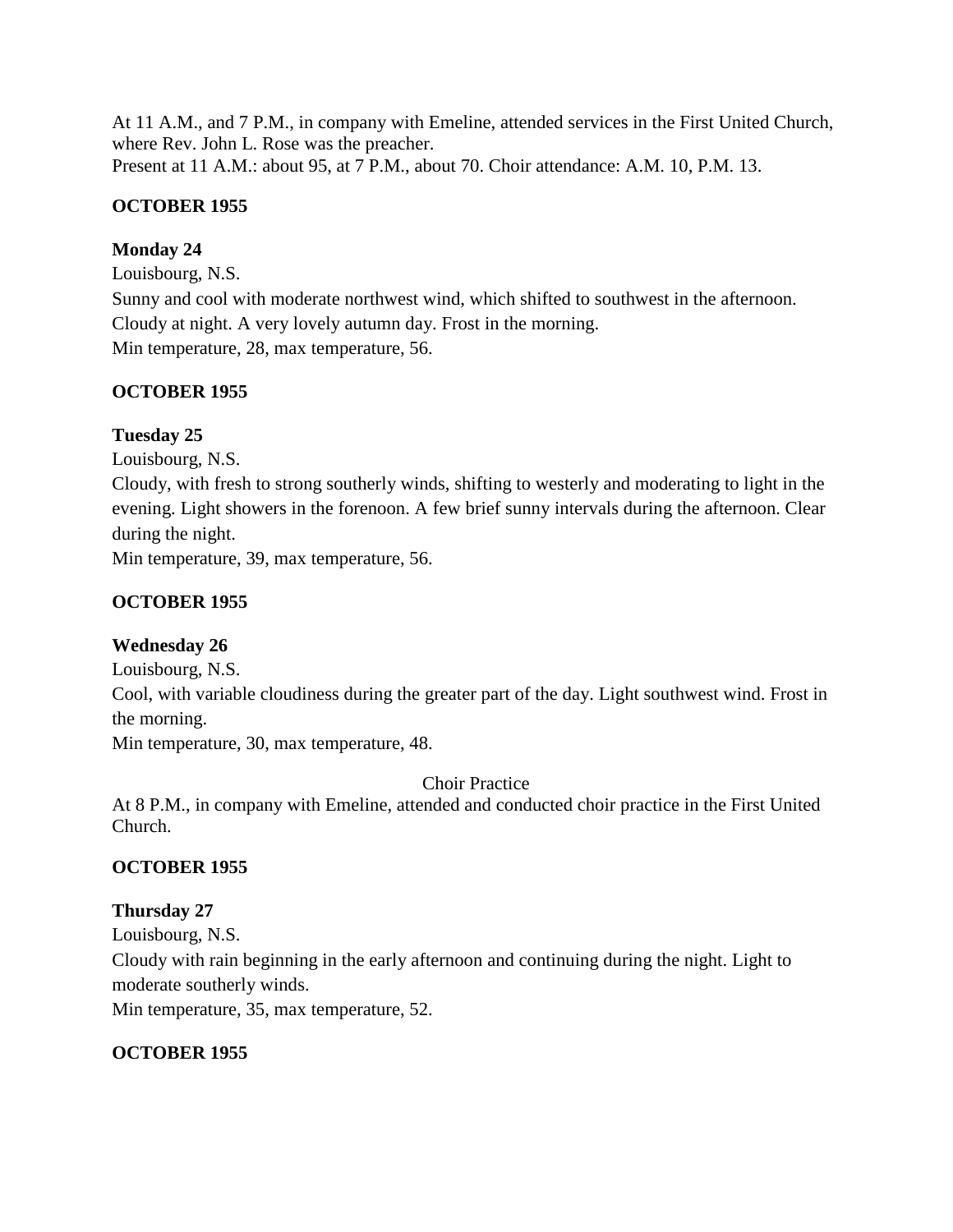### **Friday 28**

Louisbourg, N.S.

Rain, mist, and drizzle throughout the day and into the night. Moderate to fresh northerly winds. Min temperature, 39, max temperature, 45.

### **OCTOBER 1955**

#### **Saturday 29**

Louisbourg, N.S. Cloudy and cool with sunny intervals. Moderate north wind, shifting to northeast in the afternoon. Rainfall of Thursday and Friday: about 1 ¼ inches. Min temperature, 42, max temperature, 54.

#### **OCTOBER 1955**

#### **Sunday 30**

Louisbourg, N.S. Sunny with light to moderate northeast wind. A very lovely autumn day. Min temperature, 45, max temperature, 57.

#### Church Services

At 11 A.M., and 7 P.M., in company with Emeline, attended services in the First United Church, where Rev. John L. Rose was the preacher in the morning. At 7 P.M., in the absence of Mr. Rose, the service was conducted by the Laymen of the congregation, assisted by Angus MacLeod of New Waterford, who gave the address. Charles Bagnall, President of the Brotherhood of the First United Church, was in charge of the service. Others who took part in the service were: William Hilchie, Edward Levy, A.W. Stacey and M.S. Huntington. Morning congregation: about 100, evening, about 65. Choir attendance: A.M. 11, P.M. 13.

### **OCTOBER 1955**

### **Monday 31**

Louisbourg, N.S. Cloudy and cool with light to moderate easterly winds. Min temperature, 47, max temperature, 53.

#### **NOVEMBER 1955**

**Tuesday 1** Louisbourg, N.S. Cloudy and cool with moderate easterly winds. Min temperature, 42, max temperature, 46.

#### **NOVEMBER 1955**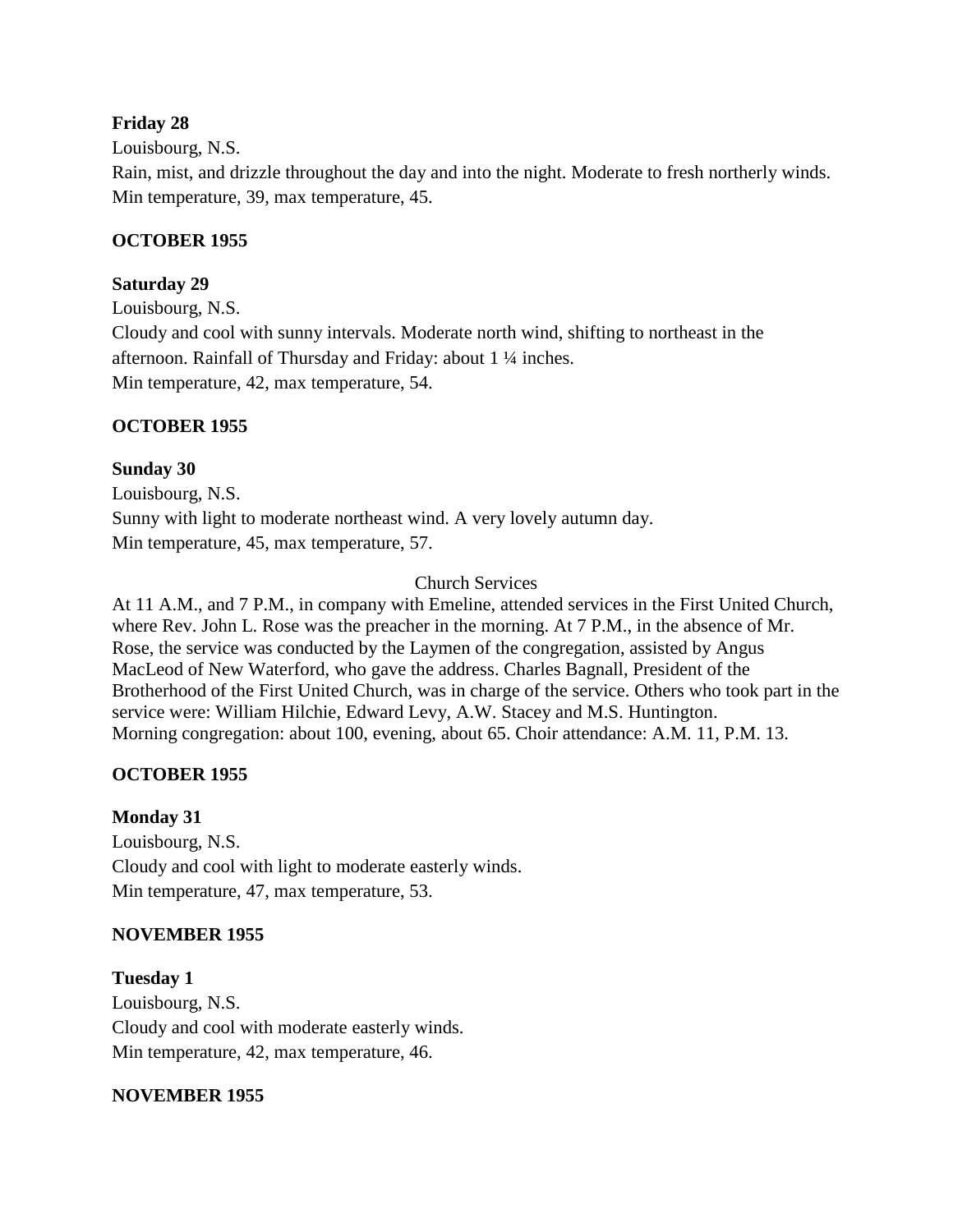#### **Wednesday 2**

Louisbourg, N.S.

Cloudy and cool with light to moderate easterly winds. Misty with a few light showers at night. Min temperature, 43, max temperature, 46.

#### Choir Practice

At 8 P.M., in company with Emeline, attended and conducted choir practice in the First United Church.

#### Fashion Show

A fashion show, sponsored by the Home and School Association, was held in the Parish hall during the afternoon and evening.

#### **NOVEMBER 1955**

### **Thursday 3**

Louisbourg, N.S. Cloudy and cool with an occasional light mist. Moderate easterly winds. Min temperature, 42, max temperature, 47.

### Meeting of Brotherhood

At 8 P.M., attended a meeting of the Brotherhood of the First United Church, held in Calvin hall. John Skinner and I were the caterers at tonight's meeting. Good progress is being made on the construction of an addition to the kitchen of Calvin hall, which we expect to have completed with a short time. The most of the work is being done by volunteer labour.

### **NOVEMBER 1955**

## **Friday 4** Louisbourg, N.S. Cloudy and cool with moderate easterly winds. Min temperature, about 44, max temperature, about 46.

### **NOVEMBER 1955**

## **Saturday 5**

Louisbourg, N.S. Cloudy with light showers, drizzle and mist. Moderate to fresh easterly winds. Min temperature, 45, max temperature, 45.

### **NOVEMBER 1955**

**Sunday 6** Louisbourg, N.S.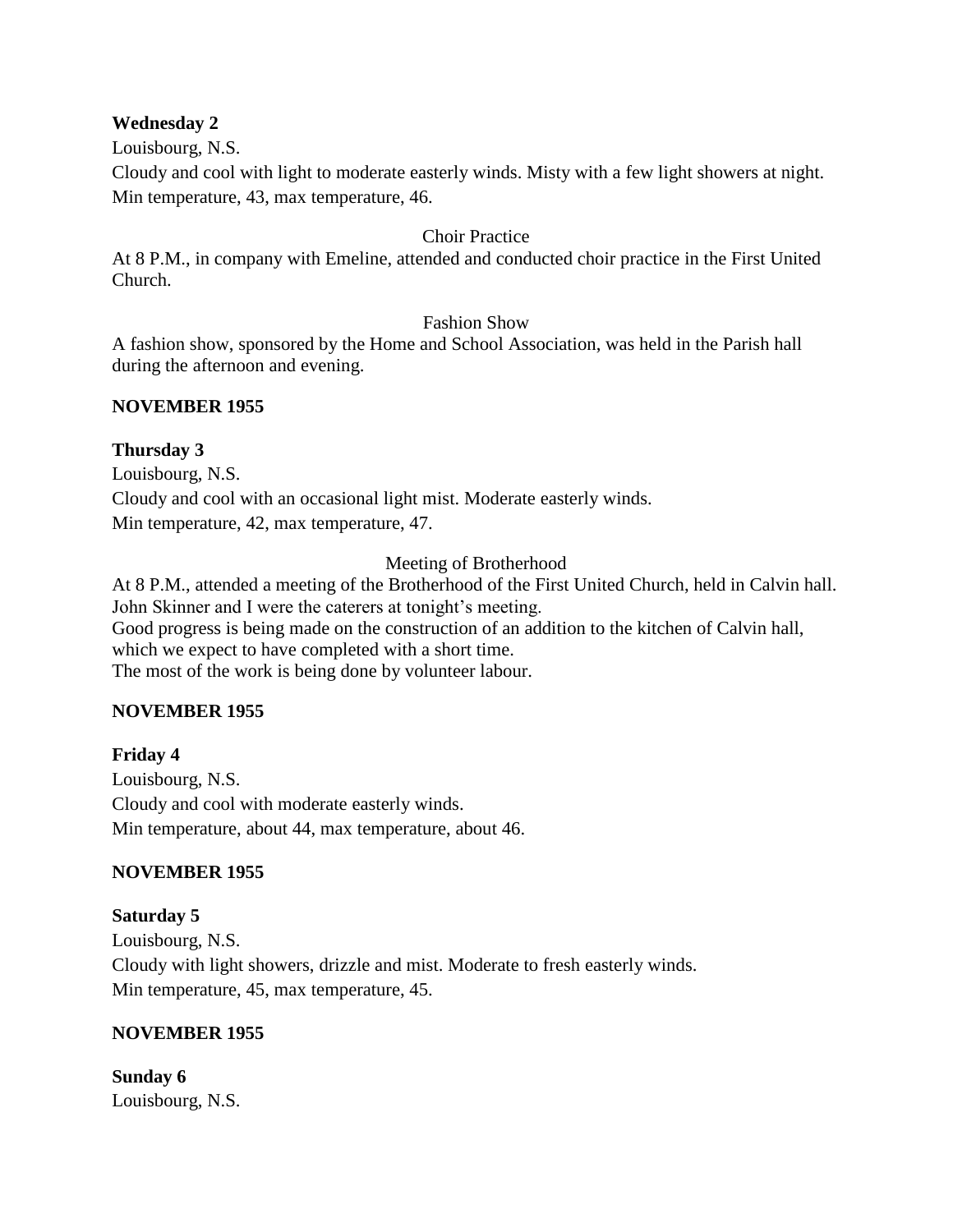Heavy showers in the morning, followed by mist, drizzle and some fog throughout the day. Min temperature, 46, max temperature, 50.

#### Church Services

At 11 A.M., and 7 P.M., in company with Emeline, attended services in the First United Church. Both services in charge of Rev. John L. Rose. At the morning service, which was the Women's Missionary Thank Offering service, the address was delivered by Dr. Florence Murray, for many years a missionary in Korea.

At 7 P.M., the regular annual war memorial service was held, the address being delivered by the Pastor, Rev. John L. Rose.

About 95 present at 11 A.M., and about 65 at 7 P.M. Choir attendance: 12 at each service.

#### **NOVEMBER 1955**

#### **Monday 7**

Louisbourg, N.S.

Light showers, fog, mist and drizzle with a brief partly clear period in the afternoon. Light variable winds, mostly easterly.

Min temperature, 48, max temperature, 58.

#### Nomination Day

This is nomination day for a Bye Election to fill a vacancy on the Council Board of this Tow. The nomination papers of Angus Ferguson were the only ones filed at closing time, so he will be returned by acclamation on the day set for the election which is the  $21<sup>st</sup>$  of this month.

### **NOVEMBER 1955**

### **Tuesday 8**

Louisbourg, N.S. Cloudy with a few brief sunny intervals. Very light westerly winds. Min temperature, 44, max temperature, 55.

#### Assessment Commission

The Cape Breton County joint assessment commission consisting of Jen Hollett of Sydney Mines, Malcolm MacIvor of Sydney and Joseph Steele of Glace Bay, brought down its report yesterday. The total assessment for the Municipality of the county of Cape Breton, the City of Sydney, and the various towns in the County amounts to \$43,300.000 an increase of \$4,700.000 over the last assessment, four years ago. Louisbourg's assessment was raised from \$350.000 to \$800.00, an increase of \$450.000, over the 1951 assessment. The following figures are the assessments for 1951 and 1955:

| 1951       |                       | 1955       |  |
|------------|-----------------------|------------|--|
| 4,600,000  | County of Cape Breton | 6,000,000  |  |
| 17,300.000 | City of Sydney        | 18,000,000 |  |
| 3,100.000  | Town of North Sydney  | 3,300,000  |  |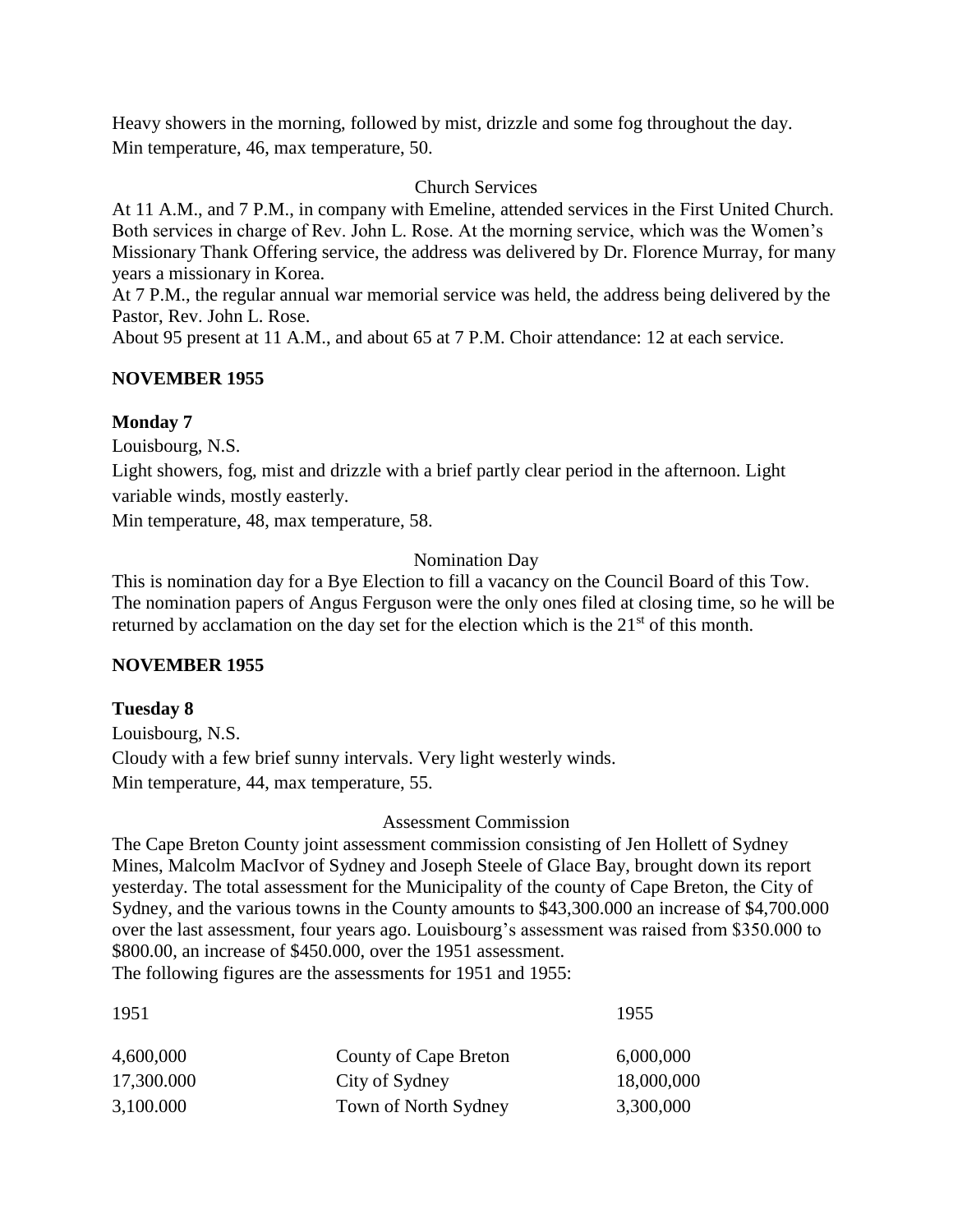| 2,800.000 | Town of Sydney Mines  | 2,900,000 |
|-----------|-----------------------|-----------|
| 6,900.000 | Town of Glace Bay     | 7,500,000 |
| 350.000   | Town of Louisbourg    | 800,000   |
| 3,000.000 | Town of New Waterford | 3,200,000 |
| 550.000   | Town of Dominion      | 600,000   |

Figures as published in the Post Record of No. 8, 1955.

### **NOVEMBER 1955**

#### **Wednesday 9**

Louisbourg, N.S. Cloudy with a few sunny intervals. Light winds. Min temperature, 34, max temperature, 50.

#### **NOVEMBER 1955**

#### **Thursday 10**

Louisbourg, N.S. Sunny and cool with cloudy intervals. Light to moderate northwest wind. Min temperature, 29, max temperature, 45.

#### **NOVEMBER 1955**

#### **Friday 11**

Louisbourg, N.S.

Cloudy and cool. Snow began to fall at about 2 P.M., and continued for several hours, then followed by rain and sleet during the evening and night. Light southerly winds, shifting to northeast in the afternoon, and increasing to moderate. Snowfall: about 2 inches. First snow storm of the season.

Min temperature, 31, max temperature, 43.

### Church Services

Remembrance Day services were held in two of the local churches in the forenoon. The Roman Catholic members of the Canadian Legion and Girl Guides belonging to that church attended services in Stella Maris church at about 9 A.M., where Rev. Father Hugh MacDonald conducted the service. The Protestant Legionaries Protestant Girl Guides and the newly organized Sea Cadets, attended service in St. Bartholomew Anglican Church at about 9:45 A.M., where the service was conducted by Rev. Harold Seegmiller.

### **NOVEMBER 1955**

**Saturday 12** Louisbourg, N.S.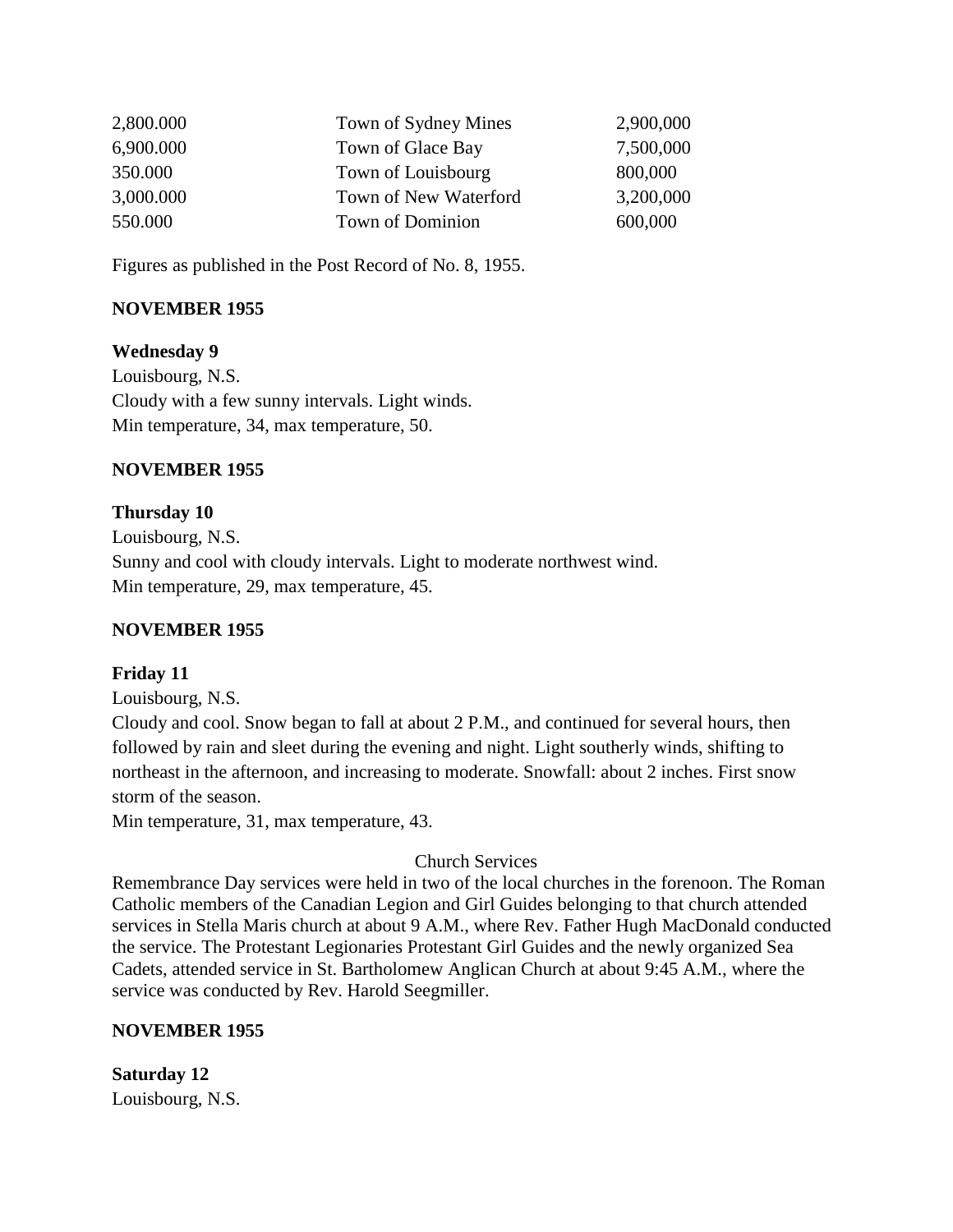Cloudy with a few sunny intervals. Light to moderate northwest wind. Min temperature, 34, max temperature, 43.

### Streets and Highways Bare

Snowfall of yesterday all melted during the day, with the exception of a few small patches in the fields and clearings. Streets and highways bare.

#### **NOVEMBER 1955**

### **Sunday 13**

Louisbourg, N.S. Sunny with cloudy intervals. Cool with light to moderate northwest wind. Min temperature, 36, max temperature, 45.

Church Services

At 11 A.M., and 7 P.M., in company with Emeline, attended services in the First United Church, where Rev. John L. Rose was the preacher. About 95 present at 11 A.M., and about 50 at 7 P.M. Choir attendance: A.M. 10, P.M. 7.

#### **NOVEMBER 1955**

#### **Monday 14**

Louisbourg, N.S. New Moon today. Cloudy with a few sunny intervals. Light to moderate northwest wind. Min temperature, 34, max temperature, 44.

Installed New Stove

Today I installed a new "Warm Morning" heating stove in my shop.

### **NOVEMBER 1955**

### **Tuesday 15**

Louisbourg, N.S.

Rain, which began shortly after 6 A.M., ended before 8. Cloudy with brief sunny intervals. Light snow squalls during the afternoon and evening. Light southwest wind, shifting to west early in the day, and to northwest shortly before noon: increasing to fresh in the afternoon. Min temperature, 32, max temperature, 43.

### **NOVEMBER 1955**

### **Wednesday 16**

Louisbourg, N.S. Cloudy with brief sunny intervals. Light to moderate northwest wind. Min temperature, 32, max temperature, 38.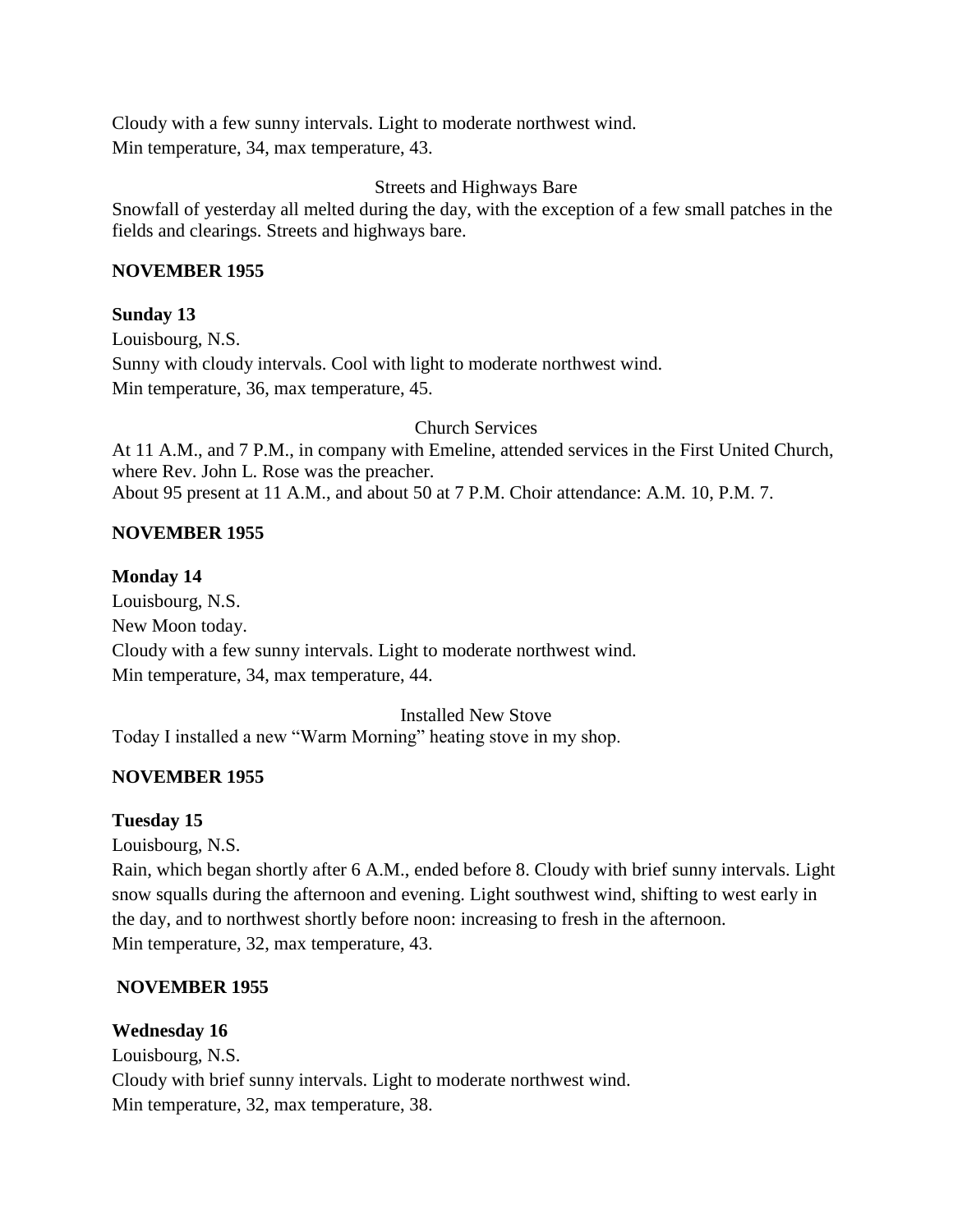### Choir Practice

At 8 P.M., in company with Emeline, attended and conducted choir practice in the First United Church. Began yesterday, the Christmas music tonight.

### **NOVEMBER 1955**

### **Thursday 17**

Louisbourg, N.S.

Cloudy with rain beginning in the morning and continuing nearly all day: fresh to strong southerly winds, shifting to westerly in the evening. Rainfall: about ½ an inch. Snow squall in the early part of the night.

Min temperature, 32, max temperature, 49.

### To Sydney and Return

Emeline went to Sydney on the 9:30 A.M. trip of Highland Lines Bus service for the purpose of consulting an eye specialist. She returned on the evening trip of the bus.

### **NOVEMBER 1955**

### **Friday 18**

Louisbourg, N.S. Cloudy with a few brief sunny intervals, and an occasional light snow squall. Fresh to strong northwest wind. Min temperature, 28, max temperature, 36.

### **NOVEMBER 1955**

### **Saturday 19**

Louisbourg, N.S. Cloudy with light variable winds and an occasional light snow squall. A grey November day. Min temperature, 32, max temperature, 36.

## **NOVEMBER 1955**

### **Sunday 20**

Louisbourg, N.S.

Cloudy and chilly with fresh to strong easterly winds, increasing to gale force at about noon. Snow began to fall shortly before noon and was followed by rain which continued into the night. Wind moderated at about 8 P.M. Snowfall: about 3 inches. Min temperature, 32, max temperature, 44.

Church Services

At 11 A.M., in company with Emeline, attended services in the First United Church. At 7 P.M., I also attended service in the First United, but owing to the unfavourable condition of the weather,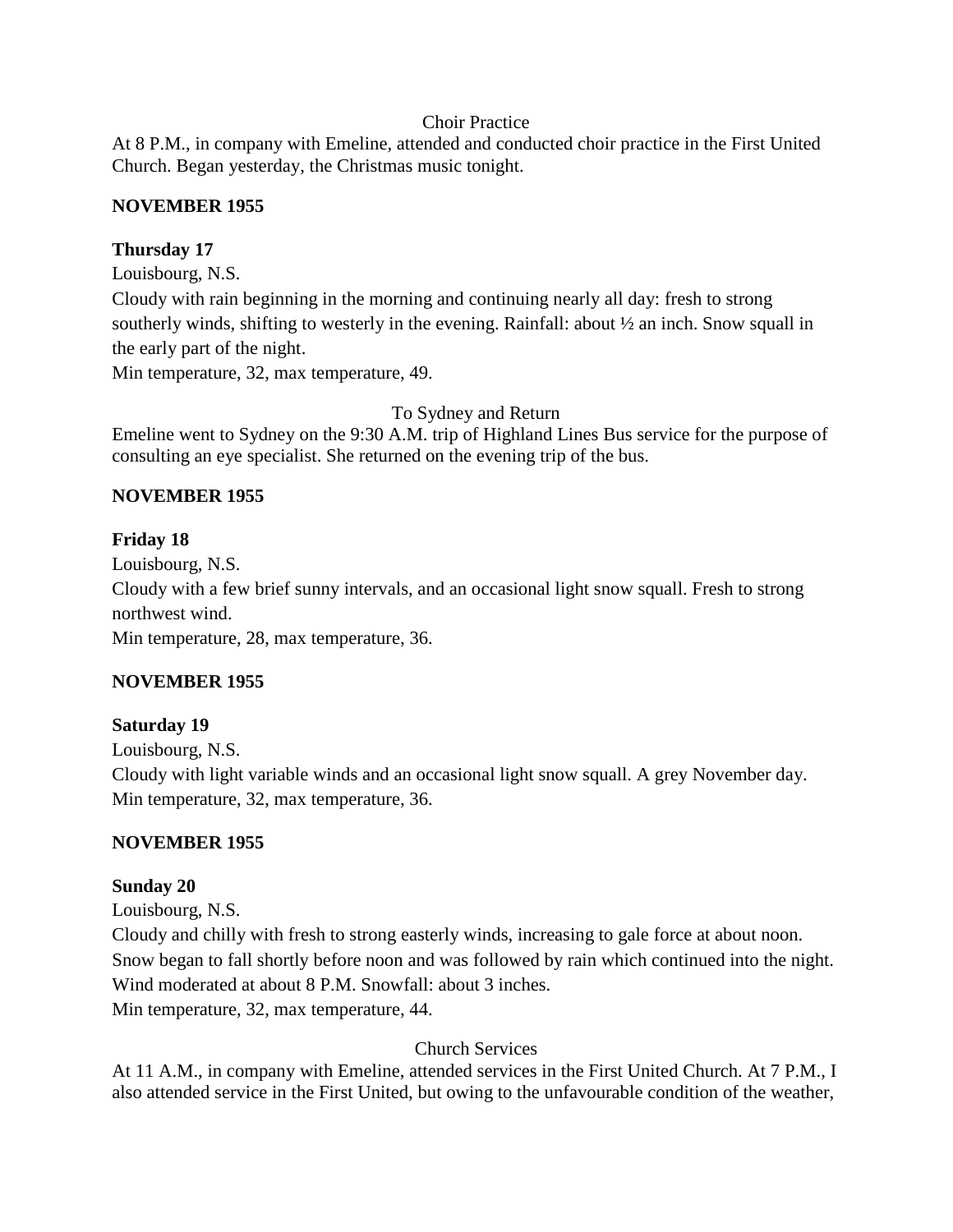Emeline did not accompany me. Rev. John L. Rose was the preacher at both of these services. Present at the morning service: about 85, at the evening service, 11. Choir attendance: A.M. 10, P.M. 4.

#### **NOVEMBER 1955**

#### **Monday 21**

Louisbourg, N.S.

Cloudy with a few brief sunny intervals in the forenoon. Occasional light snow squalls during the afternoon. Moderate to fresh northwest wind decreasing to light.

Min temperature, 32, max temperature, 45.

### Streets Bare

At an early hour this morning, the snow of yesterday had about all disappeared. Streets and highways clear of snow.

#### Heavy Damage as Result of Storm

According to press and radio reports of today, the storm of yesterday was one of the worst in this Province for many years. Heavy damage to telephone, telegraph and electric lines was causes as a result of the storm. A snowfall of 7 inches is reported on some parts of the mainland.

#### By-Election

Angus Ferguson of this Town was today elected to a seat in the Town Council. Mr. Ferguson was elected, by acclamation, to fill the vacancy caused by the resignation of Councillor A.L. Saunders, M.D., which took place in June of this year.

#### Death of William Townsend

The death of William Townsend, a native of this Town, took place today at the City Hospital, Sydney. Mr. Townsend, who was 73 years of age, was the son of the late Mr. and Mrs. John Townsend of Louisbourg, where he spent his young manhood. Until his retirement about 8 years ago, he was in the employ of the Sydney and Louisbourg Railway. He is survived by one sister, Matilda, said to be in Chicago. Mr. Townsend was unmarried.

#### **NOVEMBER 1955**

#### **Tuesday 22**

Louisbourg, N.S.

Cloudy, with a few sunny intervals, and the occasional light snow squalls. Moderate to fresh northwest wind.

Min temperature, 27, max temperature, 33.

Nomination Day

Today was nomination day for Civic Officials throughout the Province of Nova Scotia, with few exceptions, if any. At Louisbourg, the following received nominations for Mayor and Councillors: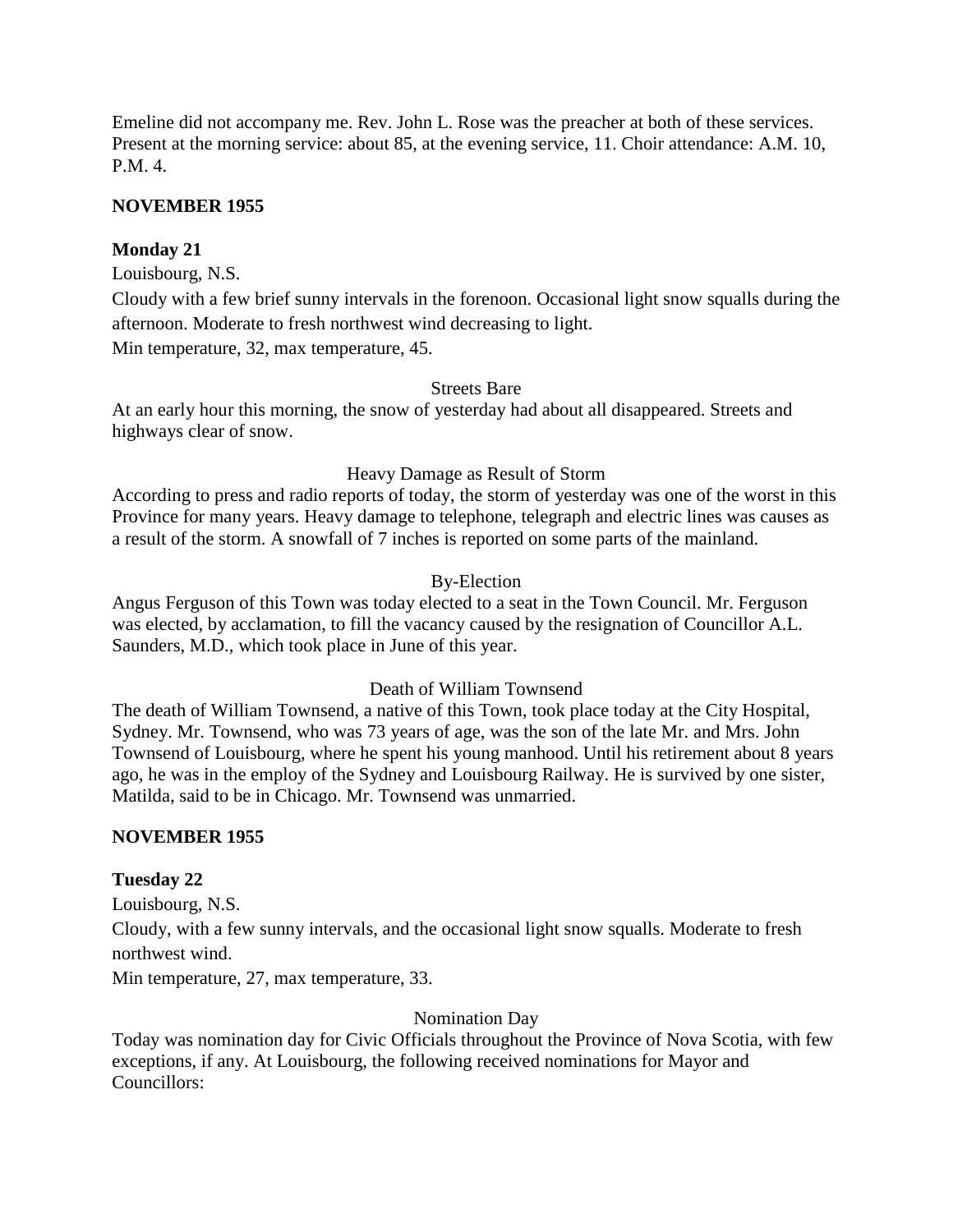For Mayor: D.M. Johnston For Councillors: [blank].

#### **NOVEMBER 1955**

### **Wednesday 23**

Louisbourg, N.S. Cloudy with light to moderate northwest wind. Min temperature, 29, max temperature, 34.

Choir Practice

At 8 P.M., in company with Emeline, attended and conducted choir practice in the First United Church.

#### **NOVEMBER 1955**

#### **Thursday 24**

Louisbourg, N.S. Cloudy, showery, misty and foggy, with moderate to fresh southerly winds. Min temperature, 33, max temperature, 43.

#### Funeral

At about 3 P.M., in company with George Lewis, attended the funeral of the late William Townsend. The remains were brought from Sydney by Fillmore's Funeral Service to St. Bartholomew Anglican Church, where the funeral service was conducted by Rev. Harold Seegmiller. Interment took place in the Anglican cemetery.

### **NOVEMBER 1955**

### **Friday 25**

Louisbourg, N.S.

Variable cloudiness with occasional light snow squalls. Fresh to strong westerly winds, moderating to light in the evening.

Min temperature, 29, max temperature, 43.

Death of Freeman Mosher The death of Freeman Mosher occurred this forenoon, at his home on Main Street.

C.G.S. Edward Cornwallis Canadian Government Steamer, "Edward Cornwallis", arrived in the evening.

### **NOVEMBER 1955**

**Saturday 26** Louisbourg, N.S.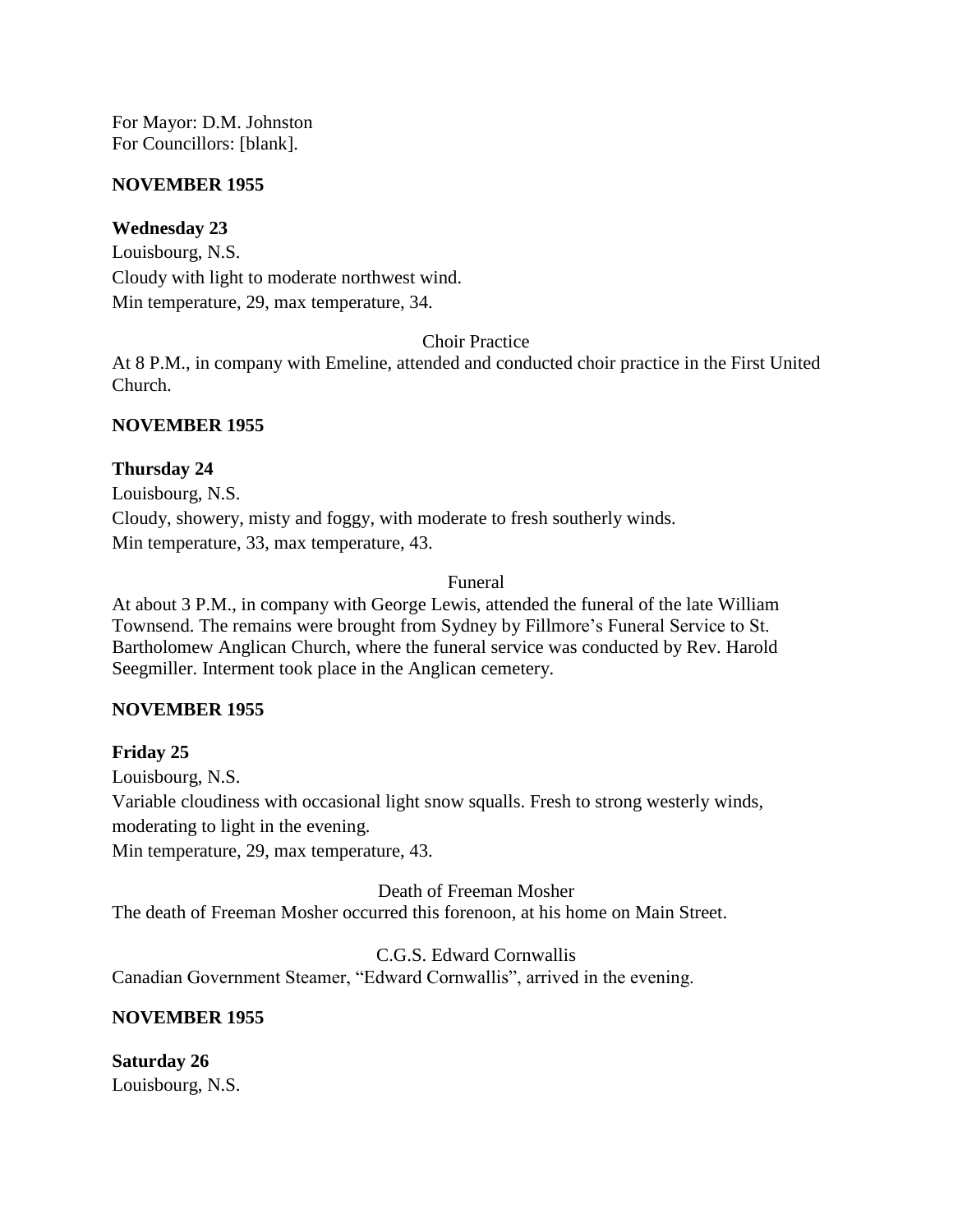Variable cloudiness with moderate to fresh westerly winds. Cloudy at night. Min temperature, 26, max temperature, 34.

### C.G.S. Edward Cornwallis

Canadian Government Steamer, "Edward Cornwallis", sailed in the morning, but returned to port in the evening.

### **NOVEMBER 1955**

### **Sunday 27**

Louisbourg, N.S. Light snow flurries in the morning. Cloud and sunshine in about equal proportions. Moderate to fresh northwest wind. Min temperature, 28, max temperature, 32.

### Church Service

At 11 A.M., and 7 P.M., Emeline and the rest of our household attended service in the First United Church, where Rev. John L. Rose was the preacher. I was not out to church today, owing to having a cold.

### Funeral

The funeral of the late Freeman Mosher, took place this afternoon from his late residence on Main Street to the United Church cemetery where burial took place. Services at the house and grave were conducted by Rev. Hugh Jack, Pastor of Brookland Presbyterian Church Sydney, N.S.

### **NOVEMBER 1955**

## **Monday 28**

Louisbourg, N.S.

Sunny, with light to moderate northwest wind. Cloudy in the evening with light rain beginning at about 8 P.M. A very lovely autumn day.

## **NOVEMBER 1955**

### **Tuesday 29**

Louisbourg, N.S. Rain of last night ended at about 8:30 A.M. Cloudy during the day with some fog. Mild. Light to moderate southwest wind. Min temperature, 34, max temperature, 50.

### **NOVEMBER 1955**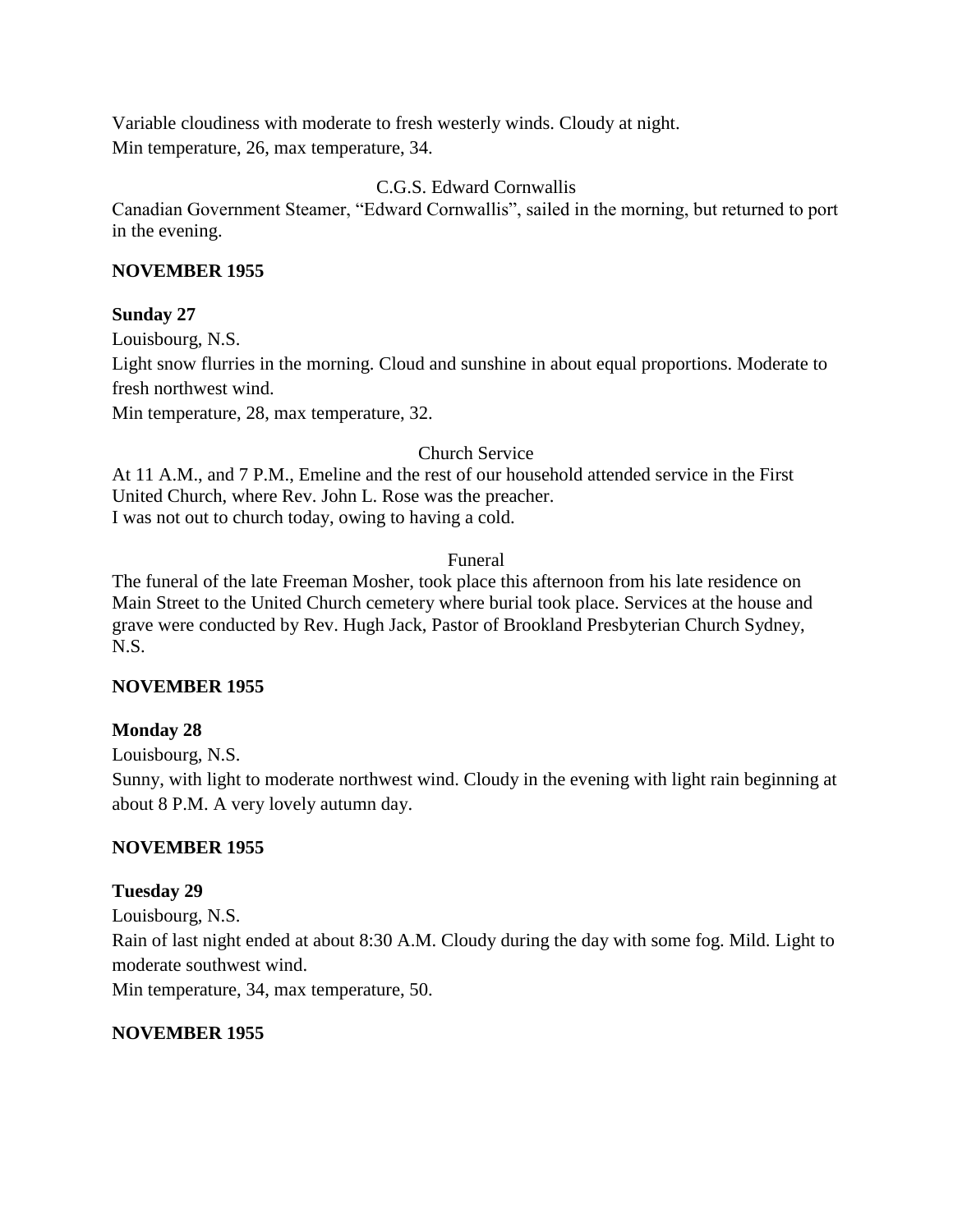### **Wednesday 30**

Louisbourg, N.S. Cloudy with sunny intervals and fresh to strong northwest wind.

Total snowfall for November: 5 inches Total rainfall for November: about 1 inch.

Min temperature for November: 26 (Nov. 26) Max temperature for November: 58 (Nov. 7)

### **DECEMBER 1955**

**Thursday 1** Louisbourg, N.S. Cloudy with sunny intervals and light to moderate northwest wind.

### **DECEMBER 1955**

**Friday 2** Louisbourg, N.S. Cloudy with sunny intervals and light northwest wind. A very lovely, late autumn day.

### **DECEMBER 1955**

### **Saturday 3**

Louisbourg, N.S. Cloudy and mild, with rain beginning at about 11 A.M. Showers, mist and fog throughout the day and late into the night. Light to moderate southwest wind.

### **DECEMBER 1955**

### **Sunday 4**

Louisbourg, N.S. Cloudy with a few brief sunny intervals, and moderate northerly winds.

### **DECEMBER 1955**

### **Monday 5**

Louisbourg, N.S.

Cloudy, with rain and snow continuing throughout the day. Fresh to strong easterly and southerly winds. A very disagreeable day as far as weather is concerned. Snow wet and sticky, with a total fall: about 4 inches.

### **DECEMBER 1955**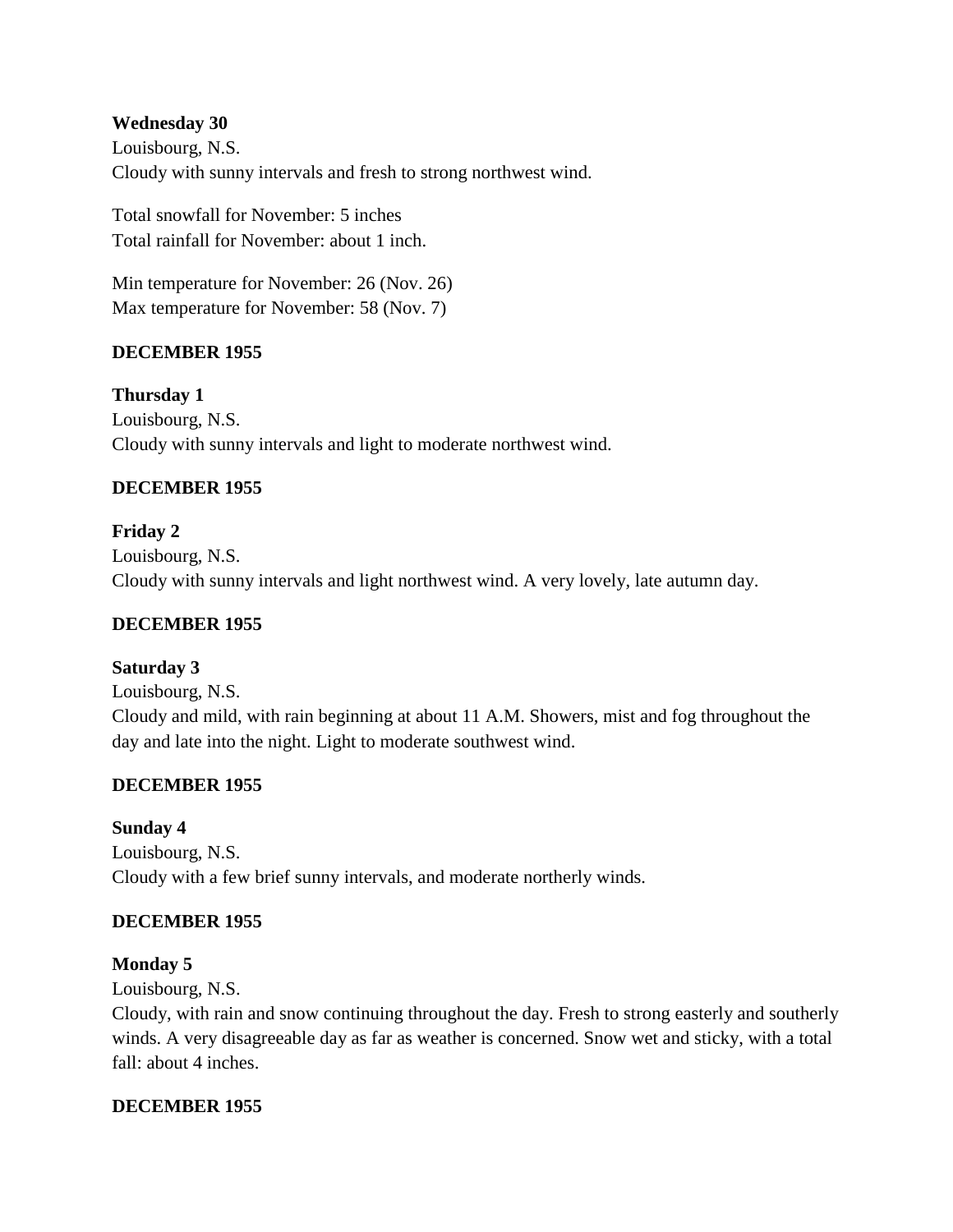**Tuesday 6** Louisbourg, N.S. Cloudy and cool with sunny intervals. Light to moderate northwest wind.

## Middle of Main Street Bare

The middle of Main Street is entirely bare of snow, but the sidewalks are covered with a coating of ice, as a result of yesterday's snow storm. The fields and clearings are also covered with about 4 inches of heavy snow.

### **DECEMBER 1955**

#### **Wednesday 7**

Louisbourg, N.S.

Cloudy and cold with sunny intervals. A few very light snow flurries in the morning. Light to moderate northwest wind.

Min temperature, 23, max temperature, 31.

#### Choir Practice

At 8 P.M., in company with Emeline, attended and conducted choir practice in the First United Church.

### **DECEMBER 1955**

#### **Thursday 8**

Louisbourg, N.S. Cloudy with sunny intervals and light northwest wind. A very nice late autumn day. Min temperature, 22, max temperature, 31.

### **DECEMBER 1955**

#### **Friday 9**

Louisbourg, N.S. Sunny and moderately cold: with light to moderate northwest wind. A very lovely day Min temperature, 20, max temperature, 30.

#### To Sydney and Return

Emeline and Jane were away to Sydney today on a Christmas shopping trip. They went on the 9:30 A.M. trip of Highland Lines Bus, returning on the trip leaving Sydney at 4:30 P.M.

### **DECEMBER 1955**

#### **Saturday 10**

Louisbourg, N.S. Big Snow Storm Snow began to fall at about 2 A.M., and continued until the early afternoon. Strong northeast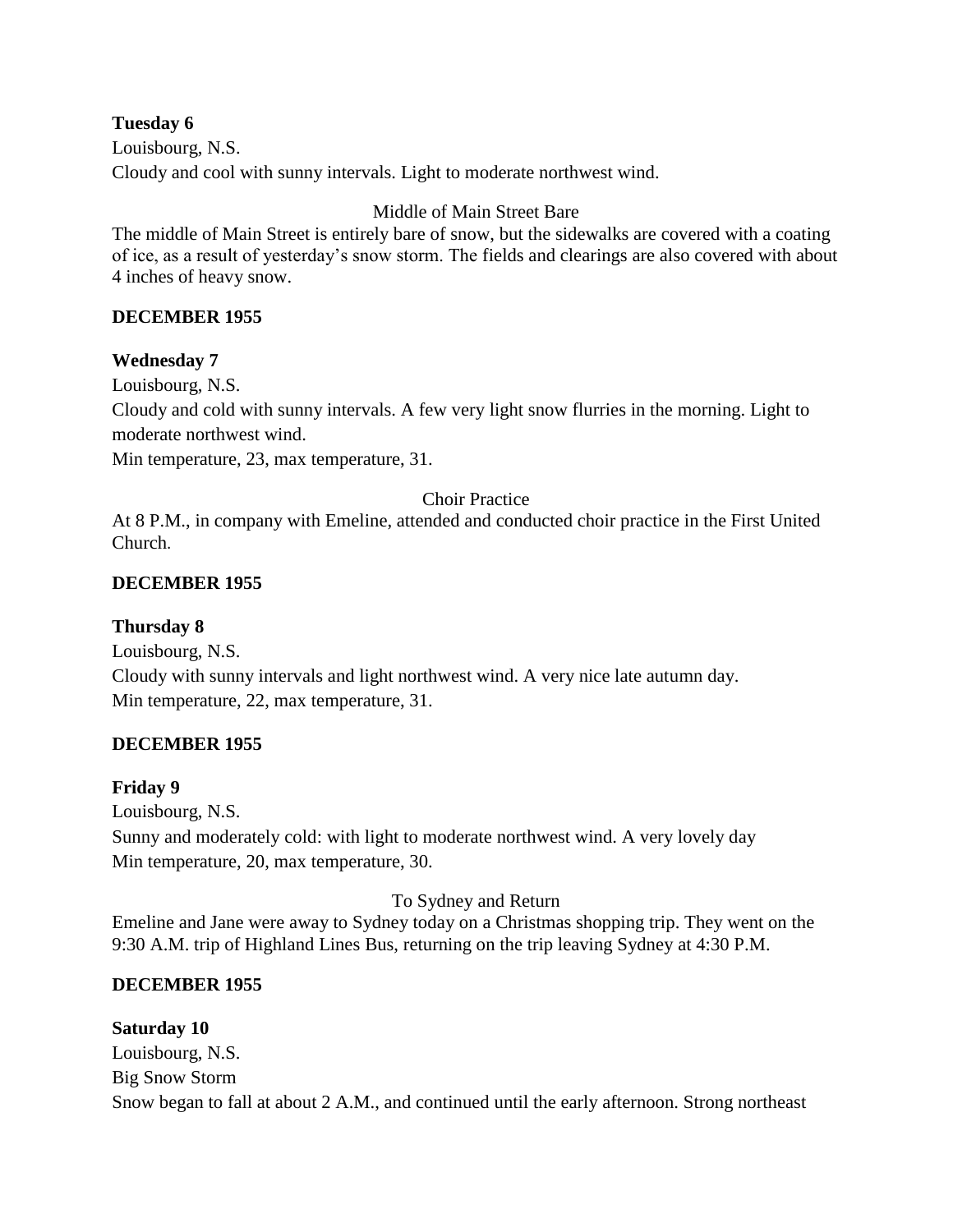wind shifting to northwest shortly after noon and moderating. Cloudy with light snow flurries during the afternoon. Snowfall: at least 12 inches.

### **DECEMBER 1955**

### **Sunday 11**

Louisbourg, N.S. Cloudy with a few brief sunny intervals. Light to moderate northwest wind. Min temperature, 26, max temperature, 28.

### Church Services

At 11 A.M., and 7 P.M., Emeline, Evelyn, and Jane attended services in the First United Church, where Rev. John L. Rose was the preacher. I stayed home all day, as I have not yet fully recovered from a severe cold which I contracted about three weeks ago.

### **DECEMBER 1955**

### **Monday 12**

Louisbourg, N.S. Cloudy, with a few light snow flurries, followed by a light mist, and drizzle at night. Light northwest wind, shifting to northeast at night. Min temperature, 26, max temperature, 35.

### **DECEMBER 1955**

### **Tuesday 13**

Louisbourg, N.S. Cloudy with a few brief sunny intervals, and a few light snow flurries. Light northerly winds. Min temperature, 30, max temperature, 34.

### **DECEMBER 1955**

### **Wednesday 14**

Louisbourg, N.S. New Moon Today. Cloudy with very light variable winds. Min temperature, 29, max temperature, 32.

### **DECEMBER 1955**

# **Thursday 15**

Louisbourg, N.S. Cloudy with light winds, shifting to southerly in the afternoon, increasing during the night. Light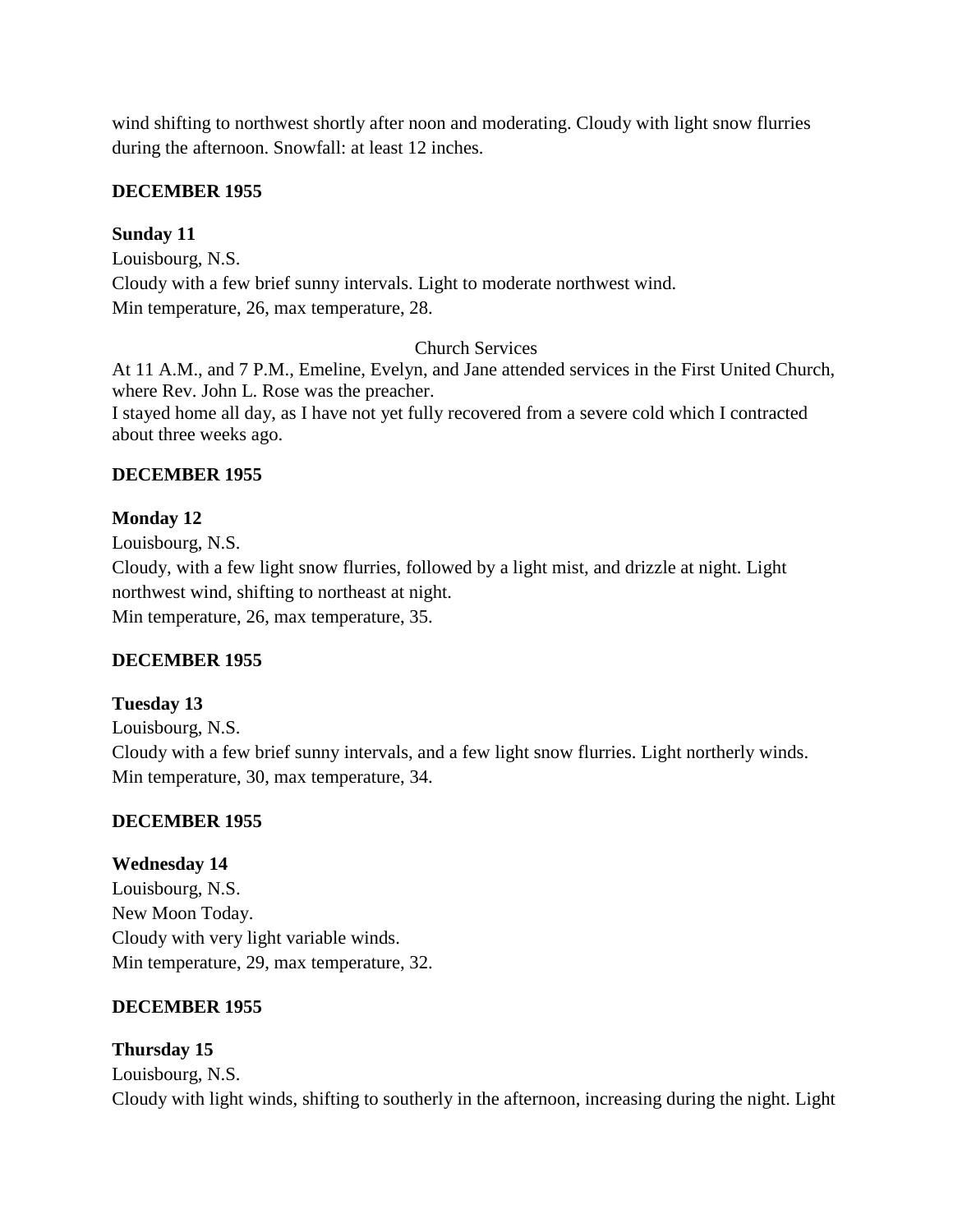snow flurries during the afternoon and night. A few light showers and drizzle in the late afternoon.

Min temperature, 24, max temperature, 34.

## **DECEMBER 1955**

### **Friday 16**

Louisbourg, N.S. Cloudy, with light variable winds. Light snow flurries during the evening and night. Min temperature, 32, max temperature, 38.

Installed New Heater

Today, installed a "Warm Morning" heater in the hall of our home. This replaces a no. 145 "Retort", which we have had in use for about 25 years.

### **DECEMBER 1955**

**Saturday 17** Louisbourg, N.S. Cloudy with a few sunny intervals, and occasional light snow flurries. Moderate to fresh northwest wind. Min temperature, 24, max temperature, 30.

### **DECEMBER 1955**

## **Sunday 18**

Louisbourg, N.S. Cloudy with sunny intervals and light northwest wind. Min temperature, 19, max temperature, 30.

Church Services

At 11 A.M., and 7 P.M., in company with Emeline, attended services in the First United Church, where Rev. John L. Rose was the preacher. Present at 11 A.M.: about 75, at 7 P.M., about 85. Choir attendance: A.M. 10, P.M. 14.

### **DECEMBER 1955**

### **Monday 19**

Louisbourg, N.S. Cloudy with a few brief sunny intervals. Moderate to light northwest wind. Min temperature, 16, max temperature, 26.

## Death of Philip Tutty

The death of Philip of Big Lorraine, occurred at the City Hospital, Sydney this evening. Mr. Tutty who was 86 years of age, was a native of Big Lorraine, where he lived his entire life.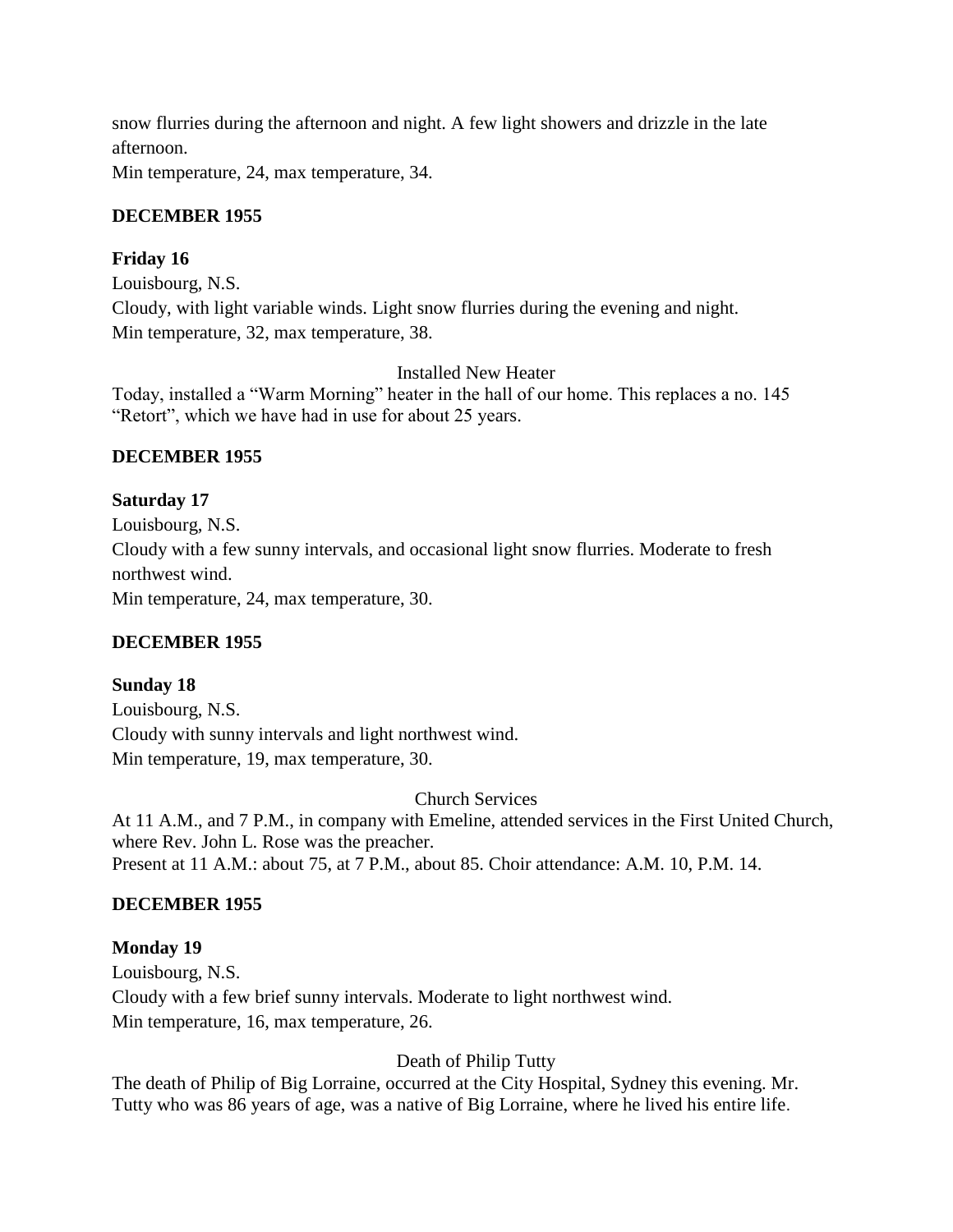#### **DECEMBER 1955**

**Tuesday 20** Louisbourg, N.S. Cold and mostly sunny, with moderate northwest wind. A real winter day. Min temperature, 3, max temperature, 18.

#### **DECEMBER 1955**

**Wednesday 21**

Louisbourg, N.S. Cold and mostly sunny with moderate to fresh northwest wind. Min temperature: 1 below zero, max temperature, 17.

Very cold for so early in the season. Vapour has been rising off the harbour and ocean all day.

C.G.S. Edward Cornwallis Canadian Government Steamer, "Edward Cornwallis", Capt. Germain, arrived in the evening.

### **DECEMBER 1955**

**Thursday 22**

Louisbourg, N.S. Cloudy and mostly sunny with moderate northwest wind. Min temperature, 5, max temperature, 12.

C.G.S. Edward Cornwallis Canadian Steamer, Edward Cornwallis, sailed in the morning.

#### **DECEMBER 1955**

**Friday 23** Louisbourg, N.S. Cold and mostly sunny with light to moderate northwest wind. Min temperature, 8, max temperature, 14.

Harbour frozen over nearly as far west as the Fish Plant Wharf.

#### **DECEMBER 1955**

#### **Saturday 24**

Louisbourg, N.S. Mostly cloudy and moderately cold, with light northwest wind. Min temperature, 16, max temperature, 26.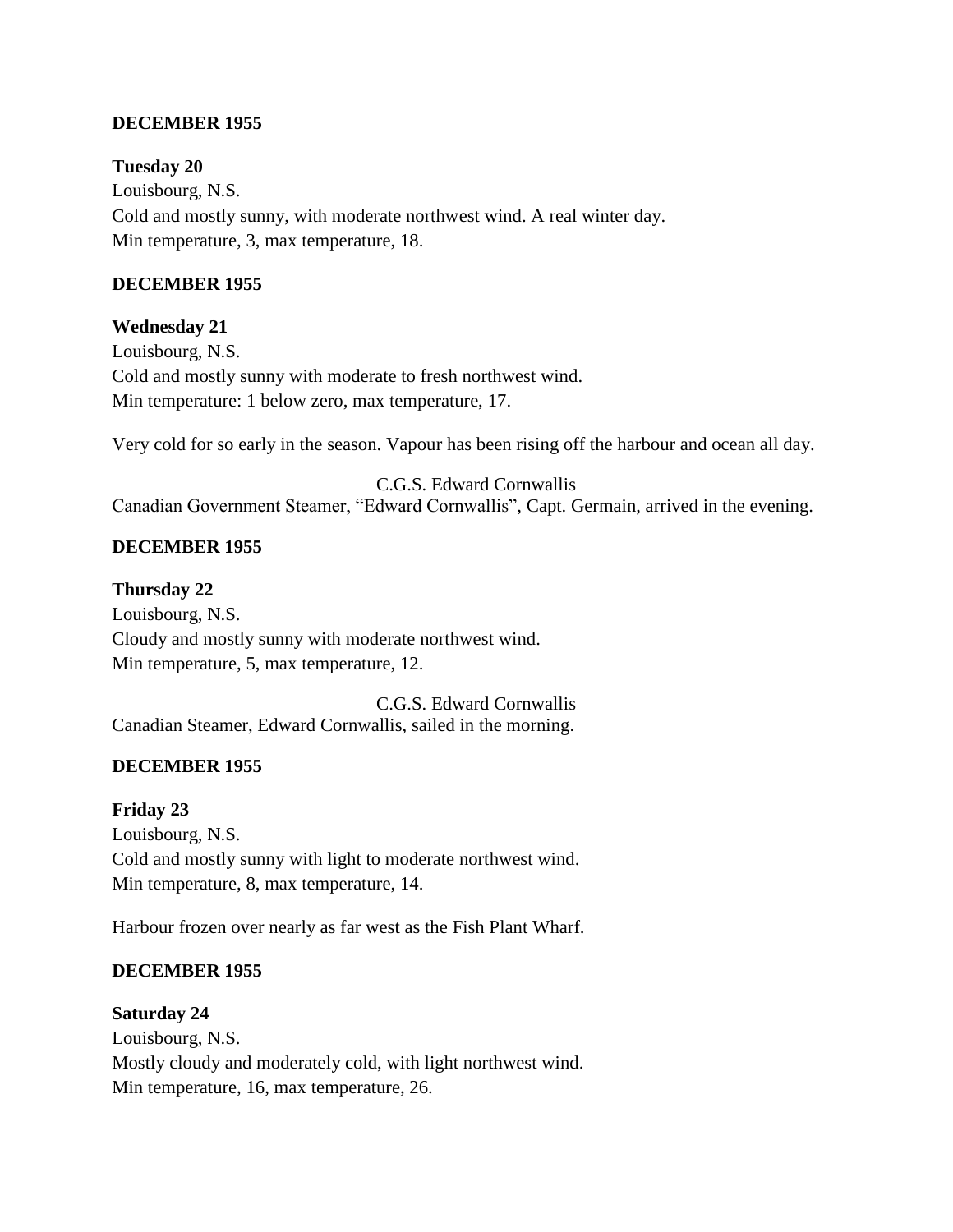#### Fire at West Louisbourg

A house at West Louisbourg, owned and occupied by the Kelly brothers, William and Matthew, and their sister, Agatha, was totally destroyed by fire at about 10:30 A.M. The Louisbourg Fire Brigade responded to the alarm, but owing to the fire having gained so much headway, was unable to save the build and its contents.

### Fire in the Jail [blank]

#### **DECEMBER 1955**

#### **Sunday 25**

Louisbourg, N.S.

Snow Storm

Snow began falling in the early morning and continued until noon, when it was followed by hail and a light drizzle of rain. Snowfall: about 7 inches. Moderate to fresh southeast wind shifting to south, southwest, and in the evening to northwest becoming colder.

Min temperature, 24, max temperature, 34

Snowplough arrived in the afternoon and ploughed Main Street.

#### Church Services

At 11 A.M., and 7 P.M., in company with Emeline, attended services in the First United Church, where Rev. John L. Rose was the preacher.

Present in the morning, about 50, in the evening, about 65. Choir attendance: A.M. 7, P.M. 15. Choir rendered Christmas music at both services. Owing to the inclemency of the weather, the church attendance was small at both services.

#### **DECEMBER 1955**

#### **Monday 26**

Louisbourg, N.S.

Cloudy with sunny intervals during the forenoon. Cloudy in the afternoon with snow flurries and light drizzle of snow. Snowfall: about  $\frac{1}{2}$  an inch. Light to moderate northwest wind, shifting to north and northeast in the evening.

Min temperature, 24, max temperature, 34.

#### **DECEMBER 1955**

#### **Tuesday 27**

Louisbourg, N.S. Mostly cloudy with light northerly winds. A rather pleasant winter day. Min temperature, 25, max temperature, 32.